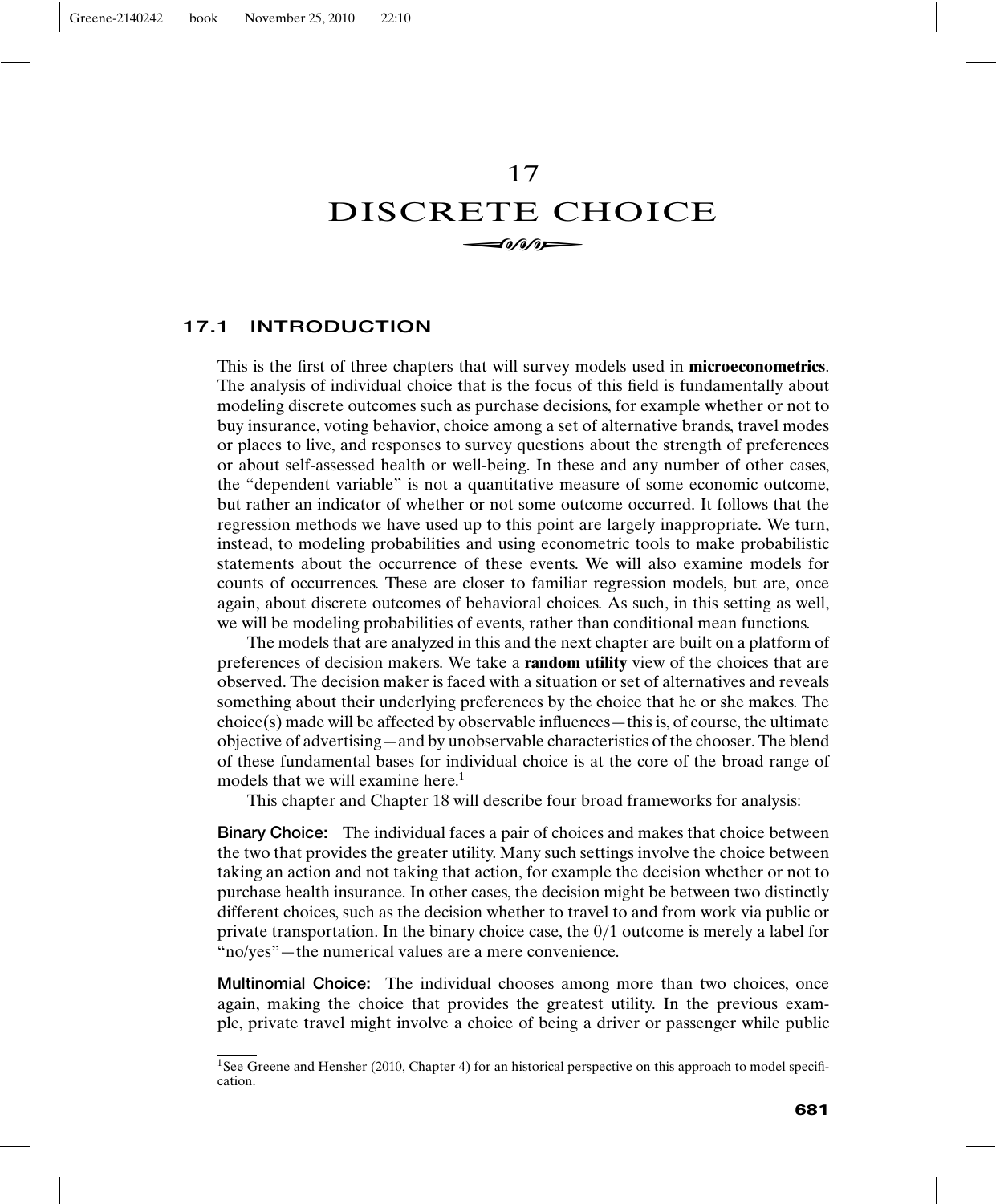transport might involve a choice between bus and train. At one level, this is a minor variation of the binary choice case—the latter is, of course, a special case of the former. But, more elaborate models of multinomial choice allow a rich specification of consumer preferences. In the multinomial case, the observed response is simply a label for the selected choice; it might be a brand, the name of a place, or the type of travel mode. Numerical assignments are not meaningful in this setting.

**Ordered Choice:** The individual reveals the strength of his or her preferences with respect to a single outcome. Familiar cases involve survey questions about strength of feelings about a particular commodity such as a movie, or self-assessments of social outcomes such as health in general or self-assessed well-being. In the ordered choice setting, opinions are given meaningful numeric values, usually 0, 1, ... , *J* for some upper limit, *J* . For example, opinions might be labelled 0, 1, 2, 3, 4 to indicate the strength of preferences, for example, for a product, a movie, a candidate or a piece of legislation. But, in this context, the numerical values are only a ranking, not a quantitative measure. Thus a "1" is greater than a "0" in a qualitative sense, but not by one unit, and the difference between a "2" and a "1" is not the same as that between a "1" and a "0."

In these three cases, although the numerical outcomes are merely labels of some nonquantitative outcome, the analysis will nonetheless have a regresson-style motivation. Throughout, the models will be based on the idea that observed "covariates" are relevant in explaining the observed choices. For example, in the binary outcome "did or did not purchase health insurance," a conditioning model suggests that covariates such as age, income, and family situation will help to explain the choice. This chapter will describe a range of models that have been developed around these considerations. We will also be interested in a fourth application of discrete outcome models:

**Event Counts:** The observed outcome is a count of the number of occurrences. In many cases, this is similar to the preceding three settings in that the "dependent variable" measures an individual choice, such as the number of visits to the physician or the hospital, the number of derogatory reports in one's credit history, or the number of visits to a particular recreation site. In other cases, the event count might be the outcome of some natural process, such as incidence of a disease in a population or the number of defects per unit of time in a production process. In this setting, we will be doing a more familiar sort of regression modeling. However, the models will still be constructed specifically to accommodate the discrete nature of the observed response variable.

We will consider these four cases in turn. The four broad areas have many elements in common; however, there are also substantive differences between the particular models and analysis techniques used in each. This chapter will develop the first topic, models for binary choices. In each section, we will begin with an overview of applications and then present the single basic model that is the centerpiece of the methodology, and, finally, examine some recently developed extensions of the model. This chapter contains a very lengthy discussion of models for binary choices. This analysis is as long as it is because, first, the models discussed are used throughout microeconometrics the central model of binary choice in this area is as ubiquitous as linear regression. Second, all the econometric issues and features that are encountered in the other areas will appear in the analysis of binary choice, where we can examine them in a fairly straightforward fashion.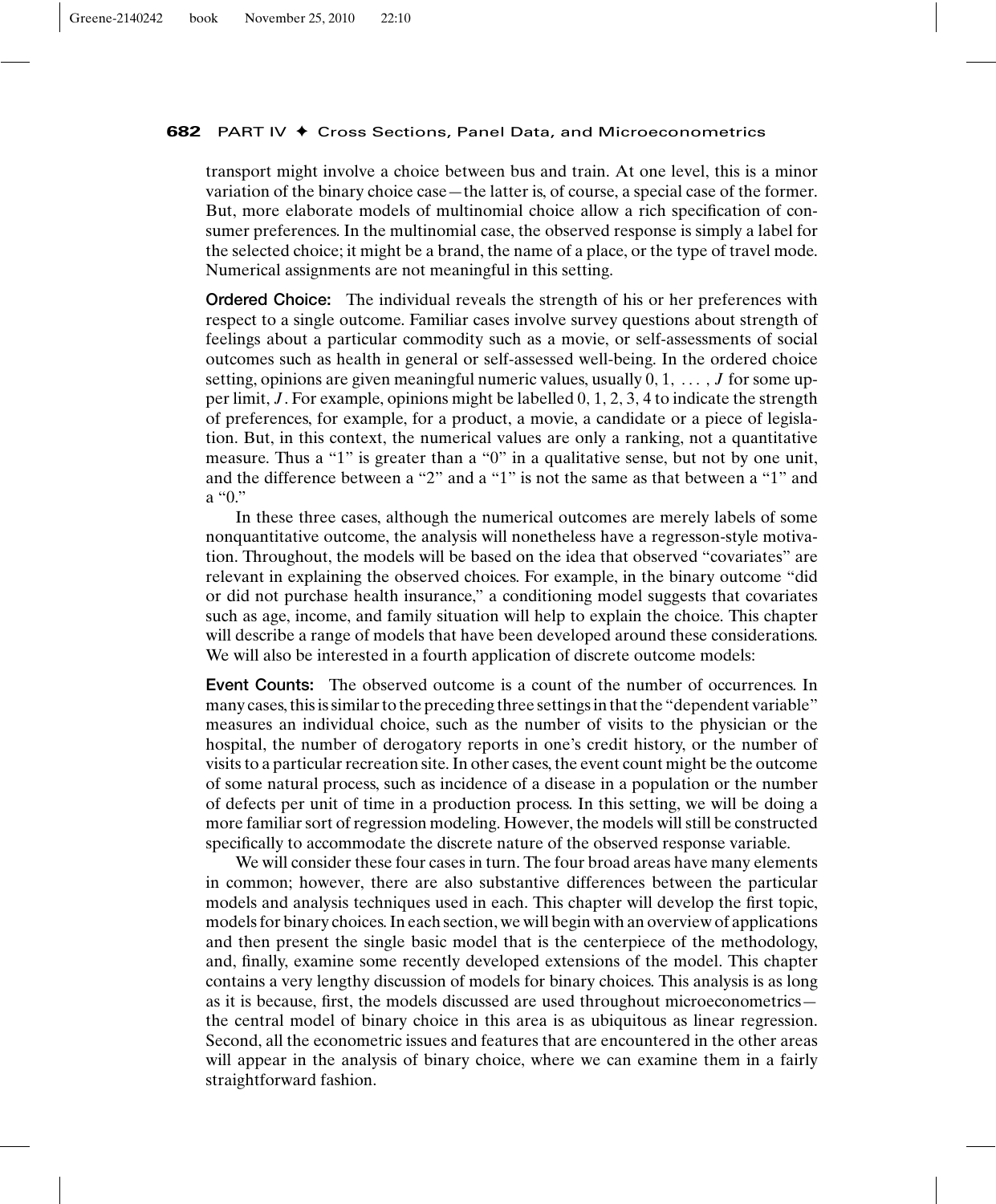It will emerge that, at least in econometric terms, the models for multinomial and ordered choice considered in Chapter 18 can be built from the two fundamental building blocks, the model of random utility and the translation of that model into a description of binary choices. There are relatively few new econometric issues that arise here. Chapter 18 will be largely devoted to suggesting different approaches to modeling choices among multiple alternatives and models for ordered choices. Once again, models of preference scales, such as movie or product ratings, or self-assessments of health or wellbeing, can be naturally built up from the fundamental model of random utility. Finally, Chapter 18 will develop the well-known Poisson regression model for counts of events. We will then extend the model to demonstrate some recent applications and innovations.

Chapters 17 and 18 are a lengthy but far from complete survey of topics in estimating **qualitative response (QR)** models. None of these models can consistently be estimated with linear regression methods. In most cases, the method of estimation is **maximum likelihood.** Therefore, readers interested in the mechanics of estimation may want to review the material in Appendices D and E before continuing. The various properties of maximum likelihood estimators are discussed in Chapter 14. We shall assume throughout these chapters that the necessary conditions behind the optimality properties of maximum likelihood estimators are met and, therefore, we will not derive or establish these properties specifically for the QR models. Detailed proofs for most of these models can be found in surveys by Amemiya (1981), McFadden (1984), Maddala (1983), and Dhrymes (1984). Additional commentary on some of the issues of interest in the contemporary literature is given by Manski and McFadden (1981) and Maddala and Flores-Lagunes (2001). Agresti (2002) and Cameron and Trivedi (2005) contain numerous theoretical developments and applications. Greene (2008) and Hensher and Greene (2010) provide, among many others, general surveys of discrete choice models and methods.<sup>2</sup>

# **17.2 MODELS FOR BINARY OUTCOMES**

For purposes of studying individual behavior, we will construct models that link the decision or outcome to a set of factors, at least in the spirit of regression. Our approach will be to analyze each of them in the general framework of probability models:

Prob(event *j* occurs) =  $Prob(Y = j) = F[relevant effects, parameters].$  (17-1)

The study of qualitative choice focuses on appropriate specification, estimation, and use of models for the probabilities of events, where in most cases, the "event" is an individual's choice among a set of two or more alternatives.

## *Example 17.1 Labor Force Participation Model*

In Example 5.2 we estimated an earnings equation for the subsample of 428 married women who participated in the formal labor market taken from a full sample of 753 observations. The semilog earnings equation is of the form

 $\ln$  *earnings* =  $\beta_1 + \beta_2$  *age* +  $\beta_3$  *age*<sup>2</sup> +  $\beta_4$  *education* +  $\beta_5$  *kids* +  $\varepsilon$ *,* 

<sup>&</sup>lt;sup>2</sup>There are dozens of book length surveys of discrete choice models. Two others that are heavily oriented to application of the methods are Train (2003) and Hensher, Rose, and Greene (2005).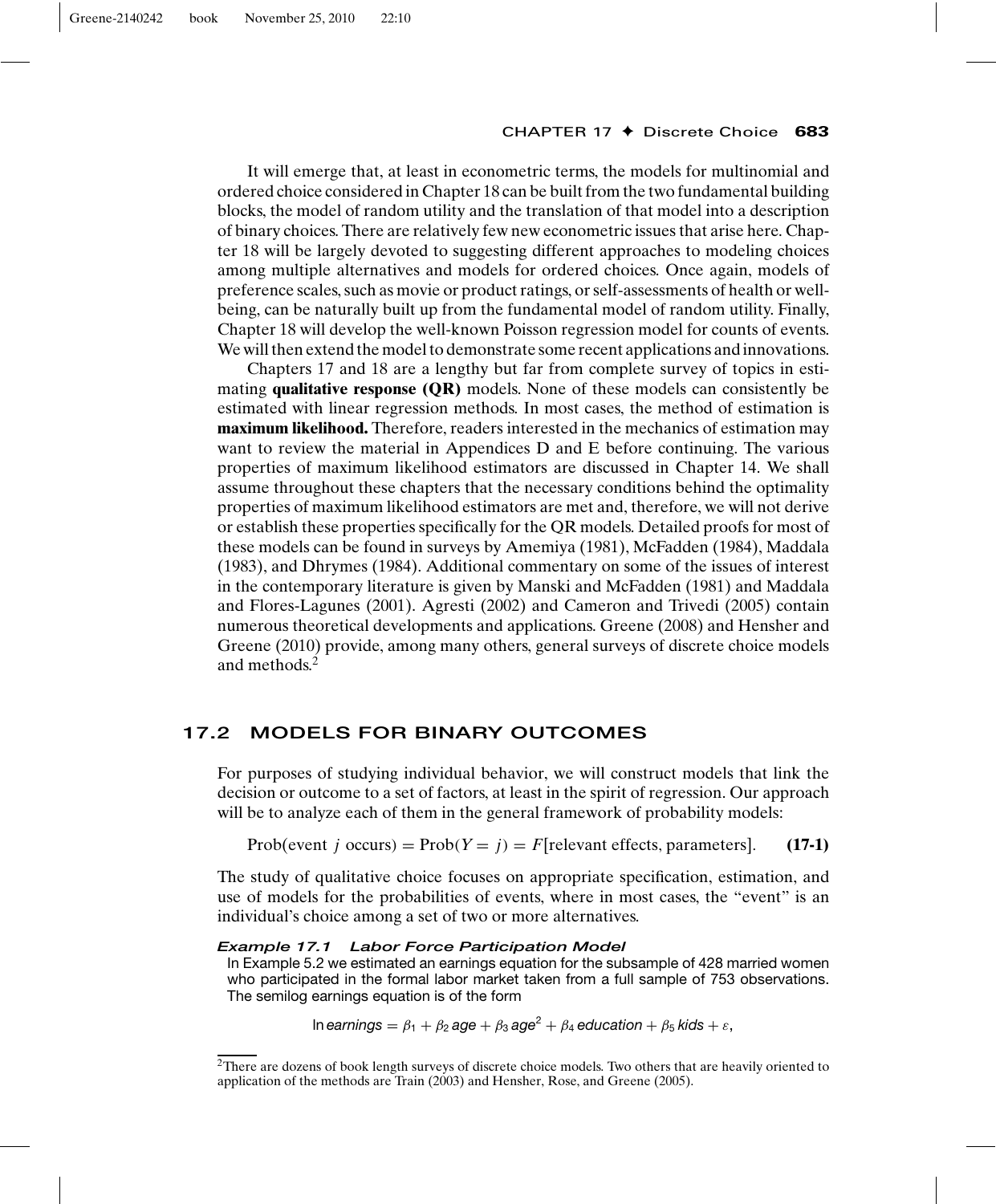where *earnings* is *hourly wage* times *hours worked, education* is measured in years of schooling, and *kids* is a binary variable which equals one if there are children under 18 in the household. What of the other 325 individuals? The underlying labor supply model described a market in which labor force participation was the outcome of a market process whereby the demanders of labor services were willing to offer a wage based on expected marginal product and individuals themselves made a decision whether or not to accept the offer depending on whether it exceeded their own reservation wage. The first of these depends on, among other things, education, while the second (we assume) depends on such variables as age, the presence of children in the household, other sources of income (husband's), and marginal tax rates on labor income. The sample we used to fit the earnings equation contains data on all these other variables. The models considered in this chapter would be appropriate for modeling the outcome  $y = 1$  if in the labor force, and 0 if not.

Models for explaining a binary (0/1) dependent variable are typically motivated in two contexts. The labor force participation model in Example 17.1 describes a process of individual choice between two alternatives in which the choice is influenced by observable effects (children, tax rates) and unobservable aspects of the preferences of the individual. The relationship between voting behavior and income is another example. In other cases, the **binary choice model** arises in a setting in which the nature of the observed data dictate the special treatment of a binary dependent variable model. In these cases, the analyst is essentially interested in a regression-like model of the sort considered in Chapters 2 through 7. With data on the variable of interest and a set of covariates, they are interested in specifying a relationship between the former and the latter, more or less along the lines of the models we have already studied. For example, in a model of the demand for tickets for sporting events, in which the variable of interest is number of tickets, it could happen that the observation consists only of whether the sports facility was filled to capacity (demand greater than or equal to capacity so  $Y = 1$ ) or not  $(Y = 0)$ . It will generally turn out that the models and techniques used in both cases are the same. Nonetheless, it is useful to examine both of them.

#### **17.2.1 RANDOM UTILITY MODELS FOR INDIVIDUAL CHOICE**

An interpretation of data on individual choices is provided by the random utility model. Let  $U_a$  and  $U_b$  represent an individual's utility of two choices. For example,  $U_a$  might be the utility of rental housing and  $U_b$  that of home ownership. The observed choice between the two reveals which one provides the greater utility, but not the unobservable utilities. Hence, the observed indicator equals 1 if  $U_a > U_b$  and 0 if  $U_a \leq U_b$ . A common formulation is the linear random utility model,

$$
U_a = \mathbf{w}'\boldsymbol{\beta}_a + \mathbf{z}_a'\mathbf{y}_a + \varepsilon_a \quad \text{and} \quad U_b = \mathbf{w}'\boldsymbol{\beta}_b + \mathbf{z}_b'\mathbf{y}_b + \varepsilon_b. \tag{17-2}
$$

In (17-2), the observable (measurable) vector of **characteristics** of the individual is denoted **w**; this might include gender, age, income, and other demographics. The vectors  $z_a$  and  $z_b$  denote features (**attributes**) of the two choices that might be choice specific. In a voting context, for example, the attributes might be indicators of the competing candidates' positions on important issues. The random terms, ε*<sup>a</sup>* and ε*<sup>b</sup>* represent the stochastic elements that are specific to and known only by the individual, but not by the observer (analyst). To continue our voting example, ε*<sup>a</sup>* might represent an intangible, general "preference" for candidate *a*.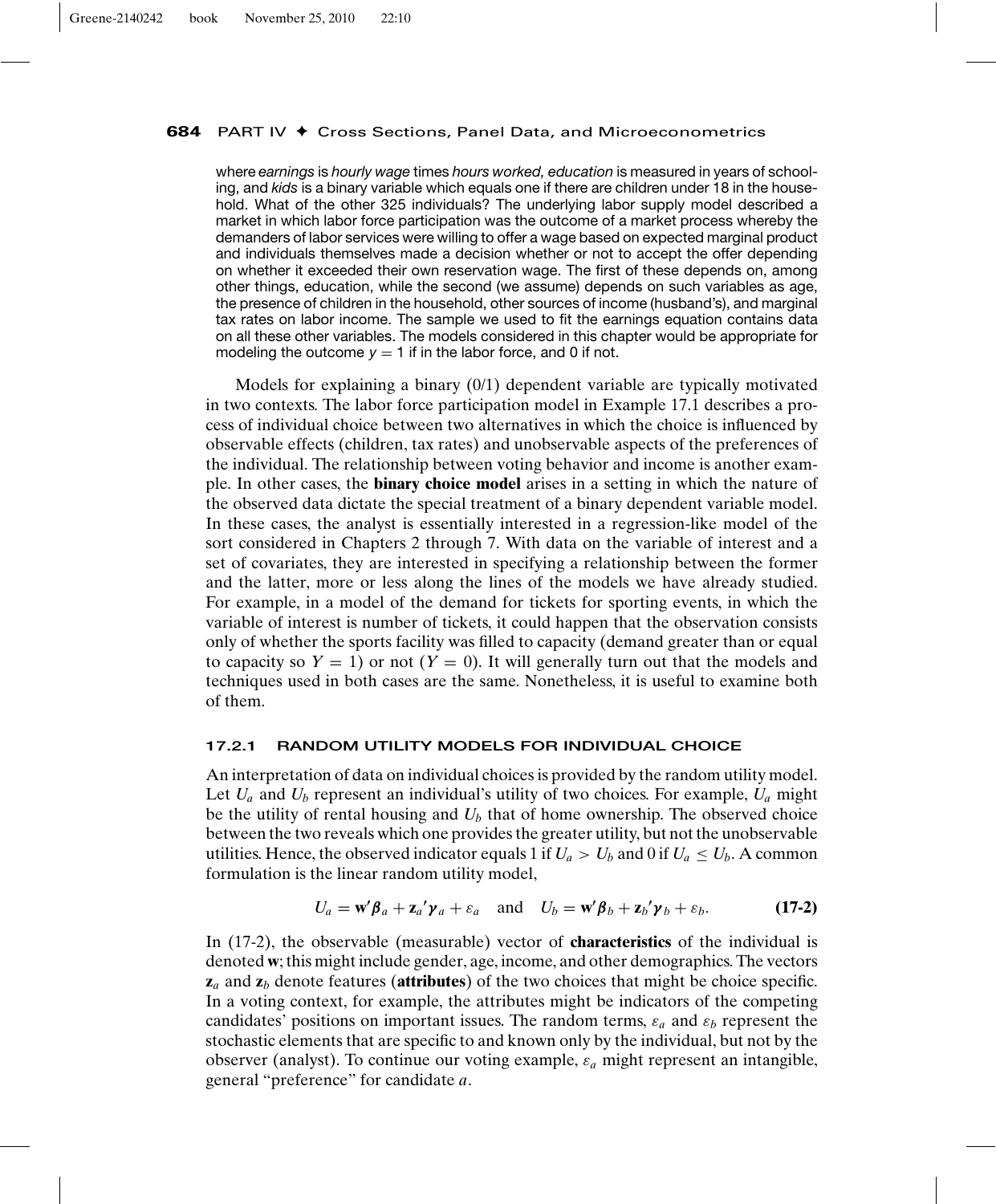The completion of the model for the determination of the observed outcome (choice) is the revelation of the ranking of the preferences by the choice the individual makes. Thus, if we denote by  $Y = 1$  the consumer's choice of alternative *a*, we infer from  $Y = 1$  that  $U_a > U_b$ . Since the outcome is ultimately driven by the random elements in the utility functions, we have

$$
\begin{aligned} \text{Prob}[Y=1|\mathbf{w}, \mathbf{z}_a, \mathbf{z}_b] &= \text{Prob}[U_a > U_b] \\ &= \text{Prob}[(\mathbf{w}'\boldsymbol{\beta}_a + \mathbf{z}_a'\boldsymbol{\gamma}_a + \varepsilon_a) - (\mathbf{x}'\boldsymbol{\beta}_b + \mathbf{z}_b'\boldsymbol{\gamma}_b + \varepsilon_b) > 0 \,|\, \mathbf{w}, \mathbf{z}_a, \mathbf{z}_b] \\ &= \text{Prob}[(\mathbf{w}'(\boldsymbol{\beta}_a - \boldsymbol{\beta}_b) + \mathbf{z}_a'\boldsymbol{\gamma}_a - \mathbf{z}_b'\boldsymbol{\gamma}_b + \varepsilon_a - \varepsilon_b) > 0 \,|\, \mathbf{w}, \mathbf{z}_a, \mathbf{z}_b] \\ &= \text{Prob}[\mathbf{x}'\boldsymbol{\beta} + \varepsilon > 0 \,|\, \mathbf{x}], \end{aligned}
$$

where  $\mathbf{x}'\boldsymbol{\beta}$  collects all the observable elements of the difference of the two utility functions and  $\varepsilon$  denotes the difference between the two random elements.

#### *Example 17.2 Structural Equations for a Binary Choice Model*

Nakosteen and Zimmer (1980) analyzed a model of migration based on the following structure:<sup>3</sup> For a given individual, the market wage that can be earned at the present location is

$$
y_{\rho}^* = \mathbf{w}_{\rho}' \boldsymbol{\beta}_{\rho} + \varepsilon_{\rho}.
$$

Variables in the equation include age, sex, race, growth in employment, and growth in per capita income. If the individual migrates to a new location, then his or her market wage would be

$$
y_m^* = \mathbf{w}_m' \boldsymbol{\beta}_m + \varepsilon_m.
$$

Migration entails costs that are related both to the individual and to the labor market:

$$
C^* = \mathbf{z}'\alpha + u.
$$

Costs of moving are related to whether the individual is self-employed and whether that person recently changed his or her industry of employment. They migrate if the benefit *y*<sub>\*</sub> − *y*<sub>\*</sub> is greater than the cost, *C*. The net benefit of moving is

$$
M^* = y_m^* - y_p^* - C^*
$$
  
=  $\mathbf{w}_m' \boldsymbol{\beta}_m - \mathbf{w}_p' \boldsymbol{\beta}_p - \mathbf{z}' \boldsymbol{\alpha} + (\varepsilon_m - \varepsilon_p - u)$   
=  $\mathbf{x}' \boldsymbol{\beta} + \varepsilon$ .

Because *M*<sup>∗</sup> is unobservable, we cannot treat this equation as an ordinary regression. The individual either moves or does not. After the fact, we observe only *y*<sup>∗</sup> *<sup>m</sup>* if the individual has moved or  $y^*_\rho$  if he or she has not. But we do observe that  $M=1$  for a move and  $M=0$  for no move.

 $3A$  number of other studies have also used variants of this basic formulation. Some important examples are Willis and Rosen (1979) and Robinson and Tomes (1982). The study by Tunali (1986) examined in Example 17.6 is another application. The now standard approach, in which "participation" equals one if wage offer  $(\mathbf{x}'_w \mathbf{\beta}_w + \varepsilon_w)$  minus reservation wage  $(\mathbf{x}'_r \mathbf{\beta}_r + \varepsilon_r)$  is positive, is also used in Fernandez and Rodriguez-Poo (1997). Brock and Durlauf (2000) describe a number of models and situations involving individual behavior that give rise to binary choice models.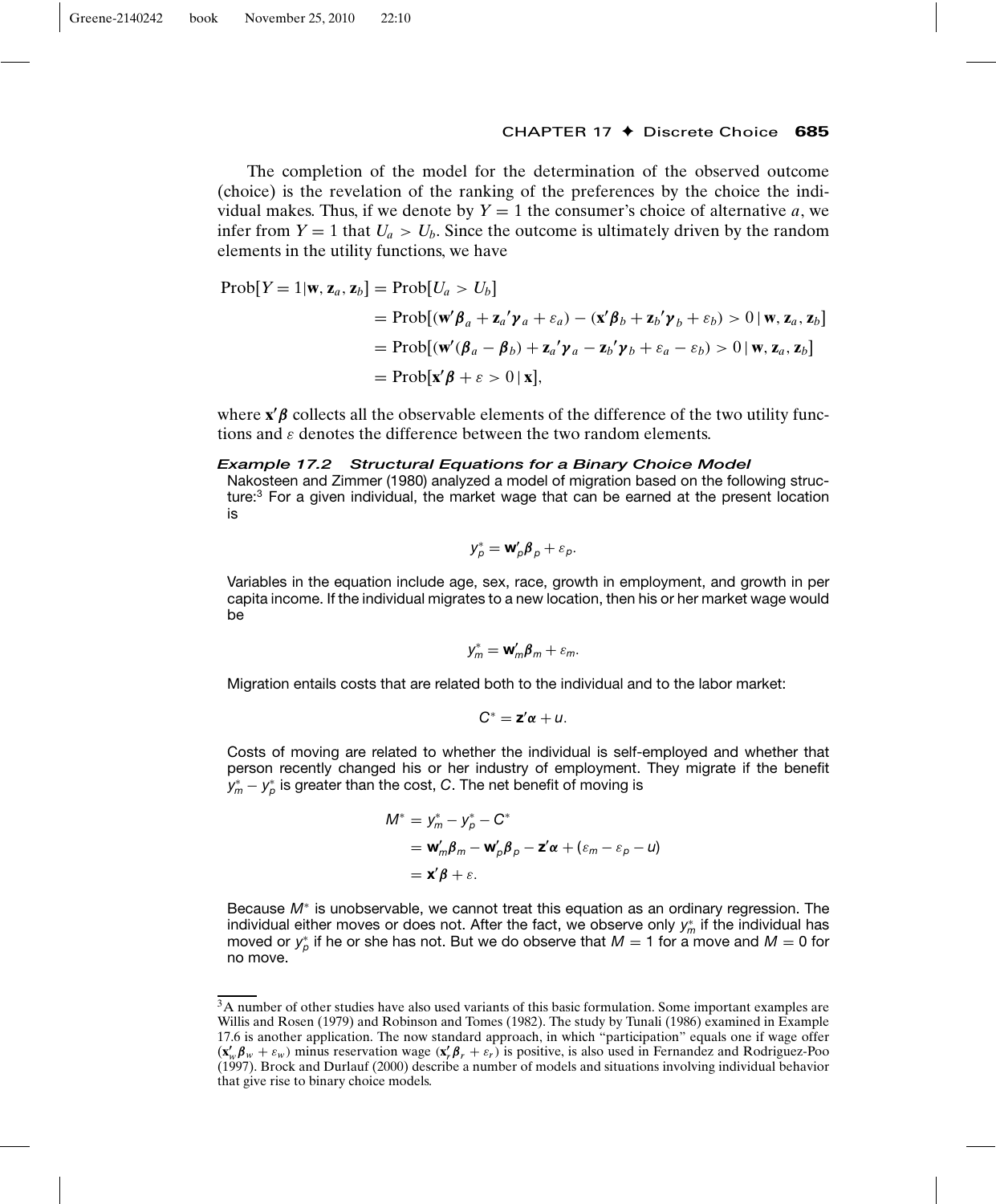## **17.2.2 A LATENT REGRESSION MODEL**

Discrete dependent-variable models are often cast in the form of **index function models**. We view the outcome of a discrete choice as a reflection of an underlying regression. As an often-cited example, consider the decision to make a large purchase. The theory states that the consumer makes a marginal benefit/marginal cost calculation based on the utilities achieved by making the purchase and by not making the purchase and by using the money for something else. We model the difference between benefit and cost as an unobserved variable *y*<sup>∗</sup> such that

$$
y^* = \mathbf{x}'\boldsymbol{\beta} + \varepsilon.
$$

Note that this is the result of the "net utility" calculation in the previous section and in Example 17.2. We assume that  $\varepsilon$  has mean zero and has either a standardized logistic with variance  $\pi^2/3$  or a standard normal distribution with variance one or some other specific distribution with known variance. We do not observe the net benefit of the purchase (i.e., net utility), only whether it is made or not. Therefore, our observation is

$$
y = 1 \quad \text{if } y^* > 0,
$$
  
 
$$
y = 0 \quad \text{if } y^* \le 0.
$$
 (17-3)

In this formulation,  $\mathbf{x}'\boldsymbol{\beta}$  is called the index function. The assumption of known variance of  $\varepsilon$  is an innocent normalization. Suppose the variance of  $\varepsilon$  is scaled by an unrestricted parameter  $\sigma^2$ . The **latent regression** will be  $y^* = \mathbf{x}'\boldsymbol{\beta} + \sigma \varepsilon$ . But,  $(y^*/\sigma) = \mathbf{x}'(\boldsymbol{\beta}/\sigma) + \varepsilon$ is the same model with the same data. The observed data will be unchanged; *y* is still 0 or 1, depending only on the sign of *y*<sup>∗</sup> not on its scale. This means that there is no information about  $\sigma$  in the sample data so  $\sigma$  cannot be estimated. The parameter vector *β* in this model is only "identified up to scale." The assumption of zero for the threshold in (17-3) is likewise innocent if the model contains a constant term (and not if it does not).<sup>4</sup> Let *a* be the supposed nonzero threshold and  $\alpha$  be the unknown constant term and, for the present, **x** and  $\beta$  contain the rest of the index not including the constant term. Then, the probability that *y* equals one is

$$
\text{Prob}(y^* > a \mid \mathbf{x}) = \text{Prob}(\alpha + \mathbf{x'}\beta + \varepsilon > a \mid \mathbf{x}) = \text{Prob}[(\alpha - a) + \mathbf{x'}\beta + \varepsilon > 0 \mid \mathbf{x}].
$$

Because  $\alpha$  is unknown, the difference  $(\alpha - a)$  remains an unknown parameter. The end result is that if the model contains a constant term, it is unchanged by the choice of the threshold in (17-3). The choice of zero is a normalization with no significance. With the two normalizations, then,

$$
Prob(y^* > 0 | \mathbf{x}) = Prob(\varepsilon > -\mathbf{x}'\boldsymbol{\beta} | \mathbf{x}).
$$

A remaining detail in the model is the choice of the specific distribution for  $\varepsilon$ . We will consider several. The overwhelming majority of applications are based either on the normal or the logistic distribution. If the distribution is symmetric, as are the normal and logistic, then

$$
Prob(y^* > 0 \mid \mathbf{x}) = Prob(\varepsilon < \mathbf{x'}\boldsymbol{\beta} \mid \mathbf{x}) = F(\mathbf{x'}\boldsymbol{\beta}),
$$
\n(17-4)

<sup>4</sup>Unless there is some compelling reason, binomial probability models should not be estimated without constant terms.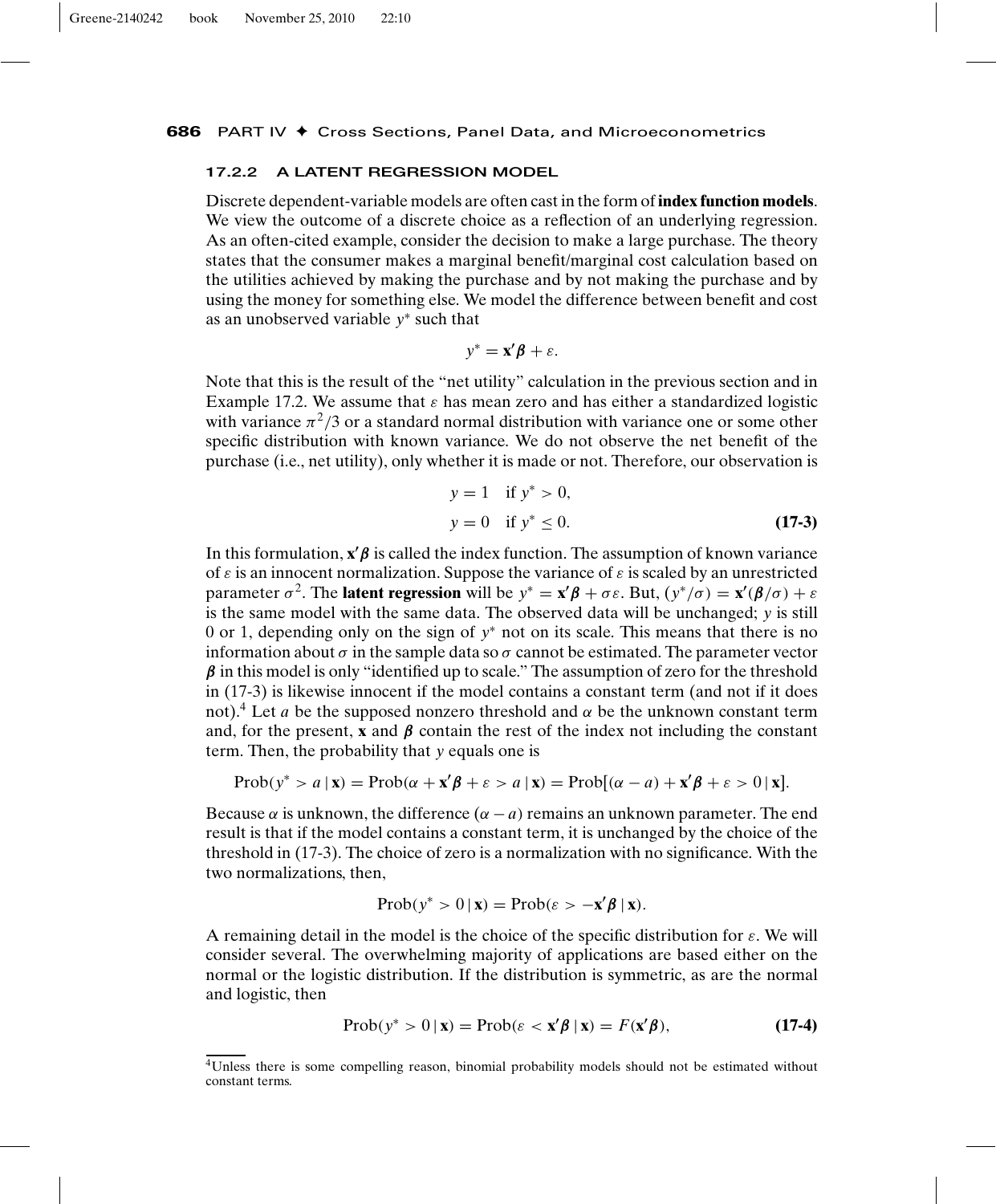where  $F(t)$  is the cdf of the random variable,  $\varepsilon$ . This provides an underlying structural model for the probability.

## **17.2.3 FUNCTIONAL FORM AND REGRESSION**

Consider the model of labor force participation suggested in Example 17.1. The respondent either works or seeks work ( $Y = 1$ ) or does not ( $Y = 0$ ) in the period in which our survey is taken. We believe that a set of factors, such as age, marital status, education, and work history, gathered in a vector **x**, explain the decision, so that

$$
Prob(Y = 1 | \mathbf{x}) = F(\mathbf{x}, \boldsymbol{\beta})
$$
  
Prob(Y = 0 | \mathbf{x}) = 1 - F(\mathbf{x}, \boldsymbol{\beta}). (17-5)

The set of parameters  $\beta$  reflects the impact of changes in **x** on the probability. For example, among the factors that might interest us is the marginal effect of marital status on the probability of labor force participation. The problem at this point is to devise a suitable model for the right-hand side of the equation. One possibility is to retain the familiar linear regression,

$$
F(\mathbf{x},\boldsymbol{\beta})=\mathbf{x}'\boldsymbol{\beta}.
$$

Because  $E[y | x] = 0[1 - F(x, \beta)] + 1[F(x, \beta)] = F(x, \beta)$ , we can construct the regression model,

$$
y = E[y | \mathbf{x}] + y - E[y | \mathbf{x}]
$$
  
=  $\mathbf{x}'\boldsymbol{\beta} + \varepsilon$ . (17-6)

The **linear probability model** has a number of shortcomings. A minor complication arises because  $\varepsilon$  is heteroscedastic in a way that depends on  $\beta$ . Because  $\mathbf{x}'\boldsymbol{\beta} + \varepsilon$  must equal 0 or 1,  $\varepsilon$  equals either  $-\mathbf{x}'\boldsymbol{\beta}$  or  $1-\mathbf{x}'\boldsymbol{\beta}$ , with probabilities  $1-F$  and  $F$ , respectively. Thus, you can easily show that in this model,

$$
\text{Var}[\varepsilon \mid \mathbf{x}] = \mathbf{x}' \boldsymbol{\beta} (1 - \mathbf{x}' \boldsymbol{\beta}). \tag{17-7}
$$

We could manage this complication with an FGLS estimator in the fashion of Chapter 9, though this only solves the estimation problem, not the theoretical one. A more serious flaw is that without some ad hoc tinkering with the disturbances, we cannot be assured that the predictions from this model will truly look like probabilities. We cannot constrain  $\mathbf{x}'\boldsymbol{\beta}$  to the 0–1 interval. Such a model produces both nonsense probabilities and negative variances. For these reasons, the linear probability model is becoming less frequently used except as a basis for comparison to some other more appropriate models.<sup>5</sup>

<sup>5</sup>The linear model is not beyond redemption. Aldrich and Nelson (1984) analyze the properties of the model at length. Judge et al. (1985) and Fomby, Hill, and Johnson (1984) give interesting discussions of the ways we may modify the model to force internal consistency. But the fixes are sample dependent, and the resulting estimator, such as it is, may have no known sampling properties. Additional discussion of weighted least squares appears in Amemiya (1977) and Mullahy (1990). Finally, its shortcomings notwithstanding, the linear probability model is applied by Caudill (1988), Heckman, and MaCurdy (1985), and Heckman and Snyder (1997). An exchange on the usefulness of the approach is Angrist (2001) and Moffitt (2001). See Angrist and Pischke (2009) for some applications.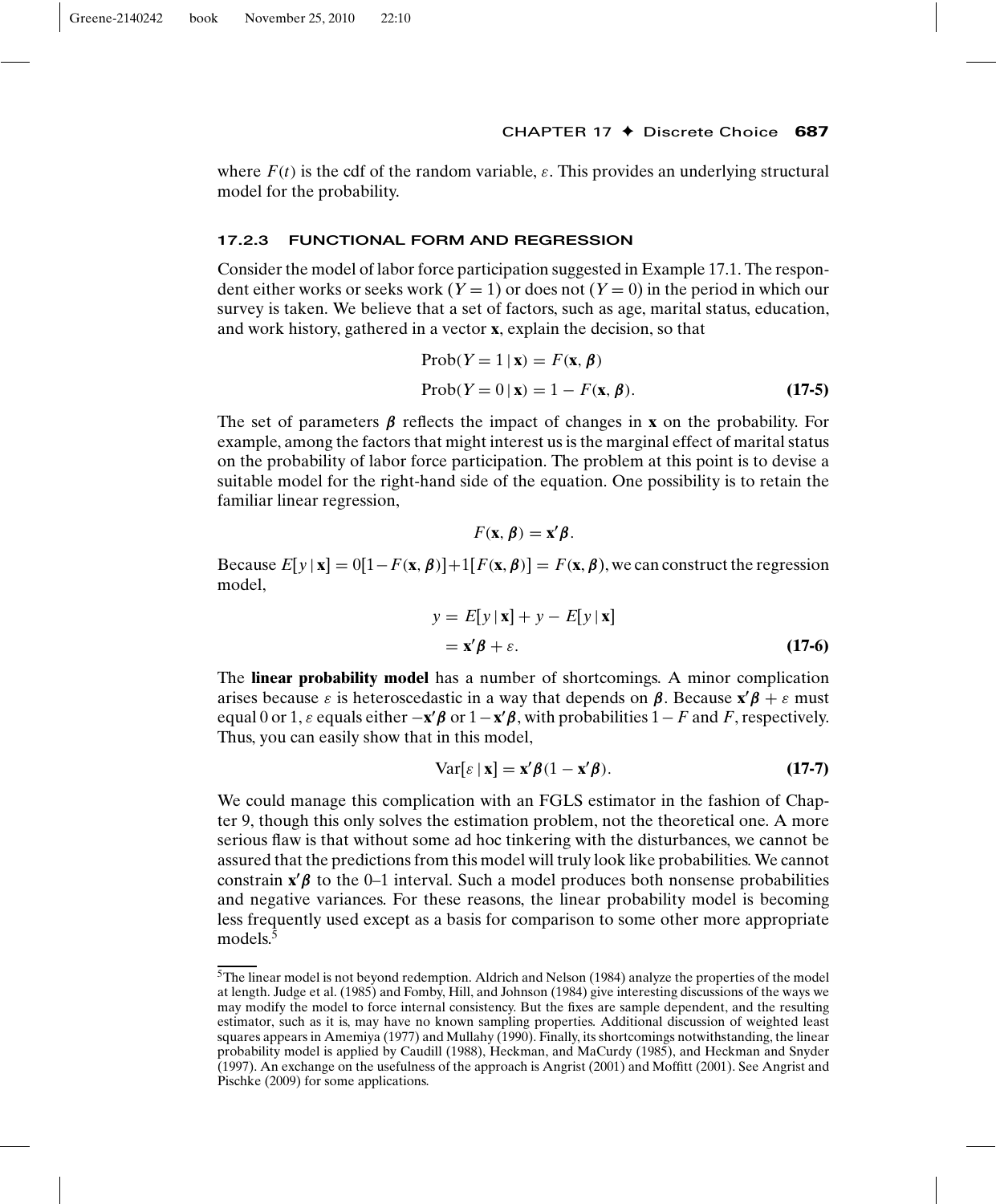

Our requirement, then, is a model that will produce predictions consistent with the underlying theory in (17-4). For a given regressor vector, we would expect

$$
\lim_{\substack{x'\beta \to +\infty}} \text{Prob}(Y = 1 \mid \mathbf{x}) = 1
$$
\n
$$
\lim_{\substack{x'\beta \to -\infty}} \text{Prob}(Y = 1 \mid \mathbf{x}) = 0.
$$
\n(17-8)

See Figure 17.1. In principle, any proper, continuous probability distribution defined over the real line will suffice. The normal distribution has been used in many analyses, giving rise to the **probit** model,

$$
\text{Prob}(Y = 1 \mid \mathbf{x}) = \int_{-\infty}^{\mathbf{x}'\boldsymbol{\beta}} \phi(t)dt = \Phi(\mathbf{x}'\boldsymbol{\beta}).\tag{17-9}
$$

The function  $\Phi(t)$  is a commonly used notation for the standard normal distribution function. Partly because of its mathematical convenience, the logistic distribution,

$$
\text{Prob}(Y = 1 \mid \mathbf{x}) = \frac{\exp(\mathbf{x}'\boldsymbol{\beta})}{1 + \exp(\mathbf{x}'\boldsymbol{\beta})} = \Lambda(\mathbf{x}'\boldsymbol{\beta}).\tag{17-10}
$$

has also been used in many applications. We shall use the notation  $\Lambda(.)$  to indicate the logistic cumulative distribution function. This model is called the **logit** model for reasons we shall discuss in the next section. Both of these distributions have the familiar bell shape of symmetric distributions. Other models which do not assume symmetry, such as the **Gumbel model**,

$$
Prob(Y = 1 | \mathbf{x}) = exp[-exp(-\mathbf{x}'\boldsymbol{\beta})],
$$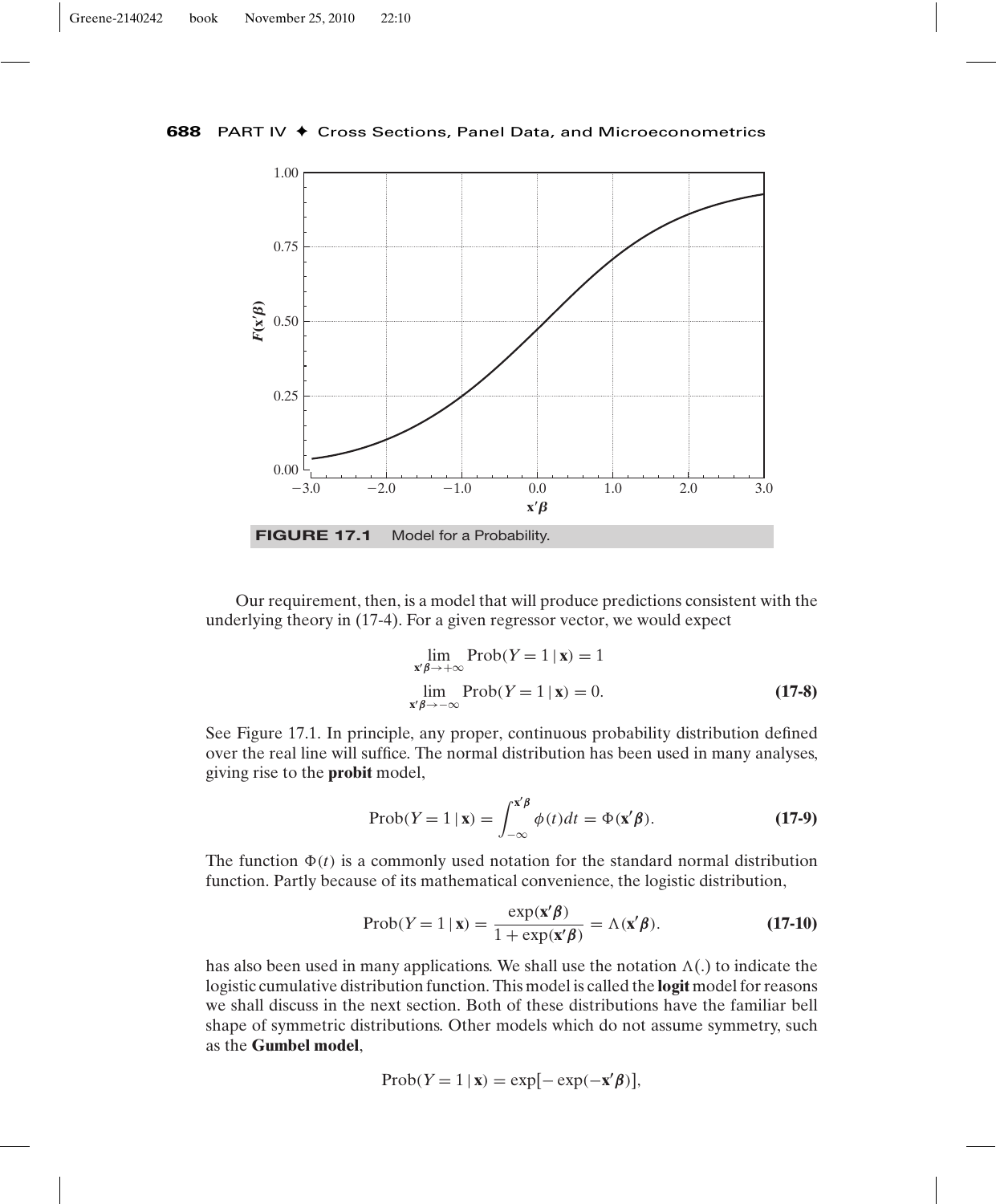# and **complementary log log model**,

$$
Prob(Y = 1 | \mathbf{x}) = 1 - exp[-exp(\mathbf{x}'\boldsymbol{\beta})],
$$

have also been employed. Still other distributions have been suggested,<sup>6</sup> but the probit and logit models are still the most common frameworks used in econometric applications.

The question of which distribution to use is a natural one. The logistic distribution is similar to the normal except in the tails, which are considerably heavier. (It more closely resembles a *t* distribution with seven degrees of freedom.) Therefore, for intermediate values of  $\mathbf{x}'\boldsymbol{\beta}$  (say, between  $-1.2$  and  $+1.2$ ), the two distributions tend to give similar probabilities. The logistic distribution tends to give larger probabilities to  $Y = 1$  when  $\mathbf{x}'\boldsymbol{\beta}$  is extremely small (and smaller probabilities to  $Y = 1$  when  $\mathbf{x}'\boldsymbol{\beta}$  is very large) than the normal distribution. It is difficult to provide practical generalities on this basis, however, as they would require knowledge of *β*. We should expect different predictions from the two models, however, if the sample contains (1) very few "responses" (*Y*'s equal to 1) or very few "nonresponses" (*Y*'s equal to 0) and (2) very wide variation in an important independent variable, particularly if (1) is also true. There are practical reasons for favoring one or the other in some cases for mathematical convenience, but it is difficult to justify the choice of one distribution or another on theoretical grounds. Amemiya (1981) discusses a number of related issues, but as a general proposition, the question is unresolved. In most applications, the choice between these two seems not to make much difference. However, as seen in the following example, the symmetric and asymmetric distributions can give substantively different results, and here, the guidance on how to choose is unfortunately sparse.

The probability model is a regression:

$$
E[y \mid \mathbf{x}] = F(\mathbf{x}'\boldsymbol{\beta}).
$$

Whatever distribution is used, it is important to note that the parameters of the model, like those of any nonlinear regression model, are not necessarily the marginal effects we are accustomed to analyzing. In general,

$$
\frac{\partial E[y \mid \mathbf{x}]}{\partial \mathbf{x}} = \left[ \frac{dF(\mathbf{x}'\boldsymbol{\beta})}{d(\mathbf{x}'\boldsymbol{\beta})} \right] \times \boldsymbol{\beta} = f(\mathbf{x}'\boldsymbol{\beta}) \times \boldsymbol{\beta}, \tag{17-11}
$$

where  $f(.)$  is the density function that corresponds to the cumulative distribution,  $F(.)$ . For the normal distribution, this result is

$$
\frac{\partial E[y \mid \mathbf{x}]}{\partial \mathbf{x}} = \phi(\mathbf{x}'\boldsymbol{\beta}) \times \boldsymbol{\beta},\tag{17-12}
$$

where  $\phi(t)$  is the standard normal density. For the logistic distribution,

$$
\frac{d\Lambda(\mathbf{x}'\boldsymbol{\beta})}{d(\mathbf{x}'\boldsymbol{\beta})} = \frac{\exp(\mathbf{x}'\boldsymbol{\beta})}{[1 + \exp(\mathbf{x}'\boldsymbol{\beta})]^2} = \Lambda(\mathbf{x}'\boldsymbol{\beta})[1 - \Lambda(\mathbf{x}'\boldsymbol{\beta})],
$$

so, in the logit model,

$$
\frac{\partial E[y \mid \mathbf{x}]}{\partial \mathbf{x}} = \Lambda(\mathbf{x}'\boldsymbol{\beta})[1 - \Lambda(\mathbf{x}'\boldsymbol{\beta})]\boldsymbol{\beta}.
$$
 (17-13)

<sup>6</sup>See, for example, Maddala (1983, pp. 27–32), Aldrich and Nelson (1984), and Greene (2001).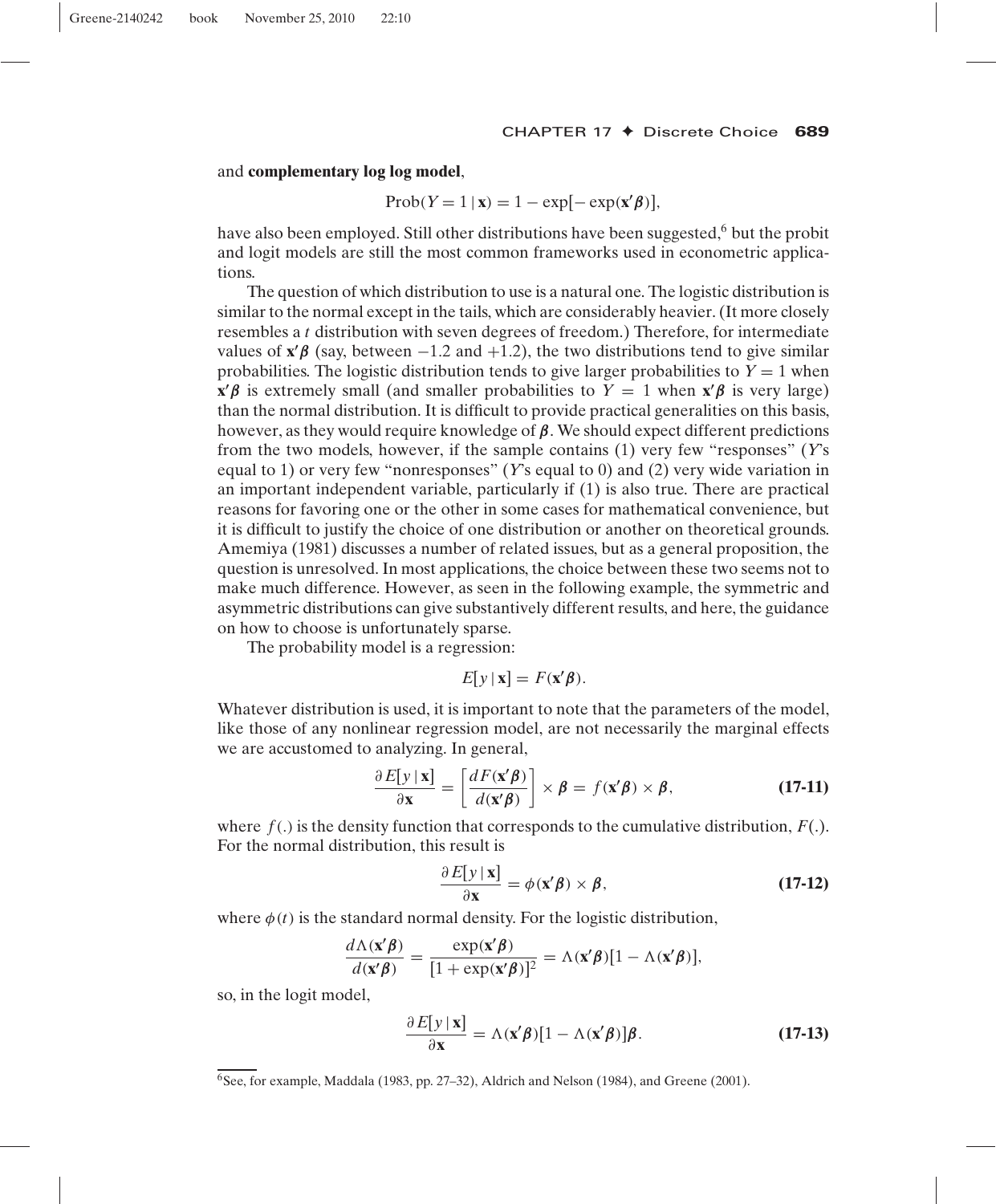It is obvious that these values will vary with the values of **x**. In interpreting the estimated model, it will be useful to calculate this value at, say, the means of the regressors and, where necessary, other pertinent values. For convenience, it is worth noting that the same scale factor applies to all the slopes in the model.

For computing **marginal effects**, one can evaluate the expressions at the sample means of the data or evaluate the marginal effects at every observation and use the sample average of the individual marginal effects—this produces the **average partial effects**. In large samples these generally give roughly the same answer (see Section 17.3.2). But that is not so in small- or moderate-sized samples. Current practice favors averaging the individual marginal effects when it is possible to do so.

Another complication for computing marginal effects in a binary choice model arises because **x** will often include dummy variables—for example, a labor force participation equation will often contain a dummy variable for marital status. Because the derivative is with respect to a small change, it is not appropriate to apply (15) for the effect of a change in a dummy variable, or a change of state. The appropriate marginal effect for a binary independent variable, say, *d*, would be

Marginal effect = 
$$
Prob[Y = 1 | \bar{\mathbf{x}}_{(d)}, d = 1] - Prob[Y = 1 | \bar{\mathbf{x}}_{(d)}, d = 0],
$$
 (17-14)

where  $\bar{\mathbf{x}}_{(d)}$ , denotes the means of all the other variables in the model. Simply taking the derivative with respect to the binary variable as if it were continuous provides an approximation that is often surprisingly accurate. In Example 17.3, for the binary variable *PSI*, the difference in the two probabilities for the probit model is  $(0.5702 - 0.1057) = 0.4645$ , whereas the derivative approximation reported in Table 17.1 is 0.468. Nonetheless, it might be optimistic to rely on this outcome. We will revisit this computation in the examples and discussion to follow.

# **17.3 ESTIMATION AND INFERENCE IN BINARY CHOICE MODELS**

With the exception of the linear probability model, estimation of binary choice models is usually based on the method of maximum likelihood. Each observation is treated as a single draw from a Bernoulli distribution (binomial with one draw). The model with success probability  $F(x' \beta)$  and independent observations leads to the joint probability, or likelihood function,

$$
\text{Prob}(Y_1 = y_1, Y_2 = y_2, \dots, Y_n = y_n \,|\, \mathbf{X}) = \prod_{y_i=0} [1 - F(\mathbf{x}'_i \boldsymbol{\beta})] \prod_{y_i=1} F(\mathbf{x}'_i \boldsymbol{\beta}).
$$

where **X** denotes  $[\mathbf{x}_i]_{i=1,\dots,n}$ . The likelihood function for a sample of *n* observations can be conveniently written as

$$
L(\beta \mid \text{data}) = \prod_{i=1}^{n} [F(\mathbf{x}'_i \beta)]^{y_i} [1 - F(\mathbf{x}'_i \beta)]^{1 - y_i}.
$$
 (17-15)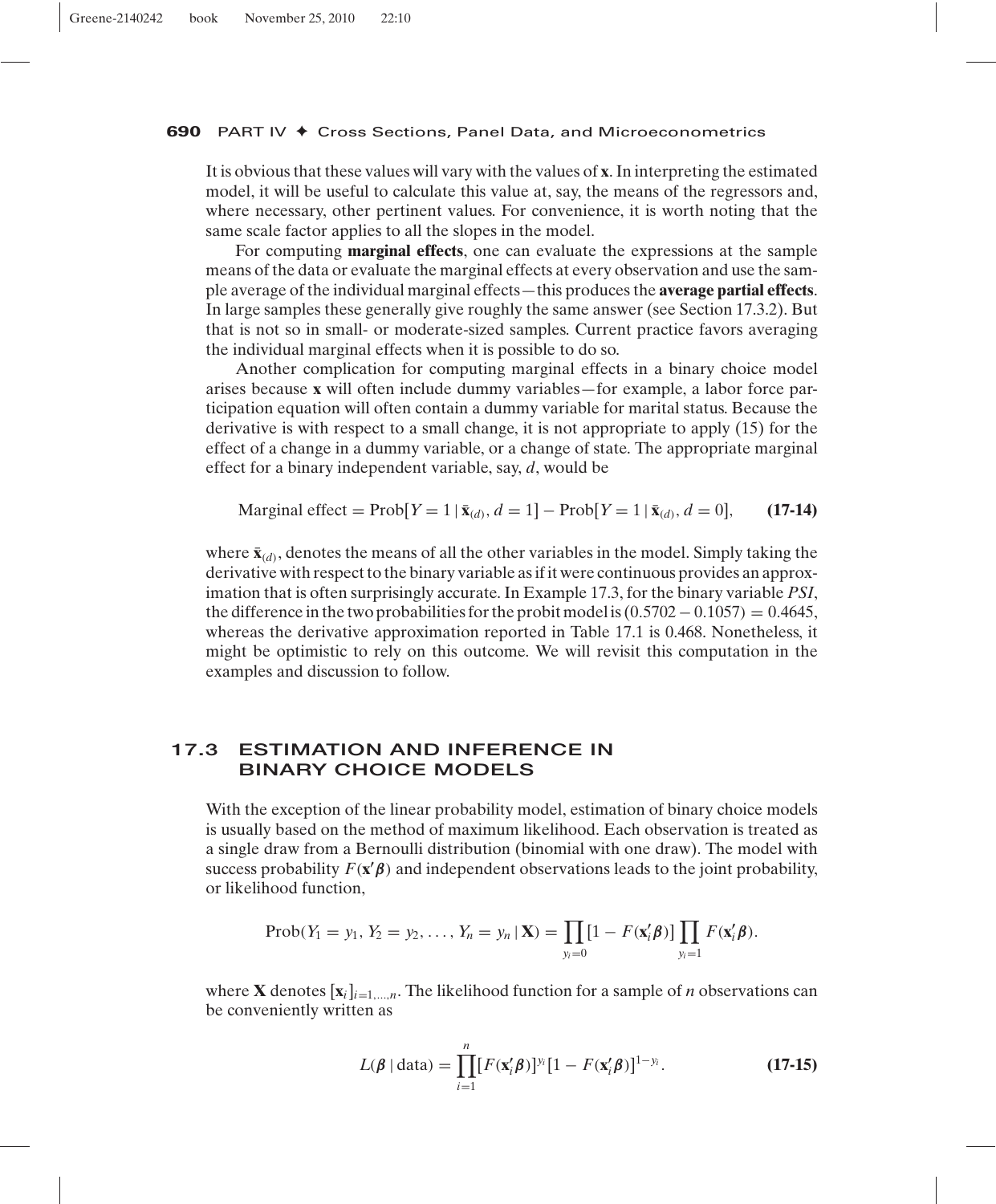## Greene-2140242 book November 25, 2010 22:10

#### CHAPTER 17 ✦ Discrete Choice **691**

Taking logs, we obtain

$$
\ln L = \sum_{i=1}^{n} \left\{ y_i \ln F(\mathbf{x}_i' \boldsymbol{\beta}) + (1 - y_i) \ln[1 - F(\mathbf{x}_i' \boldsymbol{\beta})] \right\}.
$$
 (17-16)

The **likelihood equations** are

$$
\frac{\partial \ln L}{\partial \beta} = \sum_{i=1}^{n} \left[ \frac{y_i f_i}{F_i} + (1 - y_i) \frac{-f_i}{(1 - F_i)} \right] \mathbf{x}_i = \mathbf{0},\tag{17-17}
$$

where  $f_i$  is the density,  $dF_i/d(\mathbf{x}_i^r\boldsymbol{\beta})$ . [In (17-17) and later, we will use the subscript *i* to indicate that the function has an argument  $\mathbf{x}'_i\boldsymbol{\beta}$ . The choice of a particular form for *F*<sub>*i*</sub> leads to the empirical model.

Unless we are using the linear probability model, the likelihood equations in (17-17) will be nonlinear and require an iterative solution. All of the models we have seen thus far are relatively straightforward to analyze. For the logit model, by inserting (17-7) and (17-11) in (17-17), we get, after a bit of manipulation, the likelihood equations

$$
\frac{\partial \ln L}{\partial \beta} = \sum_{i=1}^{n} (y_i - \Lambda_i) \mathbf{x}_i = \mathbf{0}.
$$
 (17-18)

Note that if **x***<sup>i</sup>* contains a constant term, the first-order conditions imply that the average of the predicted probabilities must equal the proportion of ones in the sample.<sup>8</sup> This implication also bears some similarity to the least squares normal equations if we view the term  $y_i - \Lambda_i$  as a residual.<sup>9</sup> For the normal distribution, the log-likelihood is

$$
\ln L = \sum_{y_i=0} \ln[1 - \Phi(\mathbf{x}_i'\boldsymbol{\beta})] + \sum_{y_i=1} \ln \Phi(\mathbf{x}_i'\boldsymbol{\beta}).
$$
 (17-19)

The first-order conditions for maximizing ln *L* are

$$
\frac{\partial \ln L}{\partial \beta} = \sum_{y_i=0} \frac{-\phi_i}{1-\Phi_i} \mathbf{x}_i + \sum_{y_i=1} \frac{\phi_i}{\Phi_i} \mathbf{x}_i = \sum_{y_i=0} \lambda_{0i} \mathbf{x}_i + \sum_{y_i=1} \lambda_{1i} \mathbf{x}_i.
$$

Using the device suggested in footnote 7, we can reduce this to

$$
\frac{\partial \log L}{\partial \beta} = \sum_{i=1}^{n} \left[ \frac{q_i \phi(q_i \mathbf{x}_i' \boldsymbol{\beta})}{\Phi(q_i \mathbf{x}_i' \boldsymbol{\beta})} \right] \mathbf{x}_i = \sum_{i=1}^{n} \lambda_i \mathbf{x}_i = \mathbf{0},
$$
(17-20)

where  $q_i = 2y_i - 1$ .

The actual second derivatives for the logit model are quite simple:

$$
\mathbf{H} = \frac{\partial^2 \ln L}{\partial \beta \partial \beta'} = -\sum_i \Lambda_i (1 - \Lambda_i) \mathbf{x}_i \mathbf{x}_i'. \tag{17-21}
$$

The distribution is symmetric, as the normal and logistic are, then  $1 - F(x'\beta) = F(-x'\beta)$ . There is a further simplification. Let  $q = 2y - 1$ . Then  $\ln L = \sum_i \ln F(q_i \mathbf{x}_i' \boldsymbol{\beta})$ . See (17-21).

<sup>8</sup>The same result holds for the linear probability model. Although regularly observed in practice, the result has not been verified for the probit model.

<sup>9</sup>This sort of construction arises in many models. The first derivative of the log-likelihood with respect to the constant term produces the **generalized residual** in many settings. See, for example, Chesher, Lancaster, and Irish (1985) and the equivalent result for the tobit model in Section 19.3.4.d.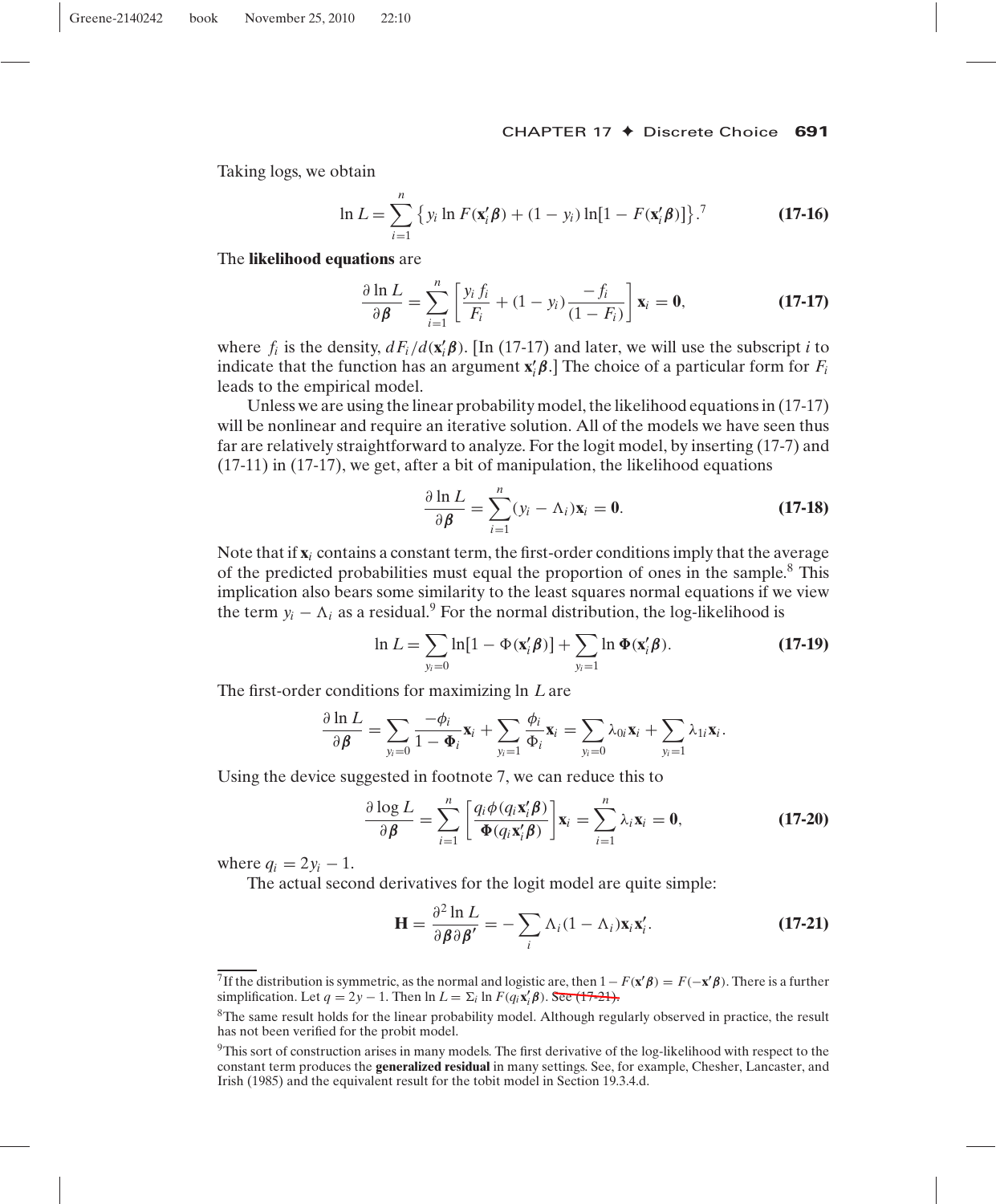The second derivatives do not involve the random variable  $y_i$ , so Newton's method is also the **method of scoring** for the logit model. Note that the Hessian is always negative definite, so the log-likelihood is globally concave. Newton's method will usually converge to the maximum of the log-likelihood in just a few iterations unless the data are especially badly conditioned. The computation is slightly more involved for the probit model. A useful simplification is obtained by using the variable  $\lambda(y_i, \beta' \mathbf{x}_i) = \lambda_i$ that is defined in (17-20). The second derivatives can be obtained using the result that for any *z*,  $d\phi(z)/dz = -z\phi(z)$ . Then, for the probit model,

$$
\mathbf{H} = \frac{\partial^2 \ln L}{\partial \beta \partial \beta'} = \sum_{i=1}^n -\lambda_i (\lambda_i + \mathbf{x}_i' \beta) \mathbf{x}_i \mathbf{x}_i'.
$$
 (17-22)

This matrix is also negative definite for all values of  $\beta$ . The proof is less obvious than for the logit model.<sup>10</sup> It suffices to note that the scalar part in the summation is  $Var[\varepsilon | \varepsilon \leq \beta' x] - 1$  when  $y = 1$  and  $Var[\varepsilon | \varepsilon \geq -\beta' x] - 1$  when  $y = 0$ . The unconditional variance is one. Because truncation always reduces variance—see Theorem 18.2—in both cases, the variance is between zero and one, so the value is negative.<sup>11</sup>

The asymptotic covariance matrix for the maximum likelihood estimator can be estimated by using the inverse of the Hessian evaluated at the maximum likelihood estimates. There are also two other estimators available. The Berndt, Hall, Hall, and Hausman estimator [see (14-18) and Example 14.4] would be

$$
\mathbf{B} = \sum_{i=1}^n g_i^2 \mathbf{x}_i \mathbf{x}_i',
$$

where  $g_i = (y_i - \Lambda_i)$  for the logit model [see (17-18)] and  $g_i = \lambda_i$  for the probit model [see (17-20)]. The third estimator would be based on the expected value of the Hessian. As we saw earlier, the Hessian for the logit model does not involve  $y_i$ , so  $H = E[H]$ . But because  $\lambda_i$  is a function of  $y_i$  [see (17-20)], this result is not true for the probit model. Amemiya (1981) showed that for the probit model,

$$
E\left[\frac{\partial^2 \ln L}{\partial \beta \partial \beta'}\right]_{\text{probit}} = \sum_{i=1}^n \lambda_{0i} \lambda_{1i} \mathbf{x}_i \mathbf{x}_i'.\tag{17-23}
$$

Once again, the scalar part of the expression is always negative [see (17-20) and note that  $\lambda_{0i}$  is always negative and  $\lambda_{i1}$  is always positive]. The estimator of the asymptotic covariance matrix for the maximum likelihood estimator is then the negative inverse of whatever matrix is used to estimate the expected Hessian. Since the actual Hessian is generally used for the iterations, this option is the usual choice. As we shall see later, though, for certain hypothesis tests, the BHHH estimator is a more convenient choice.

## **17.3.1 ROBUST COVARIANCE MATRIX ESTIMATION**

The probit maximum likelihood estimator is often labeled a **quasi-maximum likelihood estimator (QMLE)** in view of the possibility that the normal probability model might be misspecified. White's (1982a) robust "sandwich" estimator for the asymptotic

<sup>&</sup>lt;sup>10</sup>See, for example, Amemiya (1985, pp. 273–274) and Maddala (1983, p. 63).

<sup>&</sup>lt;sup>11</sup>See Johnson and Kotz (1993) and Heckman (1979). We will make repeated use of this result in Chapter 19.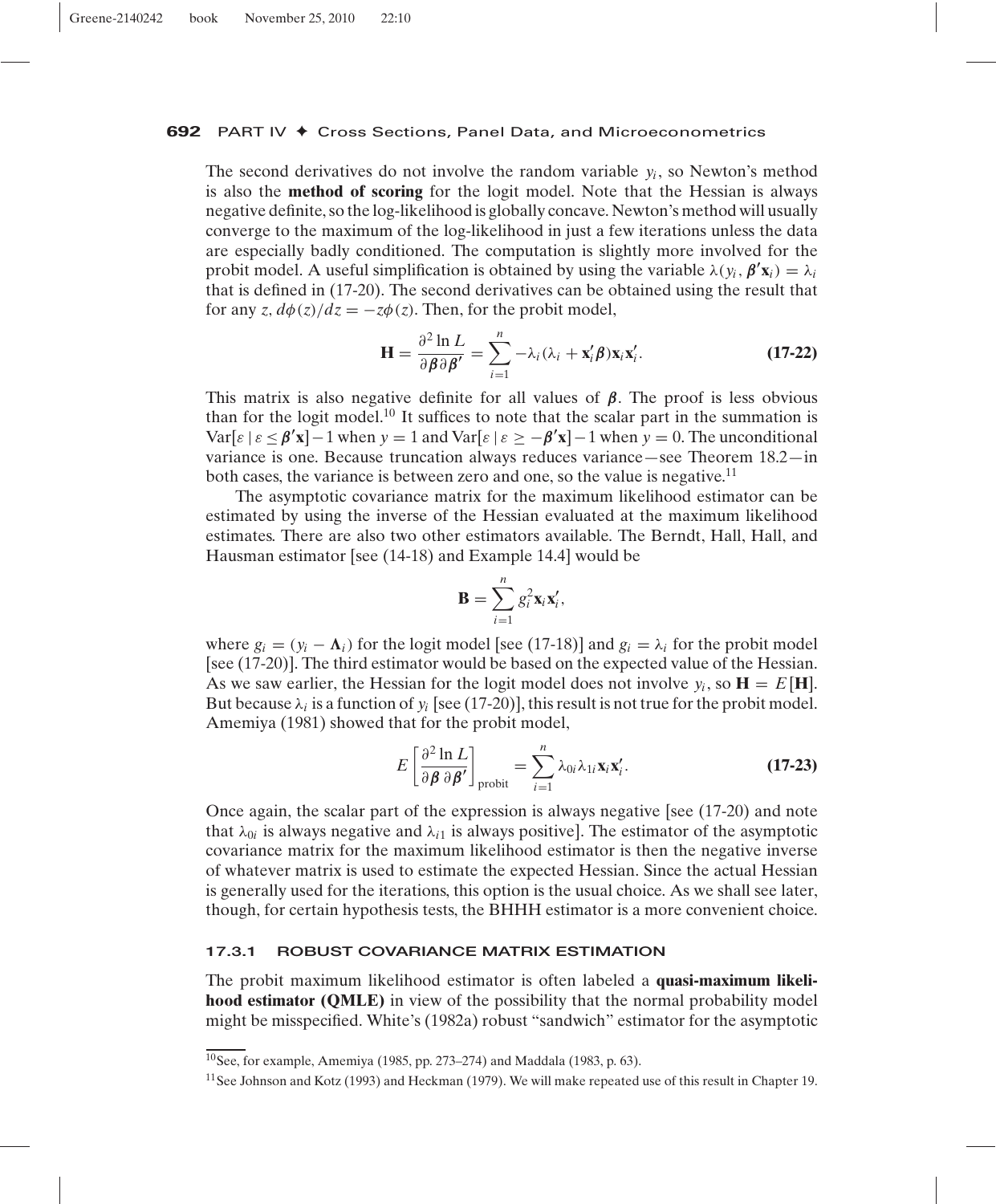covariance matrix of the QMLE (see Section 14.8 for discussion),

Est. Asy.  $\text{Var}[\hat{\boldsymbol{\beta}}] = [\hat{\mathbf{H}}]^{-1} \hat{\mathbf{B}} [\hat{\mathbf{H}}]^{-1}$ ,

has been used in a number of recent studies based on the probit model [e.g., Fernandez and Rodriguez-Poo (1997), Horowitz (1993), and Blundell, Laisney, and Lechner (1993)]. If the probit model is correctly specified, then  $\text{plim}(1/n)\hat{\mathbf{B}} = \text{plim}(1/n)(-\hat{\mathbf{H}})$ and either single matrix will suffice, so the robustness issue is moot (of course). On the other hand, the probit (*Q*-) maximum likelihood estimator is *not* consistent in the presence of any form of heteroscedasticity, unmeasured heterogeneity, omitted variables (even if they are orthogonal to the included ones), nonlinearity of the functional form of the index, or an error in the distributional assumption [with some narrow exceptions as described by Ruud (1986)]. Thus, in almost any case, the sandwich estimator provides an appropriate asymptotic covariance matrix for an estimator that is biased in an unknown direction. [See Section 14.8 and Freedman (2006).] White raises this issue explicitly, although it seems to receive little attention in the literature: "It is the consistency of the QMLE for the parameters of interest in a wide range of situations which insures its usefulness as the basis for robust estimation techniques" (1982a, p. 4). His very useful result is that if the quasi-maximum likelihood estimator converges to a probability limit, then the sandwich estimator can, under certain circumstances, be used to estimate the asymptotic covariance matrix of that estimator. But there is no guarantee that the QMLE *will* converge to anything interesting or useful. Simply computing a robust covariance matrix for an otherwise inconsistent estimator does not give it redemption. Consequently, the virtue of a robust covariance matrix in this setting is unclear.

# **17.3.2 MARGINAL EFFECTS AND AVERAGE PARTIAL EFFECTS**

The predicted probabilities,  $F(x'\hat{\beta}) = \hat{F}$  and the estimated partial effects  $f(x'\hat{\beta}) \times \hat{\beta} =$  $\hat{f}\hat{\beta}$  are nonlinear functions of the parameter estimates. To compute standard errors, we can use the linear approximation approach (delta method) discussed in Section 4.4.4. For the predicted probabilities,

Asy. 
$$
\text{Var}[\hat{F}] = [\partial \hat{F}/\partial \hat{\beta}]'\mathbf{V}[\partial \hat{F}/\partial \hat{\beta}],
$$

where

$$
\mathbf{V} = \text{Asy.}\, \text{Var}[\hat{\boldsymbol{\beta}}].
$$

The estimated asymptotic covariance matrix of  $\hat{\beta}$  can be any of the three described earlier. Let  $z = \mathbf{x}'\hat{\boldsymbol{\beta}}$ . Then the derivative vector is

$$
[\partial \hat{F}/\partial \hat{\beta}] = [d\hat{F}/dz][\partial z/\partial \hat{\beta}] = \hat{f}\mathbf{x}.
$$

Combining terms gives

Asy. 
$$
Var[\hat{F}] = \hat{f}^2 \mathbf{x}' \mathbf{V} \mathbf{x}
$$
,

which depends, of course, on the particular **x** vector used. This result is useful when a marginal effect is computed for a dummy variable. In that case, the estimated effect is

$$
\Delta \hat{F} = \frac{\hat{F}}{1 - (d - 1)} - \frac{\hat{F}}{1 - (d - 0)}.
$$
 (17-24)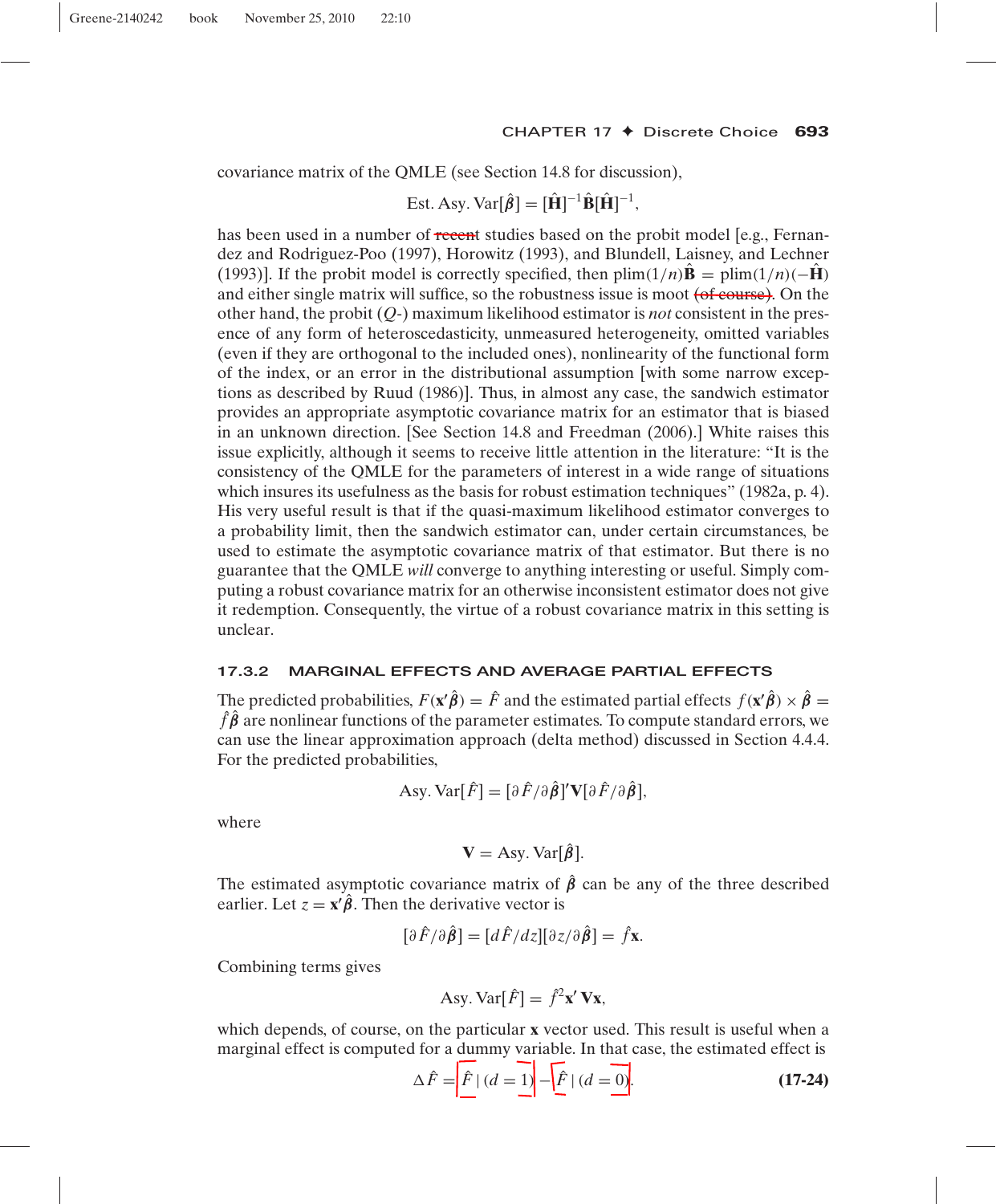The asymptotic variance would be

$$
Asy. Var[\Delta \hat{F}] = [\partial \Delta \hat{F}/\partial \hat{\beta}]' V[\partial \Delta \hat{F}/\partial \hat{\beta}],
$$
\n(17-25)

where

$$
[\partial \Delta \hat{F}/\partial \hat{\beta}] = \hat{f}_1 \begin{pmatrix} \bar{\mathbf{x}}_{(d)} \\ 1 \end{pmatrix} - \hat{f}_0 \begin{pmatrix} \bar{\mathbf{x}}_{(d)} \\ 0 \end{pmatrix}.
$$

For the other marginal effects, let  $\hat{\mathbf{y}} = \hat{f}\hat{\mathbf{\beta}}$ . Then

Asy. Var[
$$
\hat{\mathbf{y}}
$$
] =  $\left[\frac{\partial \hat{\mathbf{y}}}{\partial \hat{\beta}'}\right] \mathbf{V} \left[\frac{\partial \hat{\mathbf{y}}}{\partial \hat{\beta}'}\right]'$ .

The matrix of derivatives is

$$
\hat{f}\left(\frac{\partial\hat{\beta}}{\partial\hat{\beta}'}\right) + \hat{\beta}\left(\frac{d\hat{f}}{dz}\right)\left(\frac{\partial z}{\partial\hat{\beta}'}\right) = \hat{f}\mathbf{I} + \left(\frac{d\hat{f}}{dz}\right)\hat{\beta}\mathbf{x}'.
$$

For the probit model,  $df/dz = -z\phi$ , so

$$
ext{Asy.} \text{Var}[\hat{\mathbf{y}}] = \phi^2[\mathbf{I} - (\mathbf{x}'\boldsymbol{\beta})\boldsymbol{\beta}\mathbf{x}']\mathbf{V}[\mathbf{I} - (\mathbf{x}'\boldsymbol{\beta})\boldsymbol{\beta}\mathbf{x}']'.
$$

For the logit model,  $\hat{f} = \hat{\Lambda}(1 - \hat{\Lambda})$ , so

$$
\frac{d\hat{f}}{dz} = (1 - 2\hat{\Lambda}) \left(\frac{d\hat{\Lambda}}{dz}\right) = (1 - 2\hat{\Lambda})\hat{\Lambda}(1 - \hat{\Lambda}).
$$

Collecting terms, we obtain

$$
ext{Asy. Var}[\hat{\mathbf{y}}] = [\Lambda(1-\Lambda)]^2[\mathbf{I} + (1-2\Lambda)\beta\mathbf{x}']\mathbf{V}[\mathbf{I} + (1-2\Lambda)\mathbf{x}\beta'].
$$

As before, the value obtained will depend on the **x** vector used.

#### *Example 17.3 Probability Models*

The data listed in Appendix Table F14.1 were taken from a study by Spector and Mazzeo (1980), which examined whether a new method of teaching economics, the Personalized System of Instruction (*PSI*), significantly influenced performance in later economics courses. The "dependent variable" used in our application is *GRADE*, which indicates the whether a student's grade in an intermediate macroeconomics course was higher than that in the principles course. The other variables are *GPA*, their grade point average; *TUCE*, the score on a pretest that indicates entering knowledge of the material; and *PSI*, the binary variable indicator of whether the student was exposed to the new teaching method. (Spector and Mazzeo's specific equation was somewhat different from the one estimated here.)

Table 17.1 presents four sets of parameter estimates. The slope parameters and derivatives were computed for four probability models: linear, probit, logit, and complementary log log. The last three sets of estimates are computed by maximizing the appropriate loglikelihood function. Inference is discussed in the next section, so standard errors are not presented here. The scale factor given in the last row is the density function evaluated at the means of the variables. Also, note that the slope given for *PSI* is the derivative, not the change in the function with *PSI* changed from zero to one with other variables held constant.

If one looked only at the coefficient estimates, then it would be natural to conclude that the four models had produced radically different estimates. But a comparison of the columns of slopes shows that this conclusion is clearly wrong. The models are very similar; in fact, the logit and probit models results are nearly identical.

The data used in this example are only moderately unbalanced between 0s and 1s for the dependent variable (21 and 11). As such, we might expect similar results for the probit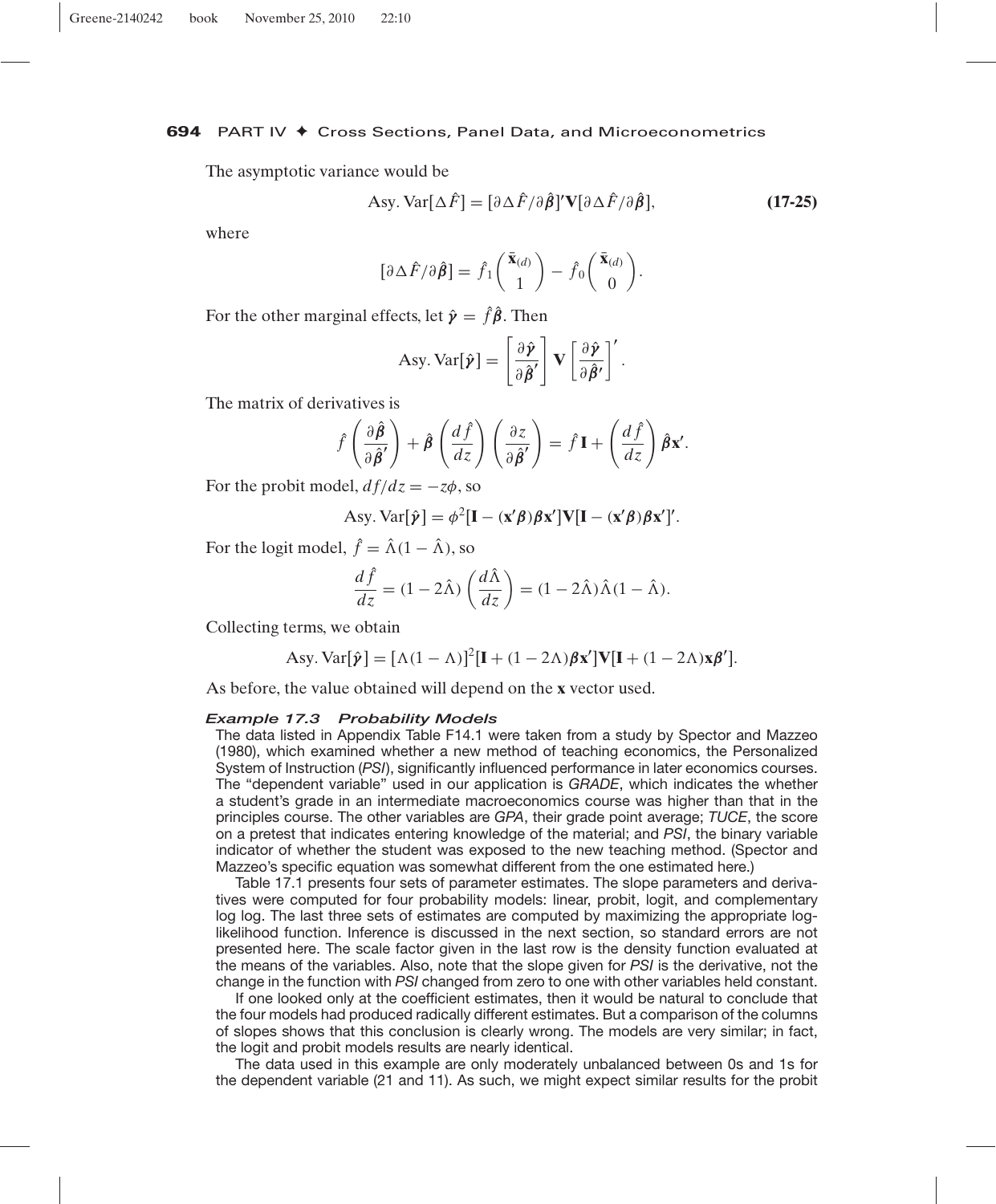|                                                 | 186LE 17.1<br>ESUINALED PRODADIILY MODELS |       |                                                       |       |               |       |                       |              |
|-------------------------------------------------|-------------------------------------------|-------|-------------------------------------------------------|-------|---------------|-------|-----------------------|--------------|
|                                                 | Linear                                    |       | Logistic                                              |       | <b>Probit</b> |       | Complementary log log |              |
| Variable                                        |                                           |       | Coefficient Slope Coefficient Slope Coefficient Slope |       |               |       | <i>Coefficient</i>    | <b>Slope</b> |
| Constant                                        | $-1.498$                                  |       | $-13.021$                                             |       | $-7.452$      |       | $-10.631$             |              |
| <b>GPA</b>                                      | 0.464                                     | 0.464 | 2.826                                                 | 0.534 | 1.626         | 0.533 | 2.293                 | 0.477        |
| <b>TUCE</b>                                     | 0.010                                     | 0.010 | 0.095                                                 | 0.018 | 0.052         | 0.017 | 0.041                 | 0.009        |
| <b>PSI</b>                                      | 0.379                                     | 0.379 | 2.379                                                 | 0.450 | 1.426         | 0.468 | 1.562                 | 0.325        |
| $f(\bar{\mathbf{x}}' \hat{\boldsymbol{\beta}})$ | 1.000                                     |       | 0.189                                                 |       | 0.328         |       | 0.208                 |              |

**TABLE 17.1** Estimated Probability Models

#### CHAPTER 17 ✦ Discrete Choice **695**

and logit models.<sup>12</sup> One indicator is a comparison of the coefficients. In view of the different variances of the distributions, one for the normal and  $\pi^2/3$  for the logistic, we might expect to obtain comparable estimates by multiplying the probit coefficients by  $\pi/\surd 3\approx$  1.8. Amemiya (1981) found, through trial and error, that scaling by 1.6 instead produced better results. This proportionality result is frequently cited. The result in (17-11) may help to explain the finding. The index  $\mathbf{x}'\pmb{\beta}$  is not the random variable. The marginal effect in the probit model for, say,  $x_k$  is φ(**x-** *β <sup>p</sup>*)β*pk*, whereas that for the logit is (1− )β*lk*. (The subscripts *p* and *l* are for probit and logit.) Amemiya suggests that his approximation works best at the center of the distribution, where  $F\,=\,0.5,$  or  ${\bf x}'\beta\,=\,0$  for either distribution. Suppose it is. Then  $\phi(0)\,=\,0.3989$  and  $\Lambda(0)[1 - \Lambda(0)] = 0.25$ . If the marginal effects are to be the same, then 0.3989  $\beta_{pk} = 0.25\beta_{lk}$ , or  $\beta_{lk} = 1.6 \beta_{pk}$ , which is the regularity observed by Amemiya. Note, though, that as we depart from the center of the distribution, the relationship will move away from 1.6. Because the logistic density descends more slowly than the normal, for unbalanced samples such as ours, the ratio of the logit coefficients to the probit coefficients will tend to be larger than 1.6. The ratios for the ones in Table 17.1 are closer to 1.7 than 1.6.

The computation of the derivatives of the conditional mean function is useful when the variable in question is continuous and often produces a reasonable approximation for a dummy variable. Another way to analyze the effect of a dummy variable on the whole distribution is to compute Prob( $Y = 1$ ) over the range of  $\mathbf{x}'\boldsymbol{\beta}$  (using the sample estimates) and with the two values of the binary variable. Using the coefficients from the probit model in Table 17.1, we have the following probabilities as a function of *GPA*, at the mean of TUCE:

 $PSI = 0$ : Prob(*GRADE* = 1) =  $\Phi[-7.452 + 1.626$ *GPA* + 0.052(21.938)],

 $PSI = 1: Prob(GRADE = 1) = \Phi[-7.452 + 1.626GPA + 0.052(21.938) + 1.426].$ 

Figure 17.2 shows these two functions plotted over the range of *GPA* observed in the sample, 2.0 to 4.0. The marginal effect of *PSI* is the difference between the two functions, which ranges from only about 0.06 at *GPA* = 2 to about 0.50 at *GPA* of 3.5. This effect shows that the probability that a student's grade will increase after exposure to *PSI* is far greater for students with high *GPAs* than for those with low *GPAs*. At the sample mean of *GPA* of 3.117, the effect of *PSI* on the probability is 0.465. The simple derivative calculation of (17-9) is given in Table 17.1; the estimate is 0.468. But, of course, this calculation does not show the wide range of differences displayed in Figure 17.2.

Table 17.2 presents the estimated coefficients and marginal effects for the probit and logit models in Table 17.2. In both cases, the asymptotic covariance matrix is computed from the negative inverse of the actual Hessian of the log-likelihood. The standard errors for the estimated marginal effect of *PSI* are computed using (17-24) and (17-25) since *PSI* is a binary variable. In comparison, the simple derivatives produce estimates and standard errors of (0.449, 0.181) for the logit model and (0.464, 0.188) for the probit model. These differ only slightly from the results given in the table.

 $12$ One might be tempted in this case to suggest an asymmetric distribution for the model, such as the Gumbel distribution. However, the asymmetry in the model, to the extent that it is present at all, refers to the values of  $\varepsilon$ , not to the observed sample of values of the dependent variable.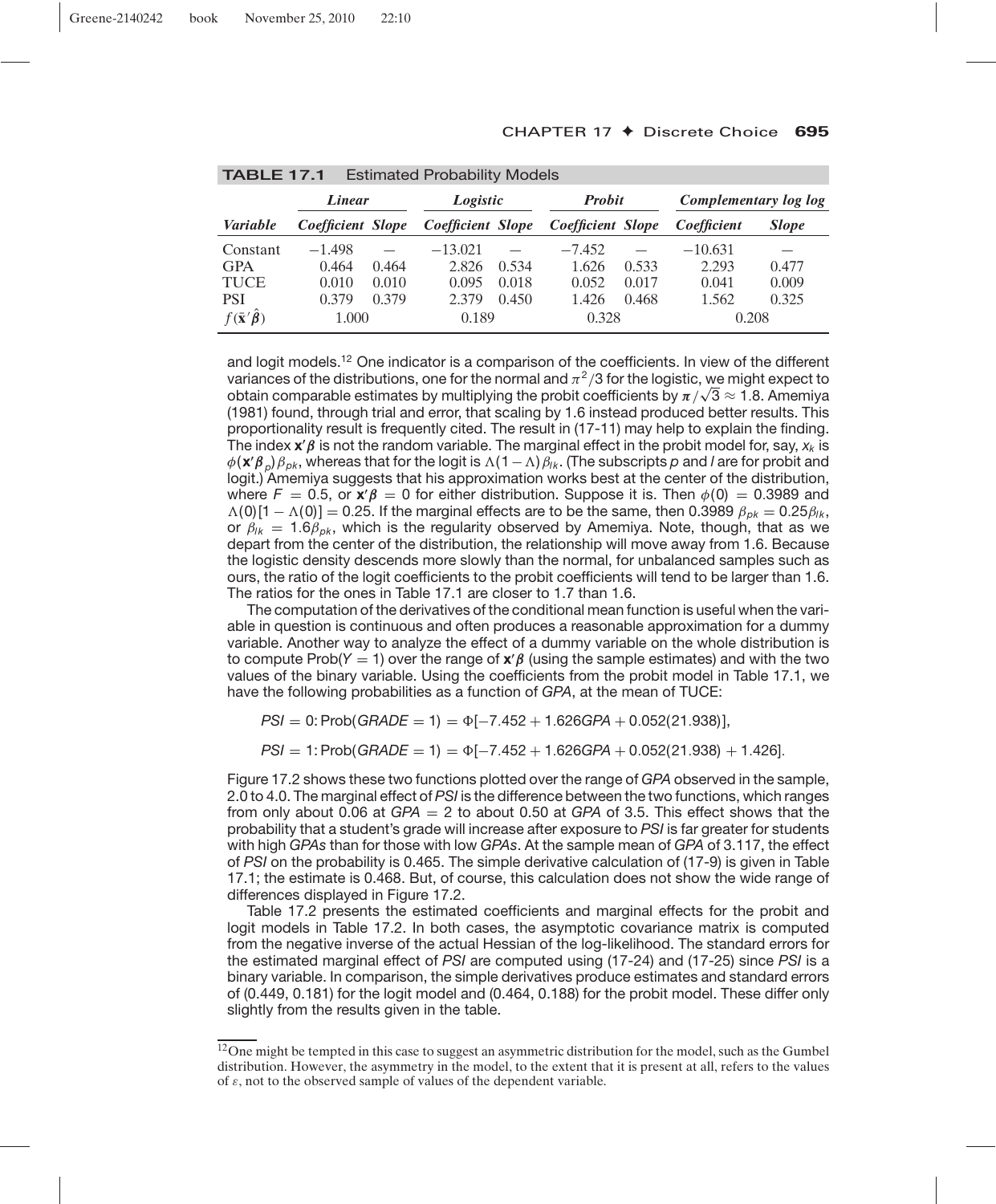

**696** PART IV ✦ Cross Sections, Panel Data, and Microeconometrics



# **17.3.2.a Average Partial Effects**

The preceding has emphasized computing the partial effects for the average individual in the sample. Current practice has many applications based, instead, on "average partial effects." [See, e.g., Wooldridge (2002a).] The underlying logic is that the quantity of interest is

$$
APE = E_x \left[ \frac{\partial E[y \mid \mathbf{x}]}{\partial \mathbf{x}} \right].
$$

In practical terms, this suggests the computation

$$
\widehat{APE} = \overline{\hat{p}} = \frac{1}{n} \sum_{i=1}^{n} f(\mathbf{x}'_i \hat{\beta}) \hat{\beta}.
$$

| <b>TABLE 17.2</b> Estimated Coefficients and Standard Errors (standard errors |
|-------------------------------------------------------------------------------|
| in parentheses)                                                               |

|                 |                      | Logistic  |                  |         |                     | <b>Probit</b> |                  |         |
|-----------------|----------------------|-----------|------------------|---------|---------------------|---------------|------------------|---------|
| <b>Variable</b> | Coefficient          | t Ratio   | <b>Slope</b>     | t Ratio | Coefficient         | t Ratio       | <b>Slope</b>     | t Ratio |
| Constant        | $-13.021$<br>(4.931) | $-2.641$  |                  |         | $-7.452$<br>(2.542) | $-2.931$      |                  |         |
| <b>GPA</b>      | 2.826<br>(1.263)     | 2.238     | 0.534<br>(0.237) | 2.252   | 1.626<br>(0.694)    | 2.343         | 0.533<br>(0.232) | 2.294   |
| <b>TUCE</b>     | 0.095<br>(0.142)     | 0.672     | 0.018<br>(0.026) | 0.685   | 0.052<br>(0.084)    | 0.617         | 0.017<br>(0.027) | 0.626   |
| <b>PSI</b>      | 2.379<br>(1.065)     | 2.234     | 0.456<br>(0.181) | 2.521   | 1.426<br>(0.595)    | 2.397         | 0.464<br>(0.170) | 2.727   |
| log-likelihood  |                      | $-12.890$ |                  |         |                     | $-12.819$     |                  |         |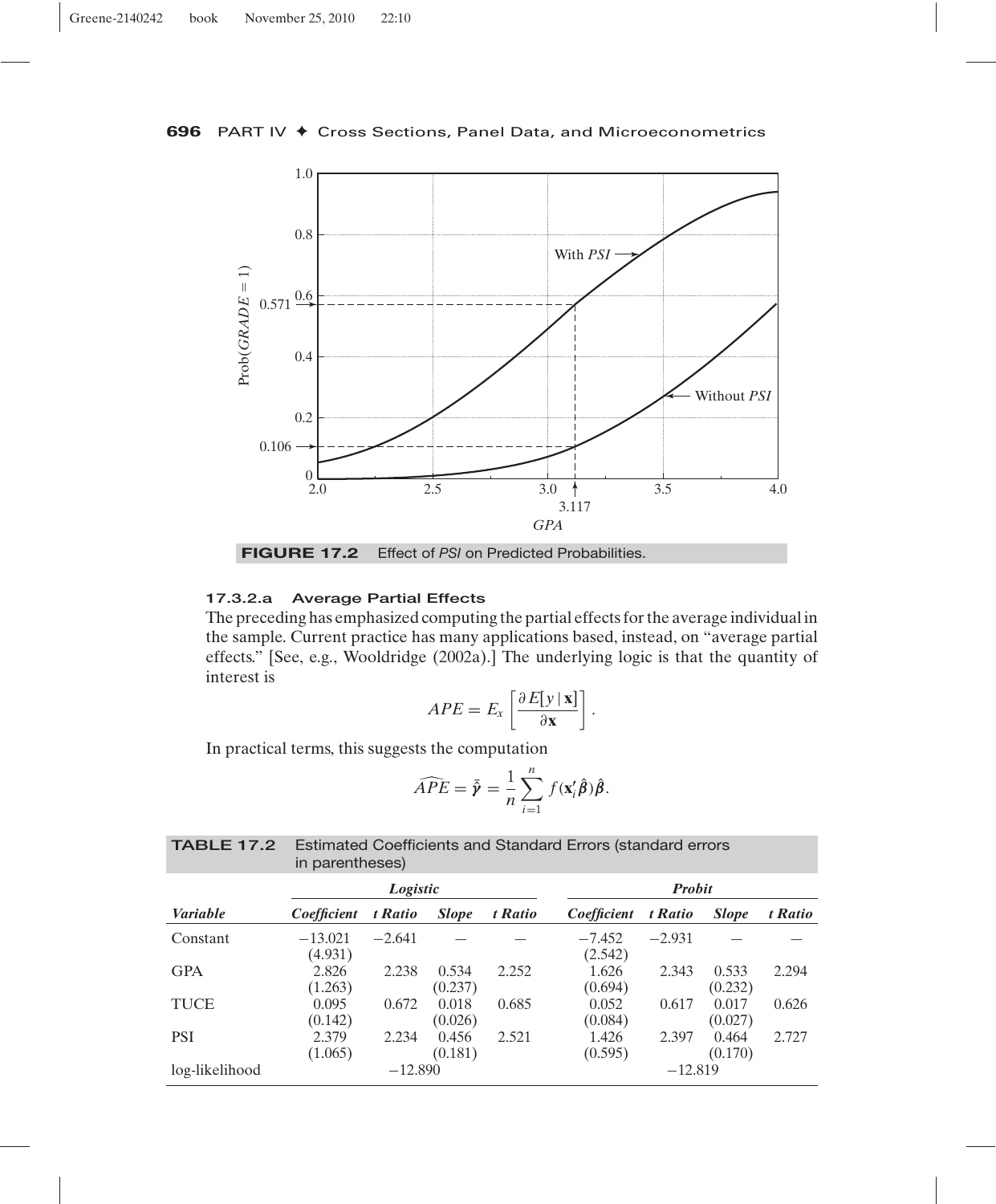This does raise two questions. Because the computation is (marginally) more burdensome than the simple marginal effects at the means, one might wonder whether this produces a noticeably different answer. That will depend on the data. Save for small sample variation, the difference in these two results is likely to be small. Let

$$
\bar{\gamma}_k = APE_k = \frac{1}{n} \sum_{i=1}^n \frac{\partial Pr(y_i = 1 \mid \mathbf{x}_i)}{\partial x_{ik}} = \frac{1}{n} \sum_{i=1}^n F'(\mathbf{x}'_i \boldsymbol{\beta}) \beta_k = \frac{1}{n} \sum_{i=1}^n \gamma_k(\mathbf{x}_i)
$$

denote the computation of the average partial effect. We compute this at the MLE,  $\hat{\beta}$ . Now, expand this function in a second-order Taylor series around the point of sample means,  $\bar{x}$ , to obtain

$$
\bar{\gamma}_k = \frac{1}{n} \sum_{i=1}^n \left[ \gamma_k(\bar{\mathbf{x}}) + \sum_{m=1}^k \frac{\partial \gamma_k(\bar{\mathbf{x}})}{\partial \bar{x}_m} (x_{im} - \bar{x}_m) + \frac{1}{2} \sum_{l=1}^K \sum_{m=1}^K \frac{\partial^2 \gamma_k(\bar{\mathbf{x}})}{\partial \bar{x}_l \partial \bar{x}_m} (x_{il} - \bar{x}_l) (x_{im} - \bar{x}_m) \right] + \Delta,
$$

where  $\Delta$  is the remaining higher-order terms. The first of the three terms is the marginal effect computed at the sample means. The second term is zero by construction. That leaves the remainder plus an average of a term that is a function of the variances and covariances of the data and the curvature of the probability function at the means. Little can be said to characterize these two terms in any particular sample, but one might guess they are likely to be small. We will examine an application in Example 17.4.

Based on the sample of observations on the partial effects, a natural estimator of the variance of the partial effects would seem to be

$$
\hat{\sigma}_{\gamma,k}^2 = \frac{1}{n-1} \sum_{i=1}^n (\hat{\gamma}_k(\mathbf{x}_i) - \bar{\hat{\gamma}}_k)^2 = \frac{1}{n-1} \sum_{i=1}^n (\widehat{PE}_{i,k} - \widehat{APE}_k)^2.
$$

See, for example, Contoyannis et al. (2004, p. 498), who report that they computed the "sample standard deviation of the partial effects." Since  $\widehat{APE}_k = \overline{\hat{y}}_k$  is the mean of a sample, notwithstanding the following consideration, the preceding estimator should be further divided by the sample size since we are computing the *standard error of the mean of a sample*. This seems not to be the norm in the literature. This estimator should not be viewed as an alternative to the delta method applied to the partial effects evaluated at the means of the data,  $\hat{\mathbf{y}}(\bar{\mathbf{x}})$ . The delta method produces an estimator of the asymptotic variance of an estimator of the population parameter,  $\gamma(\mu_x)$ , that is, of a function of  $\hat{\beta}$ . The asymptotic covariance matrix computed using the delta method for  $\hat{\mathbf{y}}(\bar{\mathbf{x}})$  would be  $\hat{\mathbf{G}}(\bar{\mathbf{x}}) \hat{\mathbf{V}} \hat{\mathbf{G}}'(\bar{\mathbf{x}})$  where  $\hat{\mathbf{G}}(\bar{\mathbf{x}})$  is the matrix of partial derivatives and  $\hat{\mathbf{V}}$  is the estimator of the asymptotic variance of  $\hat{\beta}$ . This variance estimator converges to zero because  $\hat{\beta}$  converges to  $\beta$  and  $\bar{x}$  converges to a vector of constants. The naive estimator above does not converge to zero; it converges to the variance of the random variable  $PE_{i,k}$ .

The "asymptotic variance" of the partial effects estimator is intended to reflect the variation of the parameter estimator,  $\hat{\beta}$ , whereas the naive estimator generates the variation from the heterogeneity of the sample data while holding the parameter fixed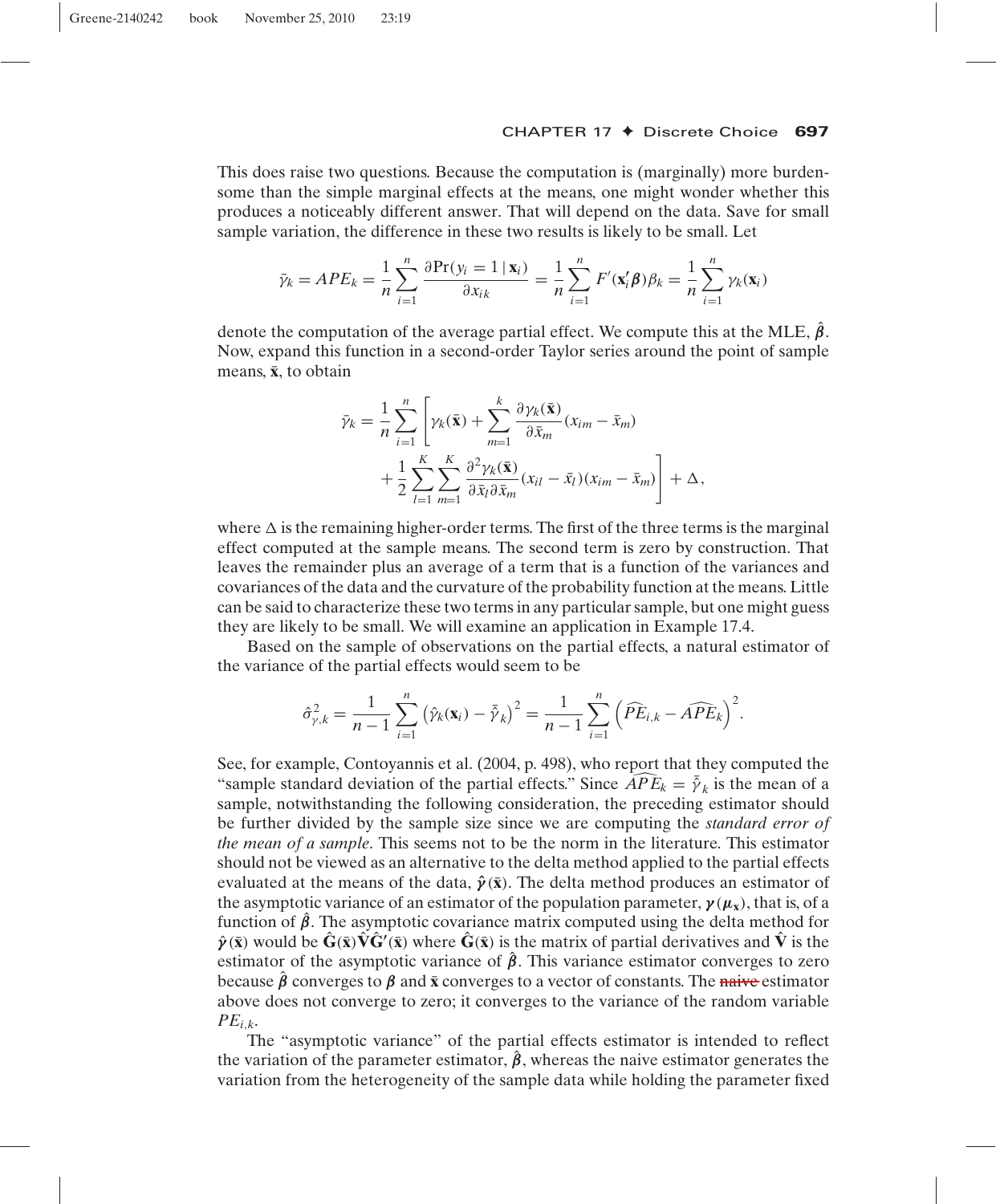at  $\hat{\beta}$ . For example, for a logit model,

$$
\hat{\gamma}_k(\mathbf{x}_i) = \hat{\beta}_k \Lambda \left( \mathbf{x}_i' \hat{\boldsymbol{\beta}} \right) \left[ 1 - \Lambda \left( \mathbf{x}_i' \hat{\boldsymbol{\beta}} \right) \right] = \hat{\boldsymbol{\beta}}_k \hat{\delta}_i,
$$

and  $\hat{\delta}_i$  is the same for all *k*. It follows that

$$
\hat{\sigma}_{\gamma,k}^2 = \hat{\beta}_k^2 \left[ \frac{1}{n-1} \sum_{i=1}^n (\hat{\delta}_i - \bar{\hat{\delta}})^2 \right] = \hat{\beta}_k^2 s_{\hat{\delta}}^2.
$$

A surprising consequence is that if one computes *t* ratios for the average partial effects using  $\hat{\sigma}_{\gamma,k}^2$ , the values will all equal the same  $1/s_{\hat{\delta}}$ . This might signal that something is amiss. (This is somewhat apparent in the Contoyannis et al. results on page 498; however, not enough digits were reported to see the effect clearly.)

A search for applications that use the delta method to estimate standard errors for average partial effects in nonlinear models yields hundreds of occurrences. However, we could not locate any that document in detail the precise formulas used. (One author, noting the complexity of computation, recommended bootstrapping instead.) A complicated flaw with the sample variance estimator (notwithstanding all the preceding) is that the naive estimator (whether scaled by  $1/n$  or not) neglects the fact that all *n* observations used to compute the estimated *APE* are correlated; they all use the same estimator of  $\beta$ . The preceding estimator treats the estimates of  $PE<sub>i</sub>$  as if they were a random sample. They would be if they were based on the true  $\beta$ . But the estimators based on the same  $\hat{\beta}$  are not uncorrelated. The delta method will account for the asymptotic (co)variation of the terms in the sum of functions of  $\hat{\beta}$ . To use the delta method to estimate the asymptotic standard errors for the average partial effects,  $\overline{APE_k}$ , we should use

$$
Est. Asy. Var\left[\bar{\mathbf{y}}\right] = \frac{1}{n^2} Est. Asy. Var\left[\sum_{i=1}^n \hat{\mathbf{y}}_i\right]
$$
  
=  $\frac{1}{n^2} \sum_{i=1}^n \sum_{j=1}^n Est. Asy. Cov\left[\hat{\mathbf{y}}_i, \hat{\mathbf{y}}_j\right]$   
=  $\frac{1}{n^2} \sum_{i=1}^n \sum_{j=1}^n \mathbf{G}_i(\hat{\boldsymbol{\beta}}) \hat{\mathbf{V}} \mathbf{G}'_j(\hat{\boldsymbol{\beta}})$   
=  $\left[\frac{1}{n} \sum_{i=1}^n \mathbf{G}_i(\hat{\boldsymbol{\beta}})\right] \hat{\mathbf{V}}\left[\frac{1}{n} \sum_{j=1}^n \mathbf{G}'_j(\hat{\boldsymbol{\beta}})\right],$ 

where

$$
\mathbf{G}_{i}(\hat{\boldsymbol{\beta}}) = \frac{\partial f\left(\mathbf{x}_{i}'\hat{\boldsymbol{\beta}}\right)\hat{\boldsymbol{\beta}}}{\partial \hat{\boldsymbol{\beta}}'} = f\left(\mathbf{x}_{i}'\hat{\boldsymbol{\beta}}\right)\mathbf{I} + f'\left(\mathbf{x}_{i}'\hat{\boldsymbol{\beta}}\right)\hat{\boldsymbol{\beta}}\mathbf{x}_{i}'.
$$

This treats the *APE* as a point estimator of a population parameter—one that converges in probability to what we assume is its population counterpart. But, it is conditioned on the sample data; convergence is with respect to  $\hat{\beta}$ . This looks like a formidable amount of computation—Example 17.4 uses a sample of 27,326 observations, so it appears we need a double sum of roughly 750 million terms. However, the computation is actually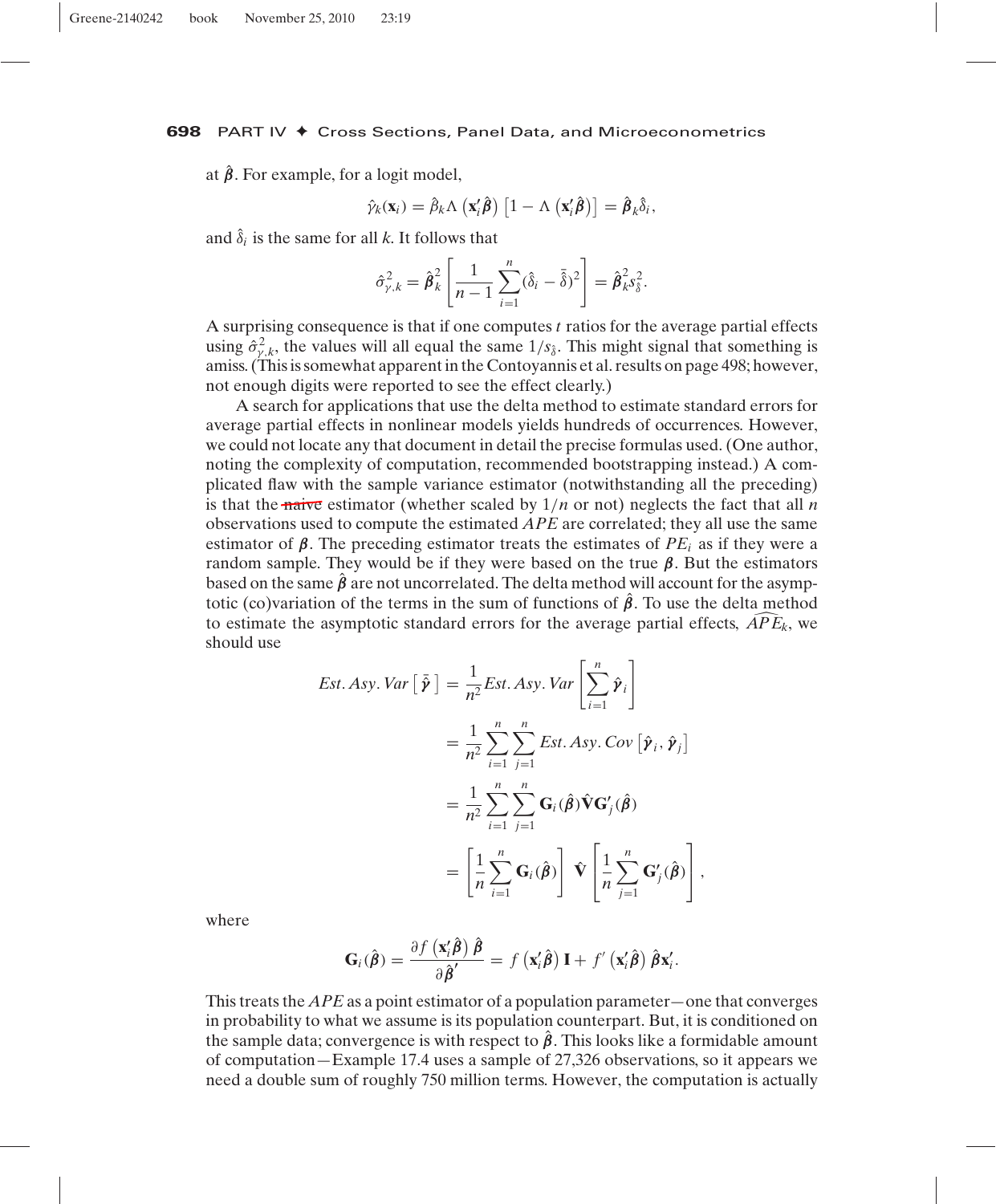| 180LE 17.0<br>ESUITIQUE FAIGHIELEIS ANU FAILIAI ENECLS |                            |                   |                 |                         |                                |                   |            |  |  |
|--------------------------------------------------------|----------------------------|-------------------|-----------------|-------------------------|--------------------------------|-------------------|------------|--|--|
|                                                        | <b>Parameter Estimates</b> |                   |                 | <b>Marginal Effects</b> | <b>Average Partial Effects</b> |                   |            |  |  |
| Variable                                               | <b>Estimate</b>            | <b>Std. Error</b> | <b>Estimate</b> | <b>Std. Error</b>       | <b>Estimate</b>                | <b>Std. Error</b> | Naive S.E. |  |  |
| <b>Constant</b>                                        | 0.25112                    | 0.09114           |                 |                         |                                |                   |            |  |  |
| Age                                                    | 0.02071                    | 0.00129           | 0.00497         | 0.00031                 | 0.00471                        | 0.00029           | 0.00043    |  |  |
| <b>Income</b>                                          | $-0.18592$                 | 0.07506           | $-0.04466$      | 0.01803                 | $-0.04229$                     | 0.01707           | 0.00386    |  |  |
| <b>Kids</b>                                            | $-0.22947$                 | 0.02954           | $-0.05512$      | 0.00710                 | $-0.05220$                     | 0.00669           | 0.00476    |  |  |
| <b>Education</b>                                       | $-0.04559$                 | 0.00565           | $-0.01095$      | 0.00136                 | $-0.01037$                     | 0.00128           | 0.00095    |  |  |
| <b>Married</b>                                         | 0.08529                    | 0.03329           | 0.02049         | 0.00800                 | 0.01940                        | 0.00757           | 0.00177    |  |  |

linear in *n*, not quadratic, because the same matrix is used in the center of each product. The estimator of the asymptotic covariance matrix for the *APE* is simply

*Est. Asy. Var* 
$$
\left[\bar{\hat{p}}\right]
$$
 =  $\overline{G(\hat{\beta})\hat{V}G'(\hat{\beta})}$ .

The appropriate covariance matrix is computed by making the same adjustment as in the partial effects—the derivative matrices are averaged over the observations rather than being computed at the means of the data.

## *Example 17.4 Average Partial Effects*

**TABLE 17.3** Estimated Parameters and Partial Effects

We estimated a binary logit model for  $y = 1(DocVis > 0)$  using the German health care utilization data examined in Example 7.6 (and several later examples). The model is

 $Prob(DocVis<sub>it</sub> > 0) = \Lambda(\beta_1 + \beta_2 Age<sub>it</sub> + \beta_3 Income<sub>it</sub> + \beta_4 Kids<sub>it</sub> + \beta_5 Education<sub>it</sub> + \beta_6 Married<sub>it</sub>).$ 

No account of the panel nature of the data set was taken for this exercise. The sample contains 27,326 observations, which should be large enough to reveal the large sample behavior of the computations. Table 17.3 presents the parameter estimates for the logit probability model and both the marginal effects and the average partial effects, each with standard errors computed using the results given earlier. (The partial effects for the two dummy variables, *Kids* and *Married*, are computed using the approximation, rather than using the discrete differences.) The results do suggest the similarity of the computations. The values in parentheses in the last column are based on the naive estimator that ignores the covariances and is not divided by the 1/*n* for the variance of the mean.

## **17.3.2.b Interaction Effects**

Models with **interaction effects**, such as

$$
\text{Prob}(DocVis_{it} > 0) = \Lambda(\beta_1 + \beta_2 Age_{it} + \beta_3 Income_{it} + \beta_4Kids_{it} + \beta_5 Education_{it} + \beta_5 Education_{it} + \beta_6 Marcied_{it} + \beta_7 Age_{it} \times Education_{it}),
$$

have attracted considerable attention in recent applications of binary choice models.<sup>13</sup> A practical issue concerns the computation of partial effects by standard computer packages. Write the model as

$$
\text{Prob}(DocVis_{it} > 0) = \Lambda(\beta_1 x_{1it} + \beta_2 x_{2it} + \beta_3 x_{3it} + \beta_4 x_{4it} + \beta_5 x_{5it} + \beta_6 x_{6it} + \beta_7 x_{7it}).
$$

Estimation of the model parameters is routine. Rote computation of partial effects using (17-11) will produce

$$
PE_7 = \frac{\partial \text{Prob}(DocVis > 0)}{\partial x_7} = \frac{\beta_7 \Lambda(\mathbf{x}' \boldsymbol{\beta}) [1 - \Lambda(\mathbf{x}' \boldsymbol{\beta})],
$$

<sup>13</sup>See, for example, Ai and Norton (2004) and Greene (2010).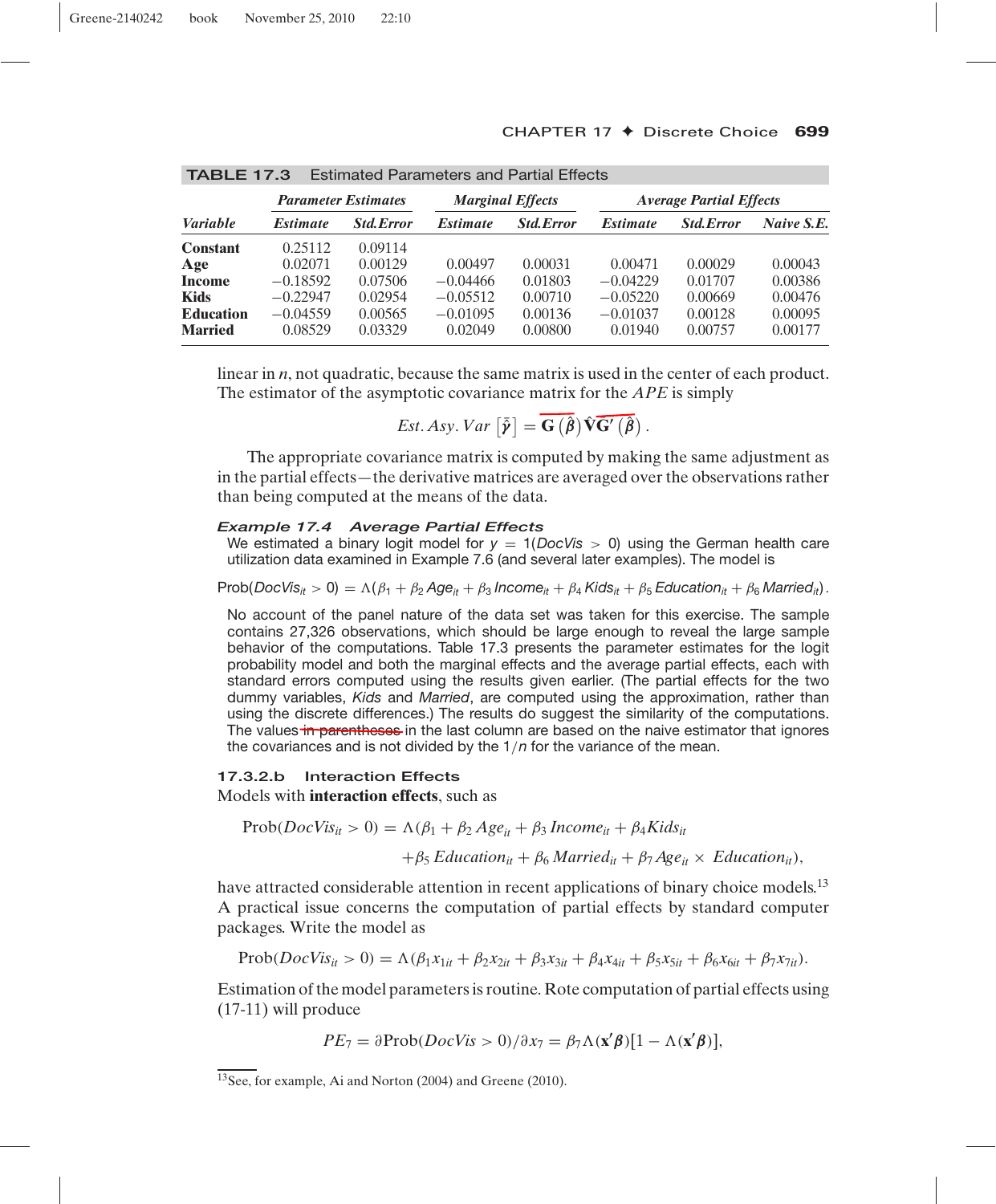which is what common computer packages will dutifully report. The problem is that  $x_7 = x_2x_5$ , and *PE*<sub>7</sub> in the previous equation is not the partial effect for *x*<sub>7</sub>. Moreover, the partial effects for  $x_2$  and  $x_5$  will also be misreported by the rote computation. To revert back to our original specification,

$$
\partial \text{Prob}(DocVis > 0 \mid \mathbf{x}) / \partial Age = \Lambda(\mathbf{x}'\boldsymbol{\beta})[1 - \Lambda(\mathbf{x}'\boldsymbol{\beta})](\beta_2 + \beta_7 Education),
$$
  

$$
\partial \text{Prob}(DocVis > 0 \mid \mathbf{x}) / \partial Education = \Lambda(\mathbf{x}'\boldsymbol{\beta})[1 - \Lambda(\mathbf{x}'\boldsymbol{\beta})](\beta_5 + \beta_7 Age),
$$

and what is computed as "∂Prob(*DocVis* > 0 | **x**)/∂*Age* × *Education*" is meaningless. The practical problem motivating Ai and Norton (2004) was that the computer package does not know that  $x_7$  is  $x_2x_5$ , so it computes a partial effect for  $x_7$  as if it could vary "partially" from the other variables. The (now) obvious solution is for the analyst to force the correct computations of the relevant partial effects by whatever software they are using, perhaps by programming the computations themselves.

The practical complication raises a theoretical question that is less clear cut. What is the "interaction effect" in the model? In a linear model based on the preceding, we would have

$$
\partial^2 E[y \mid \mathbf{x}] / \partial x_2 \partial x_5 = \beta_7
$$

which is unambiguous. However, in this *nonlinear* binary choice model, the correct result is

 $\partial^2 E[y \mid \mathbf{x}] / \partial x_2 \partial x_5 = \Lambda(\mathbf{x}'\boldsymbol{\beta}) [1 - \Lambda(\mathbf{x}'\boldsymbol{\beta})] \beta_7$  $+\Lambda(\mathbf{x}'\boldsymbol{\beta})[1-\Lambda(\mathbf{x}'\boldsymbol{\beta})][1-2\Lambda(\mathbf{x}'\boldsymbol{\beta})](\beta_2+\beta_7 \text{ Education})(\beta_5+\beta_7 \text{Age}).$ 

Not only is  $\beta_7$  not the interesting effect, but there is also a complicated additional term. Loosely, we can associate the first term as a "direct" effect—note that it is the naive term  $PE<sub>7</sub>$  from earlier. The second part can be attributed to the fact that we are differentiating a nonlinear model—essentially, the second part of the partial effect results from the nonlinearity of the function. The existence of an "interaction effect" in this model is inescapable—notice that the second part is nonzero (generally) even if  $\beta_7$  does equal zero. Whether this is intended to represent an "interaction" in some economic sense is unclear. In the absence of the product term in the model, probably not. We can see an implication of this in Figure 17.1. At the point where  $\mathbf{x}'\boldsymbol{\beta} = 0$ , where the probability equals one half, the probability function is linear. At that point,  $(1 - 2\Lambda)$  will equal zero and the functional form effect will be zero as well. When **x-** *β* departs from zero, the probability becomes nonlinear. (These same effects can be shown for the probit model—at  $\mathbf{x}'\boldsymbol{\beta} = 0$ , the second derivative of the probit probability is  $-\mathbf{x}'\boldsymbol{\beta}\phi(\mathbf{x}'\boldsymbol{\beta}) = 0$ .)

We developed an extensive application of interaction effects in a nonlinear model in Example 7.6. In that application, using the same data for the numerical exercise, we analyzed a nonlinear regression  $E[y | x] = \exp(x'\beta)$ . The results obtained in that study were general, and will apply to the application here, where the nonlinear regression is  $E[y | \mathbf{x}] = \Lambda(\mathbf{x}'\boldsymbol{\beta})$  or  $\Phi(\mathbf{x}'\boldsymbol{\beta}).$ 

## *Example 17.5 Interaction Effect*

We added the interaction term, Age  $\times$  Education, to the model in Example 17.4. The model is now

$$
Prob(DocVis_{it} > 0) = \Lambda(\beta_1 + \beta_2 Age_{it} + \beta_3 Income_{it} + \beta_4 kids_{it}
$$
  
+  $\beta_5 Education_{it} + \beta_6 Married_{it} + \beta_7 Age_{it} \times Education_{it})$ .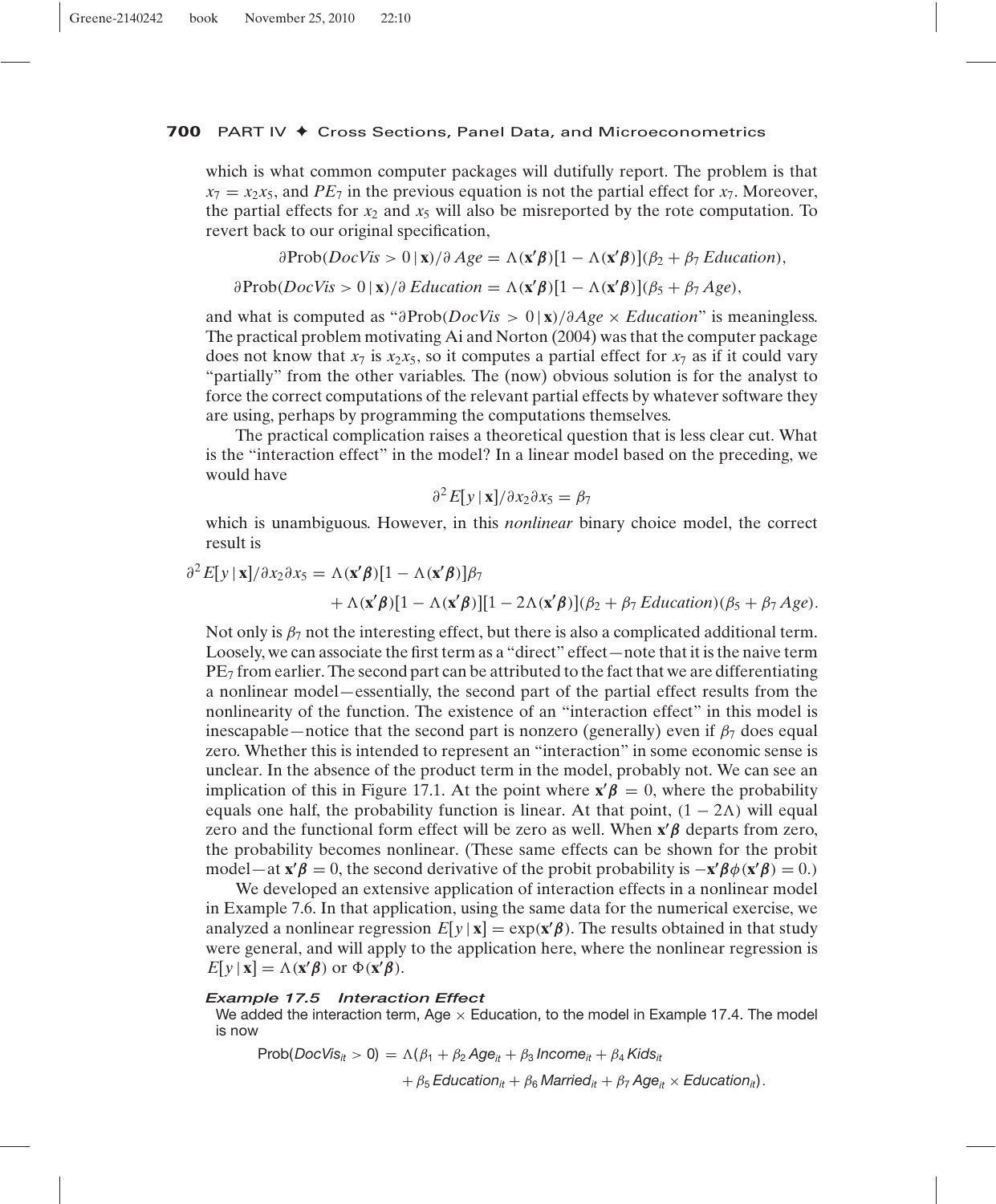Estimation of the model produces an estimate of  $\beta$ <sub>7</sub> of -0.00112. The naive average partial effect for *x*<sub>7</sub> is −0.000254. This is the first part in the earlier decomposition. The second, functional form term (averaged over the sample observations) is 0.0000634, so the estimated interaction effect, the sum of the two terms is −0.000191. The naive calculation errs by about  $(-0.000254/-0.000191-1) \times 100$  percent = 33 percent.

## **17.3.3 MEASURING GOODNESS OF FIT**

There have been many fit measures suggested for QR models.<sup>14</sup> At a minimum, one should report the maximized value of the log-likelihood function, ln *L*. Because the hypothesis that all the slopes in the model are zero is often interesting, the log-likelihood computed with only a constant term,  $\ln L_0$  [see (17-29)], should also be reported. An analog to the  $R^2$  in a conventional regression is McFadden's (1974) likelihood ratio index,

$$
LRI = 1 - \frac{\ln L}{\ln L_0}.
$$

This measure has an intuitive appeal in that it is bounded by zero and one. (See Section 14.6.5.) If all the slope coefficients are zero, then it equals zero. There is no way to make LRI equal 1, although one can come close. If  $F_i$  is always one when  $\nu$  equals one and zero when *y* equals zero, then ln *L* equals zero (the log of one) and LRI equals one. It has been suggested that this finding is indicative of a "perfect fit" and that LRI increases as the fit of the model improves. To a degree, this point is true. Unfortunately, the values between zero and one have no natural interpretation. If  $F(\mathbf{x}'_i \boldsymbol{\beta})$  is a proper pdf, then even with many regressors the model cannot fit perfectly unless **x-** *<sup>i</sup>β* goes to  $+\infty$  or  $-\infty$ . As a practical matter, it does happen. But when it does, it indicates a flaw in the model, not a good fit. If the range of one of the independent variables contains a value, say,  $x^*$ , such that the sign of  $(x - x^*)$  predicts *y* perfectly and vice versa, then the model will become a perfect predictor. This result also holds in general if the sign of **x-** *β* gives a perfect predictor for some vector *β*. <sup>15</sup> For example, one might mistakenly include as a regressor a dummy variable that is identical, or nearly so, to the dependent variable. In this case, the maximization procedure will break down precisely because **x-** *β* is diverging during the iterations. [See McKenzie (1998) for an application and discussion.] Of course, this situation is not at all what we had in mind for a good fit.

Other fit measures have been suggested. Ben-Akiva and Lerman (1985) and Kay and Little (1986) suggested a fit measure that is keyed to the prediction rule,

$$
R_{\rm BL}^2 = \frac{1}{n} \sum_{i=1}^n \left[ y_i \hat{F}_i + (1 - y_i)(1 - \hat{F}_i) \right],
$$

which is the average probability of correct prediction by the prediction rule. The difficulty in this computation is that in unbalanced samples, the less frequent outcome will usually be predicted very badly by the standard procedure, and this measure does not pick up that point. Cramer (1999) has suggested an alternative measure that directly

<sup>14</sup>See, for example, Cragg and Uhler (1970), Amemiya (1981), Maddala (1983), McFadden (1974), Ben-Akiva and Lerman (1985), Kay and Little (1986), Veall and Zimmermann (1992), Zavoina and McKelvey (1975), Efron (1978), and Cramer (1999). A survey of techniques appears in Windmeijer (1995).

<sup>15</sup>See McFadden (1984) and Amemiya (1985). If this condition holds, then gradient methods *will* find that *β*.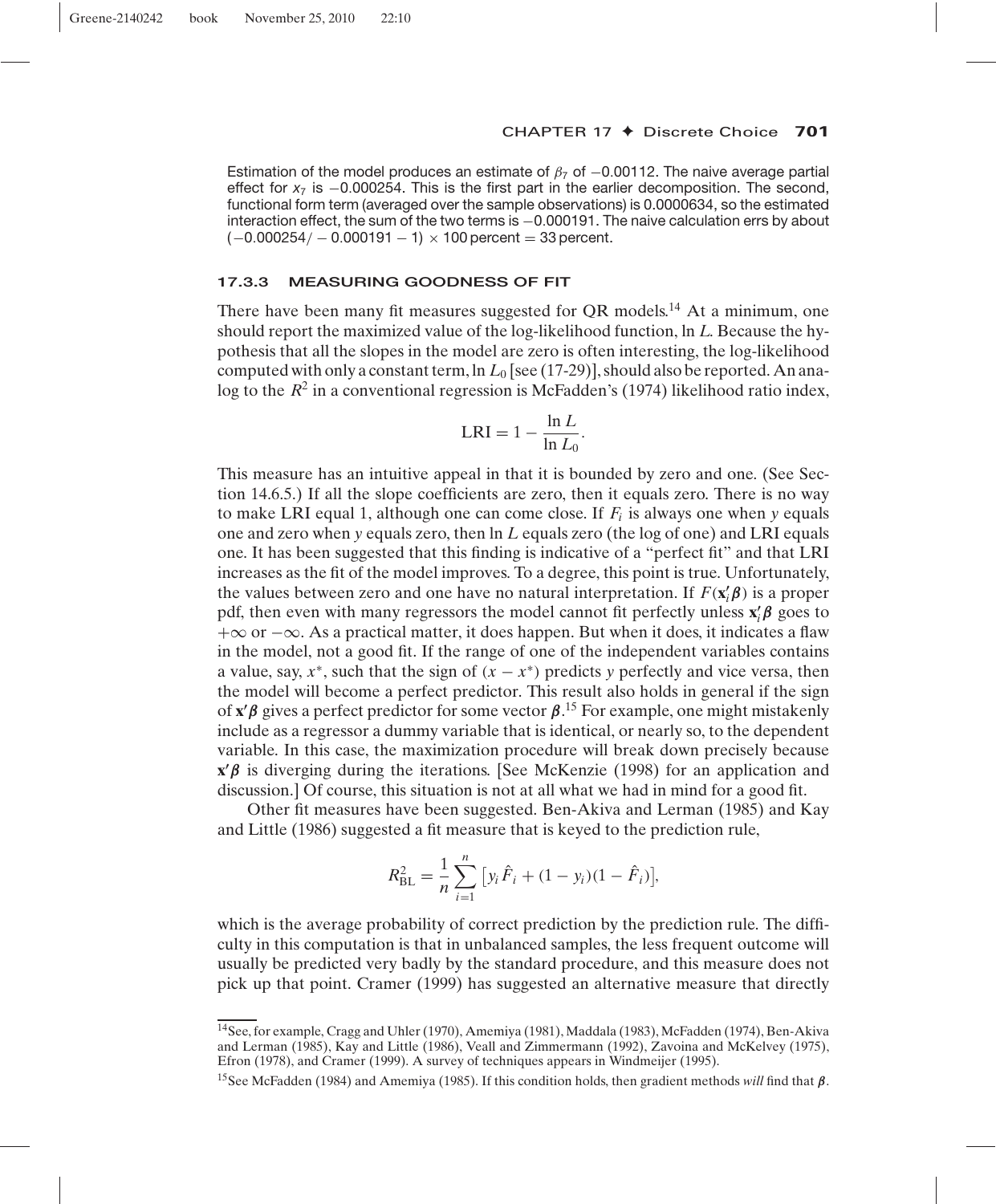measures this failure,

$$
\lambda = (\text{average } \hat{F} \mid y_i = 1) - (\text{average } \hat{F} \mid y_i = 0)
$$
  
= (\text{average}(1 - \hat{F}) \mid y\_i = 0) - (\text{average}(1 - \hat{F}) \mid y\_i = 1).

Cramer's measure heavily penalizes the incorrect predictions, and because each proportion is taken within the subsample, it is not unduly influenced by the large proportionate size of the group of more frequent outcomes.

A useful summary of the predictive ability of the model is a  $2 \times 2$  table of the hits and misses of a prediction rule such as

$$
\hat{y} = 1 \quad \text{if } \hat{F} > F^* \text{ and } 0 \text{ otherwise.} \tag{17-26}
$$

The usual threshold value is 0.5, on the basis that we should predict a one if the model says a one is more likely than a zero. It is important not to place too much emphasis on this measure of goodness of fit, however. Consider, for example, the naive predictor

$$
\hat{y} = 1
$$
 if  $P > 0.5$  and 0 otherwise, (17-27)

where *P* is the simple proportion of ones in the sample. This rule will always predict correctly 100*P* percent of the observations, which means that the naive model does not have zero fit. In fact, if the proportion of ones in the sample is very high, it is possible to construct examples in which the second model will generate more correct predictions than the first! Once again, this flaw is not in the model; it is a flaw in the fit measure.<sup>16</sup> The important element to bear in mind is that the coefficients of the estimated model are not chosen so as to maximize this (or any other) fit measure, as they are in the linear regression model where **b** maximizes  $R^2$ .

Another consideration is that 0.5, although the usual choice, may not be a very good value to use for the threshold. If the sample is **unbalanced**—that is, has many more ones than zeros, or vice versa—then by this prediction rule it might never predict a one (or zero). To consider an example, suppose that in a sample of 10,000 observations, only 1,000 have  $Y = 1$ . We know that the average predicted probability in the sample will be 0.10. As such, it may require an extreme configuration of regressors even to produce an *F* of 0.2, to say nothing of 0.5. In such a setting, the prediction rule may fail every time to predict when  $Y = 1$ . The obvious adjustment is to reduce  $F^*$ . Of course, this adjustment comes at a cost. If we reduce the threshold  $F^*$  so as to predict  $y = 1$  more often, then we will increase the number of correct classifications of observations that do have  $y = 1$ , but we will also increase the number of times that we *incorrectly* classify as ones observations that have  $y = 0.17$  In general, any prediction rule of the form in (17-26) will make two types of errors: It will incorrectly classify zeros as ones and ones as zeros. In practice, these errors need not be symmetric in the costs that result. For example, in a credit scoring model [see Boyes, Hoffman, and Low (1989)], incorrectly classifying an applicant as a bad risk is not the same as incorrectly classifying a bad risk as a good one. Changing *F*<sup>∗</sup> will always reduce the probability of one type of error

 $16$ See Amemiya (1981).

<sup>&</sup>lt;sup>17</sup>The technique of **discriminant analysis** is used to build a procedure around this consideration. In this setting, we consider not only the number of correct and incorrect classifications, but also the cost of each type of misclassification.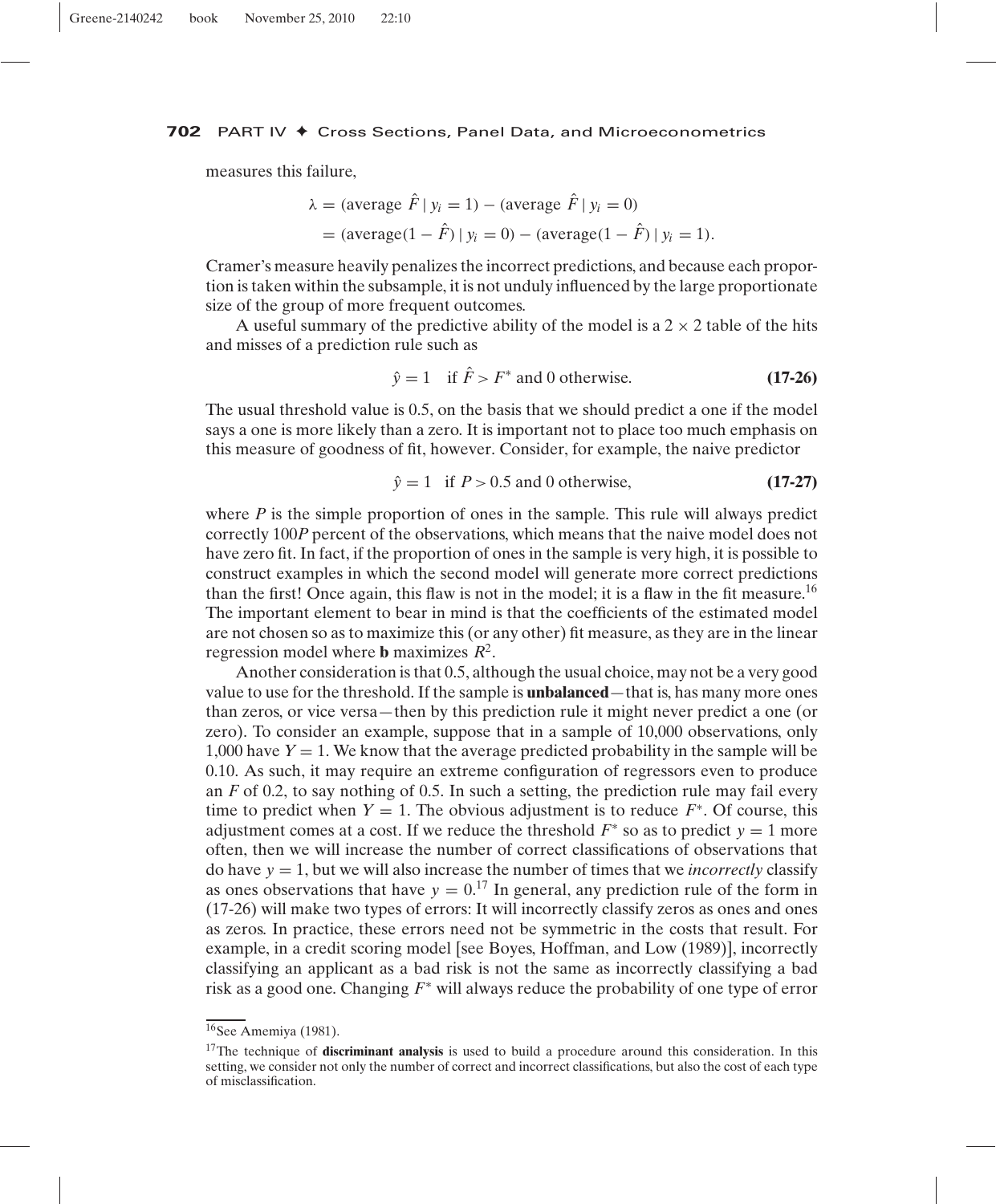while increasing the probability of the other. There is no correct answer as to the best value to choose. It depends on the setting and on the criterion function upon which the prediction rule depends.

The likelihood ratio index and various modifications of it are obviously related to the likelihood ratio statistic for testing the hypothesis that the coefficient vector is zero. Cramer' measure is oriented more toward the relationship between the fitted probabilities and the actual values. It is usefully tied to the standard prediction rule  $\hat{y} = 1/\hat{F} > 0.5$ . Whether these it has have a close relationship to any type of fit in the familiar sense is a question that needs to be studied. In some cases, it appears so. But the maximum likelihood estimator, on which all the fit measures are based, is not chosen so as to maximize a fitting criterion based on prediction of  $y$  as it is in the classical regression (which maximizes  $R^2$ ). It is chosen to maximize the joint density of the observed dependent variables. It remains an interesting question for research whether fitting *y* well or obtaining good parameter estimates is a preferable estimation criterion. Evidently, they need not be the same thing.

## *Example 17.6 Prediction with a Probit Model*

Tunali (1986) estimated a probit model in a study of migration, subsequent remigration, and earnings for a large sample of observations of male members of households in Turkey. Among his results, he reports the summary shown here for a probit model: The estimated model is highly significant, with a likelihood ratio test of the hypothesis that the coefficients (16 of them) are zero based on a chi-squared value of 69 with 16 degrees of freedom.<sup>18</sup> The model predicts 491 of 690, or 71.2 percent, of the observations correctly, although the likelihood ratio index is only 0.083. A naive model, which always predicts that  $v = 0$  because  $P < 0.5$ , predicts 487 of 690, or 70.6 percent, of the observations correctly. This result is hardly suggestive of no fit. The maximum likelihood estimator produces several significant influences on the probability but makes only four more correct predictions than the naive predictor.<sup>19</sup>

|        |       |       | <b>Predicted</b> |       |
|--------|-------|-------|------------------|-------|
|        |       | $D=0$ | $D=1$            | Total |
| Actual | $D=0$ | 471   | 16               | 487   |
|        | $D=1$ | 183   | 20               | 203   |
|        | Total | 654   | 36               | 690   |

## **17.3.4 HYPOTHESIS TESTS**

For testing hypotheses about the coefficients, the full menu of procedures is available. The simplest method for a single restriction would be based on the usual *t* tests, using the standard errors from the information matrix. Using the normal distribution of the estimator, we would use the standard normal table rather than the *t* table for critical points. For more involved restrictions, it is possible to use the Wald test. For a set of restrictions  $\mathbf{R}\boldsymbol{\beta} = \mathbf{q}$ , the statistic is

$$
W = (\mathbf{R}\hat{\boldsymbol{\beta}} - \mathbf{q})' \{ \mathbf{R}(\text{Est. Asy. Var}[\hat{\boldsymbol{\beta}}]) \mathbf{R}' \}^{-1} (\mathbf{R}\hat{\boldsymbol{\beta}} - \mathbf{q}).
$$

<sup>&</sup>lt;sup>18</sup>This view actually understates slightly the significance of his model, because the preceding predictions are based on a bivariate model. The likelihood ratio test fails to reject the hypothesis that a univariate model applies, however.

 $19$ It is also noteworthy that nearly all the correct predictions of the maximum likelihood estimator are the zeros. It hits only 10 percent of the ones in the sample.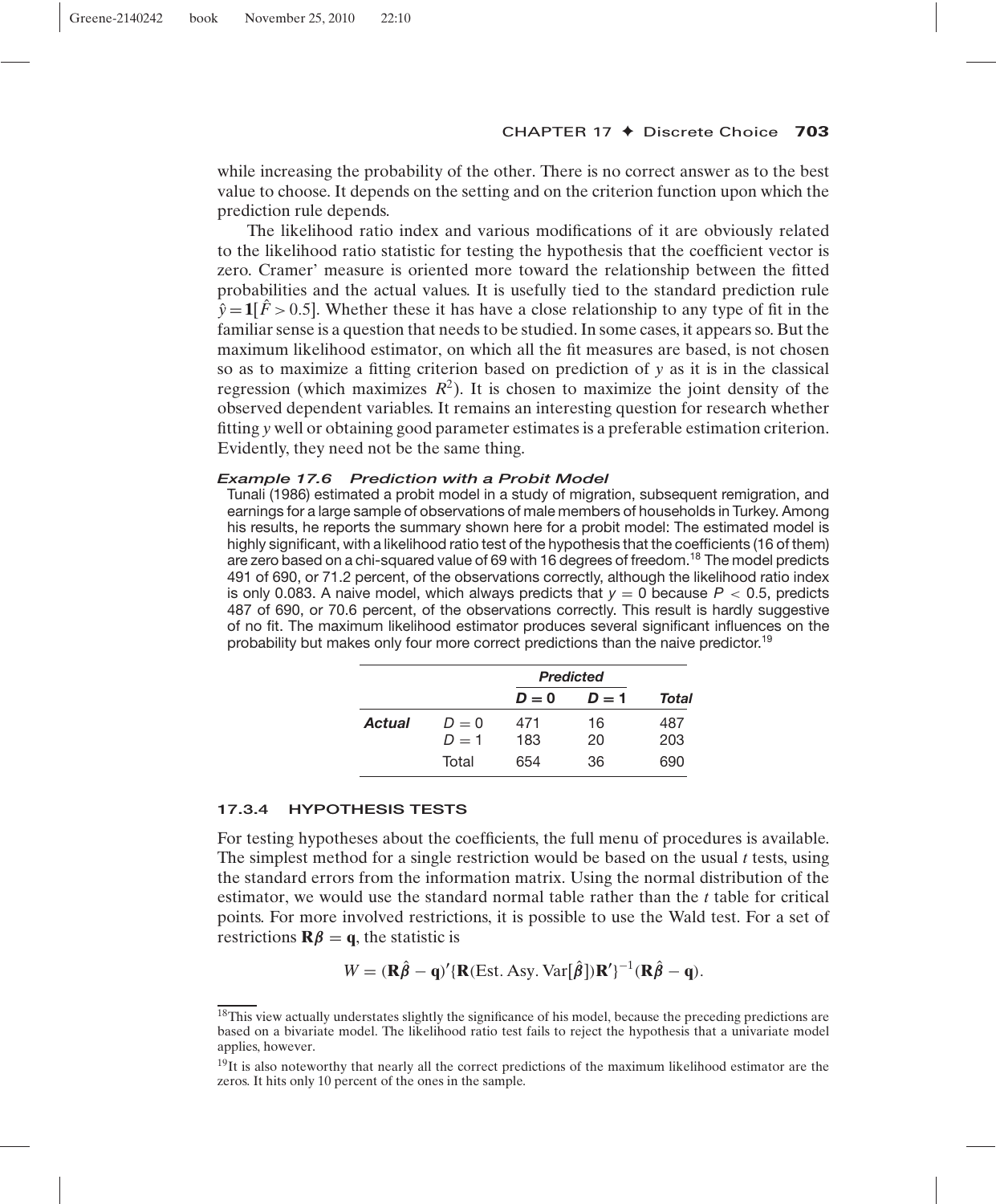For example, for testing the hypothesis that a subset of the coefficients, say, the last *M*, are zero, the Wald statistic uses  $\mathbf{R} = \begin{bmatrix} 0 & \mathbf{I}_M \end{bmatrix}$  and  $\mathbf{q} = 0$ . Collecting terms, we find that the test statistic for this hypothesis is

$$
W = \hat{\beta}'_M \mathbf{V}_M^{-1} \hat{\beta}_M, \tag{17-28}
$$

where the subscript *M* indicates the subvector or submatrix corresponding to the *M* variables and **V** is the estimated asymptotic covariance matrix of  $\hat{\beta}$ .

Likelihood ratio and Lagrange multiplier statistics can also be computed. The likelihood ratio statistic is

$$
LR = -2[\ln \hat{L}_R - \ln \hat{L}_U],
$$

where  $\hat{L}_R$  and  $\hat{L}_U$  are the log-likelihood functions evaluated at the restricted and unrestricted estimates, respectively. A common test, which is similar to the *F* test that all the slopes in a regression are zero, is the **likelihood ratio test** that all the slope coefficients in the probit or logit model are zero. For this test, the constant term remains unrestricted. In this case, the restricted log-likelihood is the same for both probit and logit models,

$$
\ln L_0 = n[P \ln P + (1 - P) \ln(1 - P)],\tag{17-29}
$$

where *P* is the proportion of the observations that have dependent variable equal to 1.

It might be tempting to use the likelihood ratio test to choose between the probit and logit models. But there is no restriction involved, and the test is not valid for this purpose. To underscore the point, there is nothing in its construction to prevent the chi-squared statistic for this "test" from being negative.

The **Lagrange multiplier test** statistic is  $LM = g'Vg$ , where g is the first derivatives of the *unrestricted* model evaluated at the *restricted* parameter vector and **V** is any of the three estimators of the asymptotic covariance matrix of the maximum likelihood estimator, once again computed using the restricted estimates. Davidson and MacKinnon (1984) find evidence that  $E[\mathbf{H}]$  is the best of the three estimators to use, which gives

$$
LM = \left(\sum_{i=1}^{n} g_i \mathbf{x}_i\right)' \left[\sum_{i=1}^{n} E\left[-h_i\right] \mathbf{x}_i \mathbf{x}'_i\right]^{-1} \left(\sum_{i=1}^{n} g_i \mathbf{x}_i\right),\tag{17-30}
$$

where  $E[-h_i]$  is defined in (17-21) for the logit model and in (17-23) for the probit model.

For the logit model, when the hypothesis is that all the slopes are zero,

$$
LM = nR^2,
$$

where  $R^2$  is the uncentered coefficient of determination in the regression of  $(y_i - \bar{y})$  on  $\bf{x}$ *i* and  $\bar{v}$  is the proportion of 1s in the sample. An alternative formulation based on the BHHH estimator, which we developed in Section 14.6.3 is also convenient. For any of the models (probit, logit, Gumbel, etc.), the first derivative vector can be written as

$$
\frac{\partial \ln L}{\partial \beta} = \sum_{i=1}^n g_i \mathbf{x}_i = \mathbf{X}' \mathbf{Gi},
$$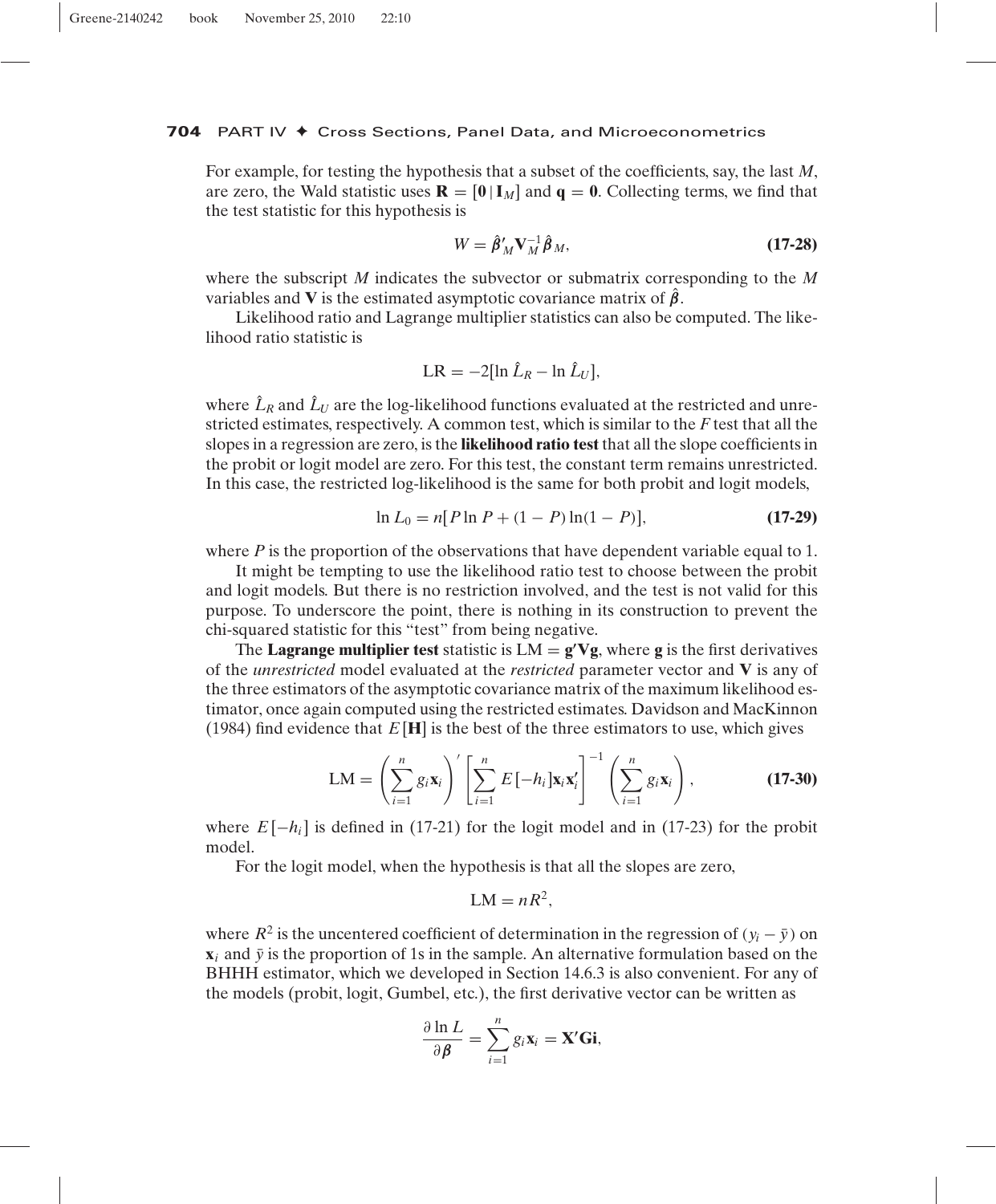where  $G(n \times n) = \text{diag}[g_1, g_2, \dots, g_n]$  and **i** is an  $n \times 1$  column of 1s. The BHHH estimator of the Hessian is (**X<sup>'</sup>G'GX**), so the LM statistic based on this estimator is

$$
LM = n\left[\frac{1}{n}\mathbf{i}'(\mathbf{G}\mathbf{X})(\mathbf{X}'\mathbf{G}'\mathbf{G}\mathbf{X})^{-1}(\mathbf{X}'\mathbf{G}')\mathbf{i}\right] = nR_{\mathbf{i}}^2,
$$
\n(17-31)

where  $R_i^2$  is the uncentered coefficient of determination in a regression of a column of ones on the first derivatives of the logs of the individual probabilities.

All the statistics listed here are asymptotically equivalent and under the null hypothesis of the restricted model have limiting chi-squared distributions with degrees of freedom equal to the number of restrictions being tested. We consider some examples in the next section.

*Example 17.7 Testing for Structural Break in a Logit Model* The model in Example 17.4, based on Riphahn, Wambach, and Million (2003), is

$$
Prob(DocVis_{it} > 0) = \Lambda(\beta_1 + \beta_2 Age_{it} + \beta_3 Income_{it} + \beta_4 Kids_{it} + \beta_5 Education_{it} + \beta_6 Married_{it}).
$$

In the original study, the authors split the sample on the basis of gender, and fit separate models for male and female headed households. We will use the preceding results to test for the appropriateness of the sample splitting. This test of the pooling hypothesis is a counterpart to the **Chow test** of structural change in the linear model developed in Section 6.4.1. Since we are not using least squares (in a linear model), we use the likelihood based procedures rather than an F test as we did earlier. Estimates of the three models are shown in Table 17.4. The chi-squared statistic for the likelihood ratio test is

LR =  $-2[-17673.09788 - (-9541.77802 - 7855.96999)] = 550.69744$ .

The 95 percent critical value for six degrees of freedom is 12.592. To carry out the Wald test for this hyothesis there are two numerically identical ways to proceed. First, using the estimates for Male and Female samples separately, we can compute a chi-squared statistic to test the hypothesis that the difference of the two coefficients is zero. This would be

$$
W = [\hat{\beta}_{Male} - \hat{\beta}_{Female}]'[Est. Asy. Var(\hat{\beta}_{Male}) + Est. Asy. Var(\hat{\beta}_{Female})]^{-1}[\hat{\beta}_{Male} - \hat{\beta}_{Female}]
$$
  
= 538.13629.

Another way to obtain the same result is to add to the pooled model the original 6 variables now multiplied by the *Female* dummy variable. We use the augmented **X** matrix

| <b>Estimated Models for Pooling Hypothesis</b><br><b>TABLE 17.4</b> |                      |                  |                 |                  |                 |                  |  |  |  |
|---------------------------------------------------------------------|----------------------|------------------|-----------------|------------------|-----------------|------------------|--|--|--|
|                                                                     | <b>Pooled Sample</b> |                  |                 | Male             | <b>Female</b>   |                  |  |  |  |
| Variable                                                            | <b>Estimate</b>      | <b>Std.Error</b> | <b>Estimate</b> | <b>Std.Error</b> | <b>Estimate</b> | <b>Std.Error</b> |  |  |  |
| Constant                                                            | 0.25112              | 0.09114          | $-0.20881$      | 0.11475          | 0.44767         | 0.16016          |  |  |  |
| Age                                                                 | 0.02071              | 0.00129          | 0.02375         | 0.00178          | 0.01331         | 0.00202          |  |  |  |
| Income                                                              | $-0.18592$           | 0.07506          | $-0.23059$      | 0.10415          | $-0.17182$      | 0.11225          |  |  |  |
| Kids                                                                | $-0.22947$           | 0.02954          | $-0.26149$      | 0.04054          | $-0.27153$      | 0.04539          |  |  |  |
| Education                                                           | $-0.04559$           | 0.00565          | $-0.04251$      | 0.00737          | $-0.00170$      | 0.00970          |  |  |  |
| Married                                                             | 0.08529              | 0.03329          | 0.17451         | 0.04833          | 0.03621         | 0.04864          |  |  |  |
| $\ln L$                                                             | $-17673.09788$       |                  |                 | $-9541.77802$    | $-7855.96999$   |                  |  |  |  |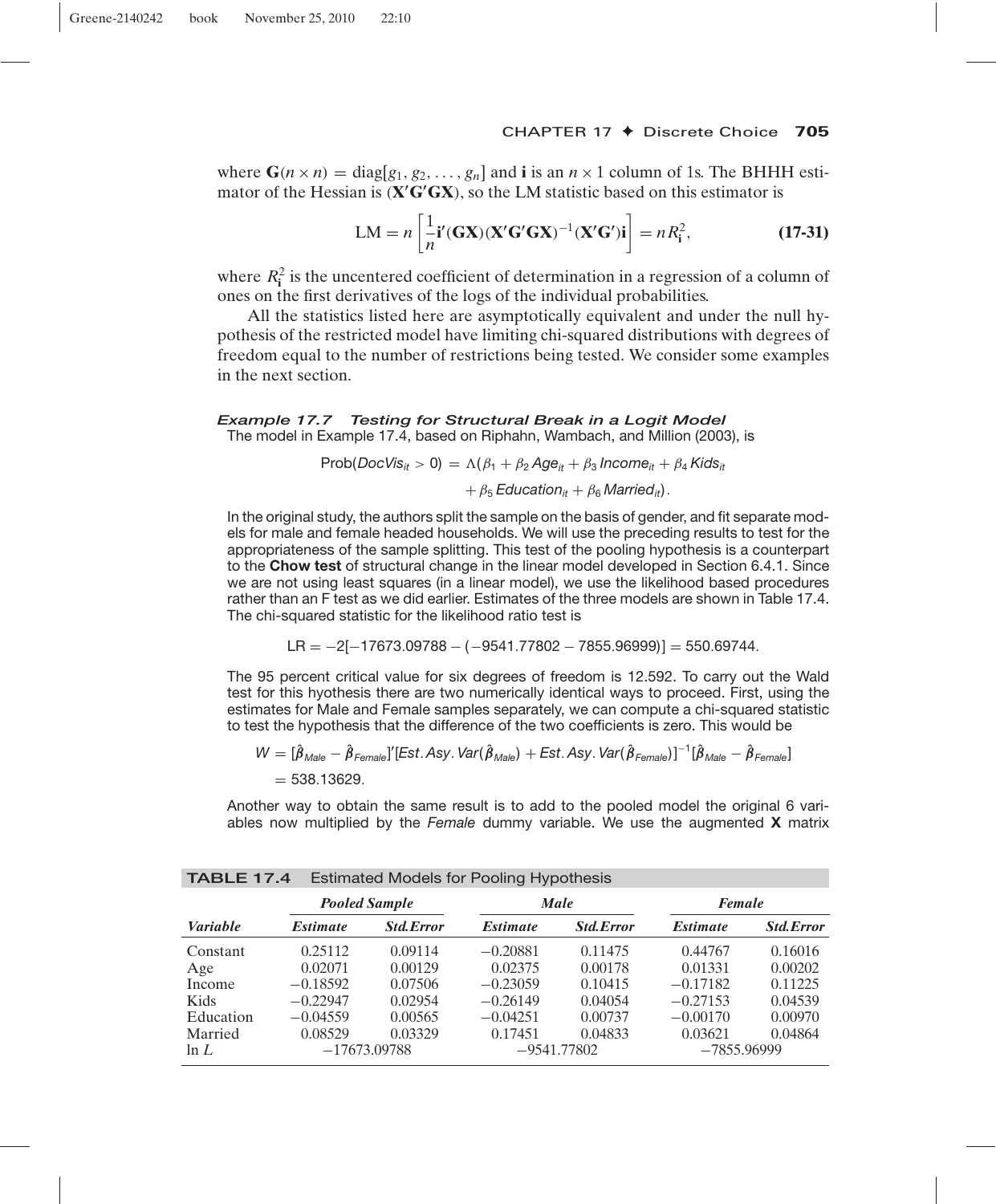**X**<sup>∗</sup> = [**X**, *female* × **X**]. The model with 12 variables is now estimated, and a test of the pooling hypothesis is done by testing the joint hypothesis that the coefficients on these 6 additional variables are zero. The Lagrange multiplier test is carried out by using this augmented model as well. To apply (17-31), the necessary derivatives are in (17-18). For the logit model, the derivative matrix is simply **G<sup>∗</sup>** = diag[*yi* − (**x∗-** *<sup>i</sup> β*)]. For the LM test, the vector *β* that is used is the one for the restricted model. Thus,  $\hat{\beta}^* = (\hat{\beta}_{Pooled}^{\prime}, 0, 0, 0, 0, 0, 0)^{\prime}$ . The estimated probabilities that appear in **G**\* are simply those obtained from the pooled model. Then,

$$
LM = i'G^*X^* \times [(X^{*'}G'^*)(G^*X)]^{-1}X^{*'}G^{*'}i = 548.17052.
$$

The pooling hypothesis is rejected by all three procedures.

# **17.3.5 ENDOGENOUS RIGHT-HAND-SIDE VARIABLES IN BINARY CHOICE MODELS**

The analysis in Example 17.8 (Labor Supply Model) suggests that the presence of endogenous right-hand-side variables in a binary choice model presents familiar problems for estimation. The problem is made worse in nonlinear models because even if one has an instrumental variable readily at hand, it may not be immediately clear what is to be done with it. The instrumental variable estimator described in Chapter 8 is based on moments of the data, variances, and covariances. In this binary choice setting, we are not using any form of least squares to estimate the parameters, so the IV method would appear not to apply. Generalized method of moments is a possibility.

$$
y_i^* = \mathbf{x}_i' \boldsymbol{\beta} + \gamma w_i + \varepsilon_i,
$$
  
\n
$$
y_i = 1(y_i^* > 0),
$$
  
\n
$$
E[\varepsilon_i | w_i] = g(w_i) \neq 0.
$$

Thus,  $w_i$  is endogenous in this model. The maximum likelihood estimators considered earlier will not consistently estimate  $(\beta, \gamma)$ . [Without an additional specification that allows us to formalize  $\text{Prob}(y_i = 1 | \mathbf{x}_i, w_i)$ , we cannot state what the MLE will, in fact, estimate.] Suppose that we have a "relevant" (see Section 8.2) instrumental variable, *zi* such that

$$
E[\varepsilon_i \mid z_i, \mathbf{x}_i] = 0,
$$
  

$$
E[w_i z_i] \neq 0.
$$

A natural instrumental variable estimator would be based on the "moment" condition

$$
E\bigg[\big(y_i^* - \mathbf{x}_i'\boldsymbol{\beta} - \gamma w_i\big)\begin{pmatrix} \mathbf{x}_i \\ z_i \end{pmatrix}\bigg] = \mathbf{0}.
$$

However,  $y_i^*$  is not observed,  $y_i$  is. But the "residual,"  $y_i - \mathbf{x}_i' \boldsymbol{\beta} - \gamma w_i$ , would have no meaning even if the true parameters were known.<sup>20</sup> One approach that was used in Avery et al. (1983), Butler and Chatterjee (1997), and Bertschek and Lechner (1998) is to assume that the instrumental variable is orthogonal to the residual  $[y - \Phi(\mathbf{x}_i' \boldsymbol{\beta} + \gamma w_i)]$ ;

 $20$ One would proceed in precisely this fashion if the central specification were a linear probability model (LPM) to begin with. See, for example, Eisenberg and Rowe (2006) or Angrist (2001) for an application and some analysis of this case.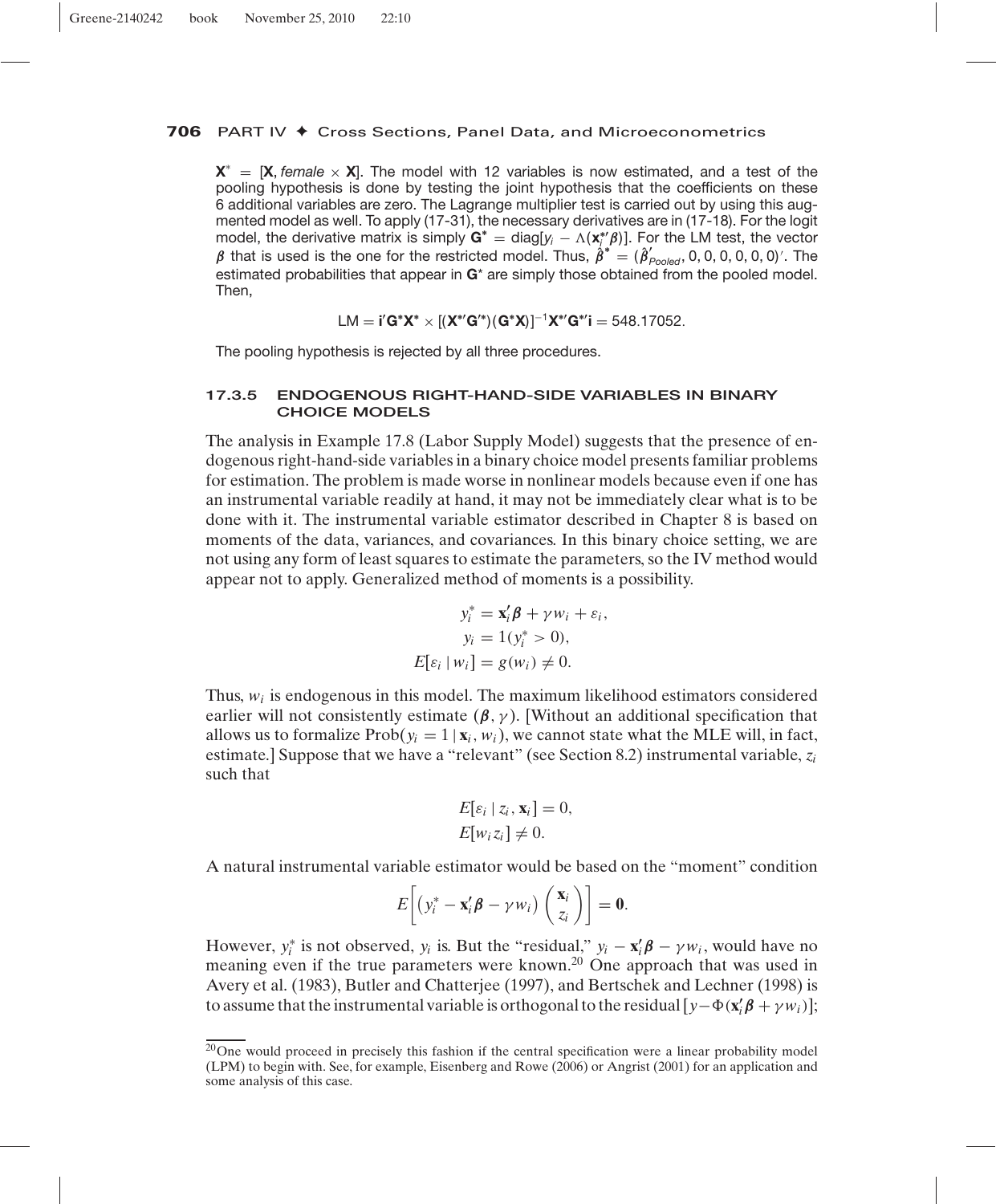that is,

$$
E\bigg[\big[y_i - \Phi(\mathbf{x}_i'\boldsymbol{\beta} + \gamma w_i)\big]\begin{pmatrix} \mathbf{x}_i \\ z_i \end{pmatrix}\bigg] = \mathbf{0}.
$$

This form of the moment equation, based on observables, can form the basis of a straightforward two-step GMM estimator. (See Chapter 13 for details.)

The GMM estimator is not less parametric than the full information maximum likelihood estimator described later because the probit model based on the normal distribution is still invoked to specify the moment equation.<sup>21</sup> Nothing is gained in simplicity or robustness of this approach to full information maximum likelihood estimation, which we now consider. (As Bertschek and Lechner argue, however, the gains might come in terms of practical implementation and computation time. The same considerations motivated Avery et al.)

This maximum likelihood estimator requires a full specification of the model, including the assumption that underlies the endogeneity of  $w_i$ . This becomes essentially a simultaneous equations model. The model equations are

$$
y_i^* = \mathbf{x}_i' \boldsymbol{\beta} + \gamma w_i + \varepsilon_i, y_i = 1[y_i^* > 0],
$$
  
\n
$$
w_i = \mathbf{z}_i' \boldsymbol{\alpha} + u_i,
$$
  
\n
$$
(\varepsilon_i, u_i) \sim N \left[ \begin{pmatrix} 0 \\ 0 \end{pmatrix}, \begin{pmatrix} 1 & \rho \sigma_u \\ \rho \sigma_u & \sigma_u^2 \end{pmatrix} \right].
$$

(We are assuming that there is a vector of instrumental variables, **z***<sup>i</sup>* .) Probit estimation based on  $y_i$  and  $(\mathbf{x}_i, w_i)$  will not consistently estimate  $(\boldsymbol{\beta}, \gamma)$  because of the correlation between  $w_i$  and  $\varepsilon_i$  induced by the correlation between  $u_i$  and  $\varepsilon_i$ . Several methods have been proposed for estimation of this model. One possibility is to use the partial reduced form obtained by inserting the second equation in the first. This becomes a probit model with probability  $\text{Prob}(y_i = 1 | \mathbf{x}_i, \mathbf{z}_i) = \Phi(\mathbf{x}_i' \boldsymbol{\beta}^* + \mathbf{z}_i' \boldsymbol{\alpha}^*)$ . This will produce consistent estimates of  $\beta^* = \beta/(1 + \gamma^2 \sigma_u^2 + 2\gamma \sigma_u \rho)^{1/2}$  and  $\alpha^* = \gamma \alpha/(1 + \gamma^2 \sigma_u^2 + 2\gamma \sigma_u \rho)^{1/2}$  $2\gamma\sigma_{\mu}\rho$ <sup>1/2</sup> as the coefficients on  $\mathbf{x}_i$  and  $\mathbf{z}_i$ , respectively. (The procedure will estimate a mixture of *β*<sup>∗</sup> and *α*<sup>∗</sup> for any variable that appears in both **x***<sup>i</sup>* and **z***<sup>i</sup>* .) In addition, linear regression of  $w_i$  on  $z_i$  produces estimates of  $\alpha$  and  $\sigma_u^2$ , but there is no method of moments estimator of  $\rho$  or  $\gamma$  produced by this procedure, so this estimator is incomplete. Newey (1987) suggested a "minimum chi-squared" estimator that does estimate all parameters. A more direct, and actually simpler approach is full information maximum likelihood.

The log-likelihood is built up from the joint density of  $y_i$  and  $w_i$ , which we write as the product of the conditional and the marginal densities,

$$
f(y_i, w_i) = f(y_i | w_i) f(w_i).
$$

To derive the conditional distribution, we use results for the bivariate normal, and write

$$
\varepsilon_i \, | \, u_i = \left[ (\rho \sigma_u) / \sigma_u^2 \right] u_i + v_i,
$$

 $^{21}$ This is precisely the platform that underlies the GLIM/GEE treatment of binary choice models in, for example, the widely used programs *SAS* and *Stata*.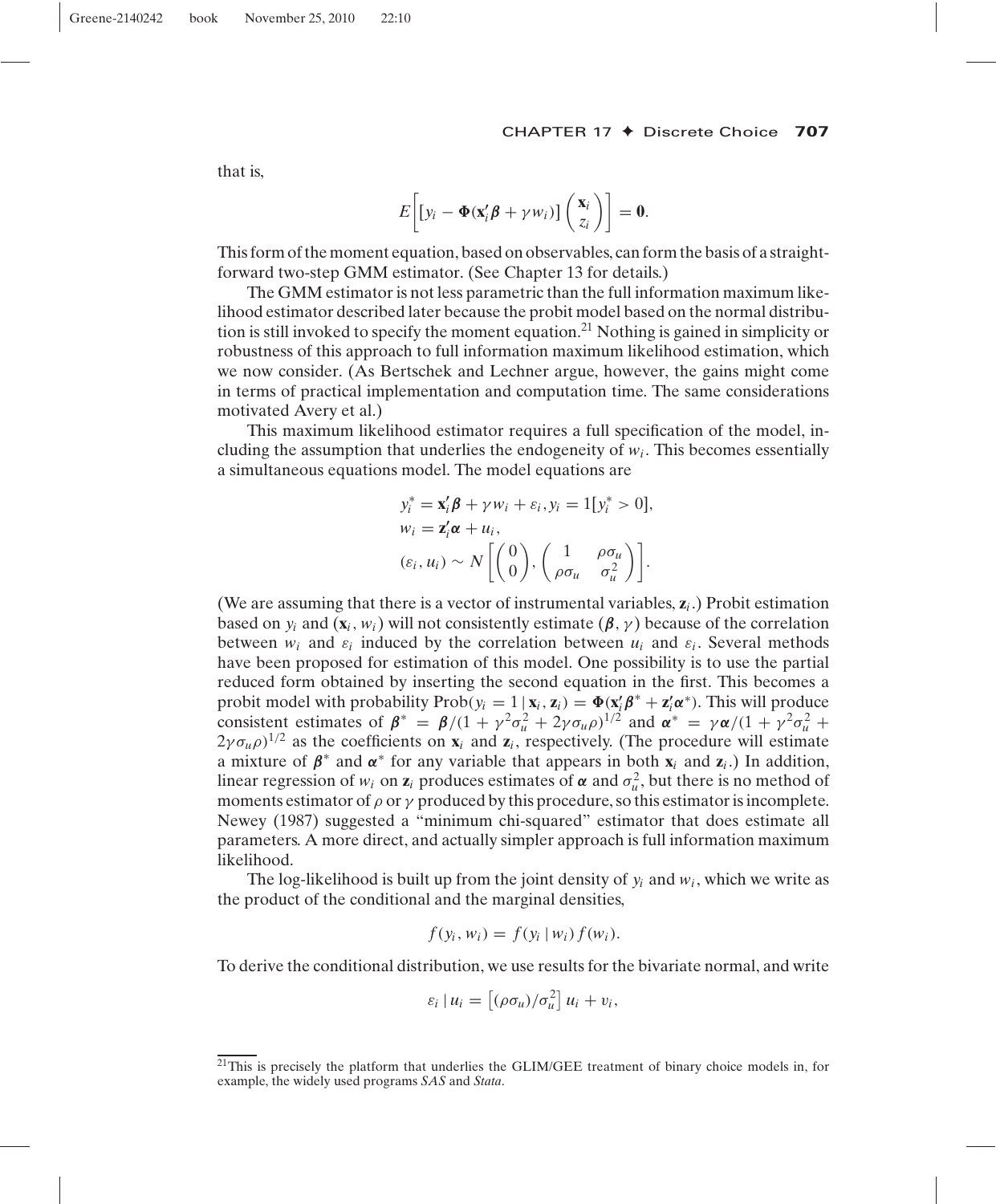where  $v_i$  is normally distributed with  $Var[v_i] = (1 - \rho^2)$ . Inserting this in the first equation, we have

$$
y_i^* | w_i = \mathbf{x}_i' \boldsymbol{\beta} + \gamma w_i + (\rho/\sigma_u)u_i + v_i.
$$

Therefore,

$$
Prob[y_i = 1 | \mathbf{x}_i, w_i] = \Phi\left[\frac{\mathbf{x}_i'\boldsymbol{\beta} + \gamma w_i + (\rho/\sigma_u)u_i}{\sqrt{1-\rho^2}}\right].
$$
 (17-32)

Inserting the expression for  $u_i = (w_i - \mathbf{z}_i^{\prime} \boldsymbol{\alpha})$ , and using the normal density for the marginal distribution of  $w_i$  in the second equation, we obtain the log-likelihood function for the sample,

$$
\ln L = \sum_{i=1}^{n} \ln \Phi \left[ (2y_i - 1) \left( \frac{\mathbf{x}_i' \boldsymbol{\beta} + \gamma w_i + (\rho/\sigma_u)(w_i - \mathbf{z}_i' \boldsymbol{\alpha})}{\sqrt{1 - \rho^2}} \right) \right] + \ln \left[ \frac{1}{\sigma_u} \boldsymbol{\phi} \left( \frac{w_i - \mathbf{z}_i' \boldsymbol{\alpha}}{\sigma_u} \right) \right].
$$

#### *Example 17.8 Labor Supply Model*

In Examples 5.2 and 17.1, we examined a labor suppy model for married women using Mroz's (1987) data on labor supply. The wife's labor force participation equation suggested in Example 17.1 is

$$
\text{Prob}\left(\text{LFP}_i=1\right)=\Phi\left(\beta_1+\beta_2\text{Age}_i+\beta_3\text{Age}_i^2+\beta_4\text{Education}_i+\beta_5\text{Kids}_i\right).
$$

A natural extension of this model would be to include the husband's hours in the equation,

$$
\text{Prob}\left(\text{LFP}_i=1\right)=\Phi(\beta_1+\beta_2 \text{Age}_i+\beta_3 \text{Age}_i^2+\beta_4 \text{Education}_i+\beta_5 \text{Kids}_i+\gamma \text{ HHrs}_i\right).
$$

It would also be natural to assume that the husband's hours would be correlated with the determinants (observed and unobserved) of the wife's labor force participation. The auxiliary equation might be

$$
HHrs_i = \alpha_1 + \alpha_2 HAge_i + \alpha_3 HEducation_i + \alpha_4 Family Income_i + u_i.
$$

As before, we use the Mroz (1987) labor supply data described in Example 5.2. Table 17.5 reports the single-equation and maximum likelihood estimates of the parameters of the two equations. Comparing the two sets of probit estimates, it appears that the (assumed) endogeneity of the husband's hours is not substantially affecting the estimates. There are two

| <b>TABLE 17.5</b> | <b>Estimated Labor Supply Model</b> |                         |            |                   |                       |                           |  |
|-------------------|-------------------------------------|-------------------------|------------|-------------------|-----------------------|---------------------------|--|
|                   |                                     | <b>Probit</b>           |            | <b>Regression</b> |                       | <b>Maximum Likelihood</b> |  |
| Constant<br>Age   | $-3.86704$<br>0.18681               | (1.41153)<br>(0.065901) |            |                   | $-5.08405$<br>0.17108 | (1.43134)<br>(0.063321)   |  |
| Age <sup>2</sup>  | $-0.00243$                          | (0.000774)              |            |                   | $-0.00219$            | (0.0007629)               |  |
| Education         | 0.11098                             | (0.021663)              |            |                   | 0.09037               | (0.029041)                |  |
| Kids              | $-0.42652$                          | (0.13074)               |            |                   | $-0.40202$            | (0.12967)                 |  |
| Husband hours     | $-0.000173$                         | (0.0000797)             |            |                   | 0.00055               | (0.000482)                |  |
| Constant          |                                     |                         | 2325.38    | (167.515)         | 2424.90               | (158.152)                 |  |
| Husband age       |                                     |                         | $-6.71056$ | (2.73573)         | $-7.3343$             | (2.57979)                 |  |
| Husband education |                                     |                         | 9.29051    | (7.87278)         | 2.1465                | (7.28048)                 |  |
| Family income     |                                     |                         | 55.72534   | (19.14917)        | 63.4669               | (18.61712)                |  |
| $\sigma_{\mu}$    |                                     |                         |            | 588.2355          |                       | 586.994                   |  |
| $\mathcal{L}$     |                                     |                         |            | 0.0000            |                       | $-0.4221(0.26931)$        |  |
| $\ln L$           |                                     | $-489.0766$             |            | $-5868.432$       |                       | $-6357.093$               |  |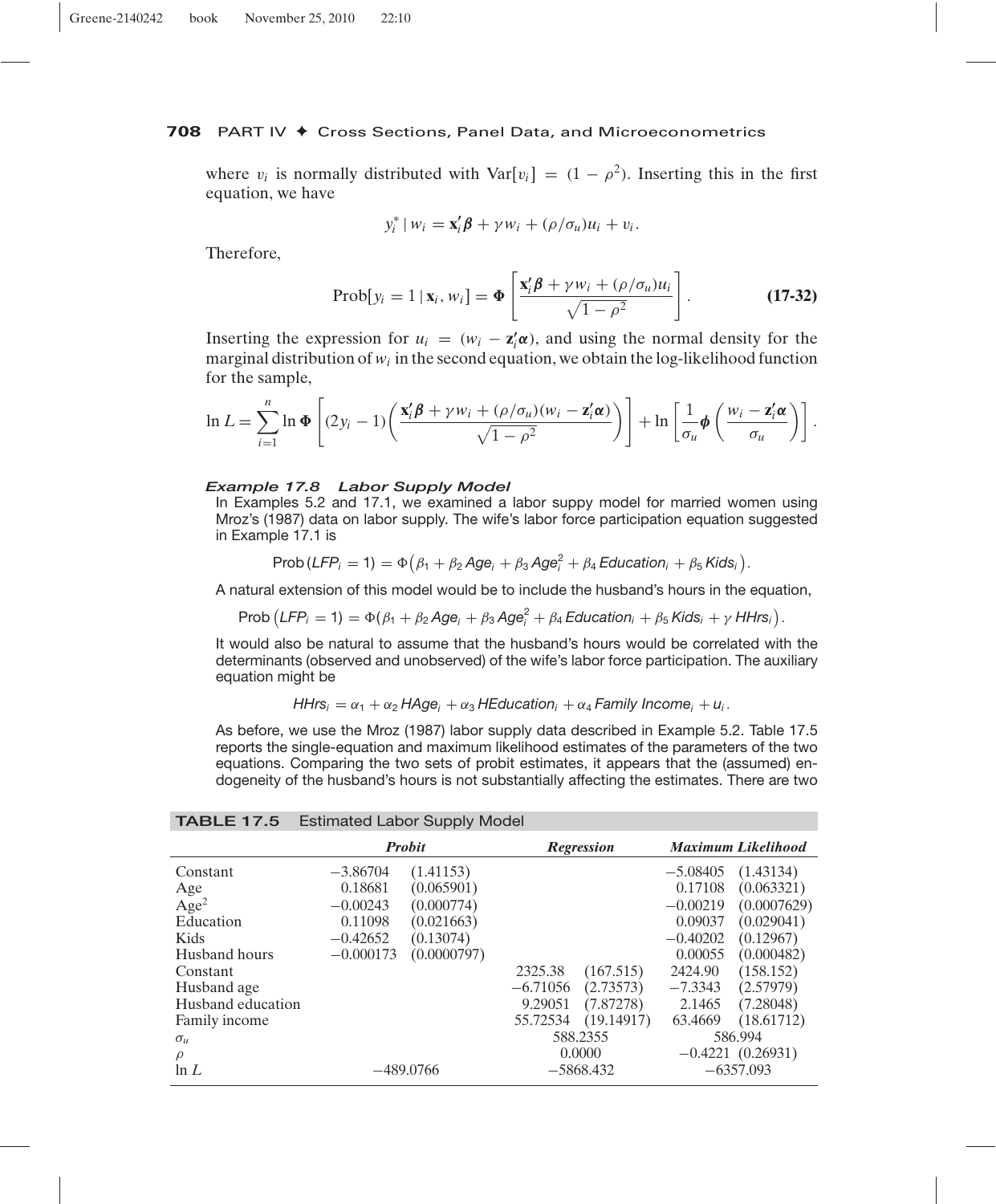simple ways to test the hypothesis that  $\rho$  equals zero. The FIML estimator produces an estimated asymptotic standard error with the estimate of  $\rho$ , so a Wald test can be carried out. For the preceding results, the Wald statistic would be  $(-0.4221/0.26921)^2 = 2.458$ . The critical value from the chi-squared table for one degree of freedom would be 3.84, so we would not reject the hypothesis. The second approach would use the likelihood ratio test. Under the null hypothesis of exogeneity, the probit model and the regression equation can be estimated independently. The log-likelihood for the full model would be the sum of the two log-likelihoods, which would be −6357.508 based on the following results. Without the restriction  $\rho = 0$ , the combined log likelihood is −6357.093. Twice the difference is 0.831, which is also well under the 3.84 critical value, so on this basis as well, we would not reject the null hypothesis that  $\rho = 0$ .

Blundell and Powell (2004) label the foregoing the **control function** approach to accommodating the endogeneity. As noted, the estimator is fully parametric. They propose an alternative semiparametric approach that retains much of the functional form specification, but works around the specific distributional assumptions. Adapting their model to our earlier notation, their departure point is a general specification that produces, once again, a control function,

$$
E[y_i | \mathbf{x}_i, w_i, u_i] = F(\mathbf{x}'_i \boldsymbol{\beta} + \gamma w_i, u_i).
$$

Note that (17-32) satisfies the assumption; however, they reach this point without assuming either joint or marginal normality. The authors propose a three-step, semiparametric approach to estimating the structural parameters. In an application somewhat similar to Example 17.8, they apply the technique to a labor force participation model for British men in which a variable of interest is a dummy variable for education greater than 16 years, the endogenous variable in the participation equation, also of interest, is earned income of the spouse, and an instrumental variable is a welfare benefit entitlement. Their findings are rather more substantial than ours; they find that when the endogeneity of other family income is accommodated in the equation, the education coefficient increases by 40 percent and remains significant, but the coefficient on other income increases by more than tenfold.

In the control function model noted earlier, where  $E[y_i | \mathbf{x}_i, w_i, u_i] = F(\mathbf{x}_i' \boldsymbol{\beta} + \gamma w_i)$ *u<sub>i</sub>*) and  $w_i = \mathbf{z}_i / \mathbf{\alpha} + u_i$ , since the covariance of  $w_i$  and  $u_i$  is the issue, it might seem natural to solve the problem by replacing  $w_i$  with  $z_i/a$  where a is an estimator of  $\alpha$ , or some other prediction of *wi* based only on exogenous variables. The earlier development shows that the appropriate approach is to add the estimated residual to the equation, instead. The issue is explored in detail by Terza, Basu, and Rathouz (2008), who reach the same conclusion in a general model.

The residual inclusion method also suggests a two-step approach. Rewrite the loglikelihood function as

$$
\ln L = \sum_{i=1}^{n} \ln \Phi \left[ (2y_i - 1)(\mathbf{x}_i' \boldsymbol{\beta}^* + \gamma^* w_i + \tau \tilde{\varepsilon}_i) \right] + \sum_{i=1}^{n} \ln \left[ \frac{1}{\sigma_u} \boldsymbol{\phi}(\tilde{\varepsilon}_i) \right],
$$
  
where  $\boldsymbol{\beta}^* = (1/\sqrt{1-\rho^2})\boldsymbol{\beta}, \ \gamma^* = (1/\sqrt{1-\rho^2})\gamma, \ \tau = (\rho/\sqrt{1-\rho^2})$  and  $\tilde{\varepsilon}_i = (\rho/\sqrt{1-\rho^2})$ 

 $(w_i - \mathbf{z}_i' \boldsymbol{\alpha})/\sigma_u$ . The parameters in the regression,  $\alpha$  and  $\sigma_{\mu}$ , can be consistently estimated by a linear regression of *w* on **z**. The scaled residual  $\tilde{e}_i = (w_i - \mathbf{z}_i' \mathbf{a})/s_u$  can now be computed and inserted into the log-likelihood. Note that the second term in the log-likelihood involves parameters that have already been estimated at the first step. The second-step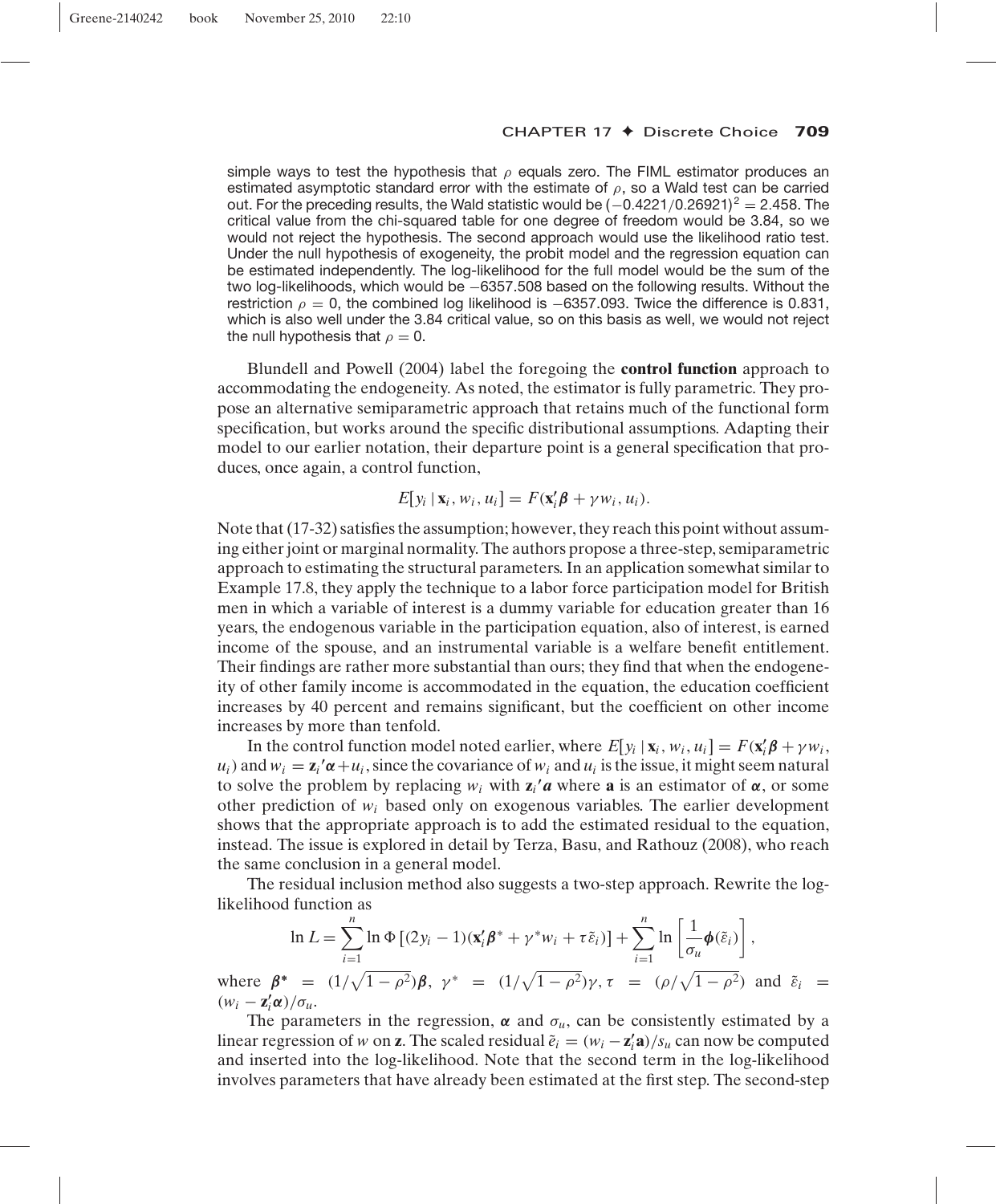log-likelihood is, then,

$$
\ln L = \sum_{i=1}^{n} \ln \Phi \left[ (2y_i - 1)(\mathbf{x}_i' \boldsymbol{\beta}^* + \gamma^* w_i + \tau \tilde{e}_i) \right].
$$

This can be maximized using the methods developed in Section 17.3. The estimator of  $\rho$  can be recovered from  $\rho = \tau/(1 + \tau^2)^{1/2}$ . Estimators of  $\beta$  and  $\gamma$  follow, and the delta method can be used to construct standard errors. Since this is a two-step estimator, the resulting estimator of the asymptotic covariance matrix would be further adjusted using the Murphy and Topel (2002) results in Section 14.7. Bootstrapping the entire apparatus (see Section 15.4) would be an alternative way to estimate an asymptotic covariance matrix. The original (one-step) log-likelihood is not very complicated, and full information estimation is fairly straightforward. The preceding demonstrates how the alternative two-step method would proceed and emphasizes once again, the appropriateness of the "residual inclusion" method.

The case in which the endogenous variable in the main equation is, itself, a binary variable occupies a large segment of the recent literature. Consider the model

$$
T_i^* = \mathbf{z}'_i \boldsymbol{\alpha} + u_i, T_i = 1[w_i^* > 0],
$$
  
\n
$$
y_i^* = \mathbf{x}'_i \boldsymbol{\beta} + \gamma T_i + \varepsilon_i, y_i = 1[y_i^* > 0],
$$
  
\n
$$
\begin{pmatrix} \varepsilon_i \\ u_i \end{pmatrix} \sim N \begin{bmatrix} 0 \\ 0 \end{bmatrix}, \begin{pmatrix} 1 & \rho \\ \rho & 1 \end{pmatrix} ,
$$

where  $T_i$  is a binary variable indicating some kind of program participation (e.g., graduating from high school or college, receiving some kind of job training, purchasing health insurance, etc.). The model in this form (and several similar ones) is a "treatment effects" model. The subject of treatment effects models is surveyed in many studies, including Angrist (2001) and Angrist and Pischke (2009, 2010). The main object of estimation is  $\gamma$ (at least superficially). In these settings, the observed outcome may be  $y_i^*$  (e.g., income or hours) or  $y_i$  (e.g., labor force participation). We have considered the first case in Chapter 8, and will revisit it in Chapter 19. The case just examined is that in which  $y_i$ and *T*<sup>∗</sup> *<sup>i</sup>* are the observed variables. The preceding analysis has suggested that problems of endogeneity will intervene in all cases. We will examine this model in some detail in Section 17.5.5 and in Chapter 19.

## **17.3.6 ENDOGENOUS CHOICE-BASED SAMPLING**

In some studies [e.g., Boyes, Hoffman, and Low (1989), Greene (1992)], the mix of ones and zeros in the observed sample of the dependent variable is deliberately skewed in favor of one outcome or the other to achieve a more balanced sample than random sampling would produce. The sampling is said to be **choice based**. In the studies noted, the dependent variable measured the occurrence of loan default, which is a relatively uncommon occurrence. To enrich the sample, observations with  $y = 1$  (default) were oversampled. Intuition should suggest (correctly) that the bias in the sample should be transmitted to the parameter estimates, which will be estimated so as to mimic the sample, not the population, which is known to be different. Manski and Lerman (1977) derived the weighted endogenous sampling maximum likelihood (WESML) estimator for this situation. The estimator requires that the true population proportions,  $\omega_1$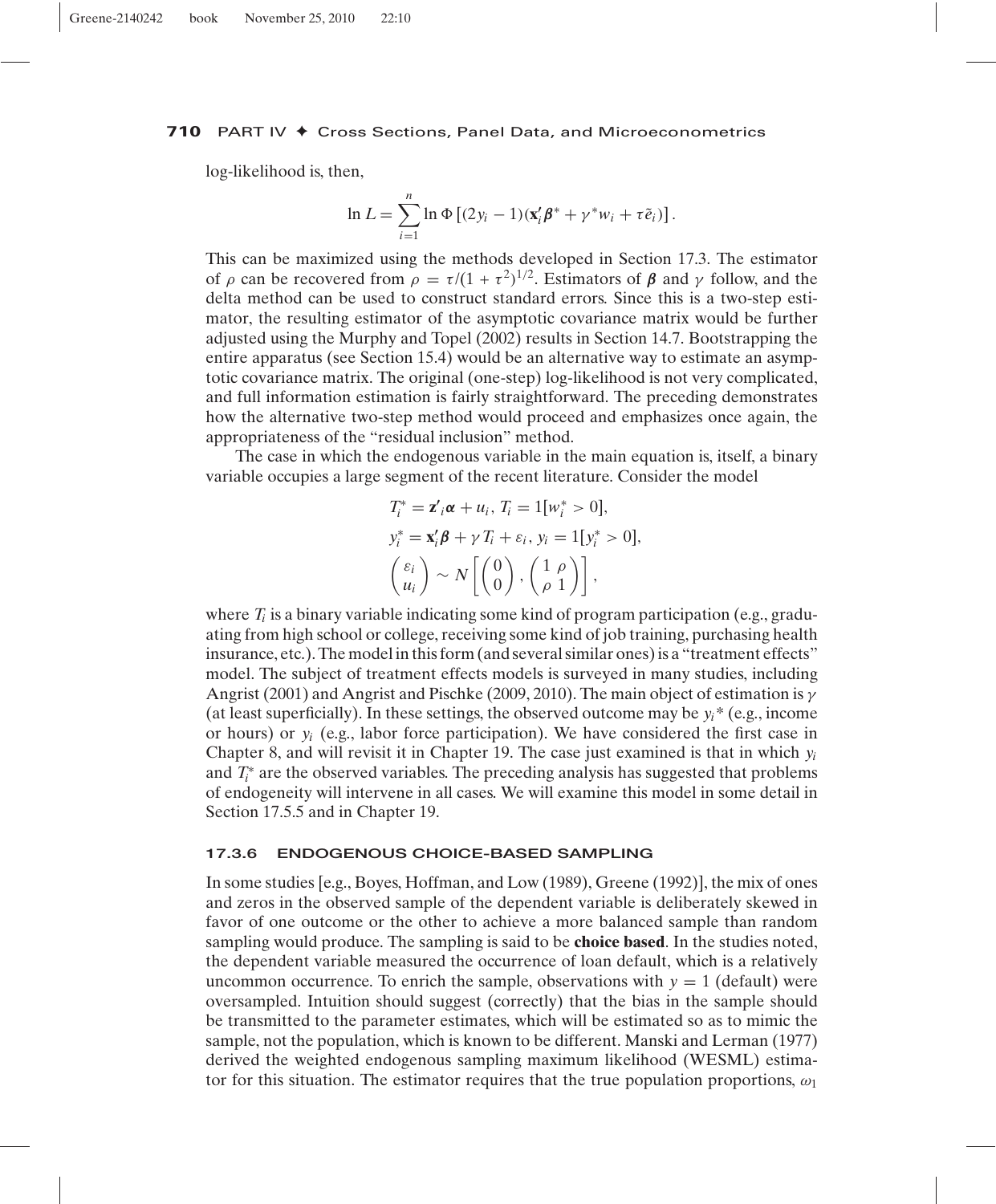and  $\omega_0$ , be known. Let  $p_1$  and  $p_0$  be the sample proportions of ones and zeros. Then the estimator is obtained by maximizing a weighted log-likelihood,

$$
\ln L = \sum_{i=1}^{n} w_i \ln F(q_i \mathbf{x}'_i \boldsymbol{\beta}),
$$

where  $w_i = y_i(\omega_1/p_1) + (1 - y_i)(\omega_0/p_0)$ . Note that  $w_i$  takes only two different values. The derivatives and the Hessian are likewise weighted. A final correction is needed after estimation; the appropriate estimator of the asymptotic covariance matrix is the sandwich estimator discussed in Section 17.3.1,  $H^{-1}BH^{-1}$  (with weighted **B** and **H**), instead of **B** or **H** alone. (The weights are not squared in computing  $\mathbf{B}$ .)<sup>22</sup>

## *Example 17.9 Credit Scoring*

In Example 7.9, we examined the spending patterns of a sample of 10,499 cardholders for a major credit card vendor. The sample of cardholders is a subsample of 13,444 applicants for the credit card. Applications for credit cards, then (1992) and now are processed by a major nationwide processor, Fair Isaacs, Inc. The algorithm used by the processors is proprietary. However, conventional wisdom holds that a few variables are important in the process, such as Age, Income, whether the applicant owns their home, whether they are self-employed, and how long they have lived at their current address. The number of major and minor derogatory reports (60-day and 30-day delinquencies) are very influential variables in credit scoring. The probit model we will use to 'model the model' is

Prob(Cardholder = 1) = Prob(C = 1 | x)

\n
$$
= \Phi(\beta_1 + \beta_2 Age + \beta_3 Income + \beta_4 OwnRent + \beta_5 Monthly at Current Address + \beta_6 Self-Employee + \beta_7 Number of major directory reports
$$

+ β<sup>8</sup> *Number of minor derogatory reports*.

In the data set, 78.1 percent of the applicants are cardholders. In the population, at that time, the true proportion was roughly 23.2 percent, so the sample is substantially choice based on this variable. The sample was deliberately skewed in favor of cardholders for purposes of the original study [Greene (1992)]. The weights to be applied for the WESML estimator are  $0.232/0.781 = 0.297$  for the observations with  $C = 1$  and  $0.768/0.219 = 3.507$  for observations with  $C = 0$ . Table 17.6 presents the unweighted and weighted estimates for this application. The change in the estimates produced by the weighting is quite modest, save for the constant term. The results are consistent with the conventional wisdom that *Income* and *OwnRent* are two important variables in a credit application and self-employment receives a substantial negative weight. But, as might be expected, the single most significant influence on cardholder status is major derogatory reports. Since lenders are strongly focused on default probability, past evidence of default behavior will be a major consideration.

## **17.3.7 SPECIFICATION ANALYSIS**

In his survey of qualitative response models, Amemiya (1981) reports the following widely cited approximations for the linear probability (LP) model: Over the range of

 $22WESML$  and the choice-based sampling estimator are not the free lunch they may appear to be. That which the biased sampling does, the weighting undoes. It is common for the end result to be very large standard errors, which might be viewed as unfortunate, insofar as the purpose of the biased sampling was to balance the data precisely to avoid this problem.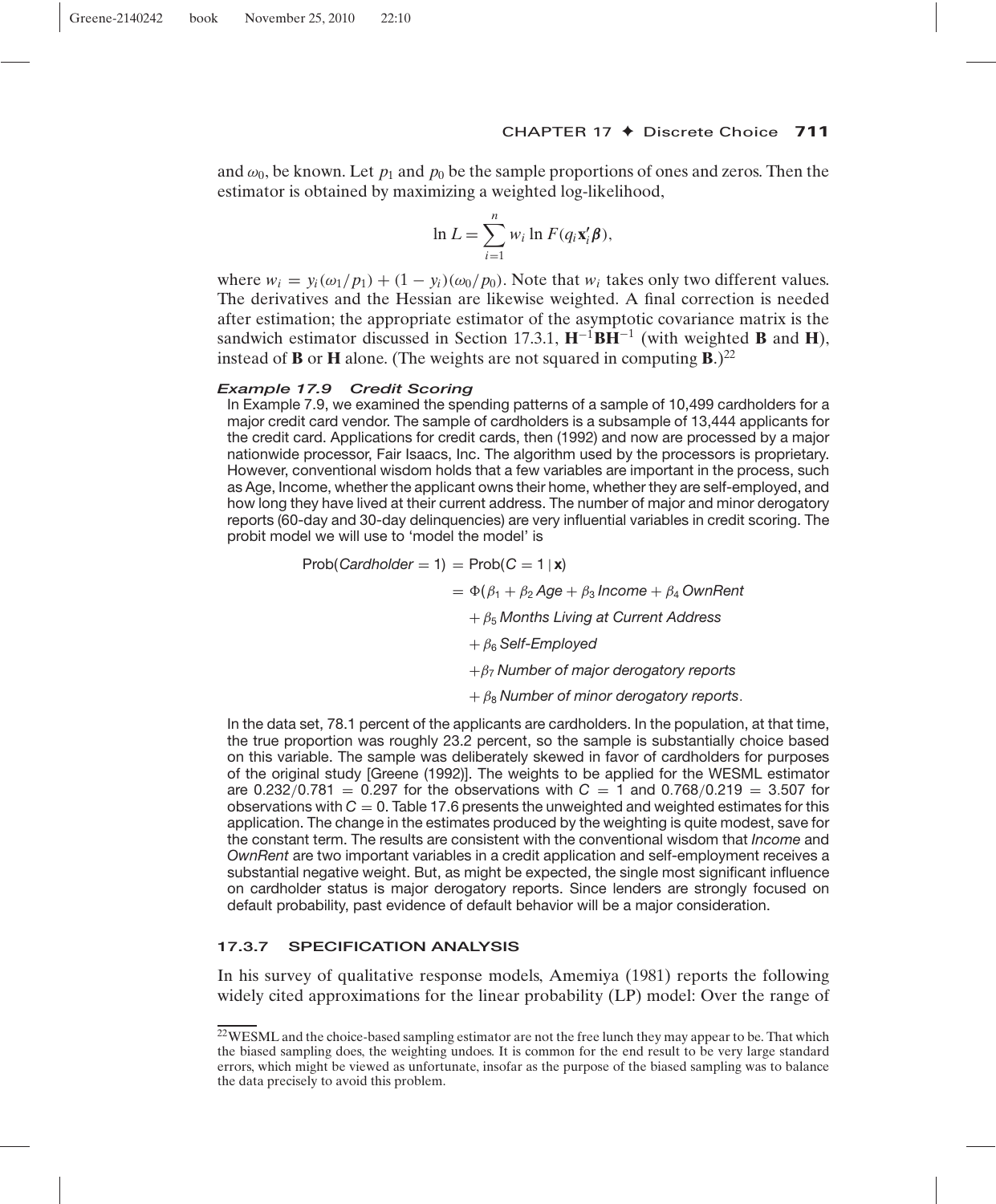|                       |                 | <b>Unweighted</b>     |            | Weighted        |         |                       |  |
|-----------------------|-----------------|-----------------------|------------|-----------------|---------|-----------------------|--|
| Variable              | <b>Estimate</b> | <b>Standard Error</b> |            | <b>Estimate</b> |         | <b>Standard Error</b> |  |
| Constant              | 0.31783         | 0.05094               | (6.24)     | $-1.13089$      | 0.04725 | $(-23.94)$            |  |
| Age                   | 0.00184         | 0.00154               | (1.20)     | 0.00156         | 0.00145 | (1.07)                |  |
| Income                | 0.00095         | 0.00025               | (3.86)     | 0.00094         | 0.00024 | (3.92)                |  |
| OwnRent               | 0.18233         | 0.03061               | (5.96)     | 0.23967         | 0.02968 | (8.08)                |  |
| <b>CurrentAddress</b> | 0.02237         | 0.00120               | (18.67)    | 0.02106         | 0.00109 | (19.40)               |  |
| SelfEmployed          | $-0.43625$      | 0.05585               | $(-7.81)$  | $-0.47650$      | 0.05851 | $-8.14)$              |  |
| Major Derogs          | $-0.69912$      | 0.01920               | $(-36.42)$ | $-0.64792$      | 0.02525 | $-25.66$              |  |
| Minor Derogs          | $-0.04126$      | 0.01865               | $-2.21$    | $-0.04285$      | 0.01778 | $-2.41)$              |  |

**TABLE 17.6** Estimated Card Application Equation (*t* ratios in parentheses)

probabilities of 30 to 70 percent,

 $\hat{\boldsymbol{\beta}}_{LP} \approx 0.4 \boldsymbol{\beta}_{probit}$  for the slopes,  $\hat{\boldsymbol{\beta}}_{LP} \approx 0.25 \boldsymbol{\beta}_{loq}$  for the slopes.

Aside from confirming our intuition that least squares approximates the nonlinear model and providing a quick comparison for the three models involved, the practical usefulness of the formula is somewhat limited. Still, it is a striking result.<sup>23</sup> A series of studies has focused on reasons why the least squares estimates should be proportional to the probit and logit estimates. A related question concerns the problems associated with assuming that a probit model applies when, in fact, a logit model is appropriate or vice versa.24 The approximation would seem to suggest that with this type of misspecification, we would once again obtain a scaled version of the correct coefficient vector. (Amemiya also reports the widely observed relationship  $\hat{\beta}_{logit} \approx 1.6 \hat{\beta}_{probit}$ , which follows from the results for the linear probability model. This result is apparent in Table 17.1 where the ratios of the three slopes range from 1.6 to 1.9.)

In the linear regression model, we considered two important specification problems: the effect of omitted variables and the effect of heteroscedasticity. In the classical model,  $\mathbf{y} = \mathbf{X}_1 \boldsymbol{\beta}_1 + \mathbf{X}_2 \boldsymbol{\beta}_2 + \boldsymbol{\epsilon}$ , when least squares estimates  $\mathbf{b}_1$  are computed omitting  $\mathbf{X}_2$ ,

$$
E[\mathbf{b}_1] = \boldsymbol{\beta}_1 + [\mathbf{X}_1'\mathbf{X}_1]^{-1}\mathbf{X}_1'\mathbf{X}_2\boldsymbol{\beta}_2.
$$

Unless  $X_1$  and  $X_2$  are orthogonal or  $\beta_2 = 0$ ,  $b_1$  is biased. If we ignore heteroscedasticity, then although the least squares estimator is still unbiased and consistent, it is inefficient and the usual estimate of its sampling covariance matrix is inappropriate. Yatchew and Griliches (1984) have examined these same issues in the setting of the probit and logit models. Their general results are far more pessimistic. In the context of a binary choice model, they find the following:

 $23$ This result does not imply that it is useful to report 2.5 times the linear probability estimates with the probit estimates for comparability. The linear probability estimates are already in the form of marginal effects, whereas the probit coefficients must be scaled *downward*. If the sample proportion happens to be close to 0.5, then the right scale factor will be roughly  $\phi[\Phi^{-1}(0.5)] = 0.3989$ . But the density falls rapidly as *P* moves away from 0.5.

<sup>24</sup>See Ruud (1986) and Gourieroux et al. (1987).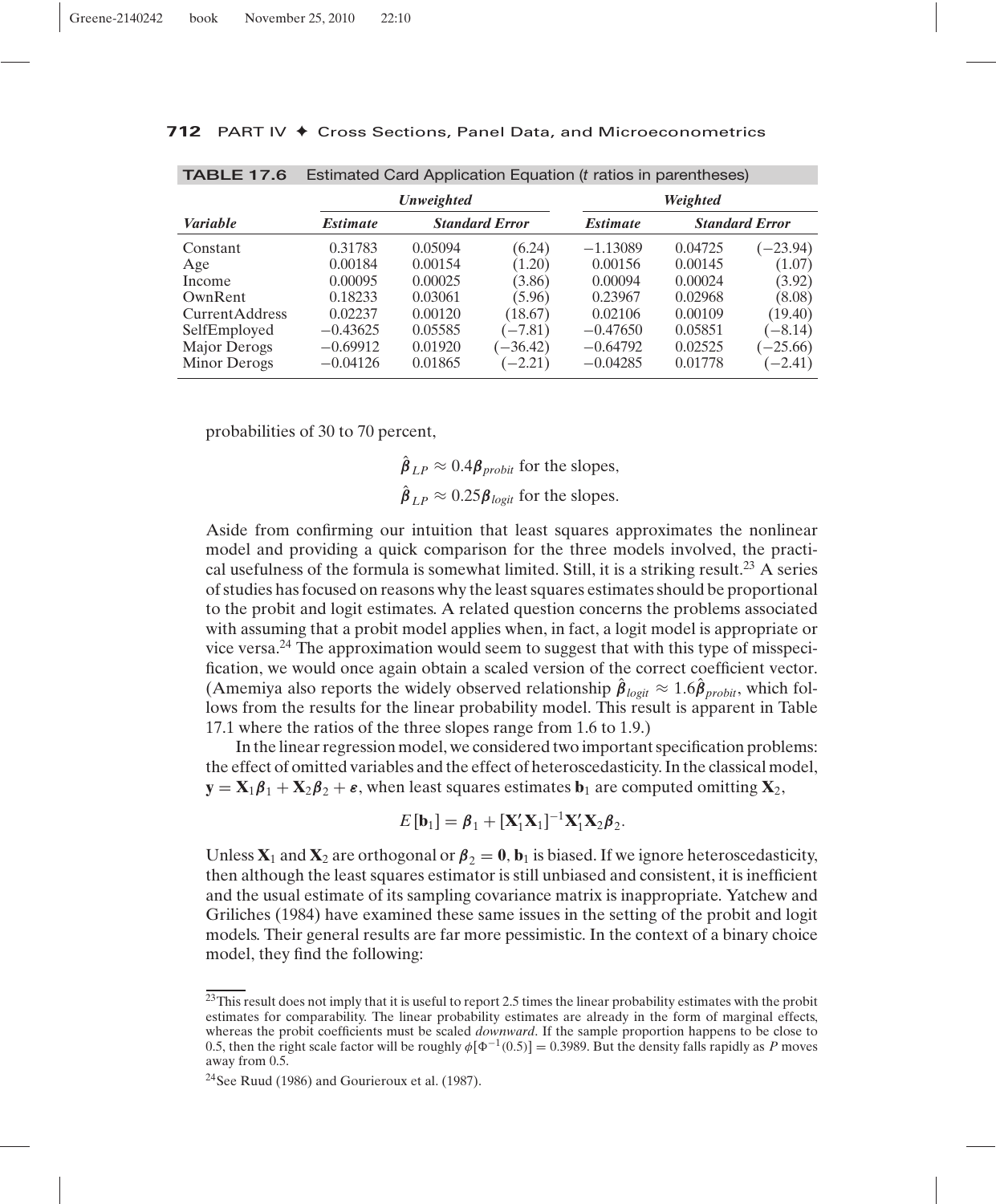**1.** If  $x_2$  is omitted from a model containing  $x_1$  and  $x_2$ , (i.e.  $\beta_2 \neq 0$ ) then

 $\hat{\beta}_1 = c_1 \beta_1 + c_2 \beta_2$ 

where  $c_1$  and  $c_2$  are complicated functions of the unknown parameters. The implication is that even if the omitted variable is uncorrelated with the included one, the coefficient on the included variable will be inconsistent.

**2.** If the disturbances in the underlying regression are heteroscedastic, then the maximum likelihood estimators are inconsistent and the covariance matrix is inappropriate.

The second result is particularly troubling because the probit model is most often used with microeconomic data, which are frequently heteroscedastic.

Any of the three methods of hypothesis testing discussed here can be used to analyze these specification problems. The Lagrange multiplier test has the advantage that it can be carried out using the estimates from the restricted model, which sometimes brings a large saving in computational effort. This situation is especially true for the test for **heteroscedasticity.**<sup>25</sup>

To reiterate, the Lagrange multiplier statistic is computed as follows. Let the null hypothesis, *H*0, be a specification of the model, and let *H*<sup>1</sup> be the alternative. For example,  $H_0$  might specify that only variables  $\mathbf{x}_1$  appear in the model, whereas  $H_1$  might specify that **x**<sup>2</sup> appears in the model as well. The statistic is

$$
LM = \mathbf{g}_0' \mathbf{V}_0^{-1} \mathbf{g}_0,
$$

where  $\mathbf{g}_0$  is the vector of derivatives of the log-likelihood as specified by  $H_1$  but evaluated at the maximum likelihood estimator of the parameters assuming that  $H_0$  is true, and  $V_0^{-1}$  is any of the three consistent estimators of the asymptotic variance matrix of the maximum likelihood estimator under *H*1, also computed using the maximum likelihood estimators based on  $H_0$ . The statistic is asymptotically distributed as chi-squared with degrees of freedom equal to the number of restrictions.

## **17.3.7.a Omitted Variables**

The hypothesis to be tested is

$$
H_0: y^* = \mathbf{x}'_1 \boldsymbol{\beta}_1 + \varepsilon,
$$
  
\n
$$
H_1: y^* = \mathbf{x}'_1 \boldsymbol{\beta}_1 + \mathbf{x}'_2 \boldsymbol{\beta}_2 + \varepsilon,
$$
\n(17-33)

so the test is of the null hypothesis that  $\beta_2 = 0$ . The Lagrange multiplier test would be carried out as follows:

- **1.** Estimate the model in  $H_0$  by maximum likelihood. The restricted coefficient vector is  $[\boldsymbol{\beta}_1, \boldsymbol{0}]$ .
- **2.** Let **x** be the compound vector,  $[\mathbf{x}_1, \mathbf{x}_2]$ .

The statistic is then computed according to (17-30) or (17-31). It is noteworthy that in this case as in many others, the Lagrange multiplier is the coefficient of determination in a regression. The likelihood ratio test is equally straightforward. Using the estimates of the two models, the statistic is simply  $2(\ln L_1 - \ln L_0)$ .

<sup>&</sup>lt;sup>25</sup>The results in this section are based on Davidson and MacKinnon (1984) and Engle (1984). A symposium on the subject of specification tests in discrete choice models is Blundell (1987).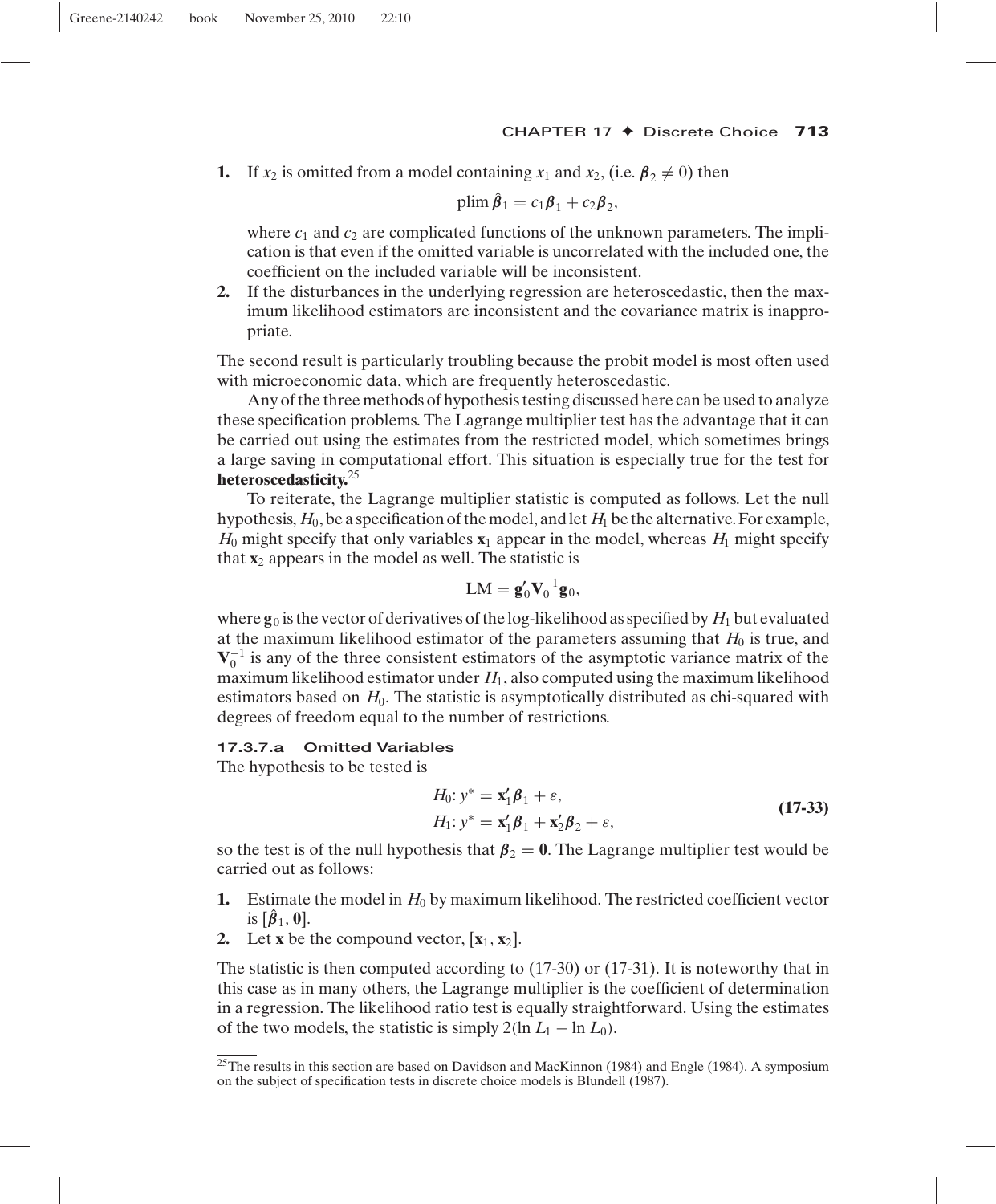## **17.3.7.b Heteroscedasticity**

We use the general formulation analyzed by Harvey (1976) (see Section 14.9.2.a),  $^{26}$ 

$$
Var[\varepsilon] = [\exp(\mathbf{z}'\mathbf{y})]^2.
$$

This model can be applied equally to the probit and logit models. We will derive the results specifically for the probit model; the logit model is essentially the same. Thus,

$$
y^* = \mathbf{x}'\boldsymbol{\beta} + \varepsilon,
$$
  
Var[ $\varepsilon$  |  $\mathbf{x}, \mathbf{z}$ ] = [exp( $\mathbf{z}'\mathbf{y}$ )]<sup>2</sup>. (17-34)

The presence of heteroscedasticity makes some care necessary in interpreting the coefficients for a variable  $w_k$  that could be in **x** or **z** or both,

$$
\frac{\partial \operatorname{Prob}(Y=1 \mid \mathbf{x}, \mathbf{z})}{\partial w_k} = \phi \left[ \frac{\mathbf{x}' \boldsymbol{\beta}}{\exp(\mathbf{z}' \mathbf{y})} \right] \frac{\beta_k - (\mathbf{x}' \boldsymbol{\beta}) \gamma_k}{\exp(\mathbf{z}' \mathbf{y})}.
$$

Only the first (second) term applies if  $w_k$  appears only in **x** (**z**). This implies that the simple coefficient may differ radically from the effect that is of interest in the estimated model. This effect is clearly visible in the next example.

The log-likelihood is

$$
\ln L = \sum_{i=1}^{n} \left\{ y_i \ln F\left(\frac{\mathbf{x}'_i \boldsymbol{\beta}}{\exp(\mathbf{z}'_i \boldsymbol{\gamma})}\right) + (1 - y_i) \ln \left[1 - F\left(\frac{\mathbf{x}'_i \boldsymbol{\beta}}{\exp(\mathbf{z}'_i \boldsymbol{\gamma})}\right)\right] \right\}.
$$
 (17-35)

To be able to estimate all the parameters, **z** cannot have a constant term. The derivatives are

$$
\frac{\partial \ln L}{\partial \beta} = \sum_{i=1}^{n} \left[ \frac{f_i(y_i - F_i)}{F_i(1 - F_i)} \right] \exp(-\mathbf{z}_i' \mathbf{y}) \mathbf{x}_i,
$$
\n
$$
\frac{\partial \ln L}{\partial \mathbf{y}} = \sum_{i=1}^{n} \left[ \frac{f_i(y_i - F_i)}{F_i(1 - F_i)} \right] \exp(-\mathbf{z}_i' \mathbf{y}) \mathbf{z}_i (-\mathbf{x}_i' \mathbf{\beta}),
$$
\n(17-36)

which implies a difficult log-likelihood to maximize. But if the model is estimated assuming that  $\gamma = 0$ , then we can easily test for homoscedasticity. Let

$$
\mathbf{w}_i = \begin{bmatrix} \mathbf{x}_i \\ (-\mathbf{x}'_i \hat{\boldsymbol{\beta}}) \mathbf{z}_i \end{bmatrix},
$$
(17-37)

computed at the maximum likelihood estimator, assuming that  $\gamma = 0$ . Then (17-30) or (17-31) can be used as usual for the Lagrange multiplier statistic.

Davidson and MacKinnon carried out a Monte Carlo study to examine the true sizes and power functions of these tests. As might be expected, the test for omitted variables is relatively powerful. The test for heteroscedasticity may well pick up some other form of misspecification, however, including perhaps the simple omission of **z** from the index function, so its power may be problematic. It is perhaps not surprising that the same problem arose earlier in our test for heteroscedasticity in the linear regression model.

<sup>&</sup>lt;sup>26</sup>See Knapp and Seaks (1992) for an application. Other formulations are suggested by Fisher and Nagin (1981), Hausman and Wise (1978), and Horowitz (1993).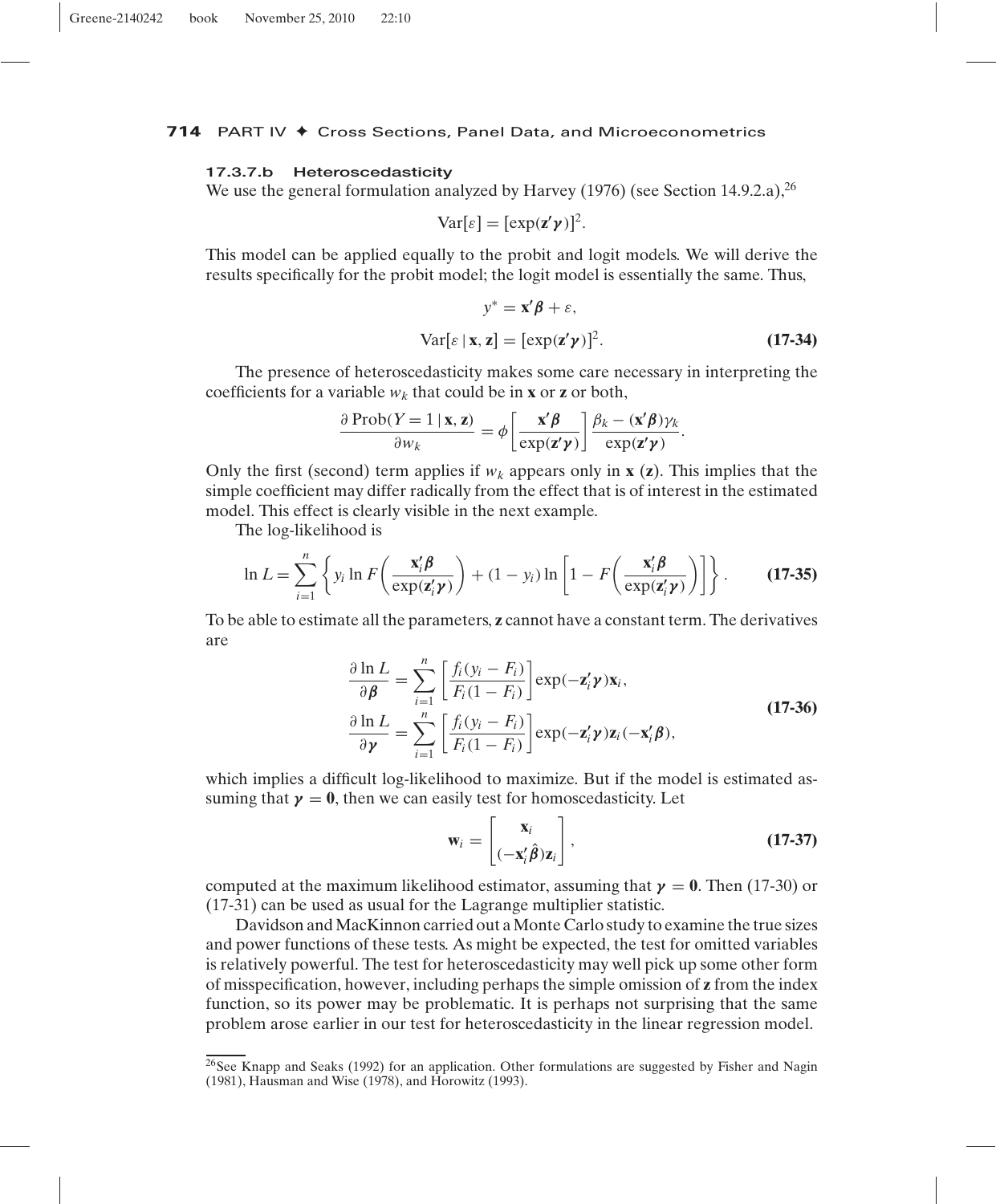## *Example 17.10 Specification Tests in a Labor Force Participation Model*

Using the data described in Example 17.1, we fit a probit model for labor force participation based on the specification

 $Prob[LFP = 1] = F(constant, age, age<sup>2</sup>, family income, education, kids).$ 

For these data,  $P = 428/753 = 0.568393$ . The restricted (all slopes equal zero, free constant term) log-likelihood is  $325 \times \ln(325/753) + 428 \times \ln(428/753) = -514.8732$ . The unrestricted log-likelihood for the probit model is −490.8478. The chi-squared statistic is, therefore, 48.05072. The critical value from the chi-squared distribution with five degrees of freedom is 11.07, so the joint hypothesis that the coefficients on *age*, *age*2, *family income,* and *kids* are all zero is rejected.

Consider the alternative hypothesis, that the constant term and the coefficients on *age*, *age*2, *family income*, and *education* are the same whether *kids* equals one or zero, against the alternative that an altogether different equation applies for the two groups of women, those with *kids* = 1 and those with *kids* = 0. To test this hypothesis, we would use a counterpart to the **Chow test** of Section 6.4 and Example 6.9. The restricted model in this instance would be based on the pooled data set of all 753 observations. The log-likelihood for the pooled model—which has a constant term, *age*, *age*2, *family income*, and *education* is −496.8663. The log-likelihoods for this model based on the 524 observations with  $kids = 1$  and the 229 observations with *kids* = 0 are −347.87441 and −141.60501, respectively. The log-likelihood for the unrestricted model with separate coefficient vectors is thus the sum, −489.47942. The chi-squared statistic for testing the five restrictions of the pooled model is twice the difference, LR = 2[-489.47942 –  $\overline{(-496.8663)}$ ] = 14.7738. The 95 percent critical value from the chi-squared distribution with 5 degrees of freedom is 11.07, so at this significance level, the hypothesis that the constant terms and the coefficients on *age*, *age*2, *family income*, and *education* are the same is rejected. (The 99 percent critical value is 15.09.)

Table 17.7 presents estimates of the probit model with a correction for heteroscedasticity of the form

 $Var[\varepsilon_i] = exp(\gamma_1 kids + \gamma_2$ *family income*).

The three tests for homoscedasticity give

 $LR = 2[-487.6356 - (-490.8478)] = 6.424$ 

 $LM = 2.236$  based on the BHHH estimator,

Wald  $= 6.533(2$  restrictions).

The 95 percent critical value for two restrictions is 5.99, so the LM statistic conflicts with the other two.

| <b>Estimated Coefficients</b><br><b>TABLE 17.7</b> |                 |                    |                    |                    |                    |  |  |  |  |
|----------------------------------------------------|-----------------|--------------------|--------------------|--------------------|--------------------|--|--|--|--|
|                                                    |                 | Estimate (Std. Er) | Marg. Effect*      | Estimate (St. Er.) | Marg. Effect*      |  |  |  |  |
| Constant                                           | $\beta_1$       | $-4.157(1.402)$    | $-0.00837(0.0028)$ | $-6.030(2.498)$    | $-0.00825(.00649)$ |  |  |  |  |
| Age                                                | $\beta_2$       | 0.185(0.0660)      | $-0.0079(0.0027)$  | 0.264(0.118)       | $-0.0088(0.00251)$ |  |  |  |  |
| Age <sup>2</sup>                                   | $\beta_3$       | $-0.0024(0.00077)$ |                    | $-0.0036(0.0014)$  |                    |  |  |  |  |
| Income                                             | $\beta_4$       | 0.0458(0.0421)     | 0.0180(0.0165)     | 0.424(0.222)       | 0.0552(0.0240)     |  |  |  |  |
| Education                                          | $\beta_5$       | 0.0982(0.0230)     | 0.0385(0.0090)     | 0.140(0.0519)      | 0.0289(0.00869)    |  |  |  |  |
| Kids                                               | $\beta_6$       | $-0.449(0.131)$    | $-0.171(0.0480)$   | $-0.879(0.303)$    | $-0.167(0.0779)$   |  |  |  |  |
| <b>Kids</b>                                        | $\mathcal{V}_1$ | 0.000              |                    | $-0.141(0.324)$    |                    |  |  |  |  |
| Income                                             | $\mathcal{V}_2$ | 0.000              |                    | 0.313(0.123)       |                    |  |  |  |  |
| $\ln L$                                            |                 |                    | $-490.8478$        |                    | $-487.6356$        |  |  |  |  |
| Correct Preds.                                     |                 |                    | 0s: 106, 1s: 357   |                    | 0s: 115, 1s: 358   |  |  |  |  |

\*Marginal effect and estimated standard error include both mean (*β*) and variance (*γ* ) effects.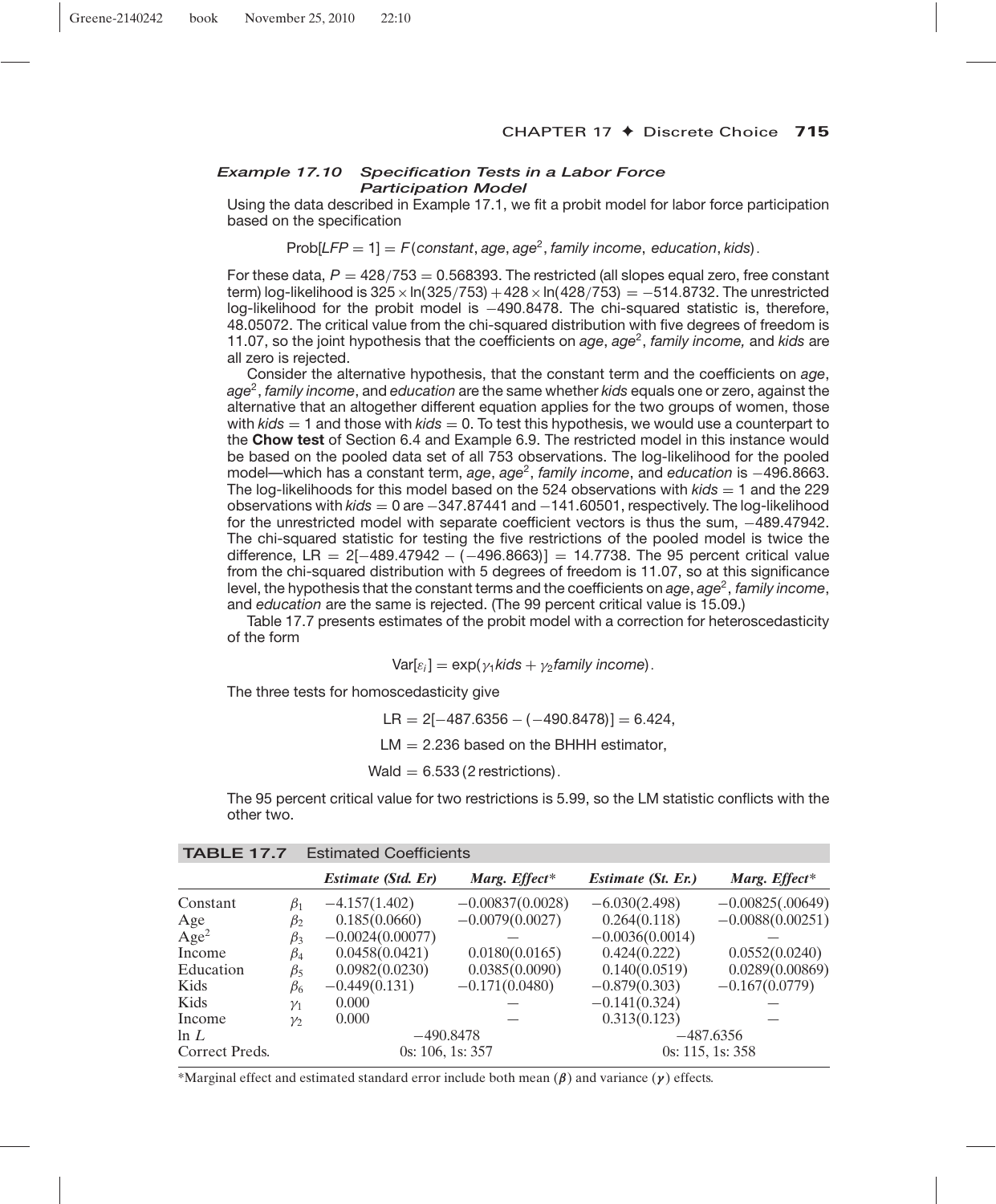# **17.4 BINARY CHOICE MODELS FOR PANEL DATA**

Qualitative response models have been a growth industry in econometrics. The recent literature, particularly in the area of panel data analysis, has produced a number of new techniques. The availability of high-quality panel data sets on microeconomic behavior has maintained an interest in extending the models of Chapter 11 to binary (and other discrete choice) models. In this section, we will survey a few results from this rapidly growing literature.

The structural model for a possibly unbalanced panel of data would be written

$$
y_{it}^{*} = \mathbf{x}_{it}'\boldsymbol{\beta} + \varepsilon_{it}, \quad i = 1, ..., n, t = 1, ..., T_{i},
$$
  

$$
y_{it} = 1 \quad \text{if } y_{it}^{*} > 0, \text{ and } 0 \text{ otherwise,}
$$
 (17-38)

The second line of this definition is often written

$$
y_{it} = \mathbf{1}(\mathbf{x}_{it}^{\prime} \boldsymbol{\beta} + \varepsilon_{it} > 0)
$$

to indicate a variable that equals one when the condition in parentheses is true and zero when it is not. Ideally, we would like to specify that  $\varepsilon_{it}$  and  $\varepsilon_{is}$  are freely correlated within a group, but uncorrelated across groups. But doing so will involve computing joint probabilities from a *Ti* variate distribution, which is generally problematic.<sup>27</sup> (We will return to this issue later.) A more promising approach is an effects model,

$$
y_{it}^{*} = \mathbf{x}_{it}'\boldsymbol{\beta} + v_{it} + u_{i}, \quad i = 1, ..., n, t = 1, ..., T_{i},
$$
  

$$
y_{it} = 1 \quad \text{if } y_{it}^{*} > 0, \text{ and } 0 \text{ otherwise,}
$$
 (17-39)

where, as before (see Sections 11.4 and 11.5),  $u_i$  is the unobserved, individual specific heterogeneity. Once again, we distinguish between "random" and "fixed" effects models by the relationship between  $u_i$  and  $\mathbf{x}_{it}$ . The assumption that  $u_i$  is unrelated to  $\mathbf{x}_{it}$ , so that the conditional distribution  $f(u_i | \mathbf{x}_{it})$  is not dependent on  $\mathbf{x}_{it}$ , produces the **random effects model.** Note that this places a restriction on the distribution of the heterogeneity.

If that distribution is unrestricted, so that  $u_i$  and  $\mathbf{x}_i$  may be correlated, then we have what is called the **fixed effects model**. The distinction does not relate to any intrinsic characteristic of the effect itself.

As we shall see shortly, this is a modeling framework that is fraught with difficulties and unconventional estimation problems. Among them are the following: Estimation of the random effects model requires very strong assumptions about the heterogeneity;

<sup>&</sup>lt;sup>27</sup>A "limited information" approach based on the GMM estimation method has been suggested by Avery, Hansen, and Hotz (1983). With recent advances in simulation-based computation of multinormal integrals (see Section 15.6.2.b), some work on such a panel data estimator has appeared in the literature. See, for example, Geweke, Keane, and Runkle (1994, 1997). The GEE estimator of Diggle, Liang, and Zeger (1994) [see also, Liang and Zeger (1986) and Stata (2006)] seems to be another possibility. However, in all these cases, it must be remembered that the procedure specifies estimation of a correlation matrix for a *Ti* vector of unobserved variables based on a dependent variable that takes only two values. We should not be too optimistic about this if  $T_i$  is even moderately large.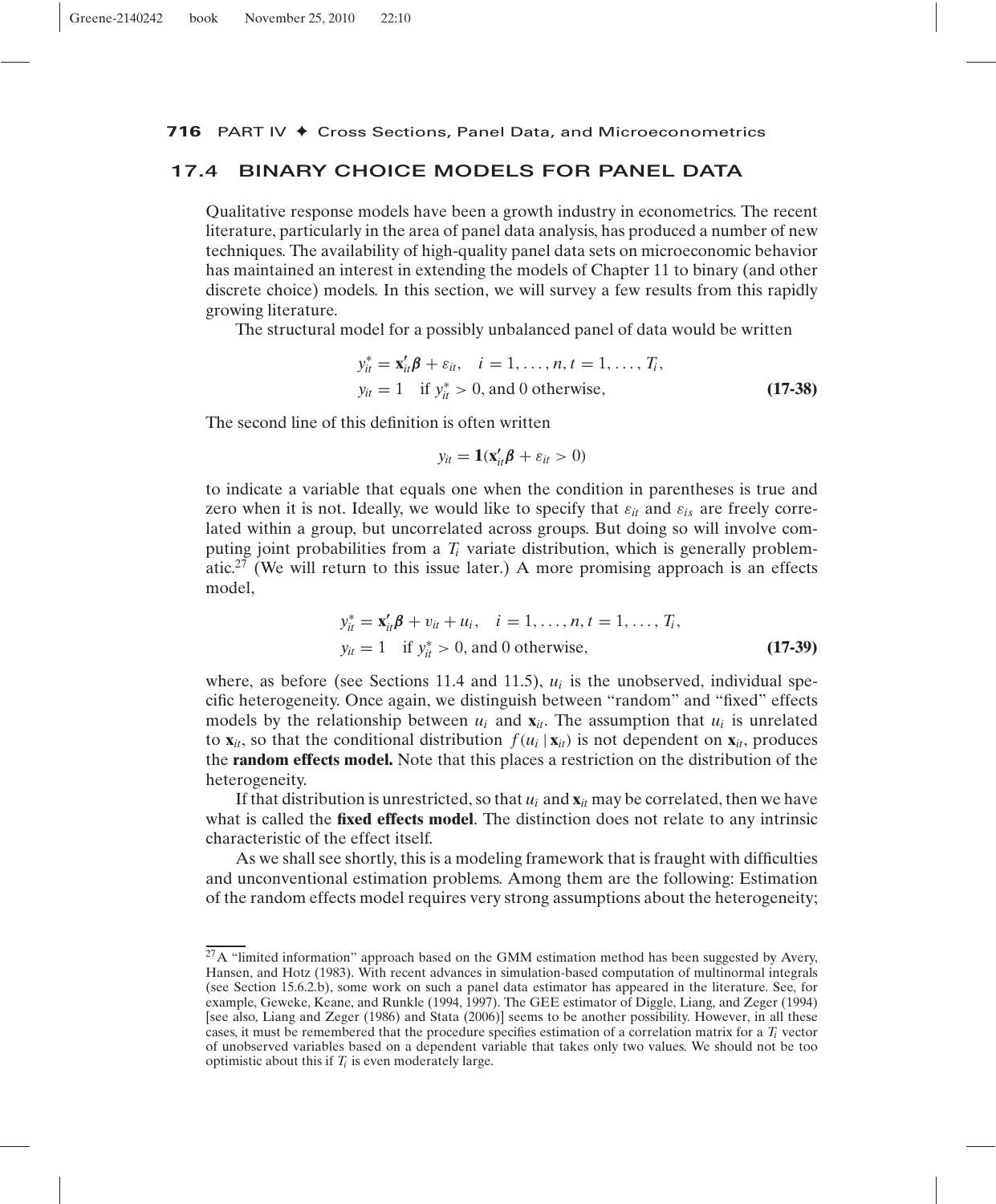the fixed effects model encounters an **incidental parameters problem** that renders the maximum likelihood estimator inconsistent.

#### **17.4.1 THE POOLED ESTIMATOR**

To begin, it is useful to consider the pooled estimator that results if we simply ignore the heterogeneity,  $u_i$  in (17-39) and fit the model as if the cross-section specification of Section 17.2.2 applies. In this instance, the adage that "ignoring the heterogeneity does not make it go away," applies even more forcefully than in the linear regression case.

If the fixed effects model is appropriate, then all the preceding results for omitted variables, including the Yatchew and Griliches result (1984) apply. The pooled MLE that ignores fixed effects will be inconsistent—possibly wildly so. (Note that since the estimator is ML, not least squares, converting the data to deviations from group means is not a solution—converting the binary dependent variable to deviations will produce a continuous variable with unknown properties.)

The random effects case is more benign. From (17-39), the marginal probability implied by the model is

$$
\begin{aligned} \text{Prob}(y_{it} = 1 \mid \mathbf{x}_{it}) &= \text{Prob}(v_{it} + u_i > -\mathbf{x}_{it}^{\prime} \boldsymbol{\beta}) \\ &= F\left[\mathbf{x}_{it}^{\prime} \boldsymbol{\beta}/\left(1 + \sigma_u^2\right)^{1/2}\right] \\ &= F(\mathbf{x}_{it}^{\prime} \boldsymbol{\delta}). \end{aligned}
$$

The implication is that based on the marginal distributions, we can consistently estimate *δ* (but not *β* or σ*<sup>u</sup>* separately) by pooled MLE. [This result is explored at length in Wooldridge (2002).] This would be a "pseudo MLE" since the log-likelihood function is not the true log-likelihood for the full set of observed data, but it is the correct product of the marginal distributions for  $y_{it} | \mathbf{x}_{it}$ . (This would be the binary choice case counterpart to consistent estimation of *β* in a linear random effects model by pooled ordinary least squares.) The implication, which is absent in the linear case is that ignoring the random effects in a pooled model produces an attenuated (inconsistent—downward biased) estimate of  $\beta$ ; the scale factor that produces  $\delta$  is  $1/(1 + \sigma_u^2)^{1/2}$  which is between zero and one. The implication for the partial effects is less clear. In the model specification, the partial effect is

$$
PE(\mathbf{x}_{it}, u_i) = \partial E[y_{it} | \mathbf{x}_{it}, u_i]/\partial \mathbf{x}_{it} = \boldsymbol{\beta} \times f(\mathbf{x}_{it}'\boldsymbol{\beta} + u_i),
$$

which is not computable. The useful result would be

$$
E_u[PE(\mathbf{x}_{it}, u_i)] = \boldsymbol{\beta} E_u[f(\mathbf{x}_{it}^{\prime}\boldsymbol{\beta} + u_i)].
$$

Wooldridge (2002a) shows that the end result, assuming normality of both  $v_{it}$  and  $u_i$ is  $E_u[PE(\mathbf{x}_i, u_i)] = \delta\phi(\mathbf{x}'_i\delta)$ . Thus far, surprisingly, it would seem that simply pooling the data and using the simple MLE "works." The estimated standard errors will be incorrect, so a correction such as the cluster estimator shown in Section 14.8.4 would be appropriate. Three considerations suggest that one might want to proceed to the full MLE in spite of these results: (1) The pooled estimator will be inefficient compared to the full MLE; (2) the pooled estimator does not produce an estimator of  $\sigma_u$  which might be of interest in its own right; (3) the FIML estimator is available in contemporary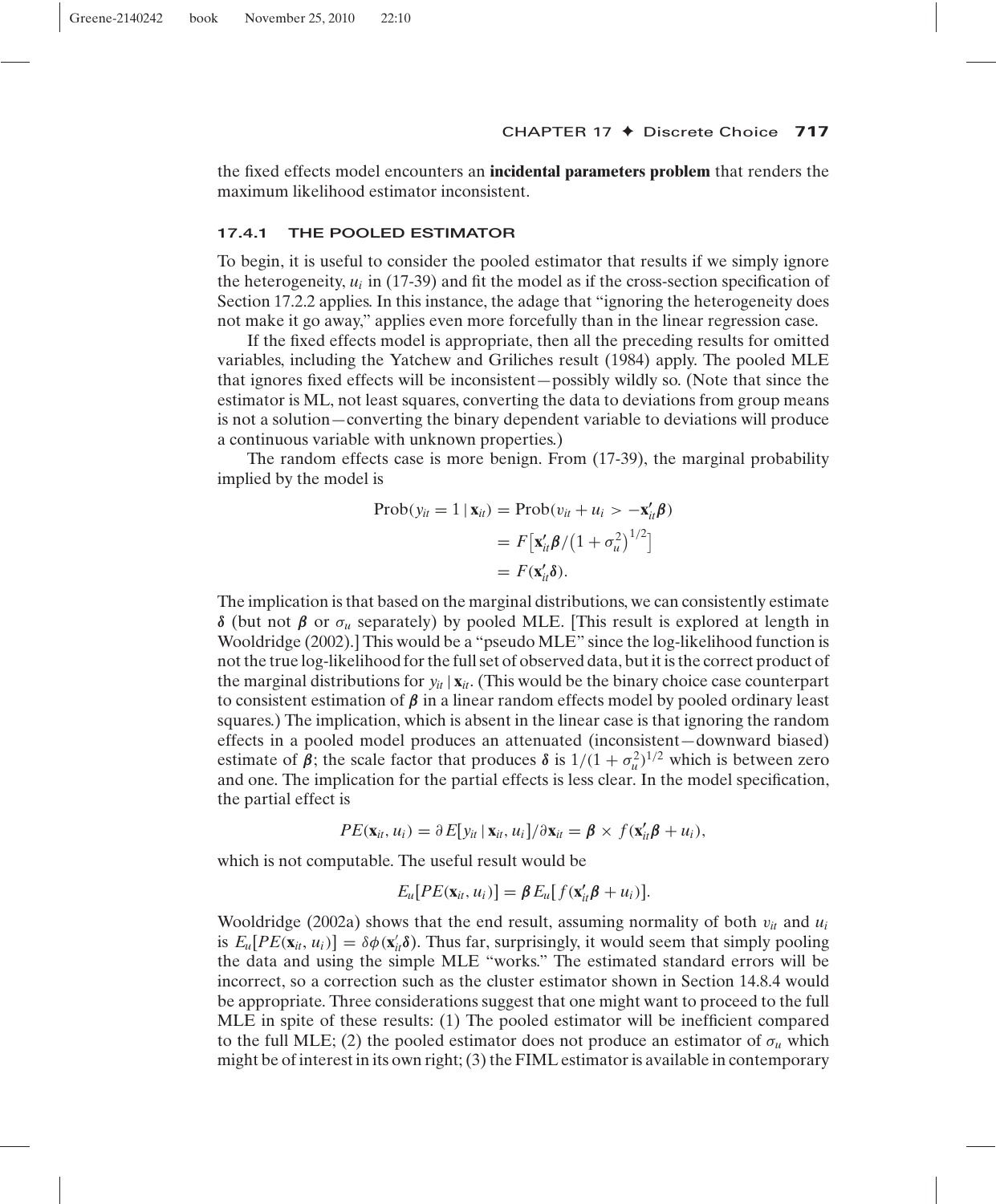software and is no more difficult to estimate then the pooled estimator. Note that the pooled estimator is not justified (over the FIML approach) on robustness considerations because the same normality and random effects assumptions that are needed to obtain the FIML estimator will be needed to obtain the preceding results for the pooled estimator.

# **17.4.2 RANDOM EFFECTS MODELS**

A specification that has the same structure as the random effects model of Section 11.5 has been implemented by Butler and Moffitt (1982). We will sketch the derivation to suggest how random effects can be handled in discrete and limited dependent variable models such as this one. Full details on estimation and inference may be found in Butler and Moffitt (1982) and Greene (1995a). We will then examine some extensions of the Butler and Moffitt model.

The random effects model specifies

$$
\varepsilon_{it} = v_{it} + u_i,
$$

where  $v_{it}$  and  $u_i$  are independent random variables with

$$
E[v_{it} | \mathbf{X}] = 0; \text{Cov}[v_{it}, v_{js} | \mathbf{X}] = \text{Var}[v_{it} | \mathbf{X}] = 1, \quad \text{if } i = j \text{ and } t = s; 0 \text{ otherwise,}
$$
  
\n
$$
E[u_i | \mathbf{X}] = 0; \text{Cov}[u_i, u_j | \mathbf{X}] = \text{Var}[u_i | \mathbf{X}] = \sigma_u^2, \quad \text{if } i = j; 0 \text{ otherwise,}
$$
  
\n
$$
\text{Cov}[v_{it}, u_j | \mathbf{X}] = 0 \text{ for all } i, t, j,
$$

and **X** indicates all the exogenous data in the sample,  $\mathbf{x}_{it}$  for all *i* and  $t$ .<sup>28</sup> Then,

$$
E[\varepsilon_{it} | \mathbf{X}] = 0,
$$
  
Var[ $\varepsilon_{it} | \mathbf{X}] = \sigma_v^2 + \sigma_u^2 = 1 + \sigma_u^2,$ 

and

$$
Corr[\varepsilon_{it}, \varepsilon_{is} \mid \mathbf{X}] = \rho = \frac{\sigma_u^2}{1 + \sigma_u^2}.
$$

The new free parameter is  $\sigma_u^2 = \rho/(1-\rho)$ .

Recall that in the cross-section case, the marginal probability associated with an observation is

$$
P(y_i | \mathbf{x}_i) = \int_{L_i}^{U_i} f(\varepsilon_i) d\varepsilon_i, (L_i, U_i) = (-\infty, -\mathbf{x}_i'\boldsymbol{\beta}) \quad \text{if } y_i = 0 \text{ and } (-\mathbf{x}_i'\boldsymbol{\beta}, +\infty) \quad \text{if } y_i = 1.
$$

This simplifies to  $\Phi[(2y_i - 1)\mathbf{x}_i'\boldsymbol{\beta}]$  for the normal distribution and  $\Lambda[(2y_i - 1)\mathbf{x}_i'\boldsymbol{\beta}]$ for the logit model. In the fully general case with an unrestricted covariance matrix, the contribution of group *i* to the likelihood would be the joint probability for all  $T_i$ observations;

$$
L_i = P(y_{i1},...,y_{iT_i} | \mathbf{X}) = \int_{L_i T_i}^{U_{iT_i}} ... \int_{L_{i1}}^{U_{i1}} f(\varepsilon_{i1}, \varepsilon_{i2},..., \varepsilon_{iT_i}) d\varepsilon_{i1} d\varepsilon_{i2} ... d\varepsilon_{iT_i}.
$$
 (17-40)

 $28$ See Wooldridge (1999) for discussion of this assumption.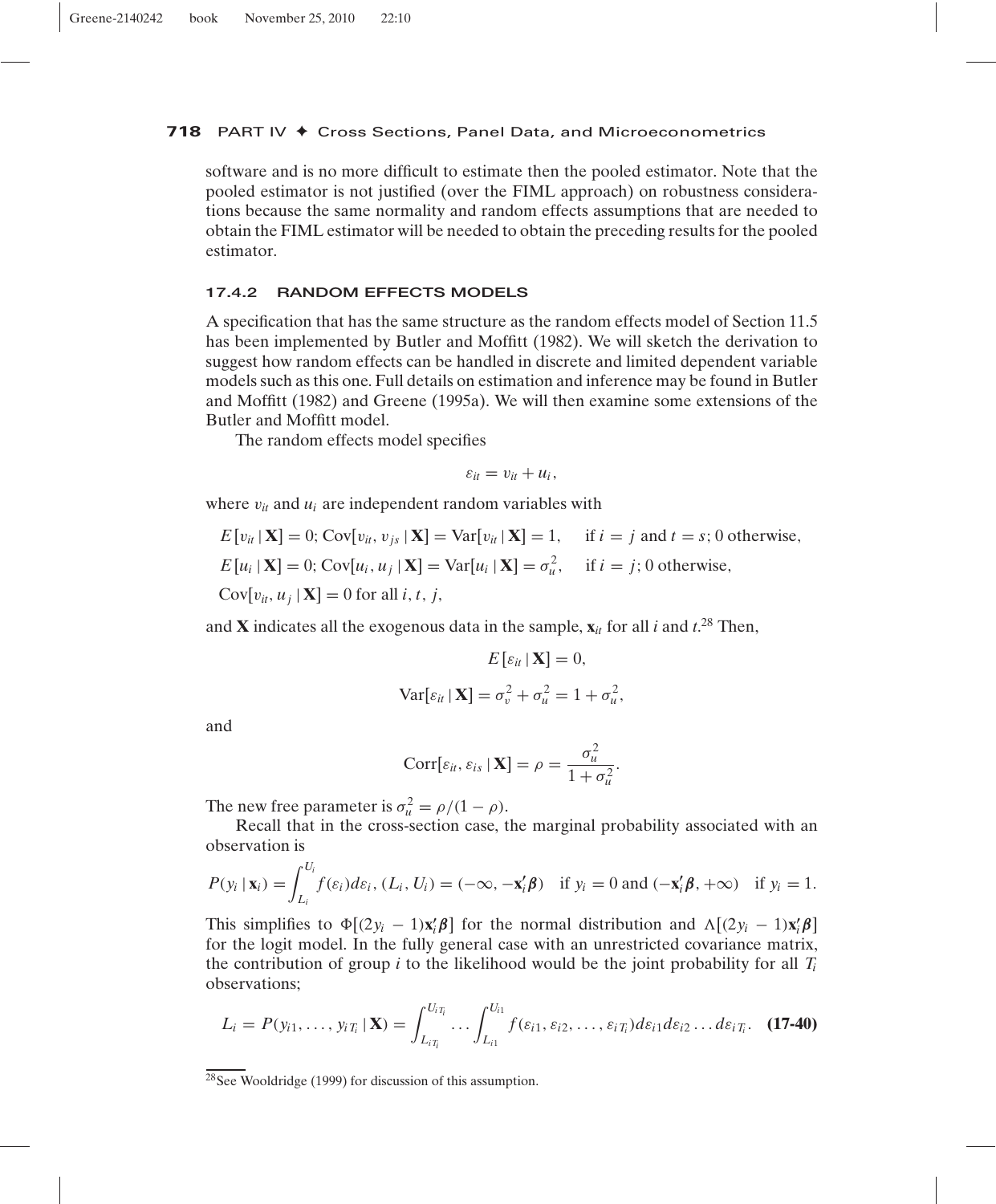The integration of the joint density, as it stands, is impractical in most cases. The special nature of the random effects model allows a simplification, however. We can obtain the joint density of the  $v_i$ 's by integrating  $u_i$  out of the joint density of  $(\varepsilon_{i1},\ldots,\varepsilon_{iT_i},u_i)$ which is

$$
f(\varepsilon_{i1},\ldots,\varepsilon_{iT_i},u_i)=f(\varepsilon_{i1},\ldots,\varepsilon_{iT_i}\,|\,u_i)\,f(u_i).
$$

So,

$$
f(\varepsilon_{i1},\varepsilon_{i2},\ldots,\varepsilon_{iT_i})=\int_{-\infty}^{+\infty}f(\varepsilon_{i1},\varepsilon_{i2},\ldots,\varepsilon_{iT_i}\,|\,u_i)\,f(u_i)\,du_i.
$$

The advantage of this form is that conditioned on  $u_i$ , the  $\varepsilon_{it}$ 's are independent, so

$$
f(\varepsilon_{i1},\varepsilon_{i2},\ldots,\varepsilon_{iT_i})=\int_{-\infty}^{+\infty}\prod_{t=1}^{T_i}f(\varepsilon_{it}\,|\,u_i)\,f(u_i)\,du_i.
$$

Inserting this result in (17-40) produces

$$
L_i = P[y_{i1}, \ldots, y_{iT_i} | \mathbf{X}] = \int_{L_i T_i}^{U_{iT_i}} \cdots \int_{L_{i1}}^{U_{i1}} \int_{-\infty}^{+\infty} \prod_{t=1}^{T_i} f(\varepsilon_{it} | u_i) f(u_i) du_i d\varepsilon_{i1} d\varepsilon_{i2} \ldots d\varepsilon_{iT_i}.
$$

This may not look like much simplification, but in fact, it is. Because the ranges of integration are independent, we may change the order of integration;

$$
L_i = P[y_{i1}, \ldots, y_{i T_i} | \mathbf{X}] = \int_{-\infty}^{+\infty} \left[ \int_{L_i T_i}^{U_{i T_i}} \cdots \int_{L_{i 1}}^{U_{i 1}} \prod_{t=1}^{T_i} f(\varepsilon_{i t} | u_i) d\varepsilon_{i 1} d\varepsilon_{i 2} \ldots d\varepsilon_{i T_i} \right] f(u_i) du_i.
$$

Conditioned on the common  $u_i$ , the  $\varepsilon$ 's are independent, so the term in square brackets is just the product of the individual probabilities. We can write this as

$$
L_i = P[y_{i1}, \ldots, y_{i T_i} | \mathbf{X}] = \int_{-\infty}^{+\infty} \left[ \prod_{t=1}^{T_i} \left( \int_{L_{it}}^{U_{it}} f(\varepsilon_{it} | u_i) \, d\varepsilon_{it} \right) \right] f(u_i) \, du_i. \tag{17-41}
$$

Now, consider the individual densities in the product. Conditioned on *ui* , these are the now-familiar probabilities for the individual observations, computed now at  $\mathbf{x}'_{it} \boldsymbol{\beta} + u_i$ . This produces a general model for random effects for the binary choice model. Collecting all the terms, we have reduced it to

$$
L_i = P[y_{i1},\ldots,y_{iT_i} | \mathbf{X}] = \int_{-\infty}^{+\infty} \left[ \prod_{t=1}^{T_i} \operatorname{Prob}(Y_{it} = y_{it} | \mathbf{x}_{it}'\boldsymbol{\beta} + u_i) \right] f(u_i) du_i.
$$
 (17-42)

It remains to specify the distributions, but the important result thus far is that the entire computation requires only one-dimensional integration. The inner probabilities may be any of the models we have considered so far, such as probit, logit, Gumbel, and so on. The intricate part that remains is to determine how to do the outer integration. **Butler and Moffitt's method** assuming that  $u_i$  is normally distributed is detailed in Section 14.9.6.c.

A number of authors have found the Butler and Moffitt formulation to be a satisfactory compromise between a fully unrestricted model and the cross-sectional variant that ignores the correlation altogether. An application that includes both group and time effects is Tauchen, Witte, and Griesinger's (1994) study of arrests and criminal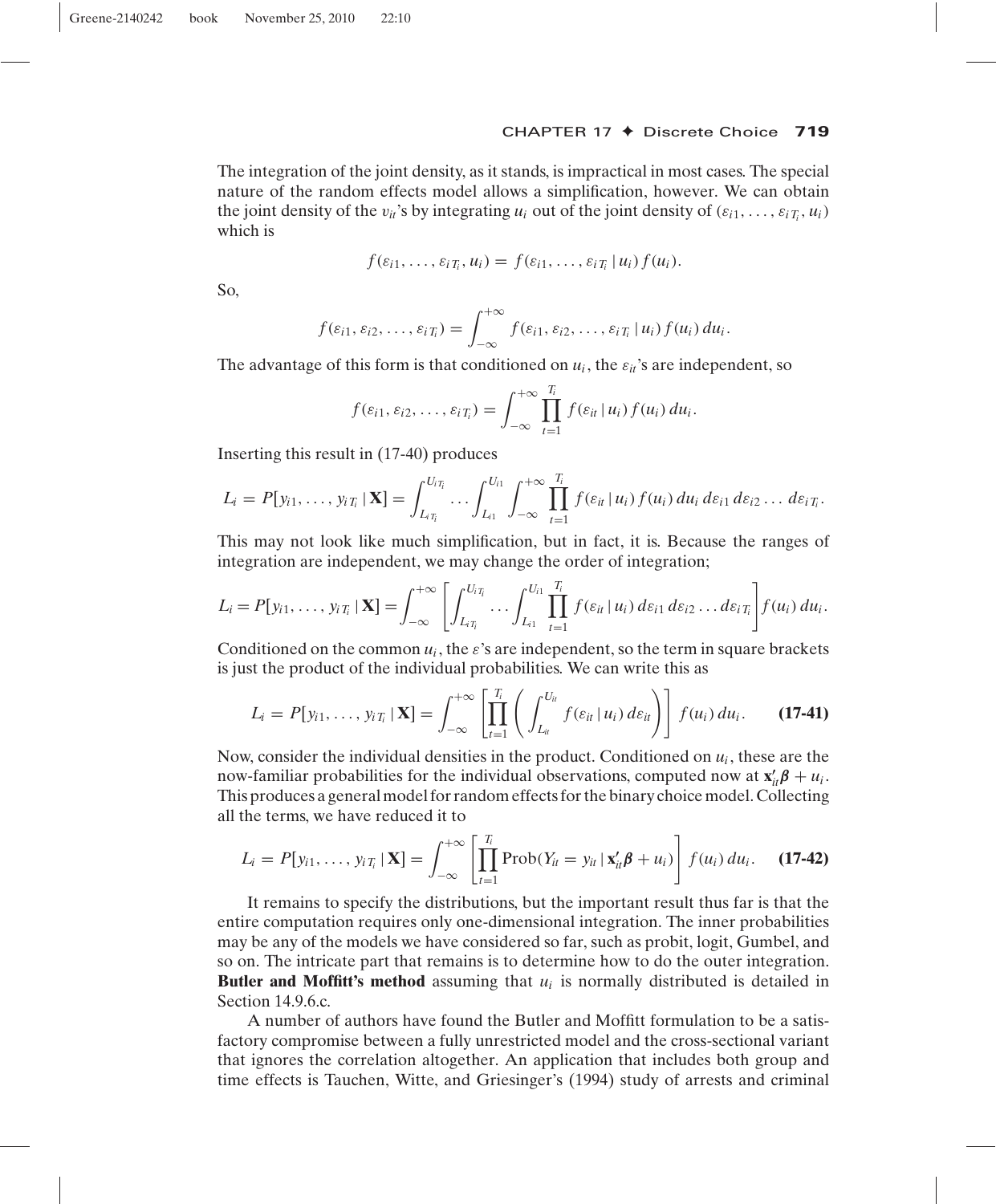behavior. The Butler and Moffitt approach has been criticized for the restriction of equal correlation across periods. But it does have a compelling virtue that the model can be efficiently estimated even with fairly large *Ti* using conventional computational methods. [See Greene (2007b).]

A remaining problem with the Butler and Moffitt specification is its assumption of normality. In general, other distributions are problematic because of the difficulty of finding either a closed form for the integral or a satisfactory method of approximating the integral. An alternative approach that allows some flexibility is the method of **maximum simulated likelihood** (MSL), which was discussed in Section 15.6. The transformed likelihood we derived in (17-42) is an expectation:

$$
L_i = \int_{-\infty}^{+\infty} \left[ \prod_{t=1}^{T_i} \text{Prob}(Y_{it} = y_{it} \mid \mathbf{x}'_{it} \boldsymbol{\beta} + u_i) \right] f(u_i) du_i
$$
  
=  $E_{u_i} \left[ \prod_{t=1}^{T_i} \text{Prob}(Y_{it} = y_{it} \mid \mathbf{x}'_{it} \boldsymbol{\beta} + u_i) \right].$ 

This expectation can be approximated by simulation rather than **quadrature.** First, let  $\theta$ now denote the scale parameter in the distribution of  $u_i$ . This would be  $\sigma_u$  for a normal distribution, for example, or some other scaling for the logistic or uniform distribution. Then, write the term in the likelihood function as

$$
L_i = E_{u_i} \left[ \prod_{t=1}^{T_i} F(y_{it}, \mathbf{x}'_{it} \boldsymbol{\beta} + \theta u_i) \right] = E_{u_i} [h(u_i)].
$$

The function is smooth, continuous, and continuously differentiable. If this expectation is finite, then the conditions of the law of large numbers should apply, which would mean that for a sample of observations  $u_{i1}, \ldots, u_{iR}$ ,

$$
\text{plim }\frac{1}{R}\sum_{r=1}^R h(u_{ir})=E_u[h(u_i)].
$$

This suggests, based on the results in Chapter 15, an alternative method of maximizing the log-likelihood for the random effects model. A sample of person-specific draws from the population  $u_i$  can be generated with a random number generator. For the Butler and Moffitt model with normally distributed  $u_i$ , the simulated log-likelihood function is

$$
\ln L_{Simulated} = \sum_{i=1}^{n} \ln \left\{ \frac{1}{R} \sum_{r=1}^{R} \left[ \prod_{t=1}^{T_i} F \left[ \sum_{i=1}^{T_i} v_{ik} - \sum_{i=1}^{T_i} \left( \mathbf{x}_{it}' \boldsymbol{\beta} + \sigma_u u_{ir} \right) \right] \right] \right\}.
$$
 (17-43)

This function is maximized with respect  $\beta$  and  $\sigma_u$ . Note that in the preceding, as in the quadrature approximated log-likelihood, the model can be based on a probit, logit, or any other functional form desired.

We have examined two approaches to estimation of a probit model with random effects. GMM estimation is another possibility. Avery, Hansen, and Hotz (1983), Bertschek and Lechner (1998), and Inkmann (2000) examine this approach; the latter two offer some comparison with the quadrature and simulation-based estimators considered here. (Our application in Example 17.23 will use the Bertschek and Lechner data.)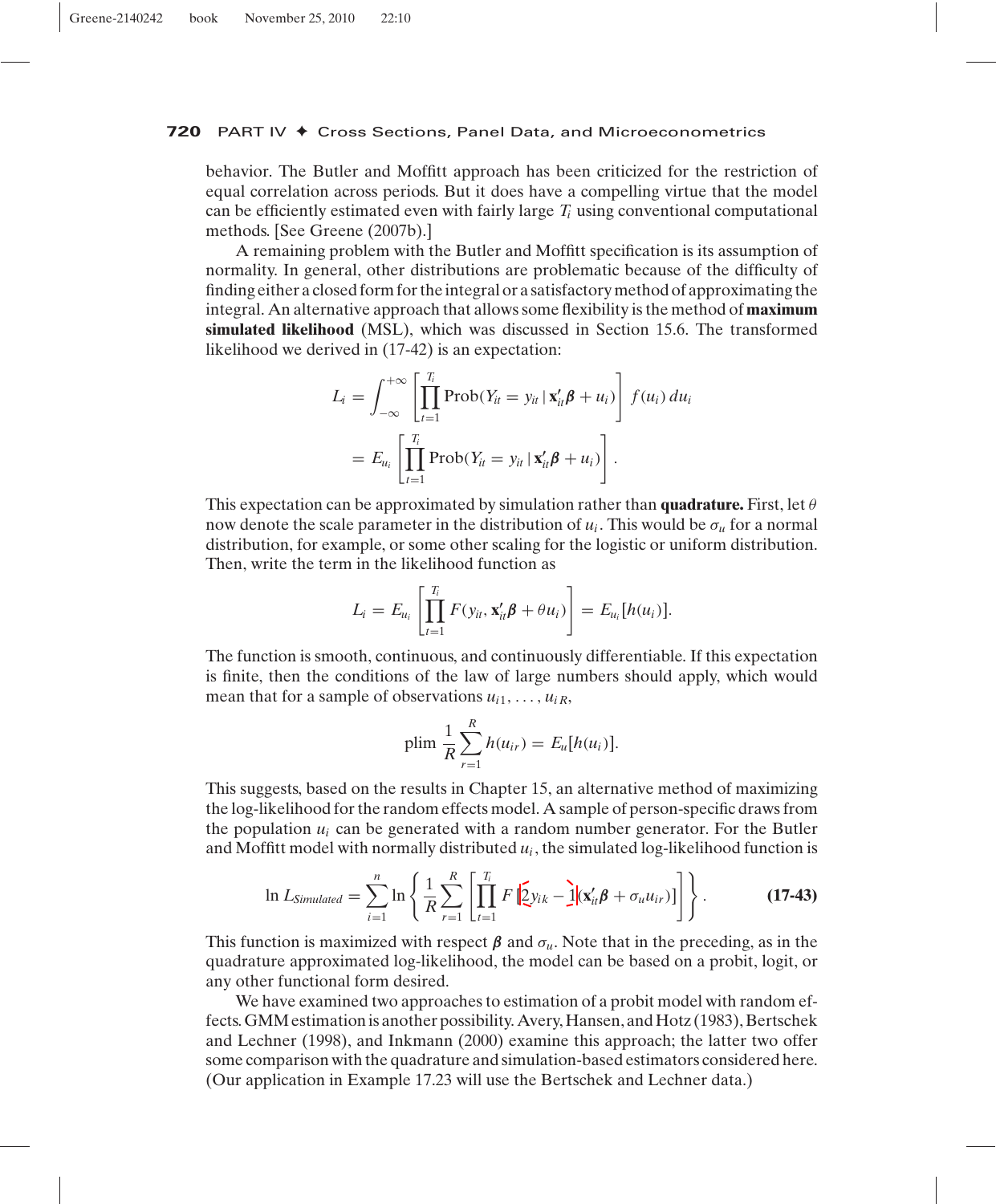### **17.4.3 FIXED EFFECTS MODELS**

The fixed effects model is

$$
y_{it}^{*} = \alpha_{i} d_{it} + \mathbf{x}_{it}' \boldsymbol{\beta} + \varepsilon_{it}, \quad i = 1, ..., n, \ t = 1, ..., T_{i},
$$
  

$$
y_{it} = 1 \quad \text{if } y_{it}^{*} > 0, \text{ and } 0 \text{ otherwise,}
$$
 (17-44)

where  $d_{ij}$  is a dummy variable that takes the value one for individual *i* and zero otherwise. For convenience, we have redefined  $\mathbf{x}_{it}$  to be the nonconstant variables in the model. The parameters to be estimated are the *K* elements of *β* and the *n* individual constant terms. Before we consider the several virtues and shortcomings of this model, we consider the practical aspects of estimation of what are possibly a huge number of parameters,  $(n + K) - n$  is not limited here, and could be in the thousands in a typical application. The log-likelihood function for the fixed effects model is

$$
\ln L = \sum_{i=1}^{n} \sum_{t=1}^{T_i} \ln P(y_{it} | \alpha_i + \mathbf{x}'_{it} \boldsymbol{\beta}),
$$
 (17-45)

where *P*(.) is the probability of the observed outcome, for example,  $\Phi[q_{it}(\alpha_i + \mathbf{x}'_{it}\boldsymbol{\beta})]$ for the probit model or  $\Lambda[q_{it}(\alpha_i + \mathbf{x}'_{it}\boldsymbol{\beta})]$  for the logit model, where  $q_{it} = 2y_{it} - 1$ . What follows can be extended to any index function model, but for the present, we'll confine our attention to symmetric distributions such as the normal and logistic, so that the probability can be conveniently written as  $Prob(Y_{it} = y_{it} | \mathbf{x}_{it}) = P[q_{it}(\alpha_i + \mathbf{x}_{it}^{\prime} \boldsymbol{\beta})]$ . It will be convenient to let  $z_{it} = \alpha_i + \mathbf{x}'_{it} \boldsymbol{\beta}$  so  $Prob(Y_{it} = y_{it} | \mathbf{x}_{it}) = P(q_{it} z_{it}).$ 

In our previous application of this model, in the linear regression case, we found that estimation of the parameters was made possible by a transformation of the data to deviations from group means which eliminated the person specific constants from the estimator. (See Section 11.4.1.) Save for the special case discussed later, that will not be possible here, so that if one desires to estimate the parameters of this model, it will be necessary actually to compute the possibly huge number of constant terms at the same time. This has been widely viewed as a practical obstacle to estimation of this model because of the need to invert a potentially large second derivatives matrix, but this is a misconception. [See, e.g., Maddala (1987), p. 317.] The method for estimation of nonlinear fixed effects models such as the probit and logit models is detailed in Section 14.9.6.d.

The problems with the fixed effects estimator are statistical, not practical. The estimator relies on  $T_i$  increasing for the constant terms to be consistent—in essence, each  $\alpha_i$  is estimated with  $T_i$  observations. But, in this setting, not only is  $T_i$  fixed, it is likely to be quite small. As such, the estimators of the constant terms are not consistent (not because they converge to something other than what they are trying to estimate, but because they do not converge at all). The estimator of  $\beta$  is a function of the estimators of  $\alpha$ , which means that the MLE of  $\beta$  is not consistent either. This is the incidental parameters problem. [See Neyman and Scott (1948) and Lancaster (2000).] There is, as well, a small sample (small  $T_i$ ) bias in the estimators. How serious this bias is remains a question in the literature. Two pieces of received wisdom are Hsiao's (1986) results for a binary logit model [with additional results in Abrevaya (1997)] and Heckman and MaCurdy's (1980) results for the probit model. Hsiao found that for  $T_i = 2$ , the bias in the MLE of *β* is 100 percent, which is extremely pessimistic. Heckman and MaCurdy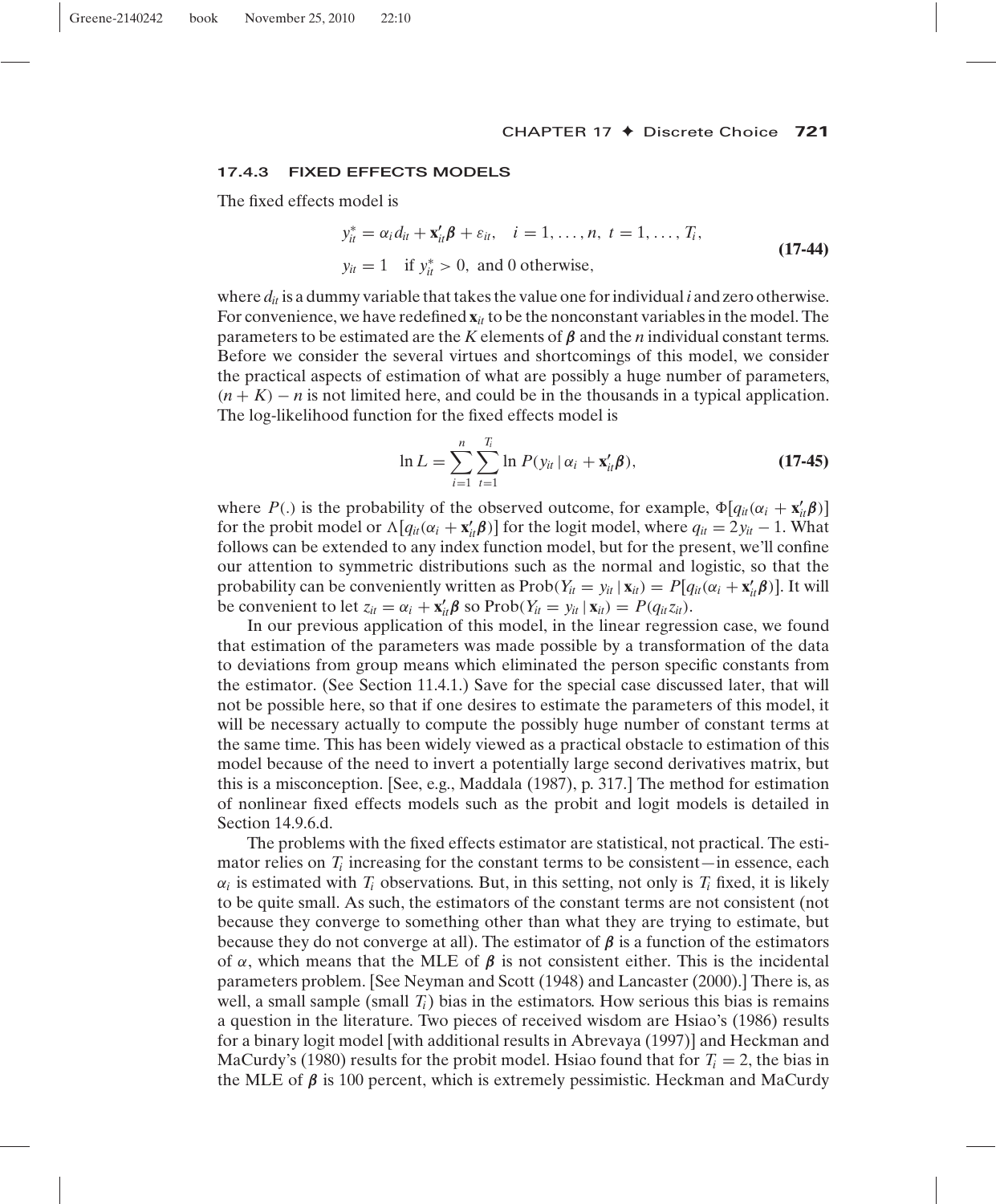found in a Monte Carlo study that in samples of  $n = 100$  and  $T = 8$ , the bias appeared to be on the order of 10 percent, which is substantive, but certainly less severe than Hsiao's results suggest. No other theoretical results have been shown for other models, although in *very* few cases, it can be shown that there is no incidental parameters problem. (The Poisson model mentioned in Chapter 14 is one of these special cases.) The fixed effects approach does have some appeal in that it does not require an assumption of orthogonality of the independent variables and the heterogeneity. An ongoing pursuit in the literature is concerned with the severity of the tradeoff of this virtue against the incidental parameters problem. Some commentary on this issue appears in Arellano (2001). Results of our own investigation appear in Section 15.5.2 and Greene (2004).

# **17.4.4 A CONDITIONAL FIXED EFFECTS ESTIMATOR**

Why does the incidental parameters problem arise here and not in the linear regression model?<sup>29</sup> Recall that estimation in the regression model was based on the deviations from group means, not the original data as it is here. The result we exploited there was that although  $f(y_{ii} | \mathbf{X}_i)$  is a function of  $\alpha_i$ ,  $f(y_{ii} | \mathbf{X}_i, \bar{y}_i)$  is not a function of  $\alpha_i$ , and we used the latter in estimation of  $\beta$ . In that setting,  $\bar{y}_i$  is a **minimal sufficient statistic** for  $\alpha_i$ . Sufficient statistics are available for a few distributions that we will examine, but not for the probit model. They are available for the logit model, as we now examine.

A fixed effects binary logit model is

$$
\operatorname{Prob}(y_{it}=1\,|\,\mathbf{x}_{it})=\frac{e^{\alpha_i+\mathbf{x}'_{it}\beta}}{1+e^{\alpha_i+\mathbf{x}'_{it}\beta}}.
$$

The unconditional likelihood for the *nT* independent observations is

$$
L = \prod_{i} \prod_{t} (F_{it})^{y_{it}} (1 - F_{it})^{1 - y_{it}}.
$$

Chamberlain (1980) [following Rasch (1960) and Andersen (1970)] observed that the **conditional likelihood function**,

$$
L^{c} = \prod_{i=1}^{n} Prob\left(Y_{i1} = y_{i1}, Y_{i2} = y_{i2}, \ldots, Y_{iT_{i}} = y_{iT_{i}} \middle| \sum_{t=1}^{T_{i}} y_{it}\right),
$$

is free of the incidental parameters,  $\alpha_i$ . The joint likelihood for each set of  $T_i$  observations conditioned on the number of ones in the set is

$$
\text{Prob}\left(Y_{i1} = y_{i1}, Y_{i2} = y_{i2}, \dots, Y_{i T_i} = y_{i T_i} \middle| \sum_{t=1}^{T_i} y_{it}, \text{data}\right)
$$
\n
$$
= \frac{\exp\left(\sum_{t=1}^{T_i} y_{it} \mathbf{x}_{it}' \boldsymbol{\beta}\right)}{\sum_{\Sigma_t d_{it} = S_i} \exp\left(\sum_{t=1}^{T_i} d_{it} \mathbf{x}_{it}' \boldsymbol{\beta}\right)}.
$$
\n(17-46)

 $29$ The incidental parameters problem does show up in ML estimation of the FE linear model, where Neyman and Scott (1948) discovered it, in estimation of  $\sigma_{\varepsilon}^2$ . The MLE of  $\sigma_{\varepsilon}^2$  is  $e'e/nT$ , which converges to  $[(T -$ 1)/*T*] $\sigma_{\varepsilon}^2 < \sigma_{\varepsilon}^2$ .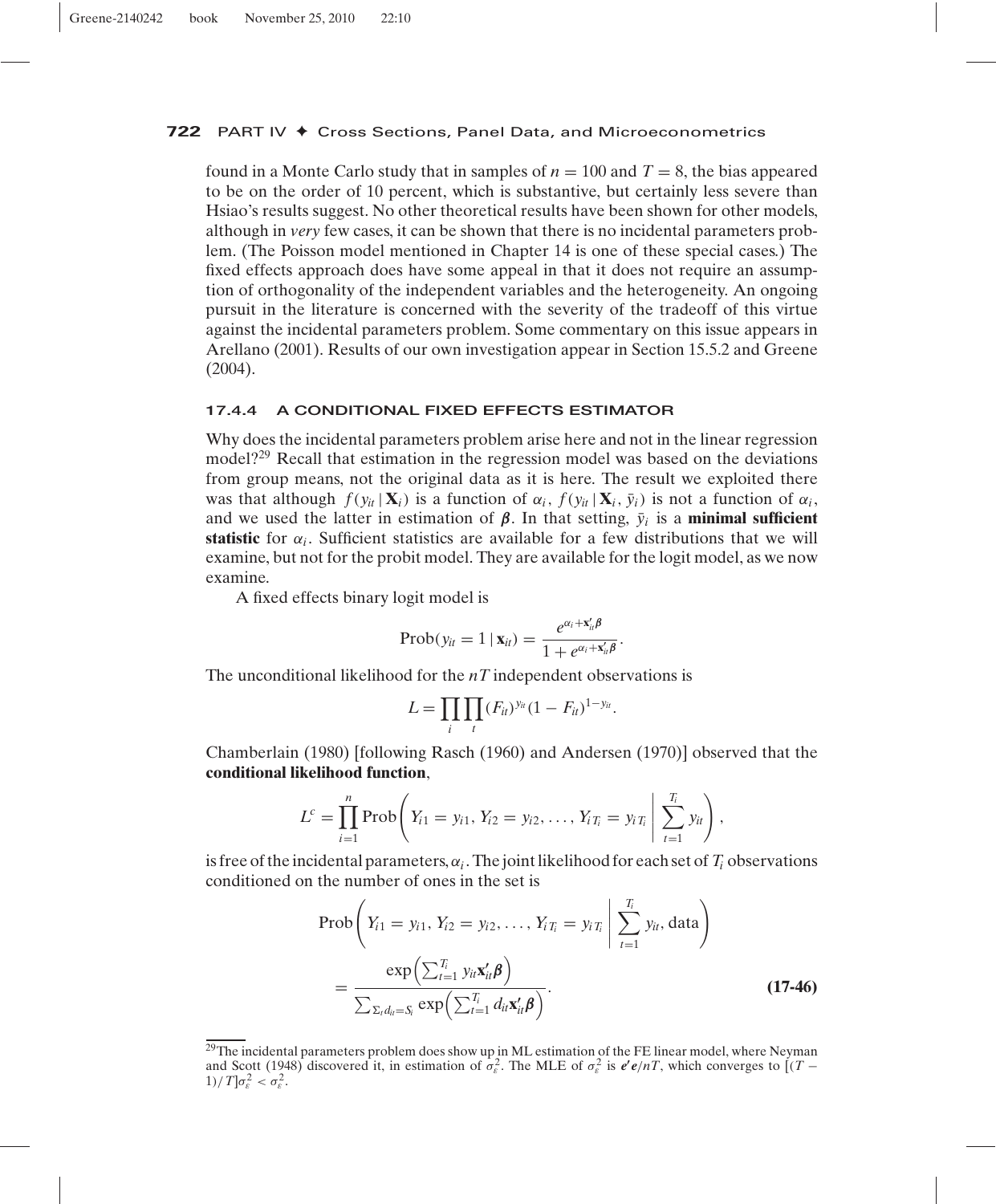The function in the denominator is summed over the set of all  $\binom{T_i}{S_i}$  different sequences of *T<sub>i</sub>* zeros and ones that have the same sum as  $S_i = \sum_{t=1}^{T_i} y_{it}^{30}$ .

Consider the example of  $T_i = 2$ . The unconditional likelihood is

$$
L = \prod_i \text{Prob}(Y_{i1} = y_{i1}) \text{Prob}(Y_{i2} = y_{i2}).
$$

For each pair of observations, we have these possibilities:

- **1.**  $y_{i1} = 0$  and  $y_{i2} = 0$ . Prob $(0, 0 | \text{sum} = 0) = 1$ .
- **2.**  $y_{i1} = 1$  and  $y_{i2} = 1$ . Prob(1, 1 | sum = 2) = 1.

The *i*th term in  $L^c$  for either of these is just one, so they contribute nothing to the conditional likelihood function.<sup>31</sup> When we take logs, these terms (and these observations) will drop out. But suppose that  $y_{i1} = 0$  and  $y_{i2} = 1$ . Then

3. Prob(0, 1 | sum = 1) = 
$$
\frac{Prob(0, 1 \text{ and sum} = 1)}{Prob(sum = 1)} = \frac{Prob(0, 1)}{Prob(0, 1) + Prob(1, 0)}.
$$

Therefore, for this pair of observations, the conditional probability is

$$
\frac{1}{1+e^{\alpha_i+x'_{i1}\beta}}\frac{e^{\alpha_i+x'_{i2}\beta}}{1+e^{\alpha_i+x'_{i1}\beta}}=\frac{e^{x'_{i2}\beta}}{1+e^{\alpha_i+x'_{i2}\beta}}=\frac{e^{x'_{i2}\beta}}{e^{x'_{i1}\beta}+e^{x'_{i2}\beta}}.
$$

By conditioning on the sum of the two observations, we have removed the heterogeneity. Therefore, we can construct the conditional likelihood function as the product of these terms for the pairs of observations for which the two observations are (0, 1). Pairs of observations with one and zero are included analogously. The product of the terms such as the preceding, for those observation sets for which the sum is not zero or  $T_i$ , constitutes the conditional likelihood. Maximization of the resulting function is straightforward and may be done by conventional methods.

As in the linear regression model, it is of some interest to test whether there is indeed heterogeneity. With homogeneity  $(\alpha_i = \alpha)$ , there is no unusual problem, and the model can be estimated, as usual, as a logit model. It is not possible to test the hypothesis using the likelihood ratio test, however, because the two likelihoods are not comparable. (The conditional likelihood is based on a restricted data set.) None of the usual tests of restrictions can be used because the individual effects are never actually estimated. $32$  Hausman's (1978) specification test is a natural one to use here,

<sup>30</sup>The enumeration of all these computations stands to be quite a burden—see Arellano (2000, p. 47) or Baltagi (2005, p. 235). In fact, using a recursion suggested by Krailo and Pike (1984), the computation even with  $T_i$  up to 100 is routine.

<sup>&</sup>lt;sup>31</sup>Recall that in the probit model when we encountered this situation, the individual constant term could not be estimated and the group was removed from the sample. The same effect is at work here.

 $32$ This produces a difficulty for this estimator that is shared by the semiparametric estimators discussed in the next section. Because the fixed effects are not estimated, it is not possible to compute probabilities or marginal effects with these estimated coefficients, and it is a bit ambiguous what one can do with the results of the computations. The brute force estimator that actually computes the individual effects might be preferable.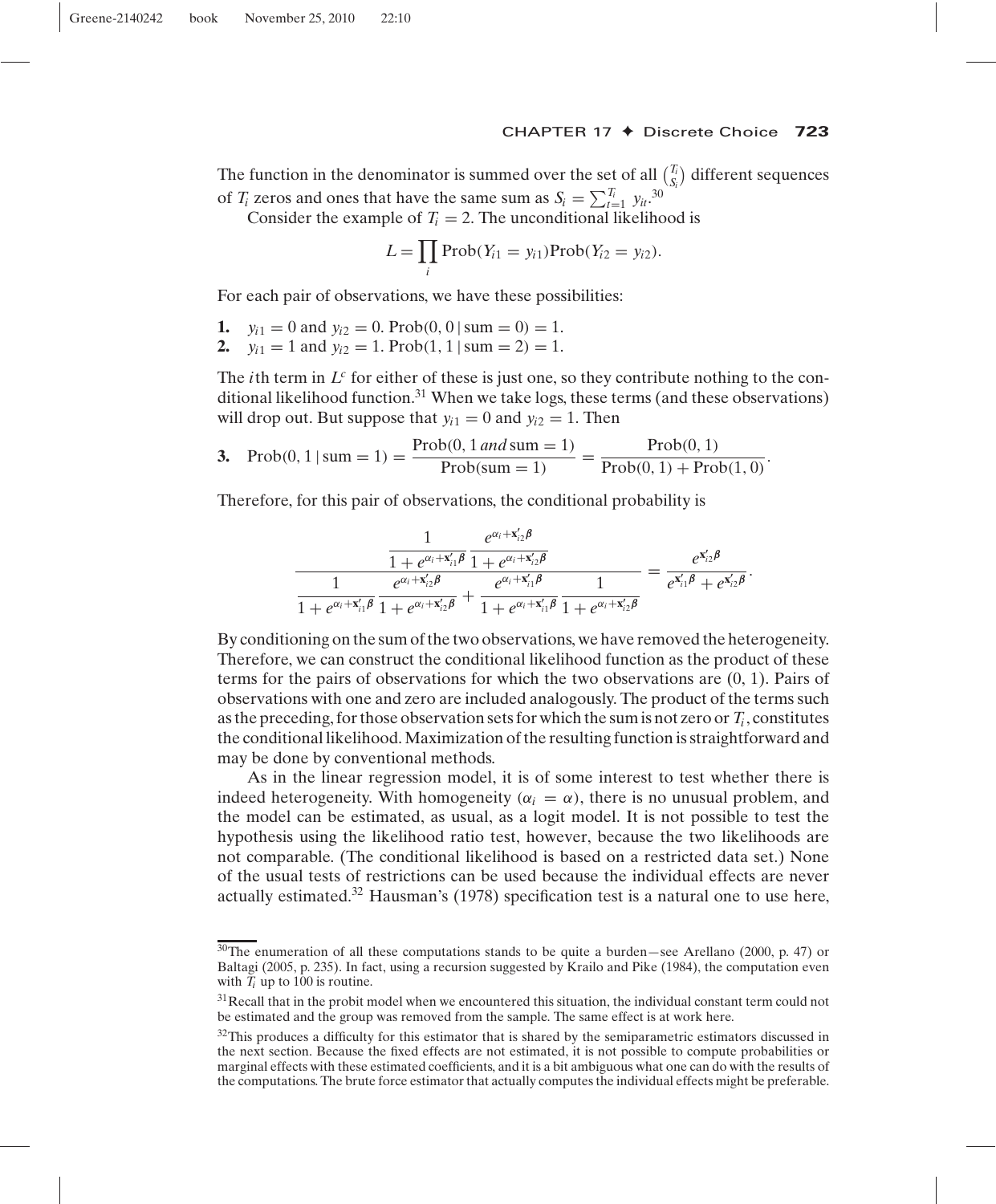however. Under the null hypothesis of homogeneity, both Chamberlain's conditional maximum likelihood estimator (CMLE) and the usual maximum likelihood estimator are consistent, but Chamberlain's is inefficient. (It fails to use the information that  $\alpha_i = \alpha$ , and it may not use all the data.) Under the alternative hypothesis, the unconditional maximum likelihood estimator is inconsistent, $33$  whereas Chamberlain's estimator is consistent and efficient. The Hausman test can be based on the chi-squared statistic

$$
\chi^2 = (\hat{\beta}_{\text{CML}} - \hat{\beta}_{\text{ML}})'(\text{Var}[\text{CML}] - \text{Var}[\text{ML}])^{-1}(\hat{\beta}_{\text{CML}} - \hat{\beta}_{\text{ML}}). \tag{17-47}
$$

The estimated covariance matrices are those computed for the two maximum likelihood estimators. For the unconditional maximum likelihood estimator, the row and column corresponding to the constant term are dropped. A large value will cast doubt on the hypothesis of homogeneity. (There are *K* degrees of freedom for the test.) It is possible that the covariance matrix for the maximum likelihood estimator will be larger than that for the conditional maximum likelihood estimator. If so, then the difference matrix in brackets is assumed to be a zero matrix, and the chi-squared statistic is therefore zero.

# *Example 17.11 Binary Choice Models for Panel Data*

In Example 17.3, we fit a pooled binary logit model  $y = 1(DocVis > 0)$  using the German health care utilization data examined in appendix Table F7.1. The model is

> $Prob(DocVis<sub>it</sub> > 0) = \Lambda(\beta_1 + \beta_2 Age<sub>it</sub> + \beta_3 Income<sub>it</sub> + \beta_4 Kids<sub>it</sub>$ +  $\beta_5$  *Education*<sub>it</sub> +  $\beta_6$  *Married*<sub>it</sub>).

No account of the panel nature of the data set was taken in that exercise. The sample contains a total of 27,326 observations on 7,293 families with *Ti* dispersed from one to seven. Table 17.8 lists estimates of parameter estimates and estimated standard errors for probit and Iogit random and fixed effects models. There is a surprising amount of variation across the estimators. The coefficients are in bold to facilitate reading the table. It is generally difficult to compare across the estimators. The three estimators would be expected to produce very different estimates in any of the three specifications—recall, for example, the pooled estimator is inconsistent in either the fixed or random effects cases. The Iogit results include two fixed effects estimators. The line market "U" is the unconditional (inconsistent) estimator. The one marked "C" is Chamberlain's consistent estimator. Note for all three fixed effects estimators, it is necessary to drop from the sample any groups that have *DocVis*it equal to zero or one for every period. There were 3,046 such groups, which is about 42 percent of the sample. We also computed the probit random effects model in two ways, first by using the Butler and Moffitt method, then by using maximum simulated likelihood estimation. In this case, the estimators are very similar, as might be expected. The estimated correlation coefficient,  $\rho$ , is computed as  $\sigma_u^2/(\sigma_\varepsilon^2+\sigma_u^2)$ . For the probit model,  $\sigma_{\varepsilon}^2 = 1$ . The MSL estimator computes  $s_u = 0.9088376$ , from which we obtained  $\rho$ . The estimated partial effects for the models are shown in Table 17.9. The average of the fixed effects constant terms is used to obtain a constant term for the fixed effects case. Once again there is a considerable amount of variation across the different estimators. On average, the fixed effects models tend to produce much larger values than the pooled or random effects models.

<sup>33</sup>Hsiao (2003) derives the result explicitly for some particular cases.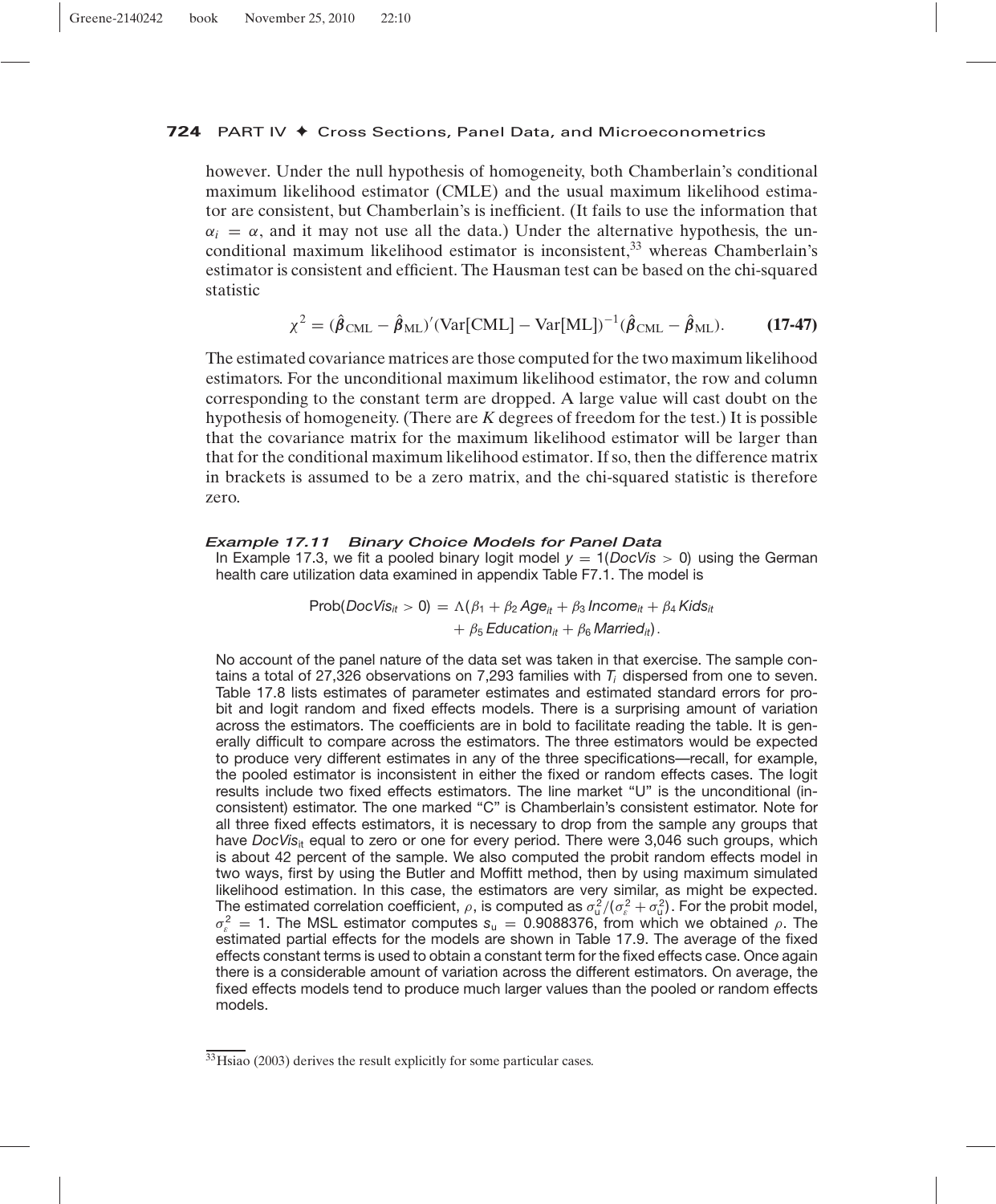| TABLE 17.8 Estimated Parameters for Panel Data Binary Choice Models                                                                                                                                                                |                     |             |                                                                        |                       |                         |                          |                         |                        |
|------------------------------------------------------------------------------------------------------------------------------------------------------------------------------------------------------------------------------------|---------------------|-------------|------------------------------------------------------------------------|-----------------------|-------------------------|--------------------------|-------------------------|------------------------|
|                                                                                                                                                                                                                                    |                     |             |                                                                        |                       | Variable                |                          |                         |                        |
| Model                                                                                                                                                                                                                              | <b>Estimate</b>     | $\ln L$     | Constant                                                               | Age                   | Income                  | Kids                     | Education               | Married                |
| Logit<br>Pooled                                                                                                                                                                                                                    | St.Err.             | $-17673.10$ | $\begin{array}{c} \textbf{0.25112} \\ 0.091135 \\ 0.12827 \end{array}$ | 0.0012852<br>0.020709 | $-0.18592$              | 0.029537<br>$-0.22947$   | 0.005646<br>$-0.045587$ | 0.085293<br>0.033286   |
|                                                                                                                                                                                                                                    | Rob.SE <sup>e</sup> |             |                                                                        | 0.0017429             | 0.075064<br>0.091546    | 0.038313                 | 0.008075                | 0.045314               |
| Logit R.E. $\rho = 0.41607$                                                                                                                                                                                                        | St.Err.             | $-15261.90$ | $-0.13460$<br>0.17764                                                  | 0.0024659<br>1,039267 | 0.021914<br>0.11866     | 0.047738<br>$-0.21598$   | $-0.063578$<br>0.011322 | 0.056282<br>0.025071   |
| F.E.(U) <sup>a</sup><br>Logit                                                                                                                                                                                                      | St.Err.             | $-9458.64$  |                                                                        | 0.0072548<br>1.10475  | $-0.060973$<br>0.17829  | $-0.088407$<br>0.074399  | 0.066749<br>$-0.11671$  | $-0.057318$<br>0.10609 |
| $\begin{array}{l} \text{Logit} \\ \text{F.E.}(\text{C})^\text{b} \end{array}$                                                                                                                                                      | St.Err.             | $-6312.57$  |                                                                        | (.006382)<br>.08384   | (.15793)<br>$-.06521$   | (.066186)<br>$-.07802$   | (.05466)<br>$-.12179$   | (.092639)<br>$-0.897$  |
|                                                                                                                                                                                                                                    |                     | $-17670.94$ | 0.15500                                                                | 0.12835               | $-0.11643$              |                          | $-0.028115$             | 0.052260               |
| Probit<br>Pooled                                                                                                                                                                                                                   | St.Err.             |             | 0.056516                                                               | 0.007903              | 0.046329                | $-0.14118$<br>$0.018218$ | 0.003503                | 0.020462               |
|                                                                                                                                                                                                                                    | Rob.SE <sup>e</sup> |             | 0.07959                                                                | 0.0010739             | 0.056543                | 0.023614                 | 0.005014                | 0.027904               |
| $\begin{array}{c} \text{Probability} \\ \rho = 0.44789 \end{array}$                                                                                                                                                                | St.Err.             | $-16273.96$ | 0.034113<br>0.096354                                                   | 0.0013189<br>.020143  | $-0.003176$<br>0.066672 | 0.027043<br>$-0.15379$   | $-0.033694$<br>0.006289 | 0.016325<br>0.031347   |
| $\begin{array}{c} \text{Probability} \\ \rho = 0.44799 \end{array}$                                                                                                                                                                | St.Err.             | $-16279.97$ | 0.63229<br>0.033290                                                    | 0.0009013<br>020078.  | 0.002973<br>0.052012    | 0.153579<br>0.020286     | $-0.033489$<br>0.00393  | 0.016826<br>0.02277    |
| F.E.(U)<br>Probit                                                                                                                                                                                                                  | it.Em.              | $-9453.7$   |                                                                        | 0.0043219<br>0.62528  | 0.034328<br>0.10745     | 0.044559<br>0.048270     | $-0.072189$<br>0.04073  | 0.032774<br>0.063627   |
| 'Robust, "cluster" corrected standard error<br>dMaximum simulated likelihood estimator<br>a Unconditional fixed effects estimator<br><sup>b</sup> Conditional fixed effects estimator<br><sup>2</sup> Butler and Moffitt estimator |                     |             |                                                                        |                       |                         |                          |                         |                        |

TABLE 17.8 Estimated Parameters for Panel Data Binary Choice Models

**725**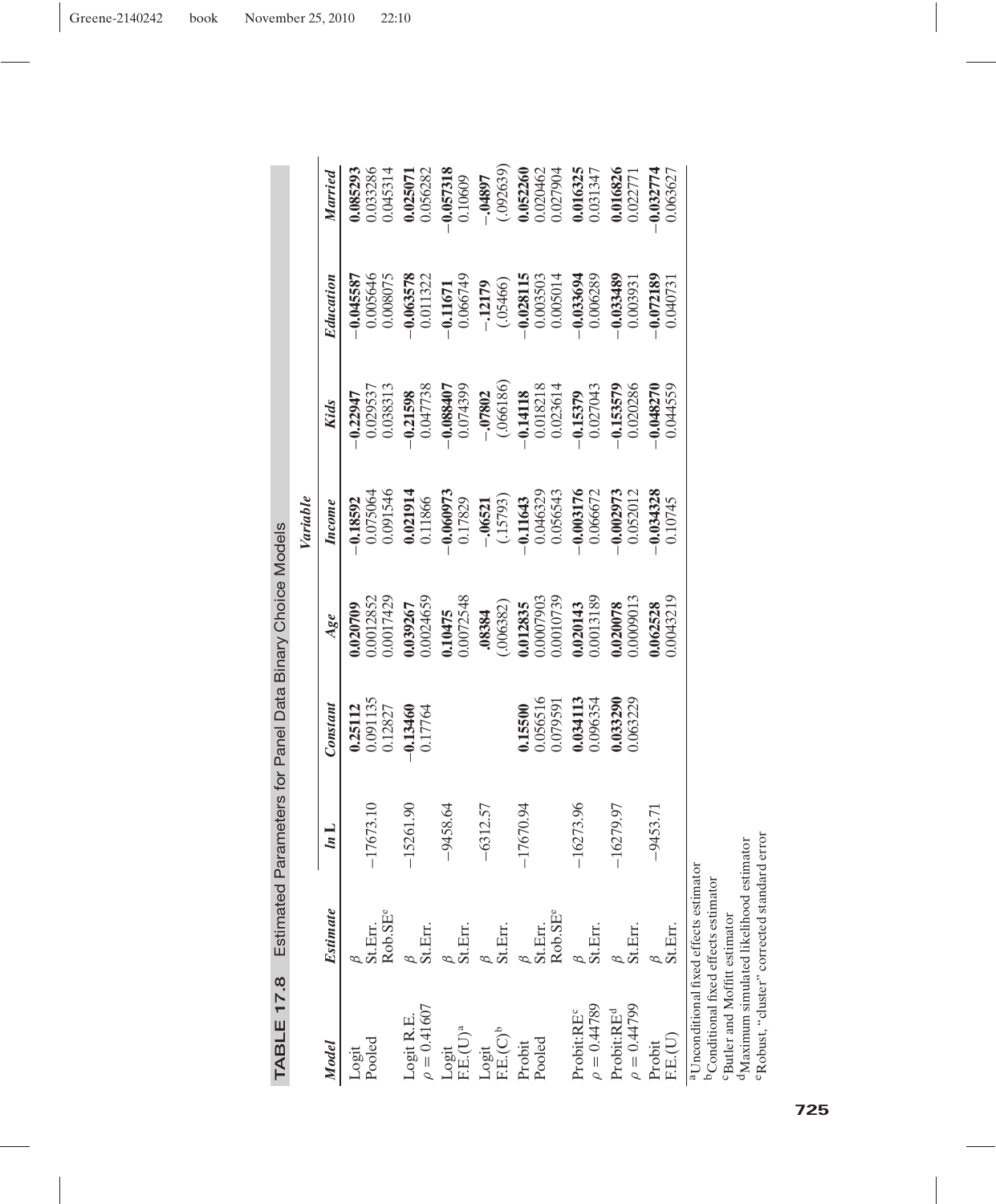| <b>TABLE 17.9</b>        |           |               |              | Estimated Partial Effects for Panel Data Binary Choice Models |                |
|--------------------------|-----------|---------------|--------------|---------------------------------------------------------------|----------------|
| <b>Model</b>             | Age       | <i>Income</i> | <b>Kids</b>  | <b>Education</b>                                              | <b>Married</b> |
| Logit, $P^a$             | 0.0048133 | $-0.043213$   | $-0.053598$  | $-0.010596$                                                   | 0.019936       |
| Logit: $RE,Q^b$          | 0.0064213 | 0.0035835     | $-0.035448$  | $-0.010397$                                                   | 0.0041049      |
| Logit: F,U <sup>c</sup>  | 0.024871  | $-0.014477$   | $-0.020991$  | $-0.027711$                                                   | $-0.013609$    |
| Logit: $FcCd$            | 0.0072991 | $-0.0043387$  | $-0.0066967$ | $-0.0078206$                                                  | $-0.0044842$   |
| Probit. P <sup>a</sup>   | 0.0048374 | $-0.043883$   | $-0.053414$  | $-0.010597$                                                   | 0.019783       |
| Probit $RE.Ob$           | 0.0056049 | $-0.0008836$  | $-0.042792$  | $-0.0093756$                                                  | 0.0045426      |
| Probit:RE,S <sup>e</sup> | 0.0071455 | $-0.0010582$  | $-0.054655$  | $-0.011917$                                                   | 0.0059878      |
| Probit: $F.U^c$          | 0.023958  | $-0.013152$   | $-0.018495$  | $-0.027659$                                                   | $-0.012557$    |

aPooled estimator

**b**Butler and Moffitt estimator

cUnconditional fixed effects estimator

dConditional fixed effects estimator

eMaximum simulated likelihood estimator

### *Example 17.12 Fixed Effects Logit Models: Magazine Prices Revisited* The fixed effects model does have some appeal, but the incidental parameters problem is a significant shortcoming of the unconditional probit and logit estimators. The conditional MLE for the fixed effects logit model is a fairly common approach. A widely cited application of the model is Cecchetti's (1986) analysis of changes in newsstand prices of magazines. Cecchetti's model was

Prob(*Price change in year i of magazine t*) =  $\Lambda(\alpha_j + \mathbf{x}'_{it} \boldsymbol{\beta})$ ,

where the variables in  $\mathbf{x}_i$  are (1) time since last price change, (2) inflation since last change, (3) previous fixed price change, (4) current inflation, (5) industry sales growth, and (6) sales volatility. The fixed effect in the model is indexed "*j*" rather than "*i*" as it is defined as a threeyear interval for magazine *i* . Thus, a magazine that had been on the newstands for nine years would have three constants, not just one. In addition to estimating several specifications of the price change model, Cecchetti used the Hausman test in (17-47) to test for the existence of the common effects. Some of Cecchetti's results appear in Table 17.10.

Willis (2006) argued that Cecchetti's estimates were inconsistent and the Hausman test is invalid because right-hand-side variables (1), (2), and (6) are all functions of lagged dependent variables. This state dependence invalidates the use of the sum of the observations for the group as a sufficient statistic in the Chamberlain estimator and the Hausman tests. He proposes, instead, a method suggested by Heckman and Singer (1984b) to incorporate the unobserved heterogeneity in the *unconditional* likelihood function. The Heckman and Singer model can be formulated as a latent class model (see Sections 14.10 and 17.4.7) in which the classes are defined by different constant terms—the remaining parameters in the model

| <b>TABLE 17.10</b> | Models for Magazine Price Changes (standard errors in |
|--------------------|-------------------------------------------------------|
|                    | parentheses)                                          |

|                                                                                           |                                                                                    | <b>Partillence</b>                                                 |                                                     |                                                             |                                                                                                          |
|-------------------------------------------------------------------------------------------|------------------------------------------------------------------------------------|--------------------------------------------------------------------|-----------------------------------------------------|-------------------------------------------------------------|----------------------------------------------------------------------------------------------------------|
|                                                                                           | <b>Pooled</b>                                                                      | <i><b>Unconditional</b></i><br><b>FE</b>                           | <b>Conditional</b><br><b>FE</b> Cecchetti           | Conditional<br><b>FE Willis</b>                             | <b>Heckman</b><br>and Singer                                                                             |
| $\beta_1$<br>$\beta_2$<br>$\beta_5$<br>Constant 1<br>Constant 2<br>$\ln L$<br>Sample size | $-1.10(0.03)$<br>6.93(1.12)<br>$-0.36(0.98)$<br>$-1.90(0.14)$<br>$-500.45$<br>1026 | $-0.07(0.03)$<br>8.83 (1.25)<br>$-1.14(1.06)$<br>$-473.18$<br>1026 | 1.12(3.66)<br>11.57(1.68)<br>5.85(1.76)<br>$-82.91$ | 1.02(0.28)<br>19.20 (7.51)<br>7.60(3.46)<br>$-83.72$<br>543 | $-0.09(0.04)$<br>8.23 (1.53)<br>$-0.13(1.14)$<br>$-1.94(0.20)$<br>$-29.15$ (1.1e11)<br>$-499.65$<br>1026 |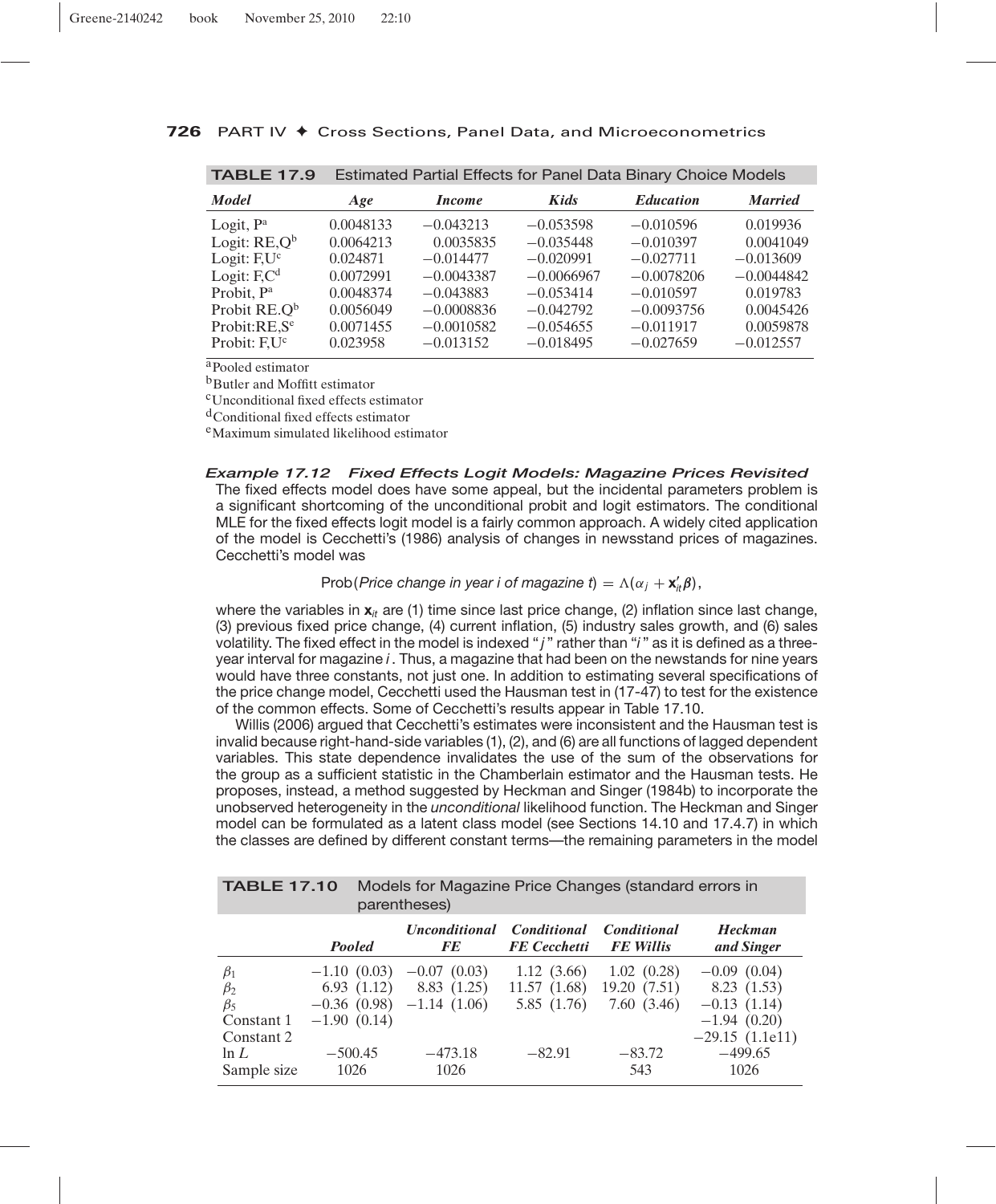are constrained to be equal across classes. Willis fit the Heckman and Singer model with two classes to a restricted version of Cecchetti's model using variables (1), (2), and (5). The results in Table 17.10 show some of the results from Willis's Table I. (Willis reports that he could not reproduce Cecchetti's results—the ones in Cecchetti's second column would be the counterparts—because of some missing values. In fact, Willis's estimates are quite far from Cecchetti's results, so it will be difficult to compare them. Both are reported here.)

The two "mass points" reported by Willis are shown in Table 17.10. He reports that these two values (−1.94 and −29.15) correspond to class probabilities of 0.88 and 0.12, though it is difficult to make the translation based on the reported values. He does note that the change in the log-likelihood in going from one mass point (pooled logit model) to two is marginal, only from −500.45 to −499.65. There is another anomaly in the results that is consistent with this finding. The reported standard error for the second "mass point" is 1.1  $\times$  10<sup>11</sup>, or essentially +∞. The finding is consistent with overfitting the latent class model. The results suggest that the better model is a one-class (pooled) model.

### **17.4.5 MUNDLAK'S APPROACH, VARIABLE ADDITION AND BIAS REDUCTION**

Thus far, both the fixed effects (FE) and the random effects (RE) specifications present problems for modeling binary choice with panel data. The MLE of the FE model is inconsistent even when the model is properly specified—this is the incidental parameters problem. (And, like the linear model, the FE probit and logit models do not allow time-invariant regressors.) The random effects specification requires a strong, often unreasonable, assumption that the effects and the regressors are uncorrelated. Of the two, the FE model is the more appealing, though with modern longitudinal data sets with many demographics, the problem of time-invariant variables would seem to be compelling. This would seem to recommend the conditional estimator in Section 17.4.4, save for yet another complication. With no estimates of the constant terms, neither probabilities nor partial effects can be computed with the results. We are left making inferences about ratios of coefficient. Two approaches have been suggested for finding a middle ground: Mundlak's (1978) approach that involves projecting the effects on the group means of the time-varying variables and recent developments such as Fernandez-Val's approach that involves correcting the bias in the FE MLE.

The Mundlak (1978) [and Chamberlain (1984) and Wooldridge, e.g., (2002a)] approach augments (17-44) as follows:

$$
y_{it}^{*} = \alpha_{i} + \mathbf{x}_{it}'\boldsymbol{\beta} + \varepsilon_{it}
$$
  
Prob $(y_{it} = 1 | \mathbf{x}_{it}) = F(\alpha_{i} + \mathbf{x}_{it}'\boldsymbol{\beta})$   
 $\alpha_{i} = \alpha + \bar{\mathbf{x}}_{i}'\boldsymbol{\delta} + u_{i},$ 

where we have used  $\bar{\mathbf{x}}_i$  generically for the group means of the time varying variables in **x***it*. The reduced form of the model is

$$
Prob(y_{it} = 1 | \mathbf{x}_{it}) = F(\alpha + \bar{\mathbf{x}}'_{i} \delta + \mathbf{x}'_{it} \beta + u_{i}).
$$

(Wooldridge and Chamberlain also suggest using all years of  $\mathbf{x}_{it}$  rather than the group means. This raises a problem in unbalanced panels, however. We will ignore this possibility.) The projection of  $\alpha_i$  on  $\bar{\mathbf{x}}_i$  produces a random effects formulation. As in the linear model (see Section 11.5.6), it also suggests a means of testing for fixed vs. random effects. Since  $\delta = 0$  produces the pure random effects model, a joint Wald test of the null hypothesis that *δ* equals zero can be used.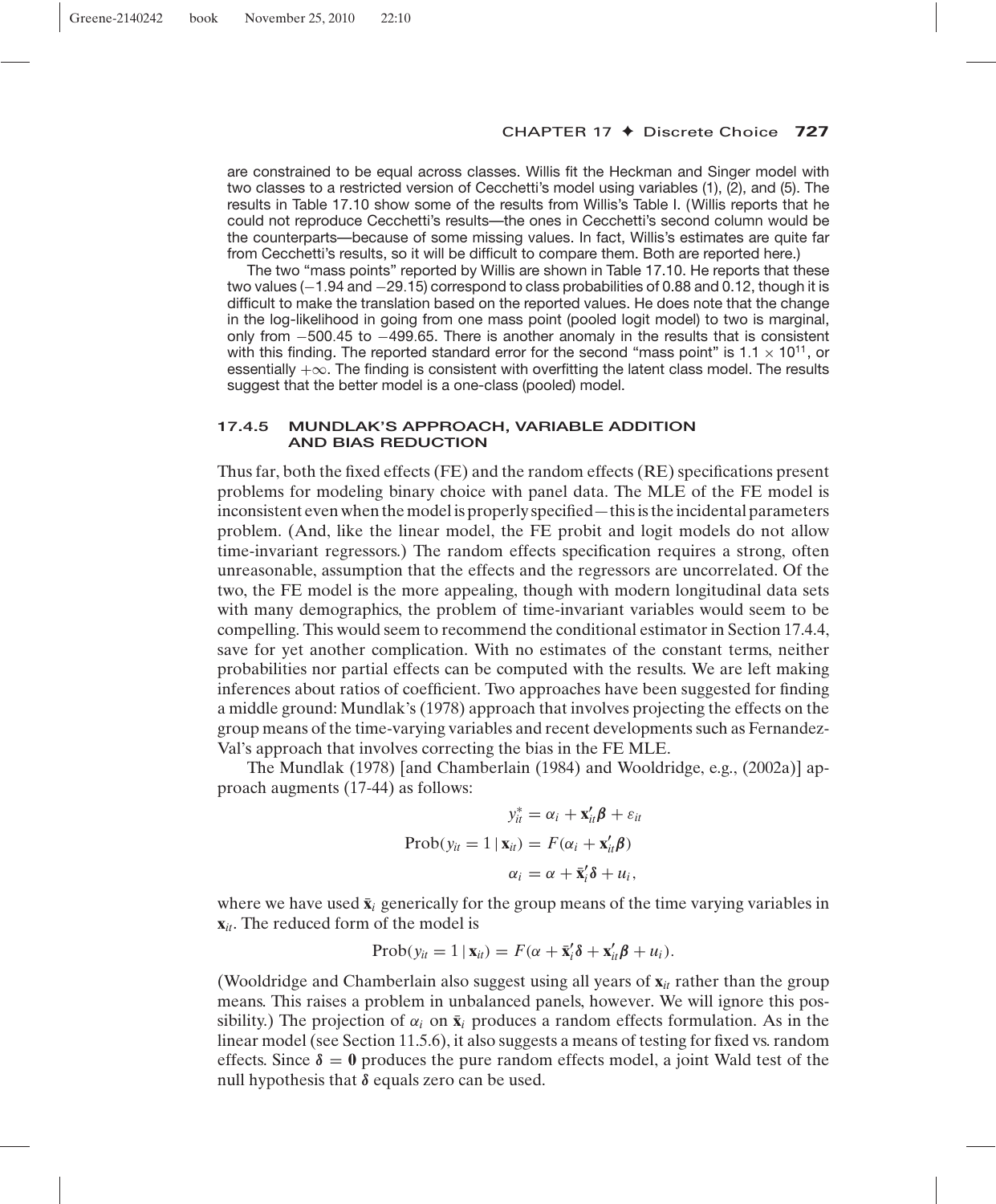| IADLE 17.11 |           | ESUINALEU NANUONII ENECLS MUUTUS |                         |                         |                      |                      |
|-------------|-----------|----------------------------------|-------------------------|-------------------------|----------------------|----------------------|
|             | Constant  | Age                              | <i>Income</i>           | <b>Kids</b>             | <b>Education</b>     | <b>Married</b>       |
| Random      | 0.03411   | 0.02014                          | $-0.00318$              | $-0.15379$              | $-0.03369$           | 0.01633              |
| Effects     | (0.09635) | (0.00132)                        | (0.06667)               | (0.02704)               | (0.00629)            | (0.03135)            |
| Augmented   | 0.37485   | 0.05035                          | $-0.03057$              | $-0.04202$              | $-0.05449$           | $-0.02645$           |
| Model       | (0.10501) | (0.00357)<br>$-0.03659$          | (0.09318)<br>$-0.35065$ | (0.03751)<br>$-0.22509$ | (0.03307)<br>0.02387 | (0.05180)<br>0.14668 |
| Means       |           | (0.00384)                        | (0.13984)               | (0.05499)               | (0.03374)            | (0.06607)            |

**TABLE 17.11** Estimated Random Effects Models

### *Example 17.13 Panel Data Random Effects Estimators*

Example 17.11 presents several estimators of panel data estimators for the probit and logit models. Pooled, random effects and fixed effects estimates are given for the probit model

 $Prob(DocVis<sub>it</sub> > 0) = \Phi(\beta_1 + \beta_2 Age_{it} + \beta_3 Income_{it} + \beta_4$  *Kids<sub>it</sub>* 

 $+ \beta_5$  *Education<sub>it</sub>* +  $\beta_6$  *Married<sub>it</sub>*).

We continue that analysis here by considering Mundlak's approach to the common effects model. Table 17.11 presents the random effects model from earlier, and the augmented estimator that contains the group means of the variables, all of which are time varying. The addition of the group means to the regression brings large changes to the estimates of the parameters, which might suggest the appropriateness of the fixed effects model. A formal test is carried by computing a Wald statistic for the null hypothesis that the last five coefficients in the augmented model equal zero. The chi-squared statistic equals 113.282 with five degrees of freedom. The critical value from the chi-squared table for 95 percent significance is 11.07, so the hypothesis that *δ* equals zero, that is, the hypothesis of the random effects model (restrictions), is rejected. The two log likelihoods are −16273.96 for the REM and −16222.06 for the augmented REM. The LR statistic would be twice the difference, or 103.8. This produces the same conclusion. The FEM appears to be the preferred model.

A series of recent studies has sought to maintain the fixed effects specification while correcting the bias due to the incidental parameters problem. There are two broad approaches. Hahn and Kuersteiner (2004), Hahn and Newey (2005), and Fernandez-Val (2009) have developed an approximate, "large *T*" result for plim( $\hat{\beta}_{FEMALE} - \beta$ ) that produces a direct correction to the estimator, itself. Fernandez-Val (2009) develops corrections for the estimated constant terms as well. Arellano and Hahn (2006, 2007) propose a modification of the log-likelihood function with, in turn, different first-order estimation equations, that produces an approximately unbiased estimator of *β*. In a similar fashion to the second of these approaches, Carro (2007) modifies the first-order conditions (estimating equations) from the original log-likelihood function, once again to produce an approximately unbiased estimator of  $\beta$ . (In general, given the overall approach of using a large *T* approximation, the payoff to these estimators is to reduce the bias of the FEMALE from  $O(1/T)$  to  $O(1/T^2)$ , which is a considerable reduction.) These estimators are not yet in widespread use. The received evidence suggests that in the simple case we are considering here, the incidental parameters problem is a secondary concern when *T* reaches say 10 or so. For some modern public use data sets, such as the BHPS or GSOEP which are beyond their 15th wave, the incidental parameters problem may not be too severe. However, most of the studies mentioned above are concerned with dynamic models (see Section 17.4.6), where the problem is possible more severe than in the static case. Research in this area is ongoing.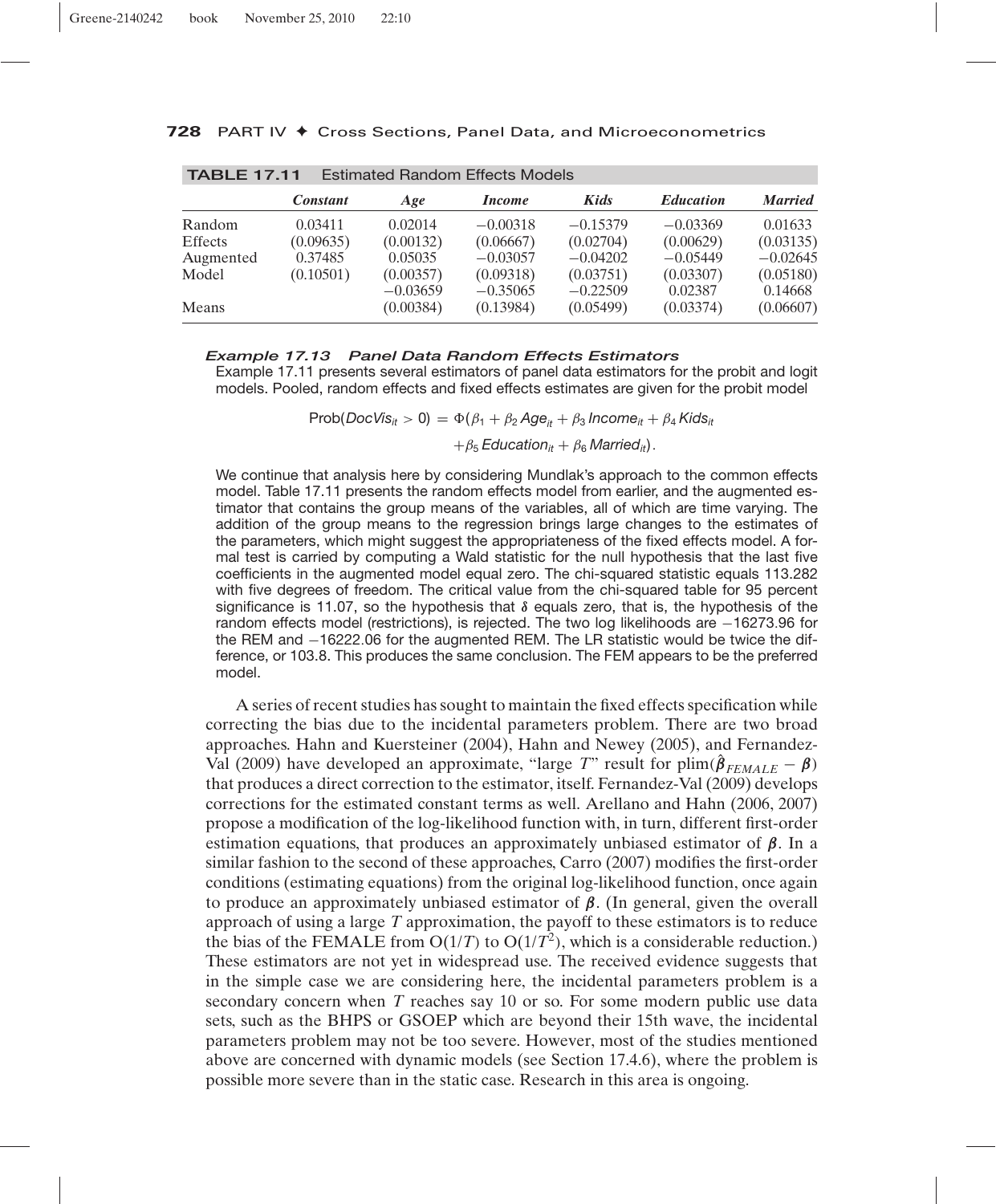### **17.4.6 DYNAMIC BINARY CHOICE MODELS**

A random or fixed effects model that explicitly allows for lagged effects would be

$$
y_{it} = \mathbf{1}(\mathbf{x}_{it}'\boldsymbol{\beta} + \alpha_i + \gamma y_{i,t-1} + \varepsilon_{it} > 0).
$$

Lagged effects, or **persistence**, in a binary choice setting can arise from three sources, serial correlation in  $\varepsilon_{it}$ , the **heterogeneity**,  $\alpha_i$ , or true **state dependence** through the term γ *yi*,*t*<sup>−</sup>1. Chiappori (1998) [and see Arellano (2001)] suggests an application to the French automobile insurance market in which the incentives built into the pricing system are such that having an accident in one period should lower the probability of having one in the next (state dependence), but, some drivers remain more likely to have accidents than others in every period, which would reflect the heterogeneity instead. State dependence is likely to be particularly important in the typical panel which has only a few observations for each individual. Heckman (1981a) examined this issue at length. Among his findings were that the somewhat muted small sample bias in fixed effects models with  $T = 8$  was made much worse when there was state dependence. A related problem is that with a relatively short panel, the **initial conditions**,  $y_{i0}$ , have a crucial impact on the entire path of outcomes. Modeling dynamic effects and initial conditions in binary choice models is more complex than in the linear model, and by comparison there are relatively fewer firm results in the applied literature.<sup>34</sup>

The correlation between  $\alpha_i$  and  $y_{i,t-1}$  in the dynamic binary choice model makes  $y_{i,t-1}$  endogenous. Thus, the estimators we have examined thus far will not be consistent. Two familiar alternative approaches that have appeared in recent applications are due to Heckman (1981) and Wooldridge (2005), both of which build on the random effects specification. Heckman's approach provides a separate equation for the initial condition,

$$
\text{Prob}(y_{i1} = 1 \mid \mathbf{x}_{i1}, \mathbf{z}_i, \alpha_i) = \Phi(\mathbf{x}_{i1}' \delta + \mathbf{z}_i' \tau + \theta \alpha_i)
$$
\n
$$
\text{Prob}(y_{it} = 1 \mid \mathbf{x}_{it}, y_{i,t-1}, \alpha_i) = \Phi(\mathbf{x}_{it}' \beta + \gamma y_{i,t-1} + \alpha_i), t = 2, \dots, T_i,
$$

where  $z_i$  is a set of "instruments" observed at the first period that are not contained in **x***it*. The conditional log-likelihood is

$$
\ln L|\alpha = \sum_{i=1}^{n} \ln \left\{ \Phi \left[ (2y_{i1} - 1)(\mathbf{x}_{i1}'\boldsymbol{\delta} + \mathbf{z}_{i}'\boldsymbol{\tau} + \theta \alpha_{i}) \right] \prod_{i=2}^{T_i} \Phi \left[ (2y_{it} - 1)(\mathbf{x}_{i1}'\boldsymbol{\beta} + \gamma y_{i,t-1} + \alpha_{i}) \right] \right\}
$$
  
= 
$$
\sum_{i=1}^{n} \ln L_i |\alpha_i.
$$

We now adopt the random effects approach and further assume that  $\alpha_i$  is normally distributed with mean zero and variance  $\sigma_{\alpha}^2$ . The random effects log-likelihood function can be maximized with respect to  $(\delta, \tau, \theta, \beta, \gamma, \sigma_\alpha)$  using either the Butler and Moffitt

<sup>&</sup>lt;sup>34</sup>A survey of some of these results is given by Hsiao (2003). Most of Hsiao (2003) is devoted to the linear regression model. A number of studies specifically focused on discrete choice models and panel data have appeared recently, including Beck, Epstein, Jackman and O'Halloran (2001), Arellano (2001) and Greene (2001). Vella and Verbeek (1998) provide an application to the joint determination of wages and union membership. Other important references are aguirregabiria and Mira (2010), Carro (2007), and Fernandeg– Val (2009). Stewart (2006) and Arulampalam and Stewart (2007) provide several results for practitioners.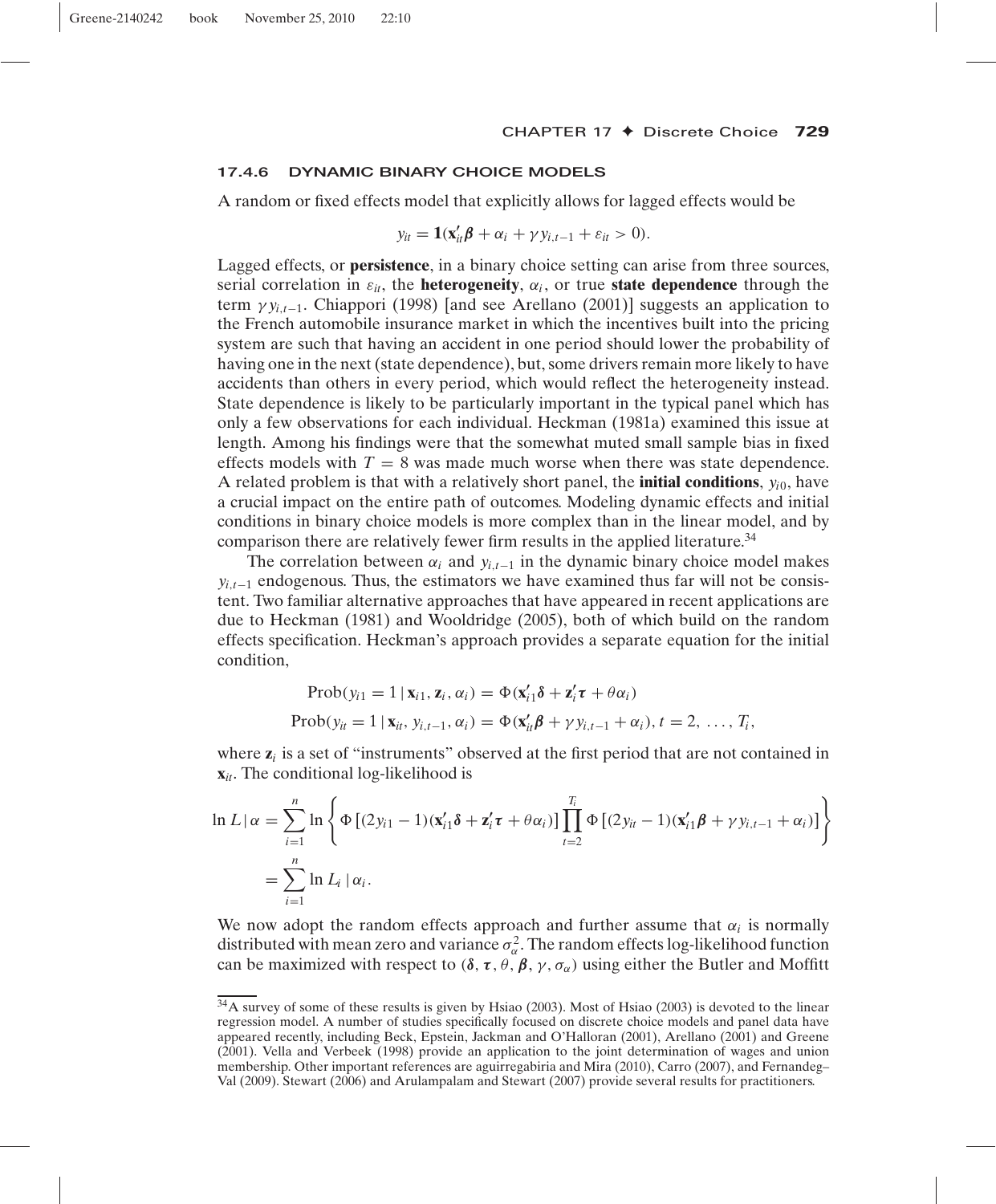quadrature method or the maximum simulated likelihood method described in Section 17.4.2. Stewart and Arulampalam (2007) suggest a useful shortcut for formulating the Heckman model. Let  $D_{it} = 1$  in period 1 and 0 in every other period and let  $C_{it} = 1 - D_{it}$ . Then, the two parts may be combined in

$$
\ln L|\boldsymbol{\alpha} = \sum_{i=1}^n \ln \prod_{t=1}^{T_i} \left\{ \Phi \left[ (2y_{it}-1) \left\langle C_{it}(\mathbf{x}_{i1}'\boldsymbol{\beta} + \gamma y_{i,t-1}) + D_{it}(\mathbf{x}_{it}'\boldsymbol{\delta} + \mathbf{z}_{i}'\boldsymbol{\tau}) + (1+\lambda D_{it})\alpha_i \right\rangle \right] \right\}.
$$

In this form, the model can be viewed as a random parameters (random constant term) model in which there is heteroscedasticity in the random part of the constant term.

Wooldridge's approach builds on the Mundlak device of the previous section. Starting from the same point, he suggests a model for the random effect conditioned on the initial value. Thus,

$$
\alpha_i \mid y_{i1}, \mathbf{z}_i \sim N[\alpha_0 + \eta y_{i1} + \mathbf{z}_i' \mathbf{\tau}, \sigma_\alpha^2].
$$

Assembling the parts, Wooldridge's model is a bit simpler than Heckman's;

$$
\begin{aligned} \text{Prob}(y_{it}=1\,|\,\mathbf{x}_{it},\,y_{i1},\,u_{i})\\ &= \Phi[(2y_{it}-1)(\alpha_{0}+\mathbf{x}_{it}^{\prime}\boldsymbol{\beta}+\gamma y_{i,t-1}+\eta y_{i1}+\mathbf{z}_{i}^{\prime}\boldsymbol{\tau}+u_{i})],\,t=2,\,\ldots,\,T_{i}.\end{aligned}
$$

Much of the contemporary literature has focused on methods of avoiding the strong parametric assumptions of the probit and logit models. Manski (1987) and Honore and Kyriazidou (2000) show that Manski's (1986) maximum score estimator can be applied to the differences of unequal pairs of observations in a two-period panel with fixed effects. However, the limitations of the maximum score estimator have motivated research on other approaches. An extension of lagged effects to a parametric model is Chamberlain (1985), Jones and Landwehr (1988), and Magnac (1997), who added state dependence to Chamberlain's fixed effects logit estimator. Unfortunately, once the identification issues are settled, the model is only operational if there are no other exogenous variables in it, which limits its usefulness for practical application. Lewbel (2000) has extended his fixed effects estimator to dynamic models as well.

Dong and Lewbel (2010) have extended Lewbel's "special regressor" method to dynamic binary choice models and have devised an estimator based on an IV linear regression. Honore and Kyriazidou (2000) have combined the logic of the **conditional logit model** and Manski's maximum score estimator. They specify

$$
\text{Prob}(y_{i0} = 1 \mid \mathbf{x}_i, \alpha_i) = p_0(\mathbf{x}_i, \alpha_i) \quad \text{where } \mathbf{x}_i = (\mathbf{x}_{i1}, \mathbf{x}_{i2}, \dots, \mathbf{x}_{iT}),
$$
\n
$$
\text{Prob}(y_{it} = 1 \mid \mathbf{x}_i, \alpha_i, y_{i0}, y_{i1}, \dots, y_{i,t-1}) = F(\mathbf{x}_{it}^{\prime} \boldsymbol{\beta} + \alpha_i + \gamma y_{i,t-1}) \quad t = 1, \dots, T.
$$

The analysis assumes a single regressor and focuses on the case of  $T = 3$ . The resulting estimator resembles Chamberlain's but relies on observations for which  $\mathbf{x}_{it} = \mathbf{x}_{i,t-1}$ , which rules out direct time effects as well as, for practical purposes, any continuous variable. The restriction to a single regressor limits the generality of the technique as well. The need for observations with equal values of  $\mathbf{x}_{it}$  is a considerable restriction, and the authors propose a kernel density estimator for the difference,  $\mathbf{x}_{it} - \mathbf{x}_{i,t-1}$ , instead which does relax that restriction a bit. The end result is an estimator that converges (they conjecture) but to a nonnormal distribution and at a rate slower than *n*<sup>−</sup>1/3.

Semiparametric estimators for dynamic models at this point in the development are still primarily of theoretical interest. Models that extend the parametric formulations to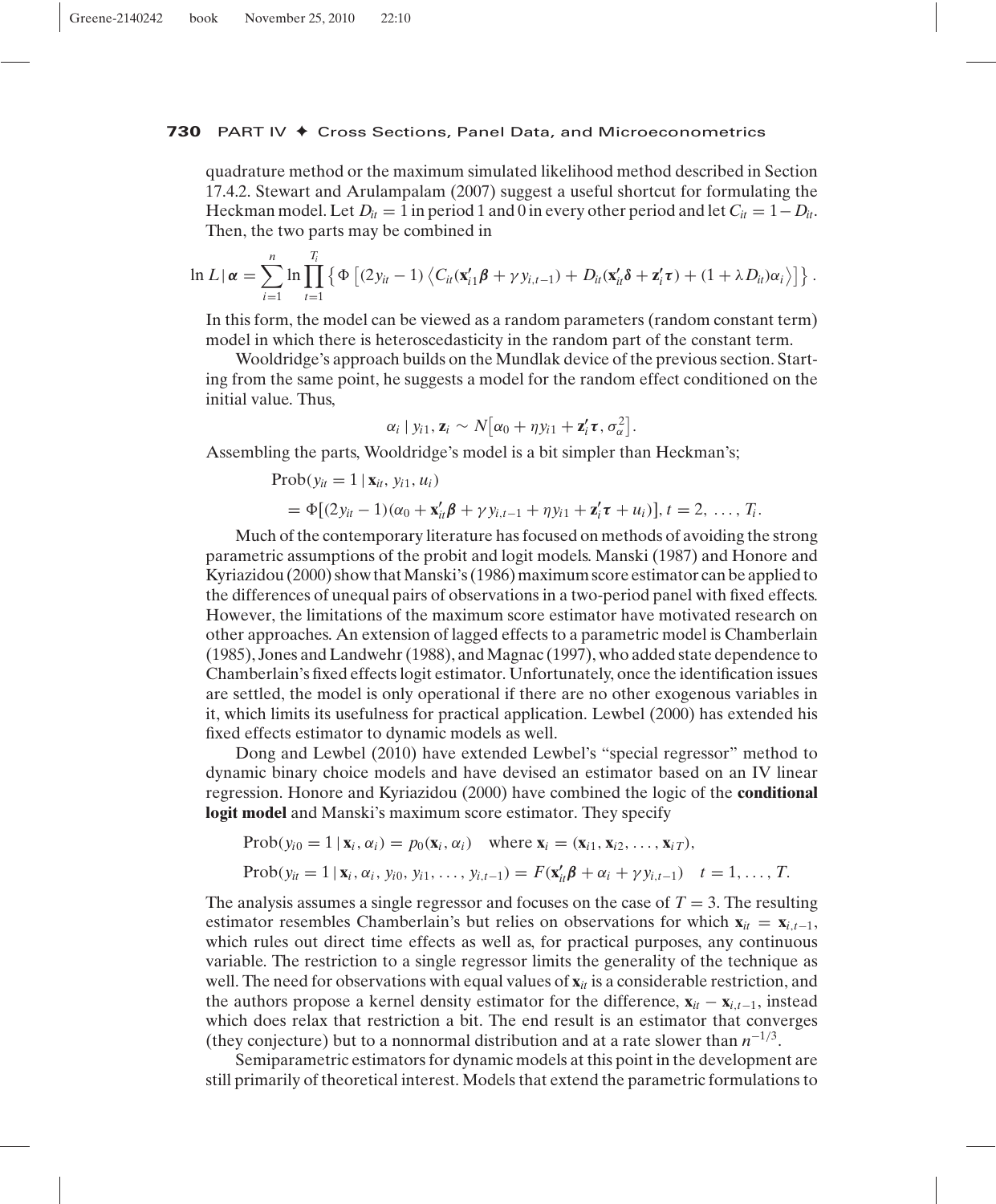include state dependence have a much longer history, including Heckman (1978, 1981a, 1981b), Heckman and MaCurdy (1980), Jakubson (1988), Keane (1993), and Beck et al.  $(2001)$  to name a few.<sup>35</sup> In general, even without heterogeneity, dynamic models ultimately involve modeling the joint outcome  $(y_{i0},..., y_{iT})$ , which necessitates some treatment involving multivariate integration. Example 17.14 describes an application. Stewart (2006) provides another.

### *Example 17.14 An Intertemporal Labor Force Participation Equation*

Hyslop (1999) presents a model of the labor force participation of married women. The focus of the study is the high degree of persistence in the participation decision. Data used in the study were the years 1979–1985 of the Panel Study of Income Dynamics. A sample of 1,812 continuously married couples were studied. Exogenous variables that appeared in the model were measures of permanent and transitory income and fertility captured in yearly counts of the number of children from 0–2, 3–5, and 6–17 years old. Hyslop's formulation, in general terms, is

> (initial condition)  $y_{i0} = 1$ ( $\mathbf{x}'_{i0} \boldsymbol{\beta}_0 + v_{i0} > 0$ ), (dynamic model)  $y_{it} = 1(\mathbf{x}_{it}'\boldsymbol{\beta} + \gamma y_{i,t-1} + \alpha_i + v_{it} > 0)$ (heterogeneity correlated with participation)  $\alpha_i = \mathbf{z}_i^{\prime} \mathbf{\delta} + \eta_i$ ,

(stochastic specification)

$$
\eta_i \mid \mathbf{X}_i \sim \mathsf{N}\left[0, \sigma_{\eta}^2\right],
$$
\n
$$
v_{i0} \mid \mathbf{X}_i \sim \mathsf{N}\left[0, \sigma_0^2\right],
$$
\n
$$
w_{it} \mid \mathbf{X}_i \sim \mathsf{N}\left[0, \sigma_{w}^2\right],
$$
\n
$$
v_{it} = \rho v_{i, t-1} + w_{it}, \sigma_{\eta}^2 + \sigma_{w}^2 = 1.
$$
\n
$$
Corr[v_{i0}, v_{it}] = \rho^t, \quad t = 1, \dots, T - 1.
$$

The presence of the autocorrelation and state dependence in the model invalidate the simple maximum likelihood procedures we examined earlier. The appropriate likelihood function is constructed by formulating the probabilities as

 $Prob(y_{i0}, y_{i1}, ...) = Prob(y_{i0}) \times Prob(y_{i1} | y_{i0}) \times \cdots \times Prob(y_{iT} | y_{i.T-1}).$ 

This still involves a  $T = 7$  order normal integration, which is approximated in the study using a simulator similar to the GHK simulator discussed in 15.6.2.b. Among Hyslop's results are a comparison of the model fit by the simulator for the multivariate normal probabilities with the same model fit using the maximum simulated likelihood technique described in Section 15.6.

### **17.4.7 A SEMIPARAMETRIC MODEL FOR INDIVIDUAL HETEROGENEITY**

The panel data analysis considered thus far has focused on modeling heterogeneity with the fixed and random effects specifications. Both assume that the heterogeneity is continuously distributed among individuals. The random effects model is fully parametric, requiring a full specification of the likelihood for estimation. The fixed effects model

 $35$ Beck et al. (2001) is a bit different from the others mentioned in that in their study of "state failure," they observe a large sample of countries (147) observed over a fairly large number of years, 40. As such, they are able to formulate their models in a way that makes the asymptotics with respect to *T* appropriate. They can analyze the data essentially in a time-series framework. Sepanski (2000) is another application that combines state dependence and the random coefficient specification of Akin, Guilkey, and Sickles (1979).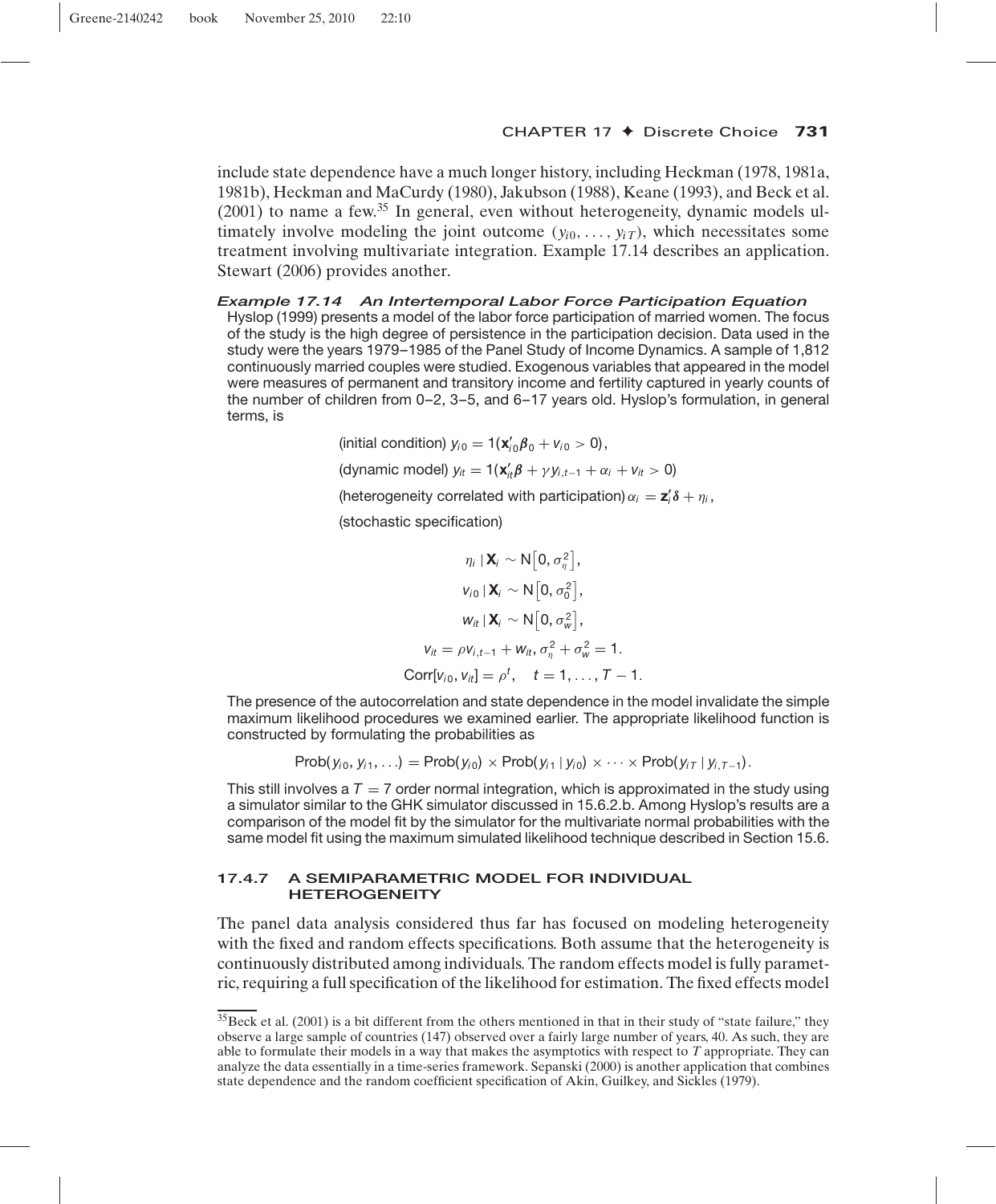is essentially semiparametric. It requires no specific distributional assumption, however, it does require that the realizations of the latent heterogeneity be treated as parameters, either estimated in the unconditional fixed effects estimator or conditioned out of the likelihood function when possible. As noted in the preceding example, Heckman and Singer's (1984b) model provides a less stringent model specification based on a discrete distribution of the latent heterogeneity. A straightforward method of implementing their model is to cast it as a latent class model in which the classes are distinguished by different constant terms and the associated probabilities. The class probabilities are treated as parameters to be estimated with the model parameters.

#### *Example 17.15 Semiparametric Models of Heterogeneity*

We have extended the random effects and fixed effects logit models in Example 17.11 by fitting the Heckman and Singer (1984b) model. Table 17.12 shows the specification search and the results under different specifications. The first column of results shows the estimated fixed effects model from Example 17.11. The conditional estimates are shown in parentheses. Of the 7,293 groups in the sample, 3,056 are not used in estimation of the fixed effects models because the sum of *Doctor<sub>it</sub>* is either 0 or  $T_i$  for the group. The mean and standard deviation of the estimated underlying heterogeneity distribution are computed using the estimates of  $\alpha_i$  for the remaining 4,237 groups. The remaining five columns in the table show the results for different numbers of latent classes in the Heckman and Singer model. The listed constant terms are the "mass points" of the underlying distributions. The associated class probabilities are shown in parentheses under them. The mean and standard deviation are derived from the

|                              |                                                      |                                   |                                     | <b>Number of Classes</b>           |                                    |                                    |
|------------------------------|------------------------------------------------------|-----------------------------------|-------------------------------------|------------------------------------|------------------------------------|------------------------------------|
|                              | <b>Fixed Effect</b>                                  | 1                                 | $\overline{2}$                      | 3                                  | $\boldsymbol{4}$                   | 5                                  |
| $\beta_1$                    | 0.10475<br>(0.084760)                                | 0.020708                          | 0.030325                            | 0.033684                           | 0.034083                           | 0.034159                           |
| $\beta_2$                    | $-0.060973$<br>$(-0.050383)$                         | $-0.18592$                        | 0.025550                            | $-0.0058013$                       | $-0.0063516$                       | $-0.013627$                        |
| $\beta_3$                    | $-0.088407$<br>$(-0.077764)$                         | $-0.22947$                        | $-0.24708$                          | $-0.26388$                         | $-0.26590$                         | $-0.26626$                         |
| $\beta_4$                    | $-0.11671$<br>$(-0.090816)$                          | $-0.045588$                       | $-0.050924$                         | $-0.058022$                        | $-0.059751$                        | $-0.059176$                        |
| $\beta_5$                    | $-0.057318$<br>$(-0.52072)$                          | 0.085293                          | 0.042974                            | 0.037944                           | 0.029227                           | 0.030699                           |
| $\alpha_1$                   | $-2.62334$                                           | 0.25111<br>(1.00000)              | 0.91764<br>(0.62681)                | 1.71669<br>(0.34838)               | 1.94536<br>(0.29309)               | 2.76670<br>(0.11633)               |
| $\alpha$                     |                                                      |                                   | $-1.47800$<br>(0.37319)             | $-2.23491$<br>(0.18412)            | $-1.76371$<br>(0.21714)            | 1.18323<br>(0.26468)               |
| $\alpha_3$                   |                                                      |                                   |                                     | $-0.28133$<br>(0.46749)            | $-0.036739$<br>(0.46341)           | $-1.96750$<br>(0.19573)            |
| $\alpha_4$                   |                                                      |                                   |                                     |                                    | $-4.03970$<br>(0.026360)           | $-0.25588$<br>(0.40930)            |
| $\alpha_{5}$                 |                                                      |                                   |                                     |                                    |                                    | $-6.48191$<br>(0.013960)           |
| Mean<br>Std. Dev.<br>$\ln L$ | $-2.62334$<br>3.13415<br>$-9458.638$<br>$(-6299.02)$ | 0.00000<br>0.00000<br>$-17673.10$ | 0.023613<br>1.158655<br>$-16353.14$ | 0.055059<br>1.40723<br>$-16278.56$ | 0.063685<br>1.48707<br>$-16276.07$ | 0.054705<br>1.62143<br>$-16275.85$ |
| AIC                          | 1.00349                                              | 1.29394                           | 1.19748                             | 1.19217                            | 1.19213                            | 1.19226                            |

#### **TABLE 17.12** Estimated Heterogeneity Models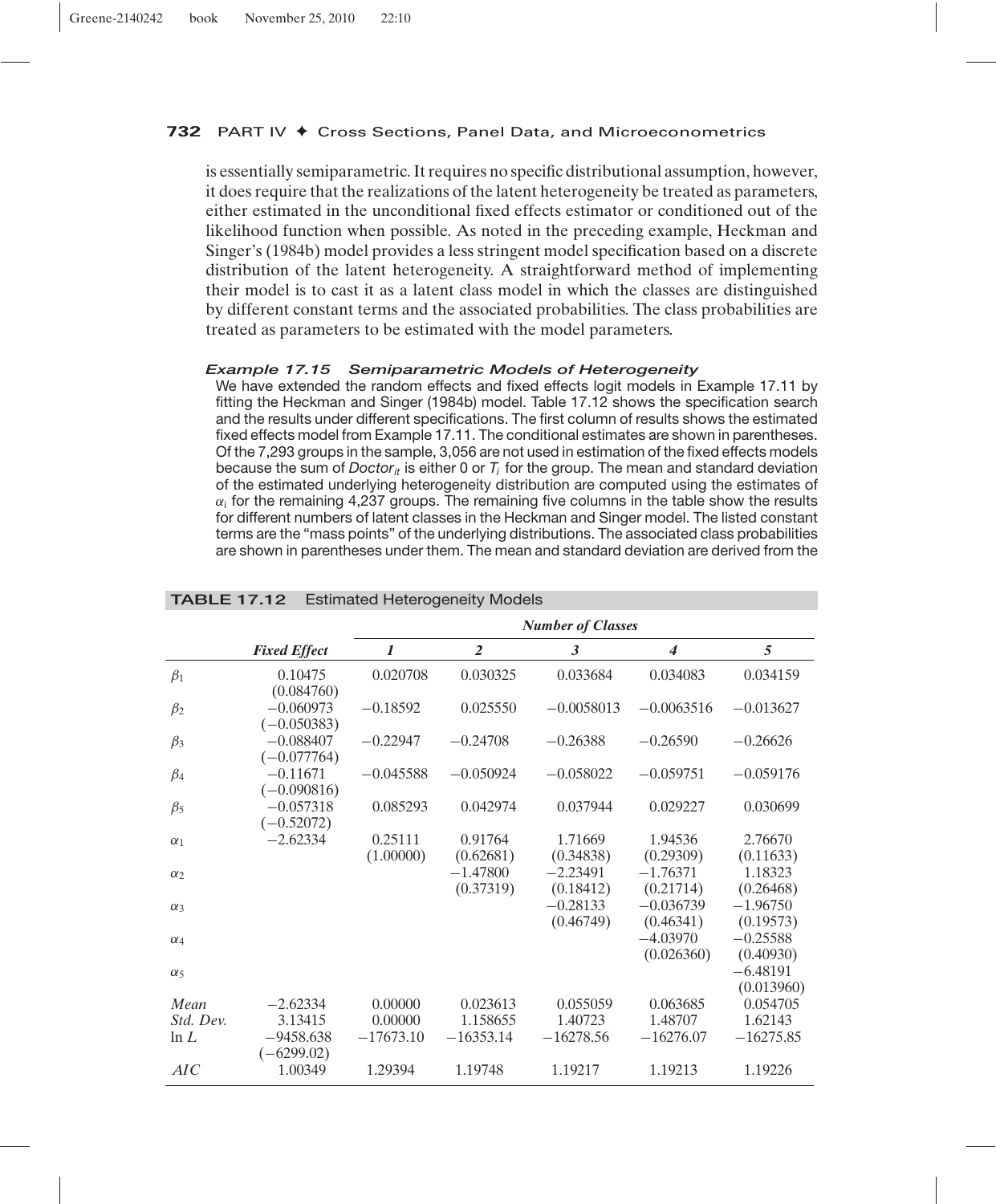2- to 5-point discrete distributions shown. It is noteworthy that the mean of the distribution is relatively stable, but the standard deviation rises monotonically. The search for the best model would be based on the AIC. As noted in Section 14.10, using a likelihood ratio test in this context is dubious, as the number of degrees of freedom is ambiguous. Based on the AIC, the four-class model is the preferred specification.

# **17.4.8 MODELING PARAMETER HETEROGENEITY**

In Section 11.11, we examined specifications that extend the underlying heterogeneity to all the parameters of the model. We have considered two approaches. The random parameters, or mixed models discussed in Chapter 15 allow parameters to be distributed continuously across individuals. The latent class model in Section 16.10 specifies a discrete distribution instead. (The Heckman and Singer model in the previous section applies this method to the constant term.) Most of the focus to this point, save for Example 16.16, has been on linear models.

The random effects model can be cast as a model with a random constant term;

$$
y_{it}^* = \alpha_i + \mathbf{x}_{it}'\boldsymbol{\beta} + \varepsilon_{it}, \quad i = 1, \dots, n, \ t = 1, \dots, T_i,
$$
  

$$
y_{it} = 1 \quad \text{if } y_{it}^* > 0, \text{ and } 0 \text{ otherwise,}
$$

where  $\alpha_i = \alpha + \sigma_u u_i$ . This is simply a reinterpretation of the model we just analyzed. We might, however, now extend this formulation to the full parameter vector. The resulting structure is

$$
y_{it}^* = \mathbf{x}_{it}'\boldsymbol{\beta}_i + \varepsilon_{it}, \quad i = 1, \dots, n, \ t = 1, \dots, T_i,
$$
  

$$
y_{it} = 1 \quad \text{if } y_{it}^* > 0, \text{ and } 0 \text{ otherwise,}
$$

where  $\beta_i = \beta + \Gamma u_i$  where  $\Gamma$  is a nonnegative definite diagonal matrix—some of its diagonal elements could be zero for nonrandom parameters. The method of estimation is **maximum simulated likelihood**. The simulated log-likelihood is now

$$
\ln L_{Simulated} = \sum_{i=1}^{n} \ln \left\{ \frac{1}{R} \sum_{r=1}^{R} \left[ \prod_{t=1}^{T_i} F[q_{it}(\mathbf{x}_{it}'(\boldsymbol{\beta} + \boldsymbol{\Gamma} \mathbf{u}_{ir}))] \right] \right\}.
$$

The simulation now involves *R* draws from the multivariate distribution of **u**. Because the draws are uncorrelated  $-\Gamma$  is diagonal—this is essentially the same estimation problem as the random effects model considered previously. This model is estimated in Example 17.16. Example 17.16 also presents a similar model that assumes that the distribution of  $\beta_i$  is discrete rather than continuous.

# *Example 17.16 Parameter Heterogeneity in a Binary Choice Model*

We have extended the logit model for doctor visits from Example 17.15 to allow the parameters to vary randomly across individuals. The random parameters logit model is

 $\text{Prob}(\text{Doctor}_{it} = 1) = \Lambda(\beta_{1i} + \beta_{2i} \text{Age}_{it} + \beta_{3i} \text{ Income}_{it} + \beta_{4i} \text{Kids}_{it} + \beta_{5i} \text{Edge}_{it} + \beta_{6i} \text{Married}_{it}),$ 

where the two models for the parameter variation we have employed are:

Continuous: 
$$
\beta_{ki} = \beta_k + \sigma_k u_{ki}, u_{ki} \sim N[0, 1], k = 1, ..., 6, Cov[u_{ki}, u_{mi}] = 0,
$$
  
\nDiscrete:  $\beta_{ki} = \beta_k^1$  with probability  $\pi_1$   
\n $\beta_k^2$  with probability  $\pi_2$   
\n $\beta_k^3$  with probability  $\pi_3$ .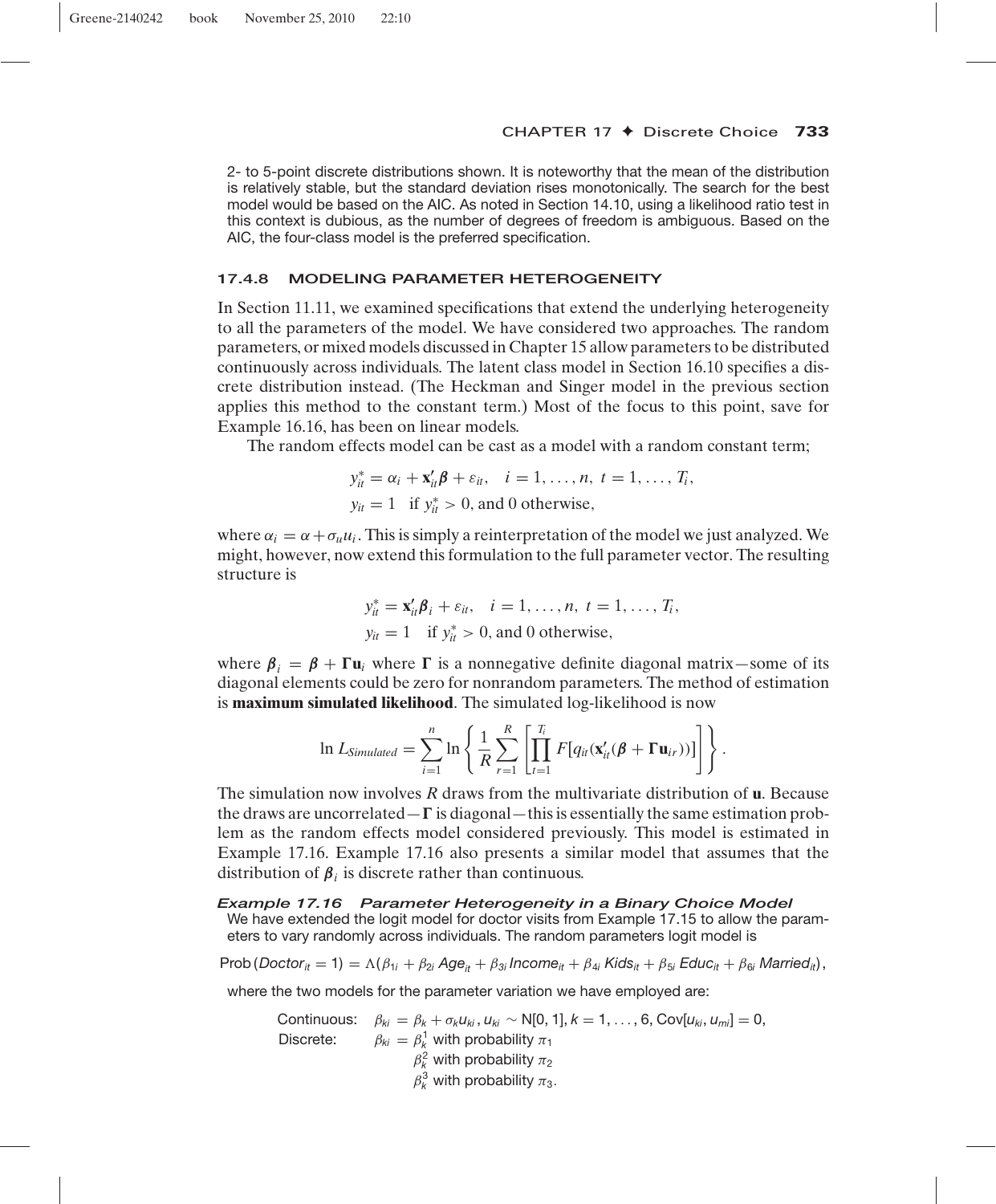|                           | <b>Pooled</b>                       |                   | <b>Random Parameters</b>            |                          | <b>Latent Class</b>                  |                       |
|---------------------------|-------------------------------------|-------------------|-------------------------------------|--------------------------|--------------------------------------|-----------------------|
| <b>Variable</b>           | Estimate: $\beta$                   | Estimate: $\beta$ | Estimate: $\sigma$                  | <i>Estimate:</i> $\beta$ | Estimate: $\beta$                    | Estimate: $\beta$     |
| Constant                  | 0.25111                             | $-0.034964$       | 0.81651                             | 0.96605                  | $-0.18579$                           | $-1.52595$            |
|                           | (0.091135)                          | (0.075533)        | (0.016542)                          | (0.43757)                | (0.23907)                            | (0.43498)             |
| Age                       | 0.020709                            | 0.026306          | 0.025330                            | 0.049058                 | 0.032248                             | 0.019981              |
|                           | (0.0012852)                         | (0.0011038)       | (0.0004226)                         | (0.0069455)              | (0.0031462)                          | (0.0062550)           |
| Income                    | $-0.18592$                          | $-0.0043649$      | 0.10737                             | $-0.27917$               | $-0.068633$                          | 0.45487               |
|                           | (0.075064)                          | (0.062445)        | (0.038276)                          | (0.37149)                | (0.16748)                            | (0.31153)             |
| Kids                      | $-0.22947$                          | $-0.17461$        | 0.55520                             | $-0.28385$               | $-0.28336$                           | $-0.11708$            |
|                           | (0.029537)                          | (0.024522)        | (0.023866)                          | (0.14279)                | (0.066404)                           | (0.12363)             |
| Education                 | $-0.045588$                         | $-0.040510$       | 0.037915                            | $-0.025301$              | $-0.057335$                          | $-0.09385$            |
|                           | (0.0056465)                         | (0.0047520)       | (0.0013416)                         | (0.027768)               | (0.012465)                           | (0.027965)            |
| Married                   | 0.085293                            | 0.014618          | 0.070696                            | $-0.10875$               | 0.025331                             | 0.23571               |
|                           | (0.033286)                          | (0.027417)        | (0.017362)                          | (0.17228)                | (0.075929)                           | (0.14369)             |
| Class<br>Prob.<br>$\ln L$ | 1.00000<br>(0.00000)<br>$-17673.10$ |                   | 1.00000<br>(0.00000)<br>$-16271.72$ | 0.34833<br>(0.038495)    | 0.46181<br>(0.028062)<br>$-16265.59$ | 0.18986<br>(0.022335) |

**TABLE 17.13** Estimated Heterogeneous Parameter Models

We have chosen a three-class latent class model for the illustration. In an application, one might undertake a systematic search, such as in Example 17.15, to find a preferred specification. Table 17.13 presents the fixed parameter (pooled) logit model and the two random parameters versions. (There are infinite variations on these specifications that one might explore—See Chapter 15 for discussion—we have shown only the simplest to illustrate the models.<sup>36</sup>

Figure 17.3 shows the implied distribution for the coefficient on age. For the continuous distribution, we have simply plotted the normal density. For the discrete distribution, we first obtained the mean (0.0358) and standard deviation (0.0107). Notice that the distribution is tighter than the estimated continuous normal (mean, 0.026, standard deviation, 0.0253). To suggest the variation of the parameter (purely for purpose of the display, because the distribution is discrete), we placed the mass of the center interval, 0.462, between the midpoints of the intervals between the center mass point and the two extremes. With a width of 0.0145 the density is  $0.461 / 0.0145 = 31.8$ . We used the same interval widths for the outer segments. This range of variation covers about five standard deviations of the distribution.

### **17.4.9 NONRESPONSE, ATTRITION AND INVERSE PROBABILITY WEIGHTING**

Missing observations is a common problem in the analysis of panel data. Nicoletti and Peracchi (2005) suggest several reasons that, for example, panels become unbalanced:

- Demographic events such as death
- Movement out of the scope of the survey, such as institutionalization or emigration

 $36$ We have arrived (once again) at a point where the question of replicability arises. Nonreplicability is an ongoing challenge in empirical work in economics. (See, e.g., Example 17.12.) The problem is particularly acute in analyses that involve simulation such as Monte Carlo studies and random parameter models. In the interest of replicability, we note that the random parameter estimates in Table 17.14 were computed with NLOGIT [Econometric Software (2007)] and are based on 50 Halton draws. We used the first six sequences (prime numbers 2, 3, 5, 7, 11, 13) and discarded the first 10 draws in each sequence.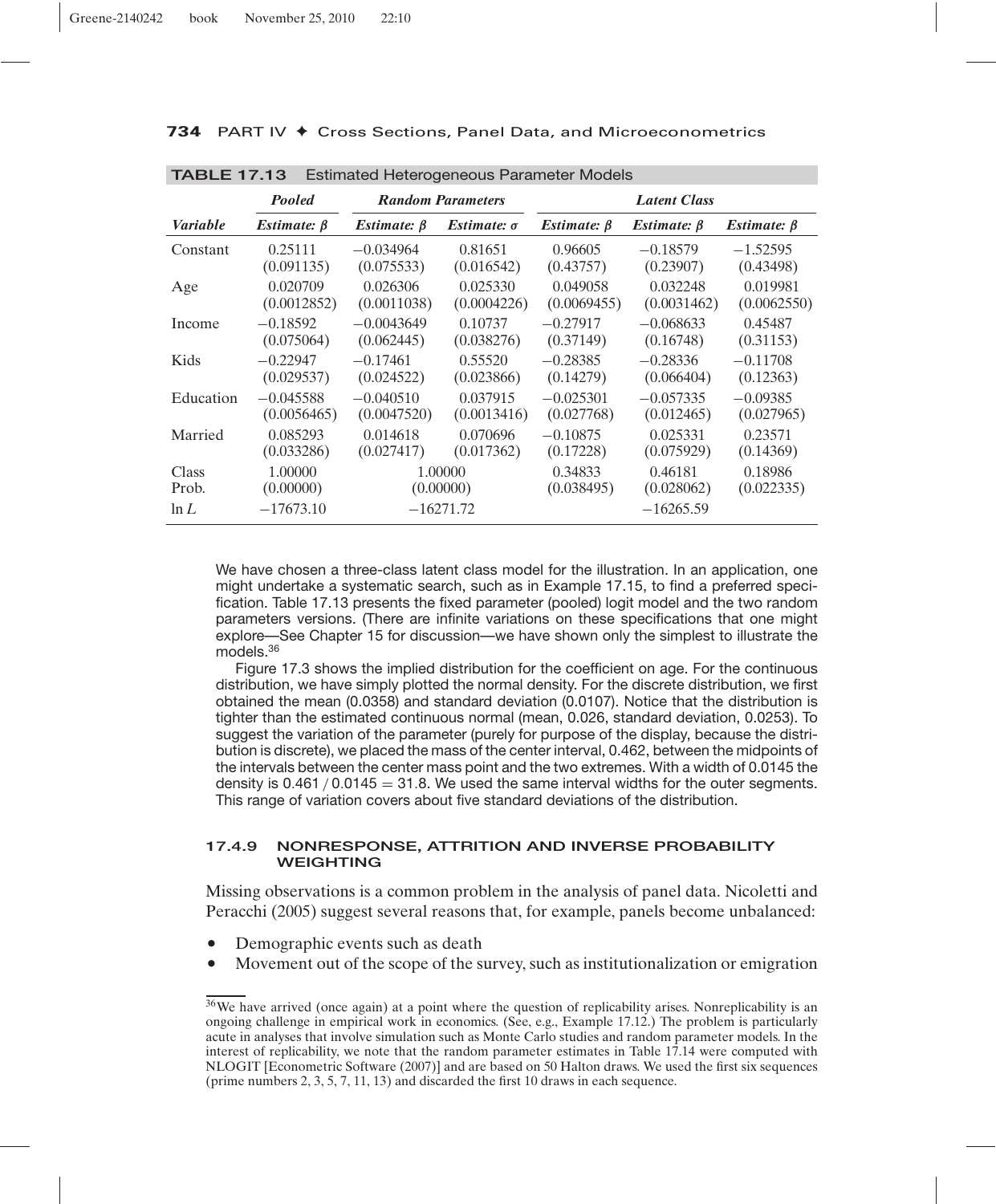



- Refusal to respond at subsequent waves
- Absence of the person at the address
- Other types of noncontact

The GSOEP that we (from Riphahn, Wambach, and Million (2003)) have used in many examples in this text is one such data set. Jones, Koolman, and Rice (2006) (JKR) list several other applications, including the British Household Panel Survey (BHPS), the European Community Household Panel (ECHP), and the Panel Study of Income Dynamics (PSID).

If observations are missing completely at random (MCAR), then the problem of nonresponse can be ignored, though for estimation of dynamic models, either the analysis will have to be restricted to observations with uninterrupted sequences of observations, or some very strong assumptions and interpolation methods will have to be employed to fill the gaps. (See Section 4.7.4 for discussion of the terminology and issues in handling missing data.) The problem for estimation arises when observations are missing for reasons that are related to the outcome variable of interest. **Nonresponse bias** and a related problem, **attrition bias** (individuals leave permanently during the study) result when conventional estimators, such as least squares or the probit maximum likelihood estimator being used here, are applied to samples in which observations are present or absent from the sample for reasons related to the outcome variable. It is a form of **sample selection bias**, that we will examine further in Chapter 19.

Verbeek and Nijman (1992) have suggested a test for endogeneity of the sample response pattern. (We will adopt JKR's notation and terminology for this.) Let *h* denote the outcome of interest and **x** denote the relevant set of covariates. Let *R* denote the pattern of response. If nonresponse is (completely) random, then  $E[h | \mathbf{x}, R] = E[h | \mathbf{x}]$ . This suggests a variable addition test (neglecting other panel data effects); a pooled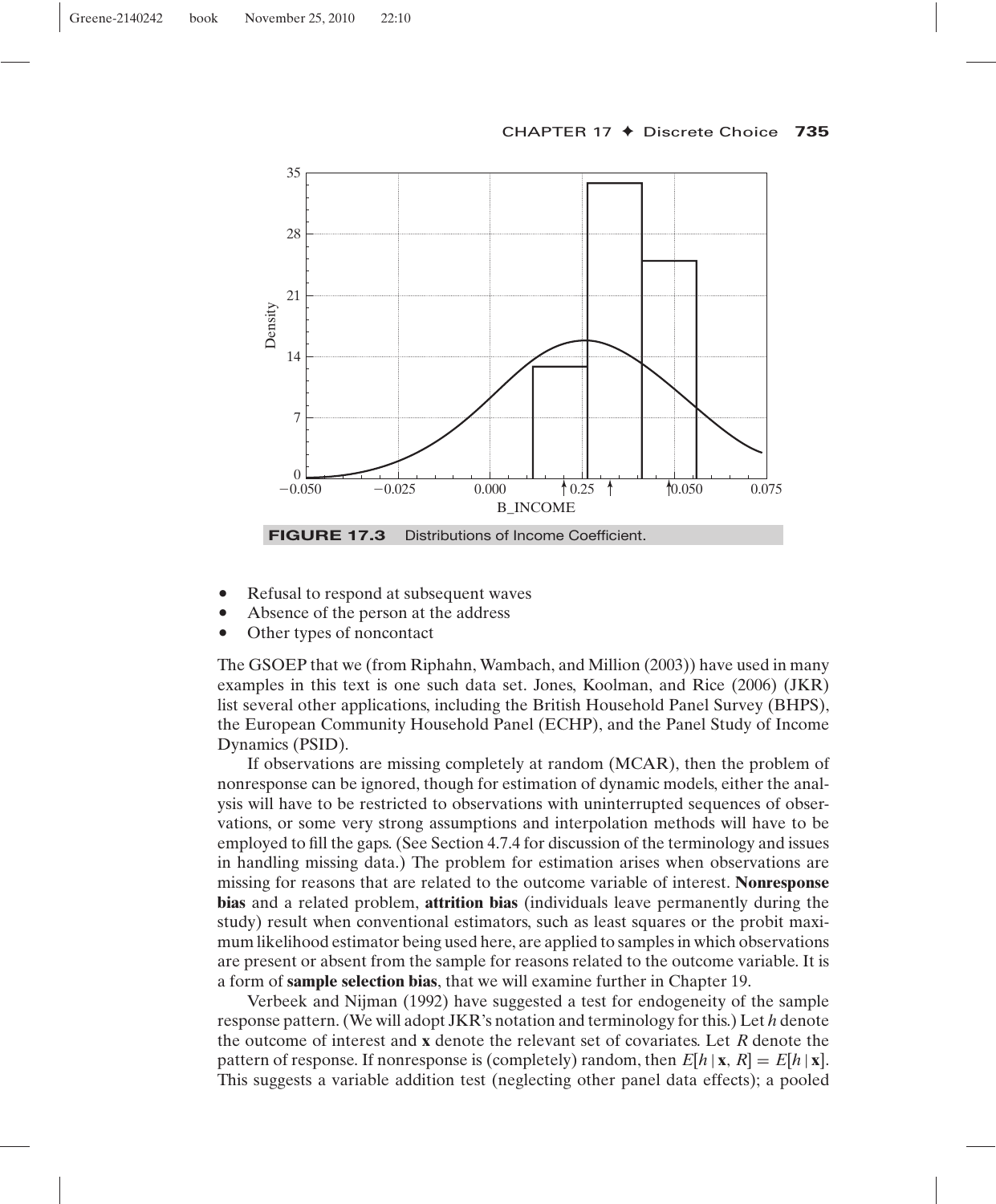model that contains *R* in addition to **x** can provide the means for a simple test of endogeneity. JKR (and Verbeek and Nijman) suggest using the number of waves at which the individual is present as the measure of *R*. Thus, adding *R* to the pooled model, we can use a simple *t* test for the hypothesis.

Devising an estimator given that (non)response is nonignorable requires a more detailed understanding of the process generating the response pattern. The crucial issue is whether the sample selection is based "on unobservables" or "on observables." **Selection on unobservables** results when, after conditioning on the relevant variables, **x** and other information, **z**, the sampling mechanism is still nonrandom with respect to the disturbances in the models. Selection on unobservables is at the heart of the sample selectivity methodology pioneered by Heckman (1979) that we will study in Chapter 19. (Some applications of the role of unobservables in biased estimation are discussed in Chapter 8, where we examine sources of endogeneity in regression models.) If selection is on observables and then conditioned on an appropriate specification involving the observable information, (**x**,**z**), a consistent estimator of the model parameters will be available by "purging" the estimator of the endogeneity of the sampling mechanism.

JKR adopt an **inverse probability weighted (IPW)** estimator devised by Robins, Rotnitsky and Zhao (1995), Fitzgerald, Gottshalk, and Moffitt (1998), Moffitt, Fitzgerald and Gottshalk (1999), and Wooldridge (2002). The estimator is based on the general MCAR assumption that  $P(R = 1 | h, \mathbf{x}, \mathbf{z}) = P(R = 1 | \mathbf{x}, z)$ . That is, the observable covariates convey all the information that determines the response pattern—the probability of nonresponse does not vary systematically with the outcome variable once the exogenous information is accounted for. Implementing this idea in an estimator would require that **x** and **z** be observable when  $R = 0$ , that is, the exogenous data be available for the nonresponders. This will typically not be the case; in an unbalanced panel, the entire observation is missing. Wooldridge (2002) proposed a somewhat stronger assumption that makes estimation feasible:  $P(R = 1 | h, \mathbf{x}, \mathbf{z}) = P(R = 1 | \mathbf{z})$  where **z** is a set of covariates available at wave 1 (entry to the study). To compute Wooldridge's IPW estimator, we will begin with the sample of all individuals who are present at wave 1 of the study. (In our Example 17.17, based on the GSOEP data, not all individuals are present at the first wave.) At wave 1,  $(\mathbf{x}_{i1}, \mathbf{z}_{i1})$  are observed for all individuals to be studied;  $z_{i1}$  contains information on observables that are not included in the outcome equation and that predict the response pattern at subsequent waves, including the response variable at the first wave. At wave 1, then,  $P(R_i = 1 | \mathbf{x}_{i1}, \mathbf{z}_{i1}) = 1$ . Wooldridge suggests using a probit model for  $P(R_{it} = 1 | \mathbf{x}_{i1}, \mathbf{z}_{i1}), t = 2, ..., T$  for the remaining waves to obtain predicted probabilities of response,  $\hat{p}_{it}$ . The IPW estimator then maximizes the weighted log likelihood

$$
\ln L_{IPW} = \sum_{i=1}^{n} \sum_{t=1}^{T} \frac{R_{it}}{\hat{p}_{it}} \ln L_{it}.
$$

Inference based on the weighted log-likelihood function can proceed as in Section 17.3. A remaining detail concerns whether the use of the predicted probabilities in the weighted log-likelihood function makes it necessary to correct the standard errors for two-step estimation. The case here is not an application of the two-step estimators we considered in Section 14.7, since the first step is not used to produce an estimated parameter vector in the second. Wooldridge (2002) shows that the standard errors computed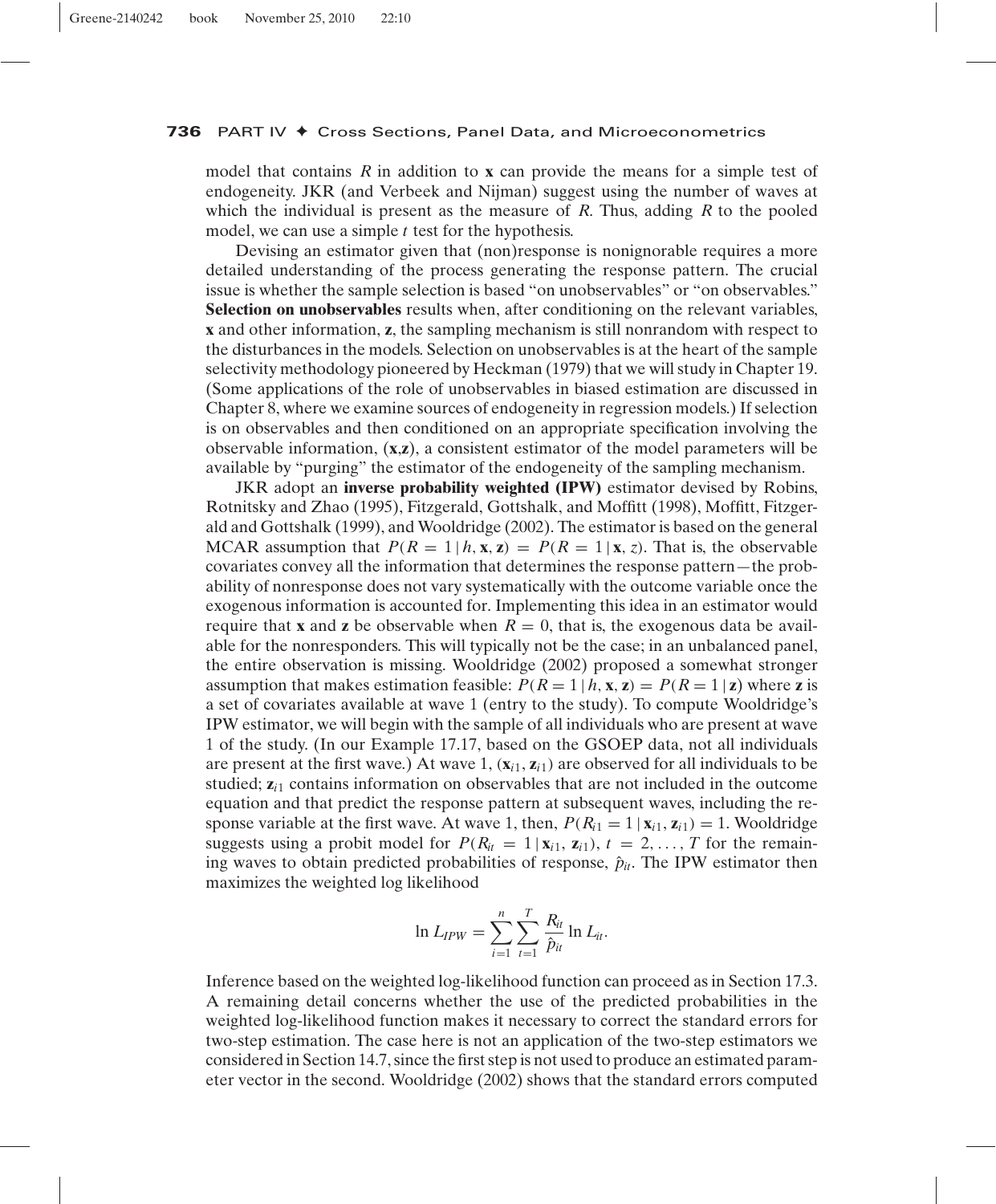

CHAPTER 17 ✦ Discrete Choice **737**

without the adjustment are "conservative" in that they are larger than they would be with the adjustment.

### *Example 17.17 Nonresponse in the GSOEP Sample*

Of the 7,293 individuals in the GSOEP data that we have used in several earlier examples, 3,874 were present at wave 1 (1984) of the sample. The pattern of the number of waves present by these 3,874 is shown in Figure 17.4. The waves are 1984–1988, 1991, and 1994. A dynamic model would be based on the 1,600 of those present at wave 1 who were also present for the next four waves. There is a substantial amount of nonresponse in these data. Not all individuals exit the sample with the first nonresponse, however, so the resulting panel remains unbalanced. The impression suggested by Figure 17.4 could be a bit misleading the nonresponse pattern is quite different from simple attrition. For example, of the 3,874 individuals who responded at wave 1, 364 did not respond at wave 2 but returned to the sample at wave 3.

To employ the Verbeek and Nijman test, we used the entire sample of 27,326 household years of data. The pooled probit model for DocVis > 0 produced the results at the left in Table 17.14. A *t* (Wald) test of the hypothesis that the coefficient on number of waves present is zero is strongly rejected, so we proceed to the inverse probability weighted estimator. For computing the inverse probability weights, we used the following specification:

*xi* <sup>1</sup> = *constant, age, income, educ, kids, married*

*zi* <sup>1</sup> = *female, handicapped dummy, percentage handicapped,*

*university, working, blue collar, white collar, public servant, yi* <sup>1</sup>

 $y_{i1}$  = *Doctor Visits* > 0 *in period* 1.

This first-year data vector is used as the observed explanatory variables in probit models for waves 2–7 for the 3,874 individuals who were present at wave 1. There are 3,874 observations for each of these probit models, since all were observed at wave 1. Fitted probabilities for *Rit* are computed for waves 2–7, while  $R<sub>i1</sub> = 1$ . The sample means of these probabilities which equals the proportion of the 3,874 who responded at each wave are 1.000, 0.730, 0.672, 0.626, 0.682, 0.568, and 0.386, respectively. Table 17.14 presents the estimated models for several specifications In each case, it appears that the weighting brings some moderate changes in the parameters and, uniformly, reductions in the standard errors.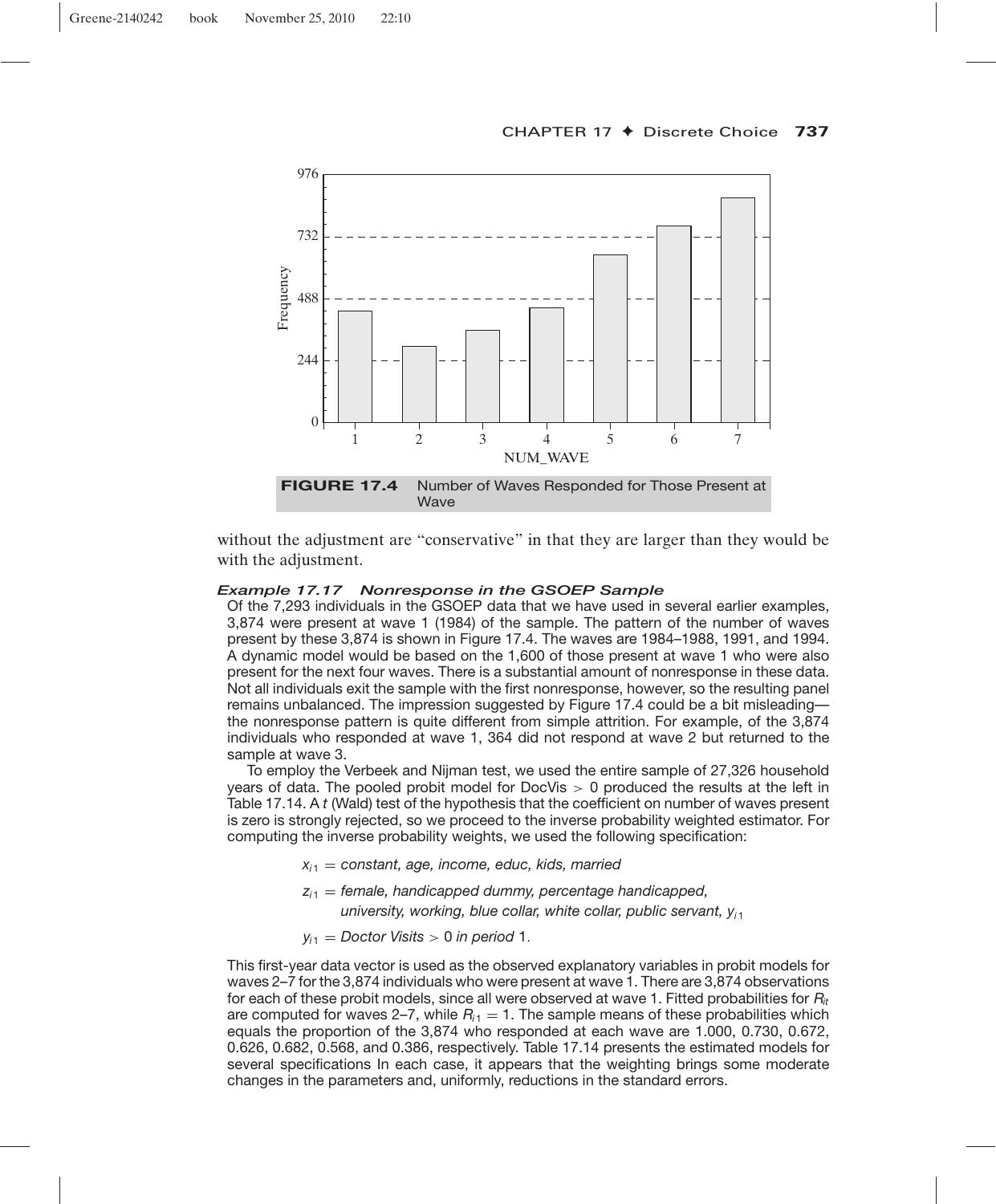|                 |                    |            | <b>Pooled Model</b> | <b>Random Effects-</b> | <b>Mundlak</b> | <b>Fixed Effects</b> |            |
|-----------------|--------------------|------------|---------------------|------------------------|----------------|----------------------|------------|
| <b>Variable</b> | <b>Endog. Test</b> | Unwtd.     | IPW                 | Unwtd.                 | IPW            | Unwtd.               | <b>IPW</b> |
| Constant        | 0.26411            | 0.03369    | $-0.02373$          | 0.09838                | 0.13237        |                      |            |
|                 | (0.05893)          | (0.07684)  | (0.06385)           | (0.16081)              | (0.17019)      |                      |            |
| Age             | 0.01369            | 0.01667    | 0.01831             | 0.05141                | 0.05656        | 0.06210              | 0.06841    |
|                 | (0.00080)          | (0.00107)  | (0.00088)           | (0.00422)              | (0.00388)      | (0.00506)            | (0.00465)  |
| Income          | $-0.12446$         | $-0.17097$ | $-0.22263$          | 0.05794                | 0.01699        | 0.07880              | 0.03603    |
|                 | (0.04636)          | (0.05981)  | (0.04801)           | (0.11256)              | (0.10580)      | (0.12891)            | (0.12193)  |
| Education       | $-0.02925$         | $-0.03614$ | $-0.03513$          | $-0.06456$             | $-0.07058$     | $-0.07752$           | $-0.08574$ |
|                 | (0.00351)          | (0.00449)  | (0.00365)           | (0.06104)              | (0.05792)      | (0.06582)            | (0.06149)  |
| Kids            | $-0.13130$         | $-0.13077$ | $-0.13277$          | $-0.04961$             | $-0.03427$     | $-0.05776$           | $-0.03546$ |
|                 | (0.01828)          | (0.02303)  | (0.01950)           | (0.04500)              | (0.04356)      | (0.05296)            | (0.05166)  |
| Married         | 0.06759            | 0.06237    | 0.07015             | $-0.06582$             | $-0.09235$     | $-0.07939$           | $-0.11283$ |
|                 | (0.02060)          | (0.02616)  | (0.02097)           | (0.06596)              | (0.06330)      | (0.08146)            | (0.07838)  |
| Mean Age        |                    |            |                     | $-0.03056$             | $-0.03401$     |                      |            |
|                 |                    |            |                     | (0.00479)              | (0.00455)      |                      |            |
| Mean Income     |                    |            |                     | $-0.66388$             | $-0.78077$     |                      |            |
|                 |                    |            |                     | (0.18646)              | (0.18866)      |                      |            |
| Mean            |                    |            |                     | 0.02656                | 0.02899        |                      |            |
| Education       |                    |            |                     | (0.06160)              | (0.05848)      |                      |            |
| Mean Kids       |                    |            |                     | $-0.17524$             | $-0.20615$     |                      |            |
|                 |                    |            |                     | (0.07266)              | (0.07464)      |                      |            |
| Mean Married    |                    |            |                     | 0.22346                | 0.25763        |                      |            |
|                 |                    |            |                     | (0.08719)              | (0.08433)      |                      |            |
| Number          | $-0.02977$         |            |                     |                        |                |                      |            |
| of Waves        | (0.00450)          |            |                     |                        |                |                      |            |
| $\rho$          |                    |            |                     | 0.46538                | 0.48616        |                      |            |

**TABLE 17.14** Inverse Probability Weighted Estimators

# **17.5 BIVARIATE AND MULTIVARIATE PROBIT MODELS**

In Chapter 10, we analyzed a number of different multiple-equation extensions of the classical and generalized regression model. A natural extension of the probit model would be to allow more than one equation, with correlated disturbances, in the same spirit as the seemingly unrelated regressions model. The general specification for a two-equation model would be

$$
y_1^* = \mathbf{x}_1' \boldsymbol{\beta}_1 + \varepsilon_1, \quad y_1 = 1 \text{ if } y_1^* > 0, 0 \quad \text{otherwise},
$$
  
\n
$$
y_2^* = \mathbf{x}_2' \boldsymbol{\beta}_2 + \varepsilon_2, \quad y_2 = 1 \text{ if } y_2^* > 0, 0 \quad \text{otherwise},
$$
  
\n
$$
\begin{pmatrix} \varepsilon_1 \\ \varepsilon_2 \end{pmatrix} \mathbf{x}_1, \mathbf{x}_2 \end{pmatrix} \sim N \begin{bmatrix} 0 \\ 0 \end{bmatrix}, \begin{pmatrix} 1 \\ \rho \end{pmatrix}.
$$
 (17-48)

This bivariate probit model is interesting in its own right for modeling the joint determination of two variables, such as doctor and hospital visits in the next example. It also provides the framework for modeling in two common applications. In many cases, a treatment effect, or endogenous influence, takes place in a binary choice context. The bivariate probit model provides a specification for analyzing a case in which a probit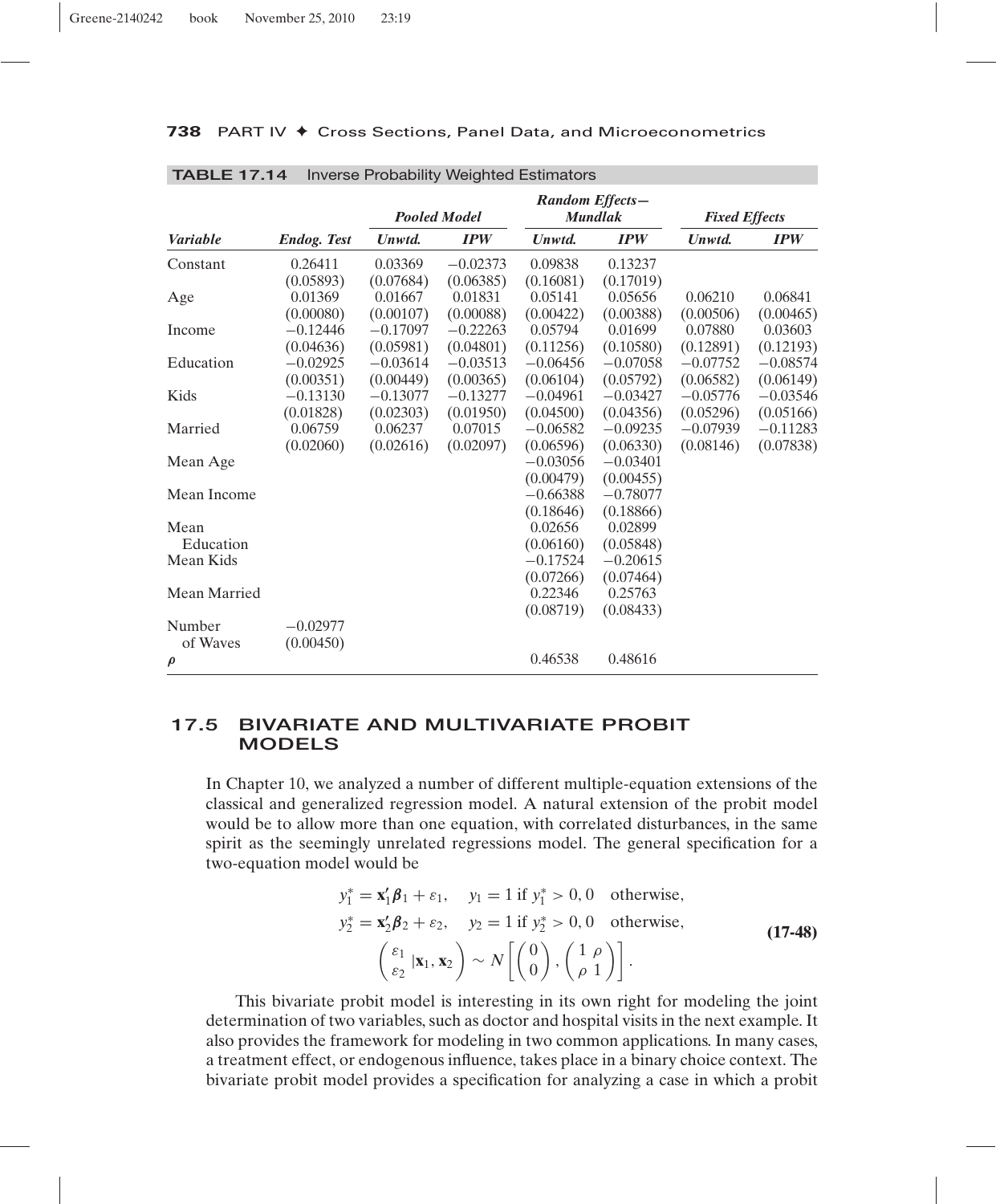model contains an endogenous binary variable in one of the equations. In Example 17.21, we will extend (17-48) to

$$
W^* = \mathbf{x}_1' \boldsymbol{\beta}_1 + \varepsilon_1, \quad W = 1 \text{ if } W^* > 0, \text{ 0 otherwise,}
$$
  
\n
$$
y^* = \mathbf{x}_2' \boldsymbol{\beta}_2 + \gamma W + \varepsilon_2, \quad y = 1 \text{ if } y^* > 0, \text{ 0 otherwise,}
$$
  
\n
$$
\begin{pmatrix} \varepsilon_1 \\ \varepsilon_2 \end{pmatrix} \mathbf{x}_1, \mathbf{x}_2 \end{pmatrix} \sim N \begin{bmatrix} 0 \\ 0 \end{bmatrix}, \begin{pmatrix} 1 & \rho \\ \rho & 1 \end{pmatrix}.
$$
 (17-49)

This model extends the case in Section 17.3.5, where *W*<sup>∗</sup>, rather than *W*, appears on the right-hand side of the second equation. In the example, *W* denotes whether a liberal arts college supports a women's studies program on the campus while y is a binary indicator of whether the economics department provides a gender economics course. A second common application, in which the first equation is an endogenous sampling rule, is another variant of the bivariate probit model:

$$
S^* = \mathbf{x}_1' \boldsymbol{\beta}_1 + \varepsilon_1, \quad S = 1 \text{ if } S^* > 0, 0 \quad \text{otherwise},
$$
  
\n
$$
y^* = \mathbf{x}_2' \boldsymbol{\beta}_2 + \varepsilon_2, \quad y = 1 \text{ if } y^* > 0, 0 \quad \text{otherwise},
$$
  
\n
$$
\begin{pmatrix} \varepsilon_1 \\ \varepsilon_2 \end{pmatrix} \mathbf{x}_1, \mathbf{x}_2 \end{pmatrix} \sim N \begin{bmatrix} 0 \\ 0 \end{bmatrix}, \begin{pmatrix} 1 \\ \rho \end{pmatrix}, \begin{pmatrix} 1 \\ \rho \end{pmatrix},
$$
  
\n
$$
(y, \mathbf{x}_2) \text{ observed only when } S = 1.
$$
 (17-50)

In Example 17.22, we will study an application in which *S* is the result of a credit card application (or any sort of loan application) while  $y_2$  is a binary indicator for whether the individual defaults on the credit account (loan). This is a form of endogenous sampling (in this instance, sampling on unobservables) that has some commonality with the attrition problem that we encountered in Section 17.4.9.

At the end of this section, we will extend (17-48) to more than two equations. This will allow direct treatment of multiple binary outcomes. It will also allow a more general panel data model for *T* periods than is provided by the random effects specification.

### **17.5.1 MAXIMUM LIKELIHOOD ESTIMATION**

The bivariate normal cdf is

$$
\mathrm{Prob}(X_1 < x_1, X_2 < x_2) = \int_{-\infty}^{x_2} \int_{-\infty}^{x_1} \phi_2(z_1, z_2, \rho) \, dz_1 dz_2,
$$

which we denote  $\Phi_2(x_1, x_2, \rho)$ . The density is<sup>37</sup>

$$
\phi_2(x_1, x_2, \rho) = \frac{e^{-(1/2)(x_1^2 + x_2^2 - 2\rho x_1 x_2)/(1 - \rho^2)}}{2\pi (1 - \rho^2)^{1/2}}.
$$

To construct the log-likelihood, let  $q_{i1} = 2y_{i1} - 1$  and  $q_{i2} = 2y_{i2} - 1$ . Thus,  $q_{ij} = 1$  if *y<sub>ij</sub>* = 1 and −1 if *y<sub>ij</sub>* = 0 for *j* = 1 and 2. Now let

$$
z_{ij} = \mathbf{x}'_{ij}\boldsymbol{\beta}_j \quad \text{and} \quad w_{ij} = q_{ij}z_{ij}, \quad j = 1, 2,
$$

 $\frac{37}{37}$ See Section B.9.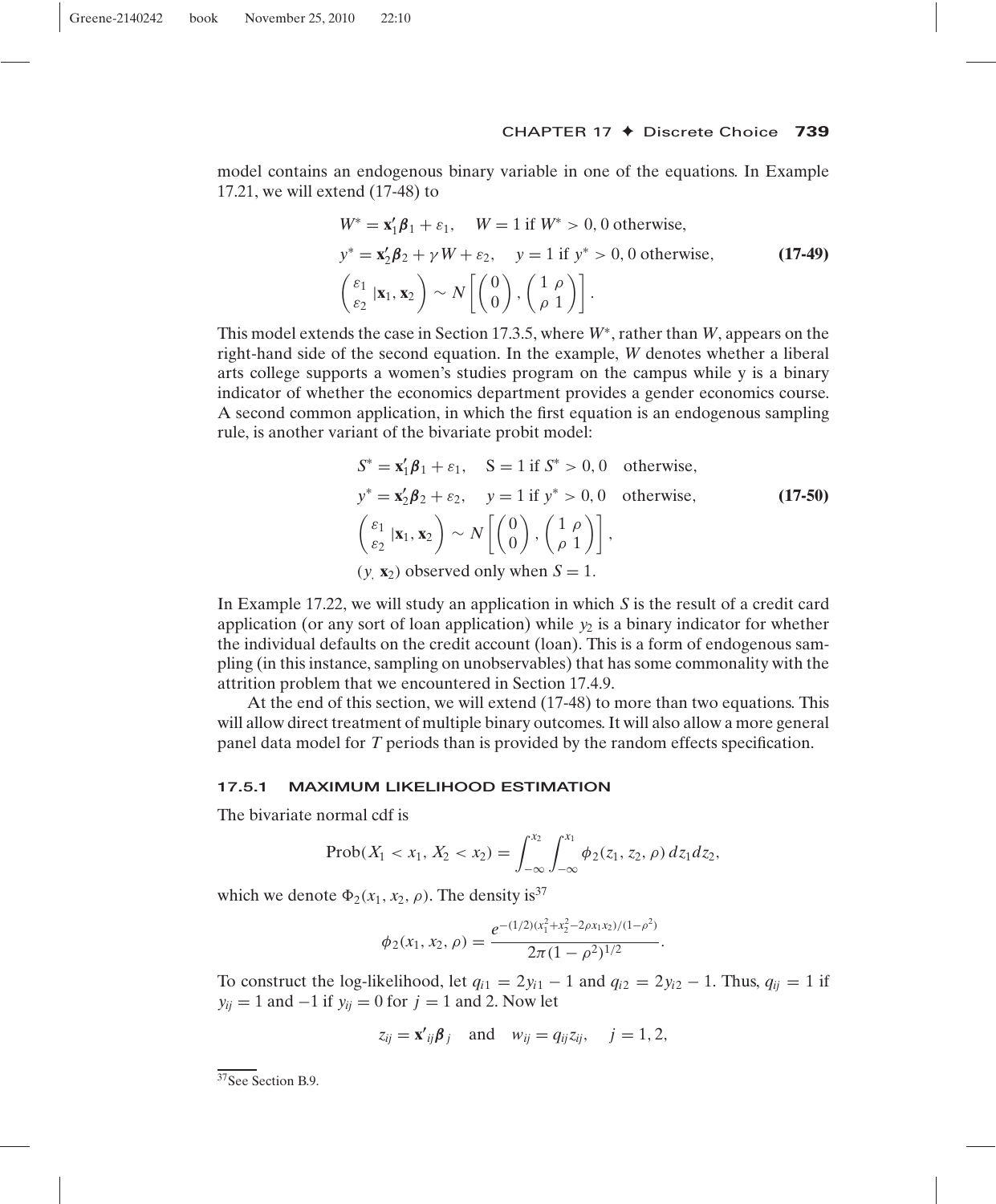and

$$
\rho_{i^*}=q_{i1}q_{i2}\rho.
$$

Note the notational convention. The subscript 2 is used to indicate the bivariate normal distribution in the density  $\phi_2$  and cdf  $\Phi_2$ . In all other cases, the subscript 2 indicates the variables in the second equation. As before,  $\phi(.)$  and  $\Phi(.)$  without subscripts denote the univariate standard normal density and cdf.

The probabilities that enter the likelihood function are

$$
Prob(Y_1 = y_{i1}, Y_2 = y_{i2} | \mathbf{x}_1, \mathbf{x}_2) = \Phi_2(w_{i1}, w_{i2}, \rho_{i^*}),
$$

which accounts for all the necessary sign changes needed to compute probabilities for *y*'s equal to zero and one. Thus,<sup>38</sup>

$$
\ln L = \sum_{i=1}^{n} \ln \Phi_2(w_{i1}, w_{i2}, \rho_{i^*}).
$$

The derivatives of the log-likelihood then reduce to

$$
\frac{\partial \ln L}{\partial \beta_j} = \sum_{i=1}^n \left( \frac{q_{ij}g_{ij}}{\Phi_2} \right) \mathbf{x}_{ij}, \quad j = 1, 2,
$$
  

$$
\frac{\partial \ln L}{\partial \rho} = \sum_{i=1}^n \frac{q_{i1}q_{i2}\phi_2}{\Phi_2},
$$
 (17-51)

where

$$
g_{i1} = \phi(w_{i1}) \Phi\left[\frac{w_{i2} - \rho_{i^*} w_{i1}}{\sqrt{1 - \rho_{i^*}^2}}\right]
$$
(17-52)

and the subscripts 1 and 2 in  $g_{i1}$  are reversed to obtain  $g_{i2}$ . Before considering the Hessian, it is useful to note what becomes of the preceding if  $\rho = 0$ . For  $\partial \ln L / \partial \beta_1$ , if  $\rho =$  $\rho_{i^*} = 0$ , then  $g_{i1}$  reduces to  $\phi(w_{i1})\Phi(w_{i2}), \phi_2$  is  $\phi(w_{i1})\phi(w_{i2})$ , and  $\Phi_2$  is  $\Phi(w_{i1})\Phi(w_{i2})$ . Inserting these results in (17-51) with  $q_{i1}$  and  $q_{i2}$  produces (17-21). Because both functions in ∂ ln *L*/∂ρ factor into the product of the univariate functions, ∂ ln *L*/∂ρ reduces to  $\sum_{i=1}^{n} \lambda_{i1} \lambda_{i2}$ , where  $\lambda_{ij}$ ,  $j = 1, 2$ , is defined in (17-20). (This result will reappear in the LM statistic shown later.)

The maximum likelihood estimates are obtained by simultaneously setting the three derivatives to zero. The second derivatives are relatively straightforward but tedious. Some simplifications are useful. Let

$$
\delta_i = \frac{1}{\sqrt{1 - \rho_{i^*}^2}},
$$
  
\n
$$
v_{i1} = \delta_i (w_{i2} - \rho_{i^*} w_{i1}), \quad \text{so } g_{i1} = \phi(w_{i1}) \Phi(v_{i1}),
$$
  
\n
$$
v_{i2} = \delta_i (w_{i1} - \rho_{i^*} w_{i2}), \quad \text{so } g_{i2} = \phi(w_{i2}) \Phi(v_{i2}).
$$

By multiplying it out, you can show that

$$
\delta_i \phi(w_{i1}) \phi(v_{i1}) = \delta_i \phi(w_{i2}) \phi(v_{i2}) = \phi_2.
$$

<sup>&</sup>lt;sup>38</sup>To avoid further ambiguity, and for convenience, the observation subscript will be omitted from  $\Phi_2$  =  $\Phi_2(w_{i1}, w_{i2}, \rho_{i^*})$  and from  $\phi_2 = \phi_2(w_{i1}, w_{i2}, \rho_{i^*}).$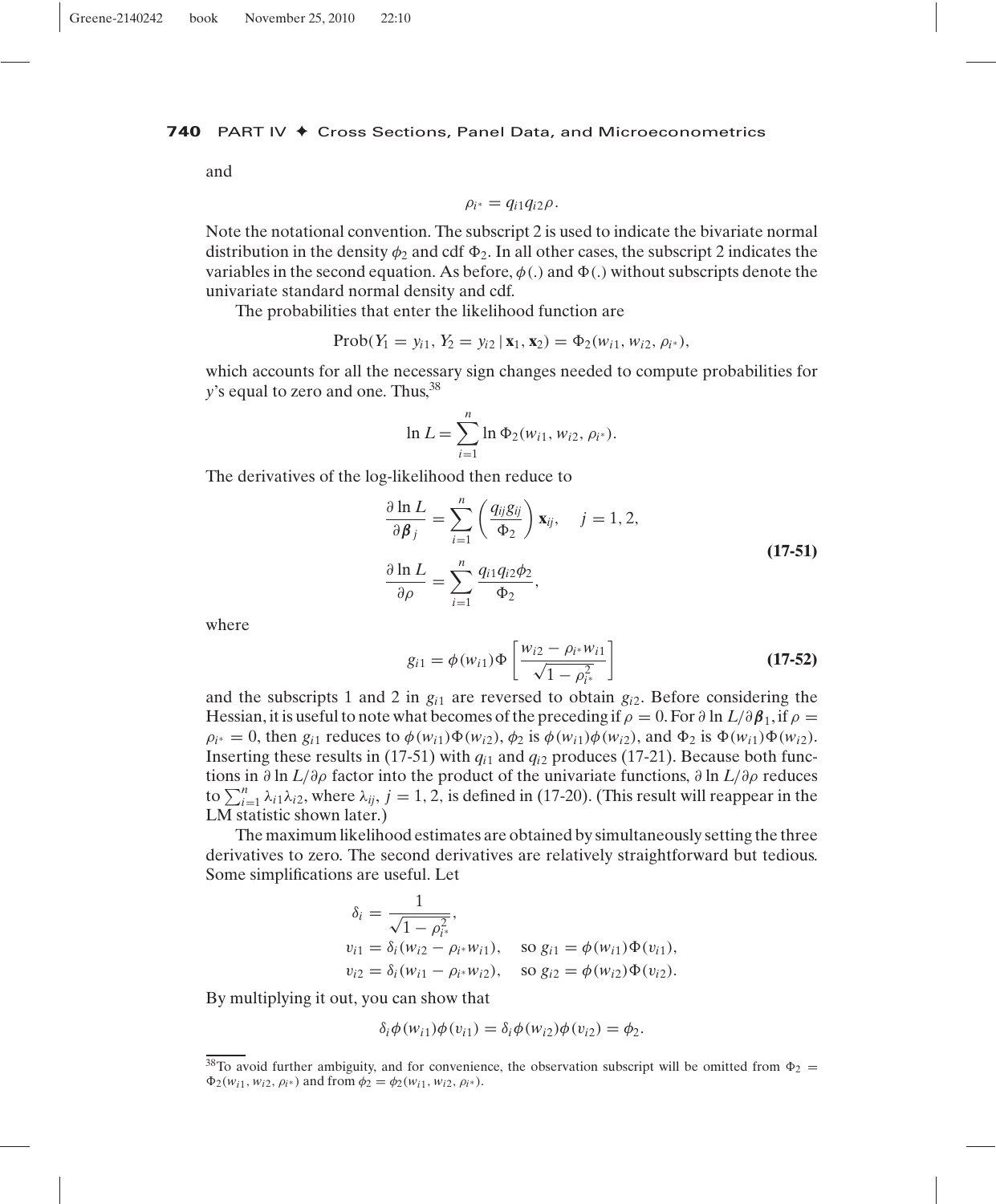Then

$$
\frac{\partial^2 \log L}{\partial \beta_1 \partial \beta'_1} = \sum_{i=1}^n \mathbf{x}_{i1} \mathbf{x}'_{i1} \left[ \frac{-w_{i1} g_{i1}}{\Phi_2} - \frac{\rho_{i*} \phi_2}{\Phi_2} - \frac{g_{i1}^2}{\Phi_2^2} \right],
$$
  
\n
$$
\frac{\partial^2 \log L}{\partial \beta_1 \partial \beta'_2} = \sum_{i=1}^n q_{i1} q_{i2} \mathbf{x}_{i1} \mathbf{x}'_{i2} \left[ \frac{\phi_2}{\Phi_2} - \frac{g_{i1} g_{i2}}{\Phi_2^2} \right],
$$
  
\n
$$
\frac{\partial^2 \log L}{\partial \beta_1 \partial \rho} = \sum_{i=1}^n q_{i2} \mathbf{x}_{i1} \frac{\phi_2}{\Phi_2} \left[ \rho_{i*} \delta_i v_{i1} - w_{i1} - \frac{g_{i1}}{\Phi_2} \right],
$$
  
\n
$$
\frac{\partial^2 \log L}{\partial \rho^2} = \sum_{i=1}^n \frac{\phi_2}{\Phi_2} \left[ \delta_i^2 \rho_{i*} (1 - \mathbf{w}'_i \mathbf{R}_i^{-1} \mathbf{w}_i) + \delta_i^2 w_{i1} w_{i2} - \frac{\phi_2}{\Phi_2} \right],
$$
\n(17-53)

where  $\mathbf{w}_i' \mathbf{R}_i^{-1} \mathbf{w}_i = \delta_i^2 (w_{i1}^2 + w_{i2}^2 - 2\rho_{i*} w_{i1} w_{i2})$ . (For  $\beta_2$ , change the subscripts in ∂<sup>2</sup> ln *L*/∂*β*1∂*β***-** <sup>1</sup> and ∂<sup>2</sup> ln *L*/∂*β*1∂ρ accordingly.) The complexity of the second derivatives for this model makes it an excellent candidate for the Berndt et al. estimator of the variance matrix of the maximum likelihood estimator.

#### *Example 17.18 Tetrachoric Correlation*

Returning once again to the health care application of Examples 17.4 and several others, we now consider a second binary variable,

*Hospital<sub>it</sub>* = 1 if *HospVis<sub>it</sub>* > 0 and 0 otherwise.

Our previous analyses have focused on

*Doctor<sub>it</sub>* = 1 if *DocVis<sub>it</sub>* > 0 and 0 otherwise.

A simple bivariate frequency count for these two variables is

|        |        | <b>Hospital</b> |        |
|--------|--------|-----------------|--------|
| Doctor | Ω      |                 | Total  |
| 0      | 9.715  | 420             | 10,135 |
|        | 15,216 | 1.975           | 17,191 |
| Total  | 24,931 | 2.395           | 27,326 |

Looking at the very large value in the lower-left cell, one might surmise that these two binary variables (and the underlying phenomena that they represent) are negatively correlated. The usual Pearson, product moment correlation would be inappropriate as a measure of this correlation since it is used for continuous variables. Consider, instead, a bivariate probit "model,"

$$
H_{it}^* = \mu_1 + \varepsilon_{1,it}, \quad Hospital_{it} = 1(H_{it}^* > 0),
$$
  

$$
D_{it}^* = \mu_2 + \varepsilon_{2,it}, \quad Doctor_{it} = 1(D_{it}^* > 0),
$$

where  $(\varepsilon_1, \varepsilon_2)$  have a bivariate normal distribution with means (0, 0), variances (1, 1) and correlation  $\rho$ . This is the model in (17-48) without independent variables. In this representation, the **tetrachoric correlation,** which is a correlation measure for a pair of binary variables, is precisely the  $\rho$  in this model—it is the correlation that would be measured between the underlying continuous variables if they could be observed. This suggests an interpretation of the correlation coefficient in a bivariate probit model—as the conditional tetrachoric correlation. It also suggests a method of easily estimating the tetrachoric correlation coefficient using a program that is built into nearly all commercial software packages.

Applied to the hospital/doctor data defined earlier, we obtained an estimate of  $\rho$  of 0.31106, with an estimated asymptotic standard error of 0.01357. Apparently, our earlier intuition was incorrect.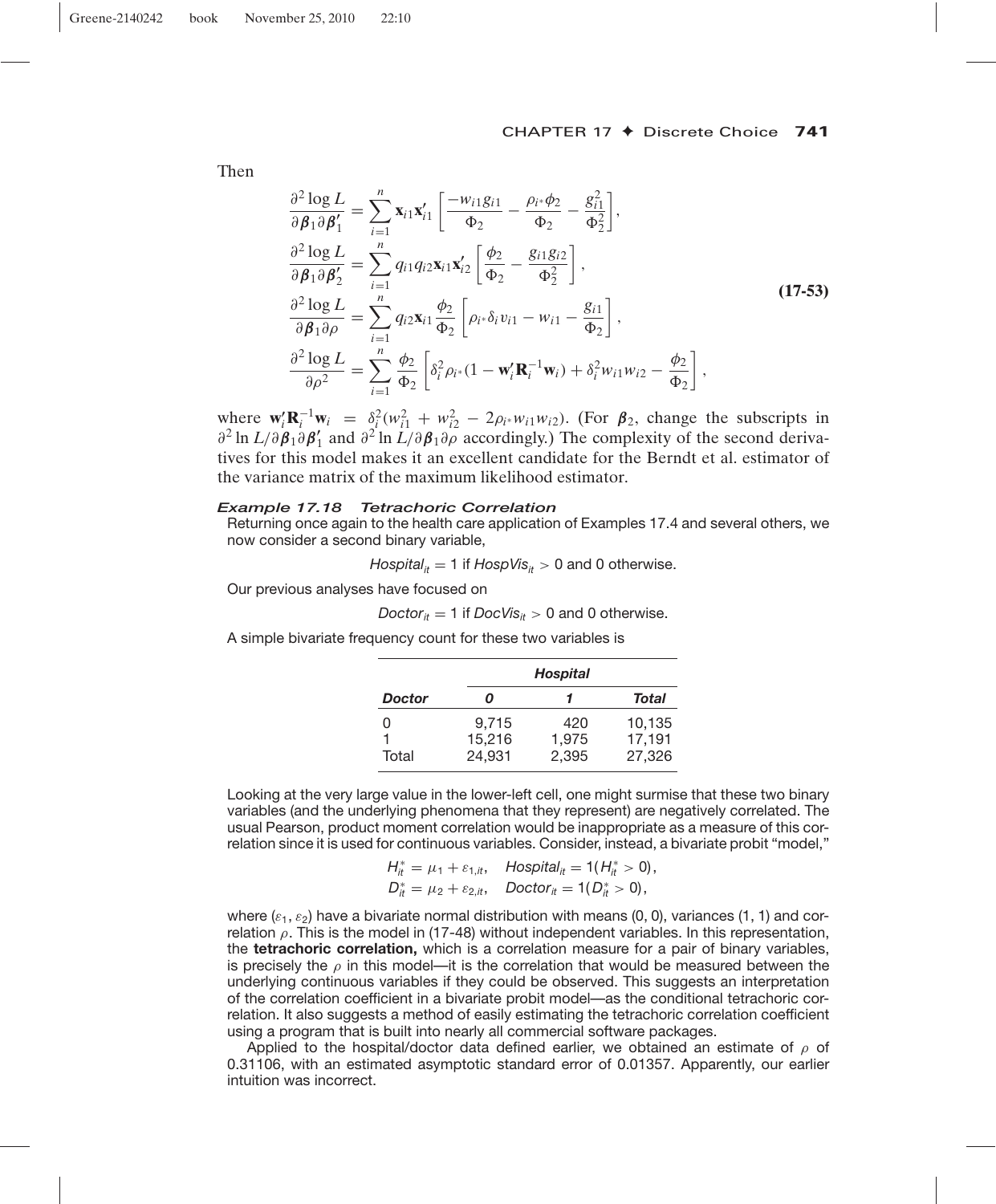# **17.5.2 TESTING FOR ZERO CORRELATION**

The Lagrange multiplier statistic is a convenient device for testing for the absence of correlation in this model. Under the null hypothesis that  $\rho$  equals zero, the model consists of independent probit equations, which can be estimated separately. Moreover, in the multivariate model, all the bivariate (or multivariate) densities and probabilities factor into the products of the marginals if the correlations are zero, which makes construction of the test statistic a simple matter of manipulating the results of the independent probits. The Lagrange multiplier statistic for testing  $H_0$ :  $\rho = 0$  in a bivariate probit model is $39$ 

$$
LM = \frac{\left[\sum_{i=1}^{n} q_{i1}q_{i2} \frac{\phi(w_{i1})\phi(w_{i2})}{\Phi(w_{i1})\Phi(w_{i2})}\right]^{2}}{\sum_{i=1}^{n} \frac{[\phi(w_{i1})\phi(w_{i2})]^{2}}{\Phi(w_{i1})\Phi(-w_{i1})\Phi(w_{i2})\Phi(-w_{i2})}}.
$$

As usual, the advantage of the LM statistic is that it obviates computing the bivariate probit model. But the full unrestricted model is now fairly common in commercial software, so that advantage is minor. The likelihood ratio or Wald test can often be used with equal ease. To carry out the likelihood ratio test, we note first that if  $\rho$  equals zero, then the bivariate probit model becomes two independent univariate probits models. The log-likelihood in that case would simply be the sum of the two separate log-likelihoods. The test statistic would be

$$
\lambda_{LR} = 2[\ln L_{BIVARIATE} - (\ln L_1 + \ln L_2)].
$$

This would converge to a chi-squared variable with one degree of freedom. The Wald test is carried out by referring

$$
\lambda_{\text{WALD}} = \left[ \hat{\rho}_{MLE} / \sqrt{\text{Est. Asy. Var}[\hat{\rho}_{MLE}]} \right]^2
$$

to the chi-squared distribution with one degree of freedom. For 95 percent significance, the critical value is 3.84 (or one can refer the positive square root to the standard normal critical value of 1.96). Example 17.19 demonstrates.

# **17.5.3 PARTIAL EFFECTS**

There are several "marginal effects" one might want to evaluate in a bivariate probit model.<sup>40</sup> A natural first step would be the derivatives of Prob[ $y_1 = 1$ ,  $y_2 = 1 | \mathbf{x}_1, \mathbf{x}_2$ ]. These can be deduced from (17-49) by multiplying by  $\Phi_2$ , removing the sign carrier,  $q_{ii}$ and differentiating with respect to  $\mathbf{x}_i$  rather than  $\beta_i$ . The result is

$$
\frac{\partial \Phi_2(\mathbf{x}_1'\boldsymbol{\beta}_1, \mathbf{x}_2'\boldsymbol{\beta}_2, \rho)}{\partial \mathbf{x}_1} = \phi(\mathbf{x}_1'\boldsymbol{\beta}_1)\Phi\left(\frac{\mathbf{x}_2'\boldsymbol{\beta}_2 - \rho\mathbf{x}_1'\boldsymbol{\beta}_1}{\sqrt{1-\rho^2}}\right)\boldsymbol{\beta}_1.
$$

Note, however, the bivariate probability, albeit possibly of interest in its own right, is not a conditional mean function. As such, the preceding does not correspond to a regression coefficient or a slope of a conditional expectation.

<sup>&</sup>lt;sup>39</sup>This is derived in Kiefer (1982).

<sup>40</sup>See Greene (1996b) and Christofides et al. (1997, 2000).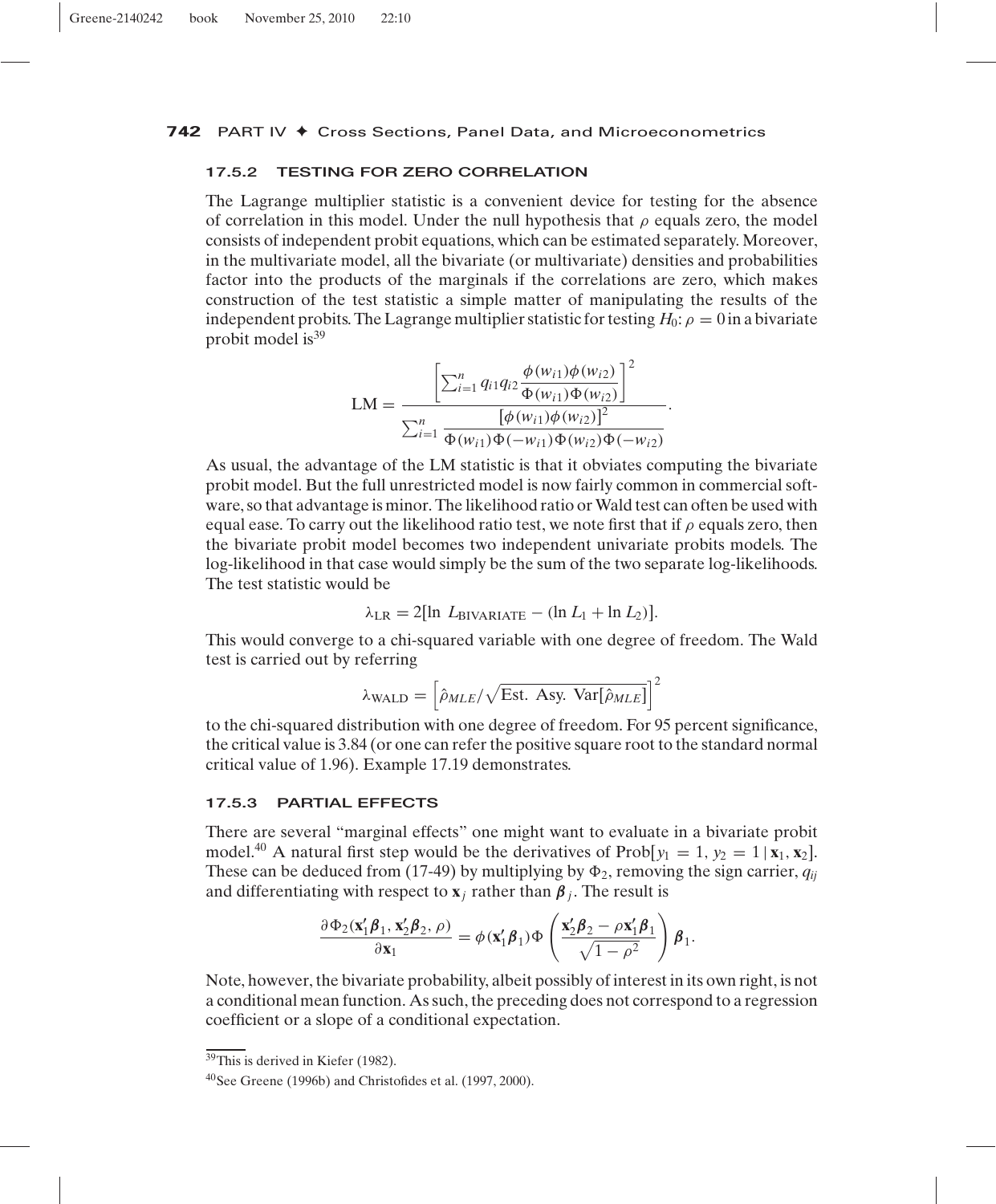For convenience in evaluating the conditional mean and its partial effects, we will define a vector  $\mathbf{x} = \mathbf{x}_1 \cup \mathbf{x}_2$  and let  $\mathbf{x}'_1 \boldsymbol{\beta}_1 = \mathbf{x}' \boldsymbol{\gamma}_1$ . Thus,  $\boldsymbol{\gamma}_1$  contains all the nonzero elements of  $\beta_1$  and possibly some zeros in the positions of variables in **x** that appear only in the other equation;  $\gamma_2$  is defined likewise. The bivariate probability is

$$
Prob[y_1 = 1, y_2 = 1 | \mathbf{x}] = \Phi_2[\mathbf{x}' \mathbf{y}_1, \mathbf{x}' \mathbf{y}_2, \rho].
$$

Signs are changed appropriately if the probability of the zero outcome is desired in either case. (See 17-48.) The marginal effects of changes in **x** on this probability are given by

$$
\frac{\partial \Phi_2}{\partial \mathbf{x}} = g_1 \mathbf{y}_1 + g_2 \mathbf{y}_2,
$$

where  $g_1$  and  $g_2$  are defined in (17-50). The familiar univariate cases will arise if  $\rho =$ 0, and effects specific to one equation or the other will be produced by zeros in the corresponding position in one or the other parameter vector. There are also some conditional mean functions to consider. The unconditional mean functions are given by the univariate probabilities:

$$
E[y_j | \mathbf{x}] = \Phi(\mathbf{x}' \mathbf{y}_j), \quad j = 1, 2,
$$

so the analysis of (17-9) and (17-10) applies. One pair of conditional mean functions that might be of interest are

$$
E[y_1 | y_2 = 1, \mathbf{x}] = Prob[y_1 = 1 | y_2 = 1, \mathbf{x}] = \frac{Prob[y_1 = 1, y_2 = 1 | \mathbf{x}]}{Prob[y_2 = 1 | \mathbf{x}]} = \frac{\Phi_2(\mathbf{x}' \mathbf{y}_1, \mathbf{x}' \mathbf{y}_2, \rho)}{\Phi(\mathbf{x}' \mathbf{y}_2)}
$$

and similarly for  $E[y_2 | y_1 = 1, \mathbf{x}]$ . The marginal effects for this function are given by

$$
\frac{\partial E[y_1 \mid y_2 = 1, \mathbf{x}]}{\partial \mathbf{x}} = \left(\frac{1}{\Phi(\mathbf{x}' \mathbf{y}_2)}\right) \left[g_1 \mathbf{y}_1 + \left(g_2 - \Phi_2 \frac{\phi(\mathbf{x}' \mathbf{y}_2)}{\Phi(\mathbf{x}' \mathbf{y}_2)}\right) \mathbf{y}_2\right].
$$

Finally, one might construct the nonlinear conditional mean function

$$
E[y_1 | y_2, \mathbf{x}] = \frac{\Phi_2[\mathbf{x}' \boldsymbol{\gamma}_1, (2y_2 - 1)\mathbf{x}' \boldsymbol{\gamma}_2, (2y_2 - 1)\rho]}{\Phi[(2y_2 - 1)\mathbf{x}' \boldsymbol{\gamma}_2]}.
$$

The derivatives of this function are the same as those presented earlier, with sign changes in several places if  $y_2 = 0$  is the argument.

#### *Example 17.19 Bivariate Probit Model for Health Care Utilization*

We have extended the bivariate probit model of the previous example by specifying a set of independent variables,

 $\mathbf{x}_i =$  *Constant*, *Female<sub>i</sub>*, *Age<sub>it</sub>*, *Income<sub>it</sub>*, *Kids<sub>it</sub>*, *Education<sub>it</sub>*, *Married<sub>it</sub>*.

We have specified that the same exogenous variables appear in both equations. (There is no requirement that different variables appear in the equations, nor that a variable be excluded from each equation.) The correct analogy here is to the seemingly unrelated regressions model, not to the linear simultaneous equations model. Unlike the SUR model of Chapter 10, it is not the case here that having the same variables in the two equations implies that the model can be fit equation by equation, one equation at a time. That result only applies to the estimation of sets of linear regression equations.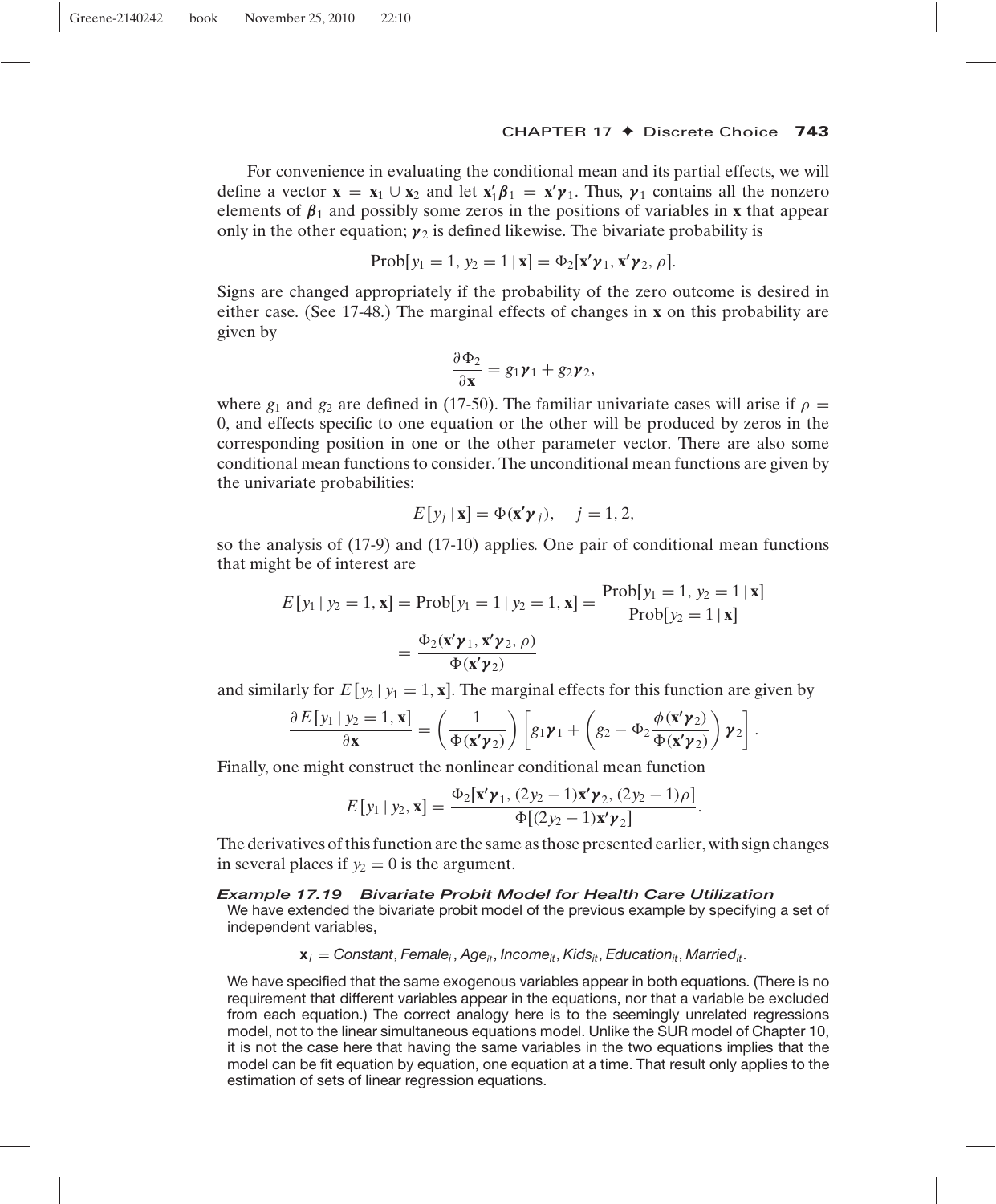|                 |                          |                        | <b>Doctor</b> |                        |              | <b>Hospital</b>          |                        |
|-----------------|--------------------------|------------------------|---------------|------------------------|--------------|--------------------------|------------------------|
|                 | <b>Model Estimates</b>   |                        |               | <b>Partial Effects</b> |              | <b>Model Estimates</b>   |                        |
| <b>Variable</b> | <i><b>Univariate</b></i> | <b>Bivariate</b>       | <b>Direct</b> | <i>Indirect</i>        | <b>Total</b> | <i><b>Univariate</b></i> | <b>Bivariate</b>       |
| Constant        | $-0.1243$<br>(0.05815)   | $-0.1243$<br>(0.05814) |               |                        |              | $-1.3328$<br>(0.08320)   | $-1.3385$<br>(0.07957) |
| Female          | 0.3559                   | 0.3551                 | 0.09650       | $-0.00724$             | 0.08926      | 0.1023                   | 0.1050                 |
|                 | (0.01602)                | (0.01604)              | (0.004957)    | (0.001515)             | (0.005127)   | (0.02195)                | (0.02174)              |
| Age             | 0.01189                  | 0.01188                | 0.003227      | $-0.00032$             | 0.002909     | 0.004605                 | 0.00461                |
|                 | (0.0007957)              | (0.000802)             | (0.000231)    | (0.000073)             | (0.000238)   | (0.001082)               | (0.001058)             |
| Income          | $-0.1324$                | $-0.1337$              | $-0.03632$    | $-0.003064$            | $-0.03939$   | 0.03739                  | 0.04441                |
|                 | (0.04655)                | (0.04628)              | (0.01260)     | (0.004105)             | (0.01254)    | (0.06329)                | (0.05946)              |
| Kids            | $-0.1521$                | $-0.1523$              | $-0.04140$    | 0.001047               | $-0.04036$   | $-0.01714$               | $-0.01517$             |
|                 | (0.01833)                | (0.01825)              | (0.005053)    | (0.001773)             | (0.005168)   | (0.02562)                | (0.02570)              |
| Education       | $-0.01497$               | $-0.01484$             | $-0.004033$   | 0.001512               | $-0.002521$  | $-0.02196$               | $-0.02191$             |
|                 | (0.003575)               | (0.003575)             | (0.000977)    | (0.00035)              | (0.0010)     | (0.005215)               | (0.005110)             |
| Married         | 0.07352                  | 0.07351                | 0.01998       | 0.003303               | 0.02328      | $-0.04824$               | $-0.04789$             |
|                 | (0.02064)                | (0.02063)              | (0.005626)    | (0.001917)             | (0.005735)   | (0.02788)                | (0.02777)              |

**TABLE 17.15** Estimated Bivariate Probit Model*<sup>a</sup>*

 $a$  Estimated correlation coefficient = 0.2981 (0.0139).

Table 17.15 contains the estimates of the parameters of the univariate and bivariate probit models. The tests of the null hypothesis of zero correlation strongly reject the hypothesis that  $\rho$  equals zero. The *t* statistic for  $\rho$  based on the full model is 0.2981 / 0.0139 = 21.446, which is much larger than the critical value of 1.96. For the likelihood ratio test, we compute

$$
\lambda_{LR}=2\{-25285.07 - [-17422.72 - (-8073.604)]\}=422.508.
$$

Once again, the hypothesis is rejected. (The Wald statistic is  $21.446^2 = 459.957$ .) The LM statistic is 383.953. The coefficient estimates agree with expectations. The income coefficient is statistically significant in the doctor equation, but not in the hospital equation, suggesting, perhaps, that physican visits are at least to some extent discretionary while hospital visits occur on an emergency basis that would be much less tied to income. The table also contains the decomposition of the partial effects for *E*[*y*<sub>1</sub> | *y*<sub>2</sub> = 1]. The direct effect is [*g*<sub>1</sub>/Φ(**x′** γ<sub>2</sub>)] $<sub>1</sub>$ in the definition given earlier. The mean estimate of  $E[y_1]y_2 = 1$  is 0.821285. In the table in Example 17.8, this would correspond to the raw proportion  $P(D = 1, H = 1) / P(H = 1)$  $(1975 / 27326) / 2395 / 27326) = 0.8246.$ 

### **17.5.4 A PANEL DATA MODEL FOR BIVARIATE BINARY RESPONSE**

Extending multiple equation models to accommodate unobserved common effects in panel data settings is straightforward in theory, but complicated in practice. For the bivariate probit case, for example, the natural extension of (17-48) would be

$$
y_{1,ii}^* = \mathbf{x}_{1,ii}' \boldsymbol{\beta}_1 + \varepsilon_{1,ii} + \alpha_{1,i}, \quad y_{1,ii} = 1 \text{ if } y_{1,ii}^* > 0, 0 \text{ otherwise,}
$$
  
\n
$$
y_{2,ii}^* = \mathbf{x}_{2,ii}' \boldsymbol{\beta}_2 + \varepsilon_{2,ii} + \alpha_{2,i}, \quad y_{2,ii} = 1 \text{ if } y_{2,ii}^* > 0, 0 \text{ otherwise,}
$$
  
\n
$$
\begin{pmatrix} \varepsilon_1 \\ \varepsilon_2 \end{pmatrix} \mathbf{x}_1, \mathbf{x}_2 \rightarrow N \begin{bmatrix} \begin{pmatrix} 0 \\ 0 \end{pmatrix}, \begin{pmatrix} 1 & \rho \\ \rho & 1 \end{pmatrix} \end{bmatrix}.
$$

The complication will be in how to treat  $(\alpha_1, \alpha_2)$ . A fixed effects treatment will require estimation of two full sets of dummy coefficients, will likely encounter the incidental parameters problem in double measure, and will be complicated in practical terms.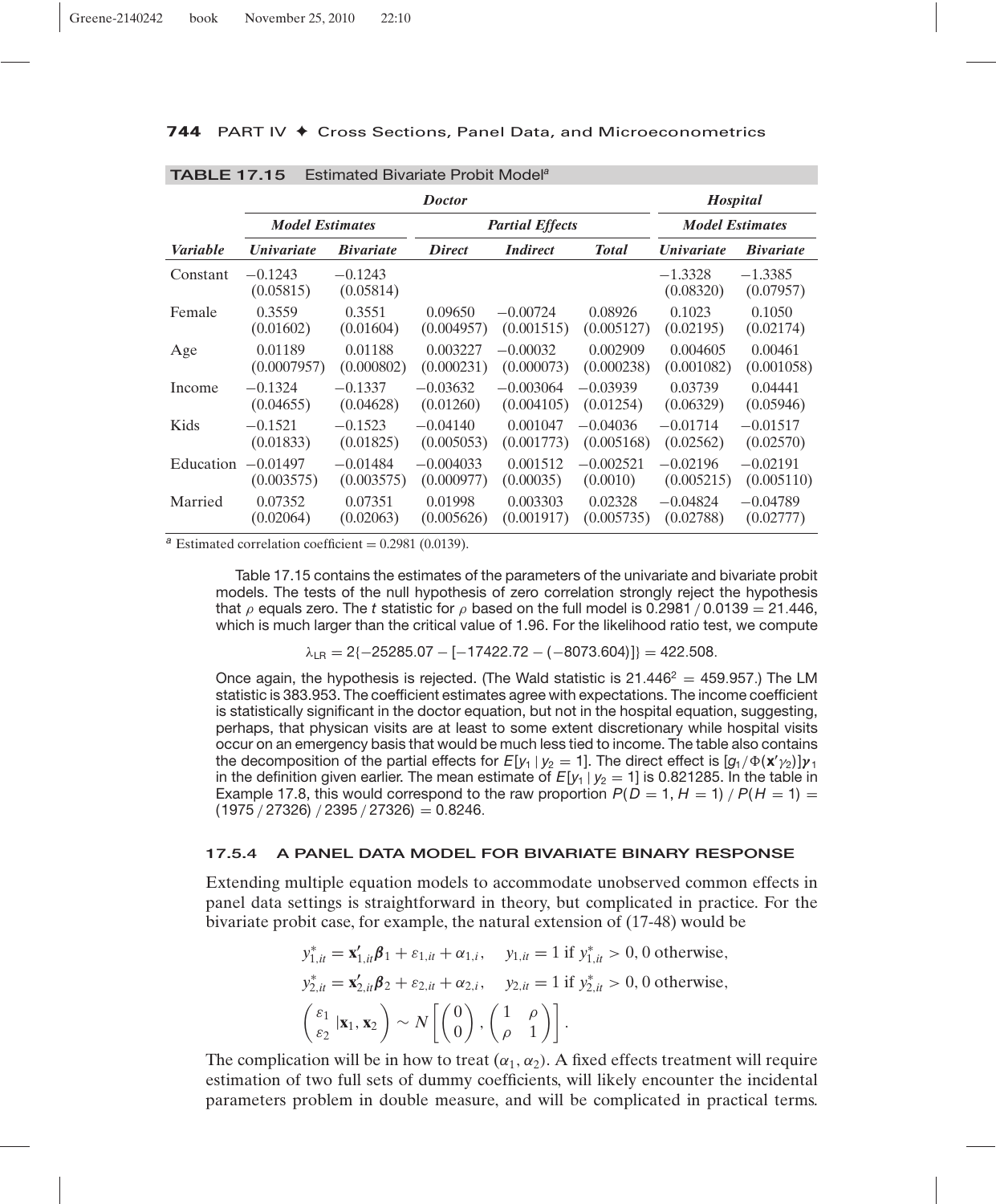As in all earlier cases, the fixed effects case also preempts any specification involving time-invariant variables. It is also unclear in a fixed effects model, how any correlation between  $\alpha_1$  and  $\alpha_2$  would be handled. It should be noted that strictly from a consistency standpoint, these considerations are moot. The two equations can be estimated separately, only with some loss of efficiency. The analogous situation would be the seemingly unrelated regressions model in Chapter 10. A random effects treatment (perhaps accommodated with Mundlak's approach of adding the group means to the equations as in Section 17.4.5) offers greater promise. If  $(\alpha_1, \alpha_2) = (u_1, u_2)$  are normally distributed random effects, with

$$
\begin{pmatrix} u_{1,i} \\ u_{2,i} \end{pmatrix} \mathbf{X}_{1,i}, \mathbf{X}_{2,i} \end{pmatrix} \sim N \left[ \begin{pmatrix} 0 \\ 0 \end{pmatrix}, \begin{pmatrix} \sigma_1^2 & \rho \sigma_1 \sigma_2 \\ \rho \sigma_1 \sigma_2 & \sigma_2^2 \end{pmatrix} \right],
$$

then the unconditional log likelihood for the bivariate probit model,

$$
\ln L = \sum_{i=1}^{n} \ln \int_{u_1, u_2} \prod_{t=1}^{T_i} \Phi_2(w_{1, it} \mid u_{1, i}, w_{2, it} \mid u_{2, i}, \rho_{it}^*) f(u_{1, i}, u_{2, i}) du_{1, i} du_{2, i},
$$

can be maximized using simulation or quadrature as we have done in previous applications. A possible variation on this specification would specify that the same common effect enter both equations. In that instance, the integration would only be over a single dimension. In this case, there would only be a single new parameter to estimate,  $\sigma^2$ , the variance of the common random effect while  $\rho$  would equal one. A refinement on this form of the model would allow the scaling to be different in the two equations by placing  $u_i$  in the first equation and  $\theta u_i$  in the second. This would introduce the additional scaling parameter, but  $\rho$  would still equal one. This is the formulation of a common random effect used in Heckman's formulation of the dynamic panel probit model in the Section 17.4.6.

# *Example 17.20 Bivariate Random Effects Model for Doctor and Hospital Visits*

We will extend the pooled bivariate probit model presented in Example 17.19 by allowing a general random effects formulation, with free correlation between the time-varying components ( $\varepsilon_1$ ,  $\varepsilon_2$ ) and between the time-invariant effects, ( $u_1$ ,  $u_2$ ). We used simulation to fit the model. Table 17.16 presents the pooled and random effects estimates. The log-likelihood functions for the pooled and random effects models are −25285.07 and −23769.67, respectively. Two times the difference is 3030.76. This would be a chi squared with three degrees of freedom (for the three free elements in the covariance matrix of  $u_1$  and  $u_2$ ). The 95 percent critical value is 7.81, so the pooling hypothesis would be rejected. The change in the correlation coefficient from .2981 to .1501 suggests that we have decomposed the disturbance in the model into a time-varying part and a time-invariant part. The latter seems to be the smaller of the two. Although the time-invariant elements are more highly correlated, their variances are only 0.2233<sup>2</sup> = 0.0499 and 0.6338<sup>2</sup> = 0.4017 compared to 1.0 for both  $\varepsilon_1$  and  $\varepsilon_2$ .

# **17.5.5 ENDOGENOUS BINARY VARIABLE A RECURSIVE BIVARIATE PROBIT MODEL**

Section 17.3.5 examines a case in which there is an endogenous variable in a binary choice (probit) model. The model is

$$
W^* = \mathbf{x}_1' \beta_1 + \varepsilon_1,
$$
  
\n
$$
y^* = \mathbf{x}_2' \beta_2 + \gamma W^* + \varepsilon_2, \quad y = 1 \text{ if } y^* > 0, 0 \text{ otherwise,}
$$
  
\n
$$
\begin{pmatrix} \varepsilon_1 \\ \varepsilon_2 \end{pmatrix} \mathbf{x}_1, \mathbf{x}_2 \rightarrow N \begin{bmatrix} 0 \\ 0 \end{bmatrix}, \begin{pmatrix} 1 & \rho \\ \rho & 1 \end{pmatrix}.
$$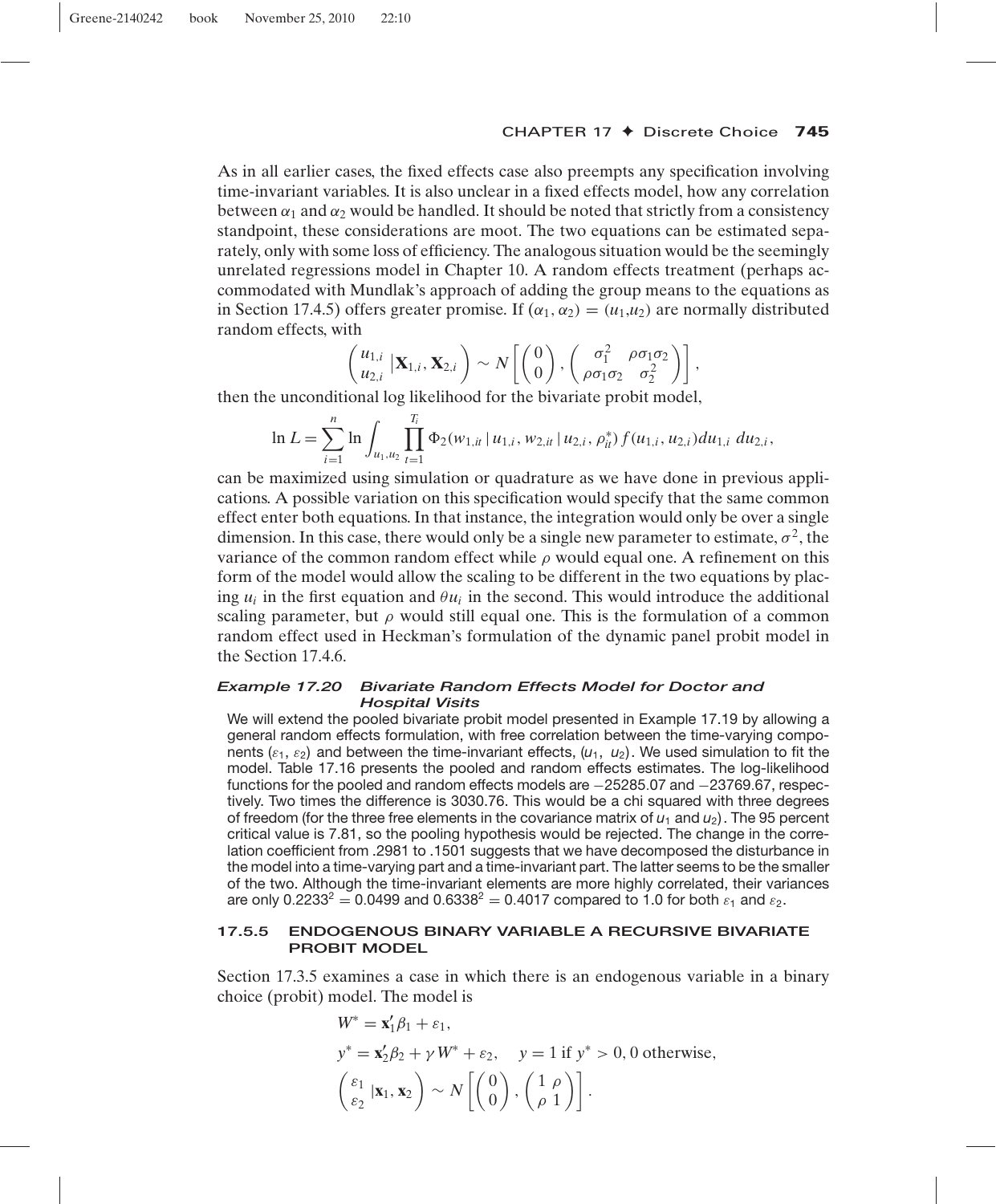| <b>TABLE 17.16</b>                   |               | Estimated Random Effects Bivariate Probit Model |               |                       |  |  |
|--------------------------------------|---------------|-------------------------------------------------|---------------|-----------------------|--|--|
|                                      |               | <b>Doctor</b>                                   |               | <b>Hospital</b>       |  |  |
|                                      | <b>Pooled</b> | <b>Random Effects</b>                           | <b>Pooled</b> | <b>Random Effects</b> |  |  |
| Constant                             | $-0.1243$     | $-0.2976$                                       | $-1.3385$     | $-1.5855$             |  |  |
|                                      | (0.05814)     | (0.09650)                                       | (0.07957)     | (0.10853)             |  |  |
| Female                               | 0.3551        | 0.4548                                          | 0.1050        | 0.1280                |  |  |
|                                      | (0.01604)     | (0.02857)                                       | (0.02174)     | (0.02954)             |  |  |
| Age                                  | 0.01188       | 0.01983                                         | 0.00461       | 0.00496               |  |  |
|                                      | (0.000802)    | (0.00130)                                       | (0.001058)    | (0.00139)             |  |  |
| Income                               | $-0.1337$     | $-0.01059$                                      | 0.04441       | 0.13358               |  |  |
|                                      | (0.04628)     | (0.06488)                                       | (0.05946)     | (0.07728)             |  |  |
| Kids                                 | $-0.1523$     | $-0.1544$                                       | $-0.01517$    | 0.02155               |  |  |
|                                      | (0.01825)     | (0.02692)                                       | (0.02570)     | (0.03211)             |  |  |
| Education                            | $-0.01484$    | $-0.02573$                                      | $-0.02191$    | $-0.02444$            |  |  |
|                                      | (0.003575)    | (0.00612)                                       | (0.005110)    | (0.00675)             |  |  |
| Married                              | 0.07351       | 0.02876                                         | $-0.04789$    | $-0.10504$            |  |  |
|                                      | (0.02063)     | (0.03167)                                       | (0.02777)     | (0.03547)             |  |  |
| $Corr(\varepsilon_1, \varepsilon_2)$ | 0.2981        | 0.1501                                          | 0.2981        | 0.1501                |  |  |
| $Corr(u_1, u_2)$                     | 0.0000        | 0.5382                                          | 0.0000        | 0.5382                |  |  |
| Std. Dev. u                          | 0.0000        | 0.2233                                          | 0.0000        | 0.6338                |  |  |
| Std. Dev. $\varepsilon$              | 1.0000        | 1.0000                                          | 1.0000        | 1.0000                |  |  |

The application examined there involved a labor force participation model that was conditioned on an endogeous variable, the spouse's hours of work. In many cases, the endogenous variable in the equation is also binary. In the application we will examine next, the presence of a gender economics course in the economics curriculum at liberal arts colleges is conditioned on whether or not there is a women's studies program on the campus. The model in this case becomes

> $W^* = \mathbf{x}'_1 \boldsymbol{\beta}_1 + \varepsilon_1$ ,  $W = 1$  if  $W^* > 0$ , 0 otherwise,  $y^* = \mathbf{x}'_2 \boldsymbol{\beta}_2 + \gamma W + \varepsilon_2$ ,  $y = 1$  if  $y^* > 0$ , 0 otherwise,  $\left( \varepsilon_1 \right)$  $\begin{bmatrix} \varepsilon_1 \\ \varepsilon_2 \end{bmatrix}$  **(x**<sub>1</sub>, **x**<sub>2</sub>) ~  $N\left[\begin{bmatrix} 0 \\ 0 \end{bmatrix}\right]$  $\boldsymbol{0}$  $\bigg)$ ,  $\bigg( \begin{matrix} 1 & \rho \\ 0 & 1 \end{matrix} \bigg)$  $\rho$  1  $\big)\big].$

This model illustrates a number of interesting aspects of the bivariate probit model. Note that this model is qualitatively different from the bivariate probit model in (17-48); the first dependent variable, *W*, appears on the right-hand side of the second equation.<sup>41</sup> This model is a **recursive**, simultaneous-equations model. Surprisingly, the endogenous nature of one of the variables on the right-hand side of the second equation can be ignored in formulating the log-likelihood. [The model appears in Maddala (1983, p. 123).] We can establish this fact with the following (admittedly trivial) argument: The term that enters the log-likelihood is  $P(y = 1, W = 1) = P(y = 1 | W = 1)P(W = 1)$ . Given the model as stated, the marginal probability for *W* is just  $\Phi(\mathbf{x}_1'\boldsymbol{\beta}_1)$ , whereas the conditional probability is  $\Phi_2(\cdots)/\Phi(\mathbf{x}'_1\boldsymbol{\beta}_1)$ . The product returns the bivariate normal probability

<sup>&</sup>lt;sup>41</sup>Eisenberg and Rowe (2006) is another application of this model. In their study, they analyzed the joint (recursive) effect of  $W =$  veteran status on  $y$ , smoking behavior. The estimator they used was two-stage least squares and GMM.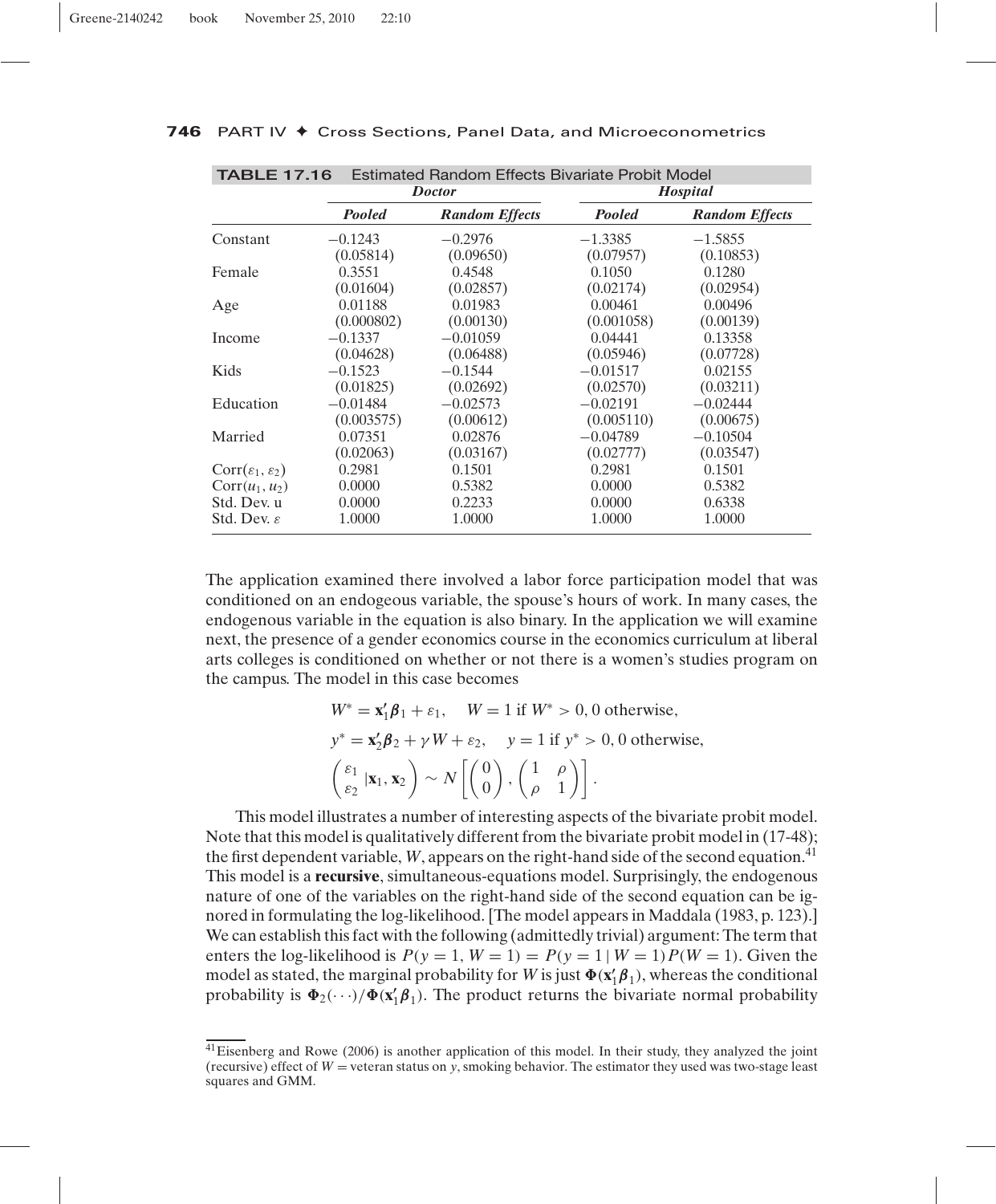### Greene-2140242 book November 25, 2010 22:10

### CHAPTER 17 ✦ Discrete Choice **747**

we had earlier. The other three terms in the log-likelihood are derived similarly, which produces (Maddala's results with some sign changes):

$$
P(y = 1, W = 1) = \Phi(\mathbf{x}_2' \beta_2 + \gamma, \mathbf{x}_1' \beta_1, \rho),
$$
  
\n
$$
P(y = 1, W = 0) = \Phi(\mathbf{x}_2' \beta_2, -\mathbf{x}_1' \beta_1, -\rho),
$$
  
\n
$$
P(y = 0, W = 1) = \Phi[-(\mathbf{x}_2' \beta_2 + \gamma), \mathbf{x}_1' \beta_1, -\rho),
$$
  
\n
$$
P(y = 0, W = 0) = \Phi(-\mathbf{x}_2' \beta_2, -\mathbf{x}_1' \beta_1, \rho).
$$

These terms are exactly those of (17-48) that we obtain just by carrying *W* in the second equation with no special attention to its endogenous nature. We can ignore the simultaneity in this model and we cannot in the linear regression model because, in this instance, we are maximizing the log-likelihood, whereas in the linear regression case, we are manipulating certain sample moments that do not converge to the necessary population parameters in the presence of simultaneity.

#### *Example 17.21 Gender Economics Courses at Liberal Arts Colleges*

Burnett (1997) proposed the following bivariate probit model for the presence of a gender economics course in the curriculum of a liberal arts college:

$$
\text{Prob}[G=1, W=1 \,|\, \mathbf{x}_G, \mathbf{x}_W] = \Phi_2(\mathbf{x}_G' \boldsymbol{\beta}_G + \boldsymbol{\gamma} W, \mathbf{x}_W' \boldsymbol{\beta}_W, \rho).
$$

The dependent variables in the model are

 $G =$  presence of a gender economics course

 $W =$  presence of a women's studies program on the campus.

The independent variables in the model are

 $z_1$  = constant term

 $z_2$  = academic reputation of the college, coded 1 (best), 2, ... to 141

 $z_3$  = size of the full-time economics faculty, a count

 $z_4$  = percentage of the economics faculty that are women, proportion (0 to 1)

 $z_5$  = religious affiliation of the college,  $0 =$  no,  $1 =$  yes

 $z_6$  = percentage of the college faculty that are women, proportion (0 to 1)

*z*7**–***z*<sup>10</sup> = regional dummy variables, South, Midwest, Northeast, West

The regressor vectors are

 $\mathbf{x}_G = z_1, z_2, z_3, z_4, z_5$  (gender economics course equation),

 $\mathbf{x}_W = z_2, z_5, z_6, z_7 - z_{10}$  (women's studies program equation).

Maximum likelihood estimates of the parameters of Burnett's model were computed by Greene (1998) using her sample of 132 liberal arts colleges; 31 of the schools offer gender economics, 58 have women's studies, and 29 have both. (See Appendix Table F17.1.) The estimated parameters are given in Table 17.17. Both bivariate probit and the single-equation estimates are given. The estimate of  $\rho$  is only 0.1359, with a standard error of 1.2359. The Wald statistic for the test of the hypothesis that  $\rho$  equals zero is (0.1359/1.2539)<sup>2</sup> = 0.011753. For a single restriction, the critical value from the chi-squared table is 3.84, so the hypothesis cannot be rejected. The likelihood ratio statistic for the same hypothesis is 2[−85.6317 − (−85.6458)] = 0.0282, which leads to the same conclusion. The Lagrange multiplier statistic is 0.003807, which is consistent. This result might seem counterintuitive, given the setting. Surely "gender economics" and "women's studies" are highly correlated, but this finding does not contradict that proposition. The correlation coefficient measures the correlation between the disturbances in the equations, the omitted factors. That is,  $\rho$  measures (roughly) the correlation between the outcomes after the influence of the included factors is accounted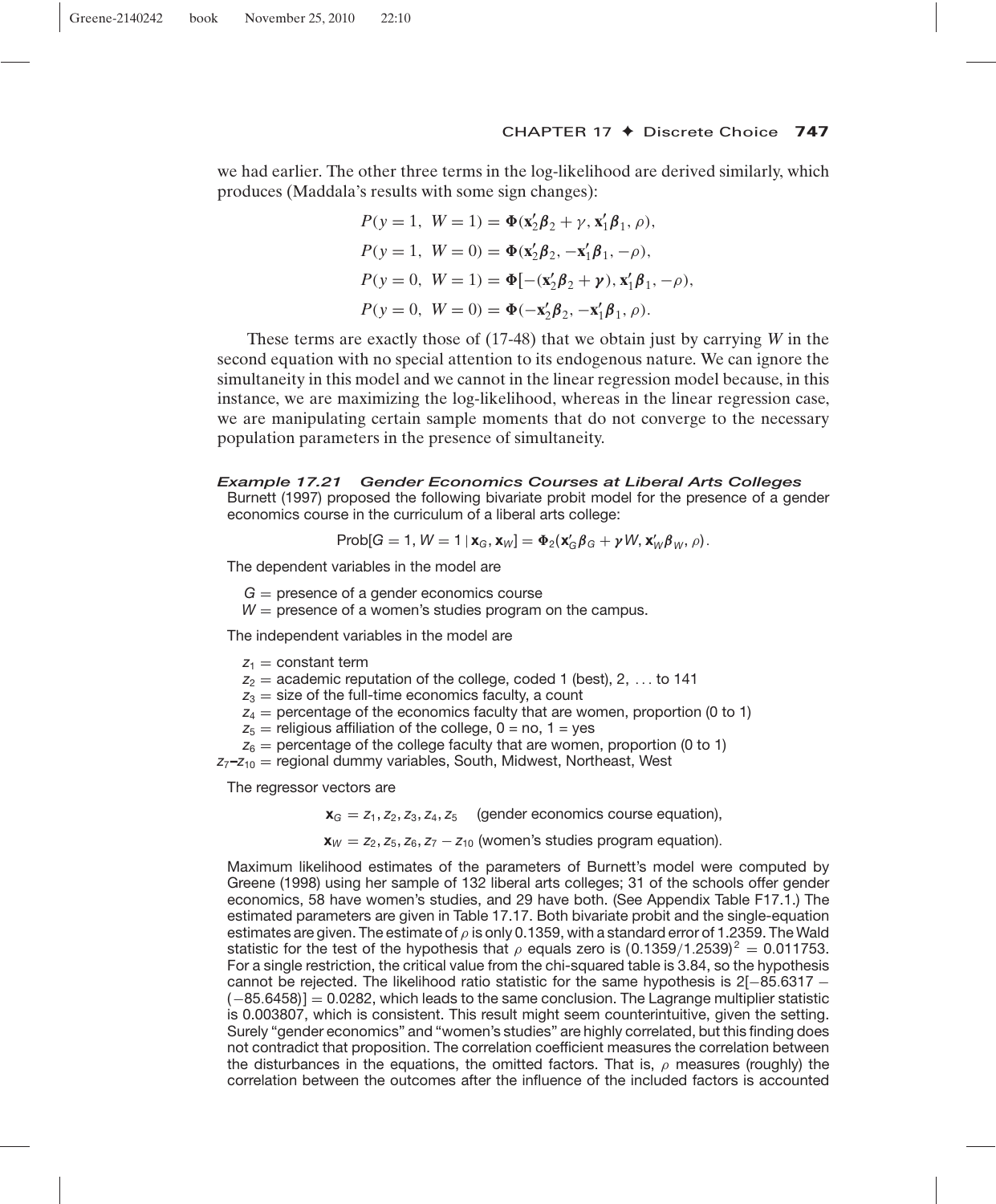|                                                                |                                                                           | (estimated standard errors in parentheses)                                         |                                                                           |                                                                                    |
|----------------------------------------------------------------|---------------------------------------------------------------------------|------------------------------------------------------------------------------------|---------------------------------------------------------------------------|------------------------------------------------------------------------------------|
|                                                                |                                                                           | <b>Single Equation</b>                                                             |                                                                           | <b>Bivariate Probit</b>                                                            |
| <b>Variable</b>                                                | Coefficient                                                               | <b>Standard Error</b>                                                              | Coefficient                                                               | <b>Standard Error</b>                                                              |
| <b>Gender Economics Equation</b>                               |                                                                           |                                                                                    |                                                                           |                                                                                    |
| Constant<br>AcRep<br>WomStud<br>EconFac<br>PctWecon<br>Relig   | $-1.4176$<br>$-0.01143$<br>1.1095<br>0.06730<br>2.5391<br>$-0.3482$       | (0.8768)<br>(0.003610)<br>(0.4699)<br>(0.05687)<br>(0.8997)<br>(0.4212)            | $-1.1911$<br>$-0.01233$<br>0.8835<br>0.06769<br>2.5636<br>$-0.3741$       | (2.2155)<br>(0.007937)<br>(2.2603)<br>(0.06952)<br>(1.0144)<br>(0.5264)            |
| <b>Women's Studies Equation</b>                                |                                                                           |                                                                                    |                                                                           |                                                                                    |
| AcRep<br>PctWfac<br>Relig<br>South<br>West<br>North<br>Midwest | $-0.01957$<br>1.9429<br>$-0.4494$<br>1.3597<br>2.3386<br>1.8867<br>1.8248 | (0.004117)<br>(0.9001)<br>(0.3072)<br>(0.5948)<br>(0.6449)<br>(0.5927)<br>(0.6595) | $-0.01939$<br>1.8914<br>$-0.4584$<br>1.3471<br>2.3376<br>1.9009<br>1.8070 | (0.005704)<br>(0.8714)<br>(0.3403)<br>(0.6897)<br>(0.8611)<br>(0.8495)<br>(0.8952) |
| $\rho$<br>ln L                                                 | 0.0000<br>$-85.6458$                                                      | (0.0000)                                                                           | 0.1359<br>$-85.6317$                                                      | (1.2539)                                                                           |

**TABLE 17.17** Estimates of a Recursive Simultaneous Bivariate Probit Model

# **748** PART IV ✦ Cross Sections, Panel Data, and Microeconometrics

for. Thus, the value 0.1359 measures the effect after the influence of women's studies is already accounted for. As discussed in the next paragraph, the proposition turns out to be right. The single most important determinant (at least within this model) of whether a gender economics course will be offered is indeed whether the college offers a women's studies program.

The marginal effects in this model are fairly involved, and as before, we can consider several different types. Consider, for example,  $z_2$ , academic reputation. There is a direct effect produced by its presence in the gender economics course equation. But there is also an indirect effect. Academic reputation enters the women's studies equation and, therefore, influences the probability that *W* equals one. Because *W* appears in the gender economics course equation, this effect is transmitted back to *y*. The total effect of academic reputation and, likewise, religious affiliation is the sum of these two parts. Consider first the gender economics variable, *y*. The conditional mean is

$$
E[G \mid \mathbf{x}_G, \mathbf{x}_W] = \text{Prob}[W = 1]E[G \mid W = 1, \mathbf{x}_G, \mathbf{x}_W]
$$
  
+ 
$$
\text{Prob}[W = 0]E[G \mid W = 0, \mathbf{x}_G, \mathbf{x}_W]
$$
  
= 
$$
\Phi_2(\mathbf{x}_G' \beta_G + \gamma, \mathbf{x}_W' \beta_W, \rho) + \Phi_2(\mathbf{x}_G' \beta_G, -\mathbf{x}_W' \beta_W, -\rho).
$$

Derivatives can be computed using our earlier results. We are also interested in the effect of religious affiliation. Because this variable is binary, simply differentiating the conditional mean function may not produce an accurate result. Instead, we would compute the conditional mean function with this variable set to one and then zero, and take the difference. Finally, what is the effect of the presence of a women's studies program on the probability that the college will offer a gender economics course? To compute this effect, we would compute

$$
Prob[G = 1 | W = 1, x_G, x_W] - Prob[G = 1 | W = 0, x_G, x_W].
$$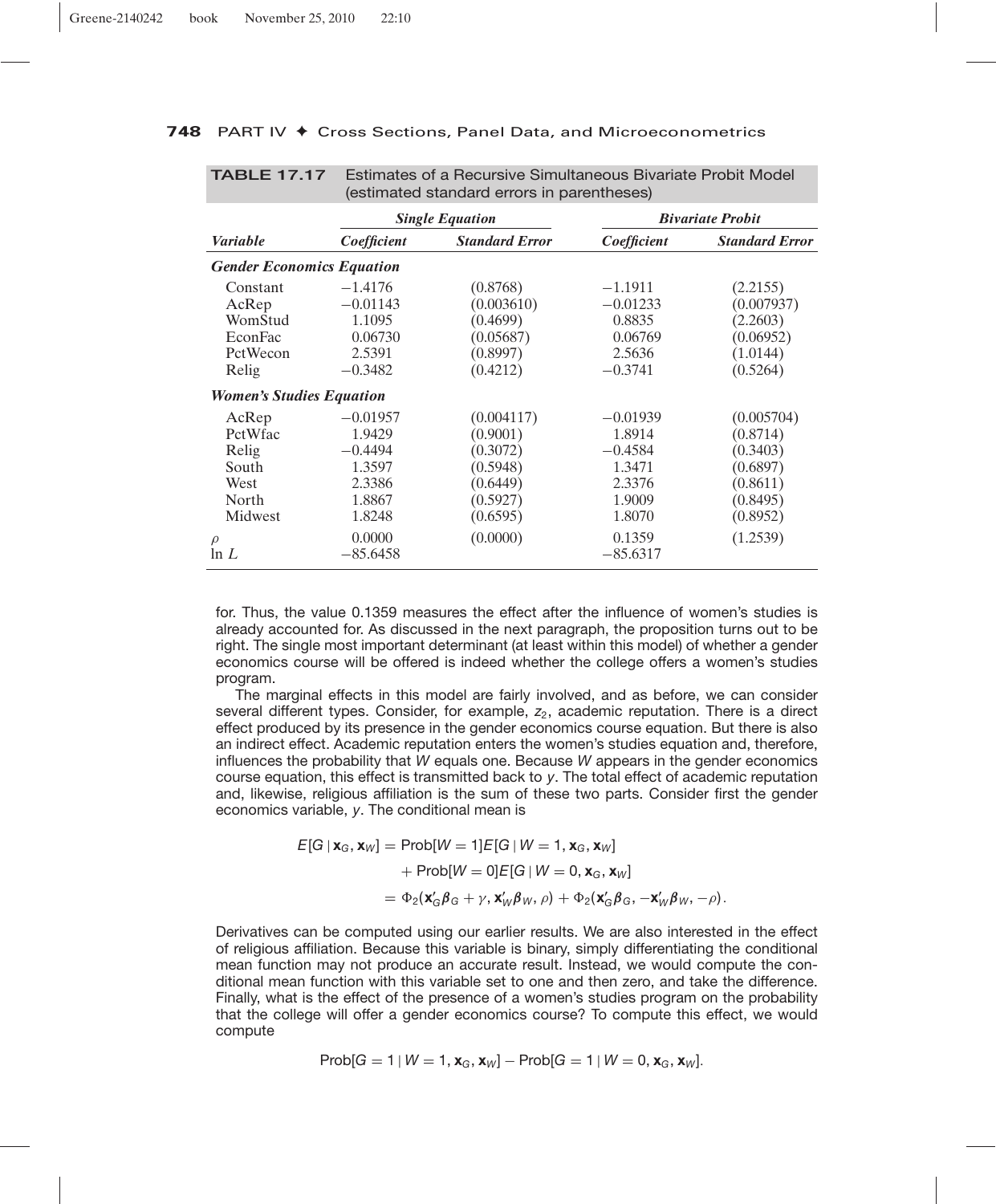| <b>TABLE 17.18</b><br>Marginal Effects in Gender Economics Model |                                                                   |                                         |                                                                                |                                                                           |                                                                                                                                               |  |  |  |  |  |
|------------------------------------------------------------------|-------------------------------------------------------------------|-----------------------------------------|--------------------------------------------------------------------------------|---------------------------------------------------------------------------|-----------------------------------------------------------------------------------------------------------------------------------------------|--|--|--|--|--|
|                                                                  | <b>Direct</b>                                                     | <b>Indirect</b>                         | <b>Total</b>                                                                   | (Std. Error)                                                              | (Type of Variable, Mean)                                                                                                                      |  |  |  |  |  |
| <b>Gender Economics Equation</b>                                 |                                                                   |                                         |                                                                                |                                                                           |                                                                                                                                               |  |  |  |  |  |
| AcRep<br>PctWecon<br>EconFac<br>Relig<br>WomStud<br>PctWfac      | $-0.002022$<br>$+0.4491$<br>$+0.01190$<br>$-0.06327$<br>$+0.1863$ | $-0.001453$<br>$-0.02306$<br>$+0.14434$ | $-0.003476$<br>$+0.4491$<br>$+0.1190$<br>$-0.08632$<br>$+0.1863$<br>$+0.14434$ | (0.001126)<br>(0.1568)<br>(0.01292)<br>(0.08220)<br>(0.0868)<br>(0.09051) | (Continuous, 119.242)<br>(Continuous, 0.24787)<br>(Continuous, 6.74242)<br>(Binary, 0.57576)<br>Endogenous, 0.43939)<br>(Continuous, 0.35772) |  |  |  |  |  |
| <b>Women's Studies Equation</b>                                  |                                                                   |                                         |                                                                                |                                                                           |                                                                                                                                               |  |  |  |  |  |
| AcRep<br>PctWfac<br>Relig                                        | $-0.00780$<br>$+0.77489$<br>$-0.17777$                            |                                         | $-0.00780$<br>$+0.77489$<br>$-0.17777$                                         | (0.001654)<br>(0.3591)<br>(0.11946)                                       | (Continuous, 119.242)<br>(Continuous, 0.35772)<br>(Binary, 0.57576)                                                                           |  |  |  |  |  |

In all cases, standard errors for the estimated marginal effects can be computed using the delta method or the method of Krinsky and Robb.

Table 17.18 presents the estimates of the marginal effects and some descriptive statistics for the data. The calculations were simplified slightly by using the restricted model with  $\rho = 0$ . Computations of the marginal effects still require the preceding decomposition, but they are simplified by the result that if  $\rho$  equals zero, then the bivariate probabilities factor into the products of the marginals. Numerically, the strongest effect appears to be exerted by the representation of women on the faculty; its coefficient of +0.4491 is by far the largest. This variable, however, cannot change by a full unit because it is a proportion. An increase of 1 percent in the presence of women on the faculty raises the probability by only +0.004, which is comparable in scale to the effect of academic reputation. The effect of women on the faculty is likewise fairly small, only 0.0013 per 1 percent change. As might have been expected, the single most important influence is the presence of a women's studies program, which increases the likelihood of a gender economics course by a full 0.1863. Of course, the raw data would have anticipated this result; of the 31 schools that offer a gender economics course, 29 also have a women's studies program and only two do not. Note finally that the effect of religious affiliation (whatever it is) is mostly direct.

#### **17.5.6 ENDOGENOUS SAMPLING IN A BINARY CHOICE MODEL**

We have encountered several instances of nonrandom sampling in the binary choice setting. In Section 17.3.6, we examined an application in credit scoring in which the balance in the sample of responses of the outcome variable,  $C = 1$  for acceptance of an application and  $C = 0$  for rejection, is different from the known proportions in the population. The sample was specifically skewed in favor of observations with  $C = 1$ to enrich the data set. A second type of nonrandom sampling arose in the analysis of nonresponse/attrition in the GSOEP in Example 17.17. The data suggest that the observed sample is not random with respect to individuals' presence in the sample at different waves of the panel. The first of these represents selection specifically on an observable outcome—the observed dependent variable. We constructed a model for the second of these that relied on an assumption of selection on a set of certain observables—the variables that entered the probability weights. We will now examine a third form of nonrandom sample selection, based crucially on the unobservables in the two equations of a bivariate probit model.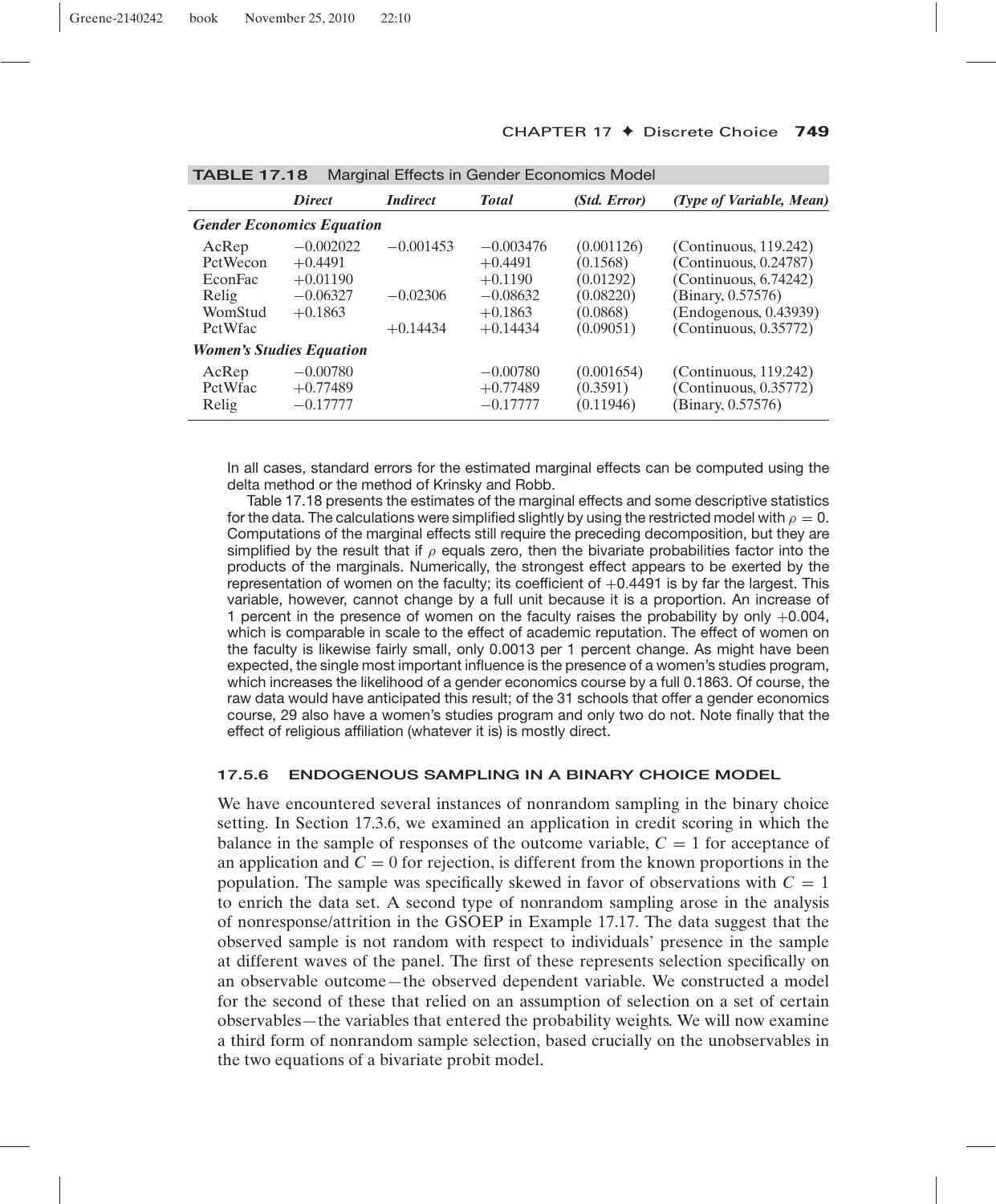We return to the banking application of Example 17.9. In that application, we examined a binary choice model,

$$
Prob(Cardholder = 1) = Prob(C = 1 | x)
$$
  
=  $\Phi(\beta_1 + \beta_2 Age + \beta_3 Income + \beta_4 OwnRent$   
+  $\beta_5$  Months at Current Address  
+  $\beta_6$  Self-Employee  
+  $\beta_7$  Number of Major Derogatory Reports  
+  $\beta_8$  Number of Minor Derogatory Reports.

From the point of view of the lender, cardholder status is not the interesting outcome in the credit history, default is. The more interesting equation describes  $Prob(Default =$  $1 | z, C = 1$ . The natural approach, then, would be to construct a binary choice model for the interesting default variable using the historical data for a sample of cardholders. The problem with the approach is that the sample is not randomly drawn—applicants are screened with an eye specifically toward whether or not they seem likely to default. In this application, and in general, there are three economic agents, the credit scorer (e.g., Fair Isaacs), the lender, and the borrower. Each of them has latent characteristics in the equations that determine their behavior. It is these latent characteristics that drive, in part, the application/scoring process and, ultimately, the consumer behavior.

A model that can accommodate these features is (17-50),

$$
S^* = \mathbf{x}_1' \boldsymbol{\beta}_1 + \varepsilon_1, \quad S = 1 \text{ if } S^* > 0, 0 \text{ otherwise,}
$$
  
\n
$$
y^* = \mathbf{x}_2' \boldsymbol{\beta}_2 + \varepsilon_2, \quad y = 1 \text{ if } y^* > 0, 0 \text{ otherwise,}
$$
  
\n
$$
\begin{pmatrix} \varepsilon_1 \\ \varepsilon_2 \end{pmatrix} \mathbf{x}_1, \mathbf{x}_2 \rightarrow N \begin{bmatrix} 0 \\ 0 \end{bmatrix}, \begin{pmatrix} 1 & \rho \\ \rho & 1 \end{pmatrix},
$$
  
\n
$$
(y, x_2) \text{ observed only when } S = 1,
$$

which contains an observation rule,  $S = 1$ , and a behavioral outcome,  $y = 0$  or 1. The endogeneity of the sampling rule implies that

$$
Prob(y = 1 | S = 1, \mathbf{x}_2) \neq \Phi(\mathbf{x}_2' \boldsymbol{\beta}).
$$

From properties of the bivariate normal distribution, the appropriate probability is

$$
\text{Prob}(y=1 \mid S=1, \mathbf{x}_1, \mathbf{x}_2) = \Phi\left[\frac{\mathbf{x}_2' \boldsymbol{\beta}_2 + \rho \mathbf{x}_1' \boldsymbol{\beta}_1}{\sqrt{1-\rho^2}}\right].
$$

If  $\rho$  is not zero, then in using the simple univariate probit model, we are omitting from our model any variables that are in  $x_1$  but not in  $x_2$ , and in any case, the estimator is inconsistent by a factor  $(1 - \rho^2)^{-1/2}$ . To underscore the source of the bias, if  $\rho$  equals zero, the conditional probability returns to the model that would be estimated with the selected sample. Thus, the bias arises because of the correlation of (i.e., the selection on) the unobservables,  $\varepsilon_1$  and  $\varepsilon_2$ . This model was employed by Wynand and van Praag (1981) in the first application of Heckman's (1979) sample selection model in a nonlinear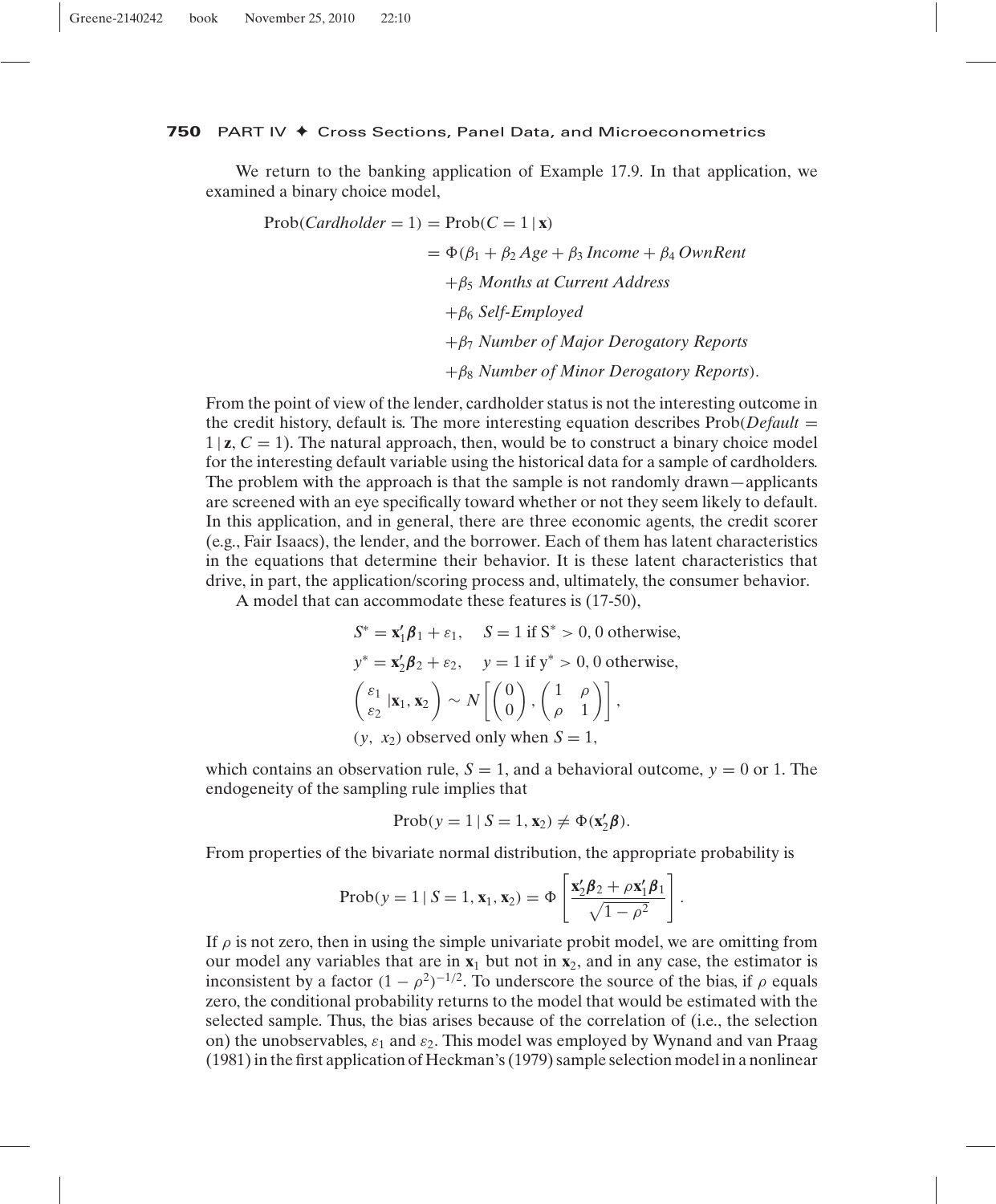setting, to insurance purchases, by Boyes, Hoffman, and Lowe (1989) in a study of bank lending, by Greene (1992) to the credit card application begun in Example 17.9 and continued in Example 17.22, and hundreds of applications since. [Some discussion appears in Maddala (1983) as well.]

Given that the forms of the probabilities are known, the appropriate log-likelihood function for estimation of  $\beta_1$ ,  $\beta_2$  and  $\rho$  is easily obtained. The log-likelihood must be constructed for the joint or the marginal probabilities, not the conditional ones. For the "selected observations," that is,  $(y = 0, S = 1)$  or  $(y = 1, S = 1)$ , the relevant probability is simply

 $\text{Prob}(y = 0 \text{ or } 1 | S = 1) \times \text{Prob}(S = 1) = \Phi_2[(2y - 1)\mathbf{x}'_2 \boldsymbol{\beta}_2, \mathbf{x}'_1 \boldsymbol{\beta}_1, (2y - 1)\rho]$ 

For the observations with  $S = 0$ , the probability that enters the likelihood function is simply Prob( $S = 0 | \mathbf{x}_1$ ) =  $\Phi(-\mathbf{x}'_1 \boldsymbol{\beta}_1)$ . Estimation is then based on a simpler form of the bivariate probit log-likelihood that we examined in Section 17.5.1. Partial effects and postestimation analysis would follow the analysis for the bivariate probit model. The desired partial effects would differ by the application, whether one desires the partial effects from the conditional, joint, or marginal probability would vary. The necessary results are in Section 17.5.3.

#### *Example 17.22 Cardholder Status and Default Behavior* In Example 17.9, we estimated a logit model for cardholder status,

Prob(Cardholder = 1) = Prob(C = 1 | x)

\n
$$
= \Phi(\beta_1 + \beta_2 Age + \beta_3 Income + \beta_4 OwnRent + \beta_5 Current Address + \beta_6SelfEmployee + \beta_7 Major Derogatory Reports + \beta_8 Minor Derogatory Reports),
$$

using a sample of 13,444 applications for a credit card. The complication in that example was that the sample was choice based. In the data set, 78.1 percent of the applicants are cardholders. In the population, at that time, the true proportion was roughly 23.2 percent, so the sample is substantially choice based on this variable. The sample was deliberately skewed in favor of cardholders for purposes of the original study [Greene (1992)]. The weights to be applied for the WESML estimator are  $0.232/0.781 = 0.297$  for the observations with  $C = 1$  and 0.768/0.219 = 3.507 for observations with  $C = 0$ . Of the 13,444 applicants in the sample, 10,499 were accepted (given the credit cards). The "default rate" in the sample is 996/10,499 or 9.48 percent. This is slightly less than the population rate at the time, 10.3 percent. For purposes of a less complicated numerical example, we will ignore the choicebased sampling nature of the data set for the present. An orthodox treatment of both the selection issue and the choice-based sampling treatment is left for the exercises [and pursued in Greene (1992).]

We have formulated the cardholder equation so that it probably resembles the policy of credit scorers, both then and now. A major derogatory report results when a credit account that is being monitored by the credit reporting agency is more than 60 days late in payment. A minor derogatory report is generated when an account is 30 days delinquent. Derogatory reports are a major contributor to credit decisions. Contemporary credit processors such as Fair Isaacs place extremely heavy weight on the "credit score," a single variable that summarizes the credit history and credit-carrying capacity of an individual. We did not have access to credit scores at the time of this study. The selection equation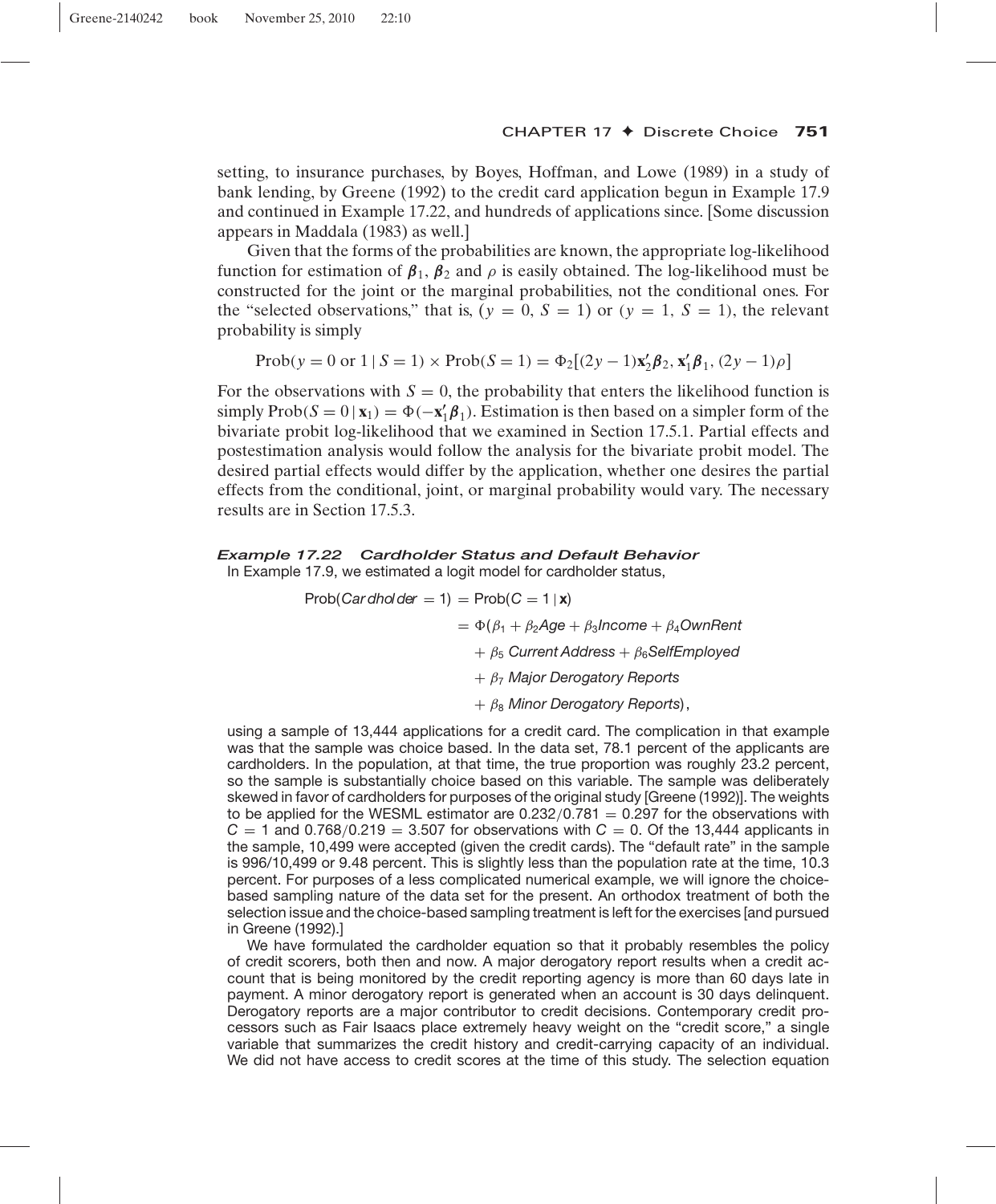| <b>TABLE 17.19</b>              | Estimated Joint Cardholder and Default Probability Models |                       |            |                               |                       |            |  |  |  |  |  |  |
|---------------------------------|-----------------------------------------------------------|-----------------------|------------|-------------------------------|-----------------------|------------|--|--|--|--|--|--|
|                                 | <b>Endogenous Sample Model</b>                            |                       |            | <b>Uncorrelated Equations</b> |                       |            |  |  |  |  |  |  |
| <i><b>Variable/Equation</b></i> | <i><b>Estimate</b></i>                                    | <b>Standard Error</b> |            | <b>Estimate</b>               | <b>Standard Error</b> |            |  |  |  |  |  |  |
| <b>Cardholder Equation</b>      |                                                           |                       |            |                               |                       |            |  |  |  |  |  |  |
| Constant                        | 0.30516                                                   | 0.04781               | (6.38)     | 0.31783                       | 0.04790               | (6.63)     |  |  |  |  |  |  |
| Age                             | 0.00226                                                   | 0.00145               | (1.56)     | 0.00184                       | 0.00146               | (1.26)     |  |  |  |  |  |  |
| <b>Current Address</b>          | 0.00091                                                   | 0.00024               | (3.80)     | 0.00095                       | 0.00024               | (3.94)     |  |  |  |  |  |  |
| OwnRent                         | 0.18758                                                   | 0.03030               | (6.19)     | 0.18233                       | 0.03048               | (5.98)     |  |  |  |  |  |  |
| Income                          | 0.02231                                                   | 0.00093               | (23.87)    | 0.02237                       | 0.00093               | (23.95)    |  |  |  |  |  |  |
| SelfEmployed                    | $-0.43015$                                                | 0.05357               | $(-8.03)$  | $-0.43625$                    | 0.05413               | $(-8.06)$  |  |  |  |  |  |  |
| Major Derogatory                | $-0.69598$                                                | 0.01871               | $(-37.20)$ | $-0.69912$                    | 0.01839               | $(-38.01)$ |  |  |  |  |  |  |
| Minor Derogatory                | $-0.04717$                                                | 0.01825               | $(-2.58)$  | $-0.04126$                    | 0.01829               | $(-2.26)$  |  |  |  |  |  |  |
| <b>Default Equation</b>         |                                                           |                       |            |                               |                       |            |  |  |  |  |  |  |
| Constant                        | $-0.96043$                                                | 0.04728               | $(-20.32)$ | $-0.81528$                    | 0.04104               | $(-19.86)$ |  |  |  |  |  |  |
| Dependents                      | 0.04995                                                   | 0.01415               | (3.53)     | 0.04993                       | 0.01442               | (3.46)     |  |  |  |  |  |  |
| Income                          | $-0.01642$                                                | 0.00122               | $(-13.41)$ | $-0.01837$                    | 0.00119               | $(-15.41)$ |  |  |  |  |  |  |
| Expend/Income                   | $-0.16918$                                                | 0.14474               | $(-1.17)$  | $-0.14172$                    | 0.14913               | $(-0.95)$  |  |  |  |  |  |  |
| Correlation                     | 0.41947                                                   | 0.11762               | (3.57)     | 0.000                         | 0.00000               | (0)        |  |  |  |  |  |  |
| Log Likelihood                  |                                                           | $-8660.90650$         |            |                               | $-8670.78831$         |            |  |  |  |  |  |  |

was given earlier. The default equation is a behavioral model. There is no obvious standard for this part of the model. We have used three variables, *Dependents*, the number of dependents in the household, *Income*, and *Exp Income* which equals the ratio of the average credit card expenditure in the 12 months after the credit card was issued to average monthly income. Default status is measured for the first 12 months after the credit card was issued.

Estimation results are presented in Table 17.19. These are broadly consistent with the earlier results—the model with no correlation from Example 17.9 are repeated in Table 17.19. There are two tests we can employ for endogeneity of the selection. The estimate of  $\rho$  is 0.41947 with a standard error of 0.11762. The *t* ratio for the test that  $\rho$  equals zero is 3.57, by which we can reject the hypothesis. Alternatively, the likelihood ratio statistic based on the values in Table 17.19 is  $2(8670.78831 - 8660.90650) = 19.76362$ . This is larger than the critical value of 3.84, so the hypothesis of zero correlation is rejected. The results are as might be expected, with one counterintuitive result, that a larger credit burden, expenditure to income ratio, appears to be associated with lower default probabilities, though not significantly so.

#### **17.5.7 A MULTIVARIATE PROBIT MODEL**

In principle, a multivariate probit model would simply extend (17-48) to more than two outcome variables just by adding equations. The resulting equation system, again analogous to the seemingly unrelated regressions model, would be

> $y_m^* = \mathbf{x}'_m \boldsymbol{\beta}_m + \varepsilon_m, y_m = 1$  if  $y_m^* > 0, 0$  otherwise,  $m = 1, ..., M$ ,  $E[\varepsilon_m | \mathbf{x}_1, \dots, \mathbf{x}_M] = 0,$  $Var[\varepsilon_m | \mathbf{x}_1, \dots, \mathbf{x}_M] = 1$ ,  $Cov[\varepsilon_j, \varepsilon_m | \mathbf{x}_1, \dots, \mathbf{x}_M] = \rho_{jm},$  $(\varepsilon_1,\ldots,\varepsilon_M) \sim N_M[0,\mathbf{R}]$ .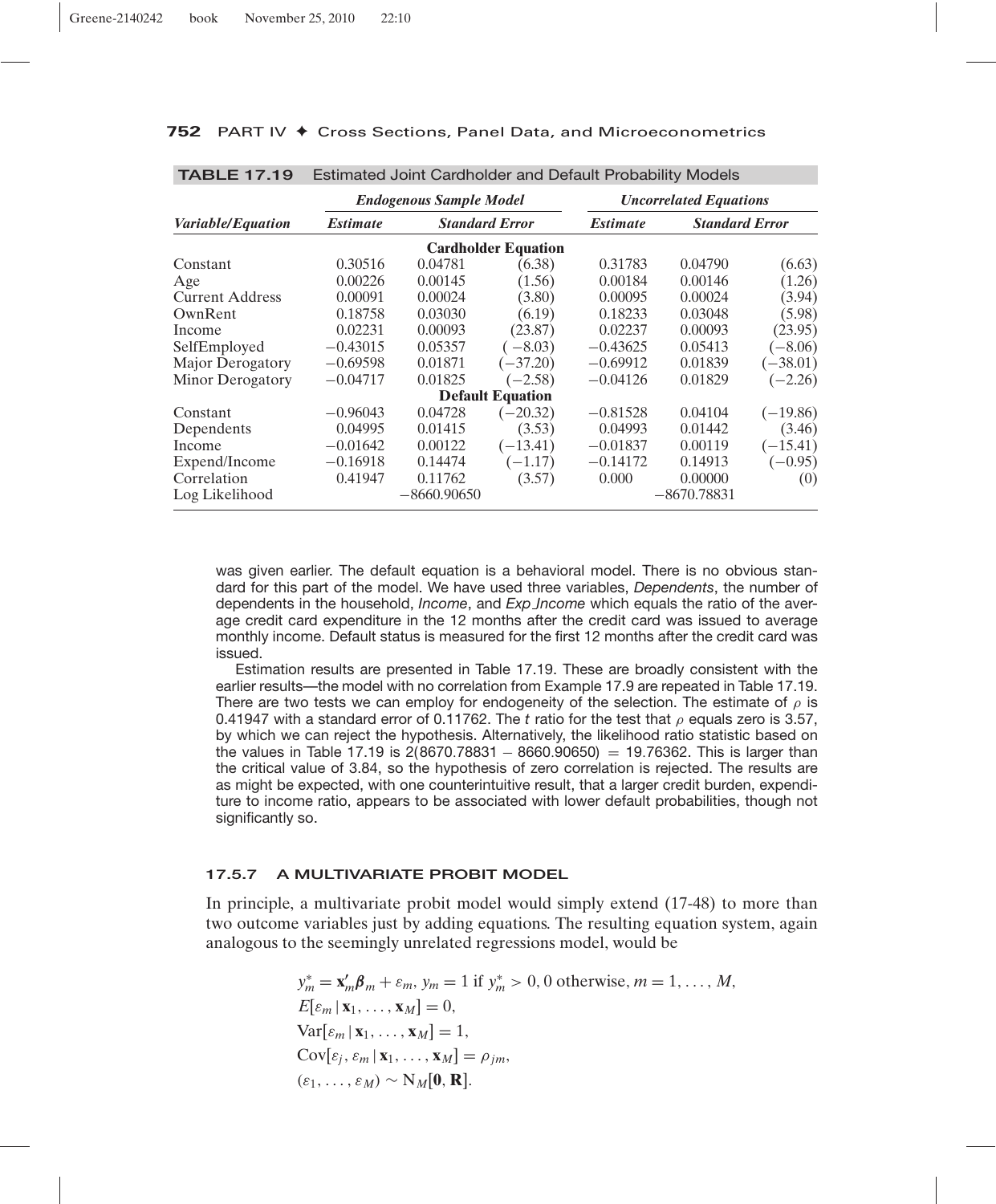#### CHAPTER 17 ✦ Discrete Choice **753**

The joint probabilities of the observed events,  $[y_{i1}, y_{i2}, \ldots, y_{iM} | \mathbf{x}_{i1}, \mathbf{x}_{i2}, \ldots, \mathbf{x}_{iM}], i =$ 1,..., *n* that form the basis for the log-likelihood function are the *M*-variate normal probabilities,

$$
L_i = \Phi_M(q_{i1}\mathbf{x}'_{i1}\beta_1,\ldots,q_{iM}\mathbf{x}'_{iM}\beta_M,\mathbf{R}^*),
$$

where

 $q_{im} = 2y_{im} - 1$ ,  $\mathbf{R}_{jm}^* = q_{ij}q_{im}\rho_{jm}$ .

The practical obstacle to this extension is the evaluation of the *M*-variate normal integrals and their derivatives. Some progress has been made on using quadrature for trivariate integration (see Section 14.9.6.c), but existing results are not sufficient to allow accurate and efficient evaluation for more than two variables in a sample of even moderate size. However, given the speed of modern computers, simulation-based integration using the GHK simulator or simulated likelihood methods (see Chapter 15) do allow for estimation of relatively large models. We consider an application in Example 17.23.42

The **multivariate probit model** in another form presents a useful extension of the random effects probit model for panel data (Section 17.4.2). If the parameter vectors in all equations are constrained to be equal, we obtain what Bertschek and Lechner (1998) call the "panel probit model,"

$$
y_{it}^* = \mathbf{x}_{it}'\boldsymbol{\beta} + \varepsilon_{it}, y_{it} = 1 \text{ if } y_{it}^* > 0, 0 \text{ otherwise, } i = 1, \dots, n, t = 1, \dots, T,
$$
  

$$
(\varepsilon_{i1}, \dots, \varepsilon_{iT}) \sim \mathbf{N}[\mathbf{0}, \mathbf{R}].
$$

The Butler and Moffitt (1982) approach for this model (see Section 17.4.2) has proved useful in many applications. But, their underlying assumption that  $Cov[\varepsilon_{it}, \varepsilon_{is}] = \rho$  is a substantive restriction. By treating this structure as a multivariate probit model with the restriction that the coefficient vector be the same in every period, one can obtain a model with free correlations across periods.<sup>43</sup> Hyslop (1999), Bertschek and Lechner (1998), Greene (2004 and Example 17.16), and Cappellari and Jenkins (2006) are applications.

### *Example 17.23 A Multivariate Probit Model for Product Innovations*

Bertschek and Lechner applied the panel probit model to an analysis of the product innovation activity of 1,270 German firms observed in five years, 1984–1988, in response to imports and foreign direct investment. [See Bertschek (1995).] The probit model to be estimated is based

<sup>&</sup>lt;sup>42</sup>Studies that propose improved methods of simulating probabilities include Pakes and Pollard (1989) and especially Börsch-Supan and Hajivassiliou (1993), Geweke (1989), and Keane (1994). A symposium in the November 1994 issue of *Review of Economics and Statistics* presents discussion of numerous issues in specification and estimation of models based on simulation of probabilities. Applications that employ simulation techniques for evaluation of multivariate normal integrals are now fairly numerous. See, for example, Hyslop (1999) (Example 17.15) which applies the technique to a panel data application with  $T = 7$ . Example 17.23 develops a five-variate application.

<sup>&</sup>lt;sup>43</sup>By assuming the coefficient vectors are the same in all periods, we actually obviate the normalization that the diagonal elements of **R** are all equal to one as well. The restriction identifies *T* − 1 relative variances  $\rho_{tt} = \sigma_T^2 / \sigma_T^2$ . This aspect is examined in Greene (2004).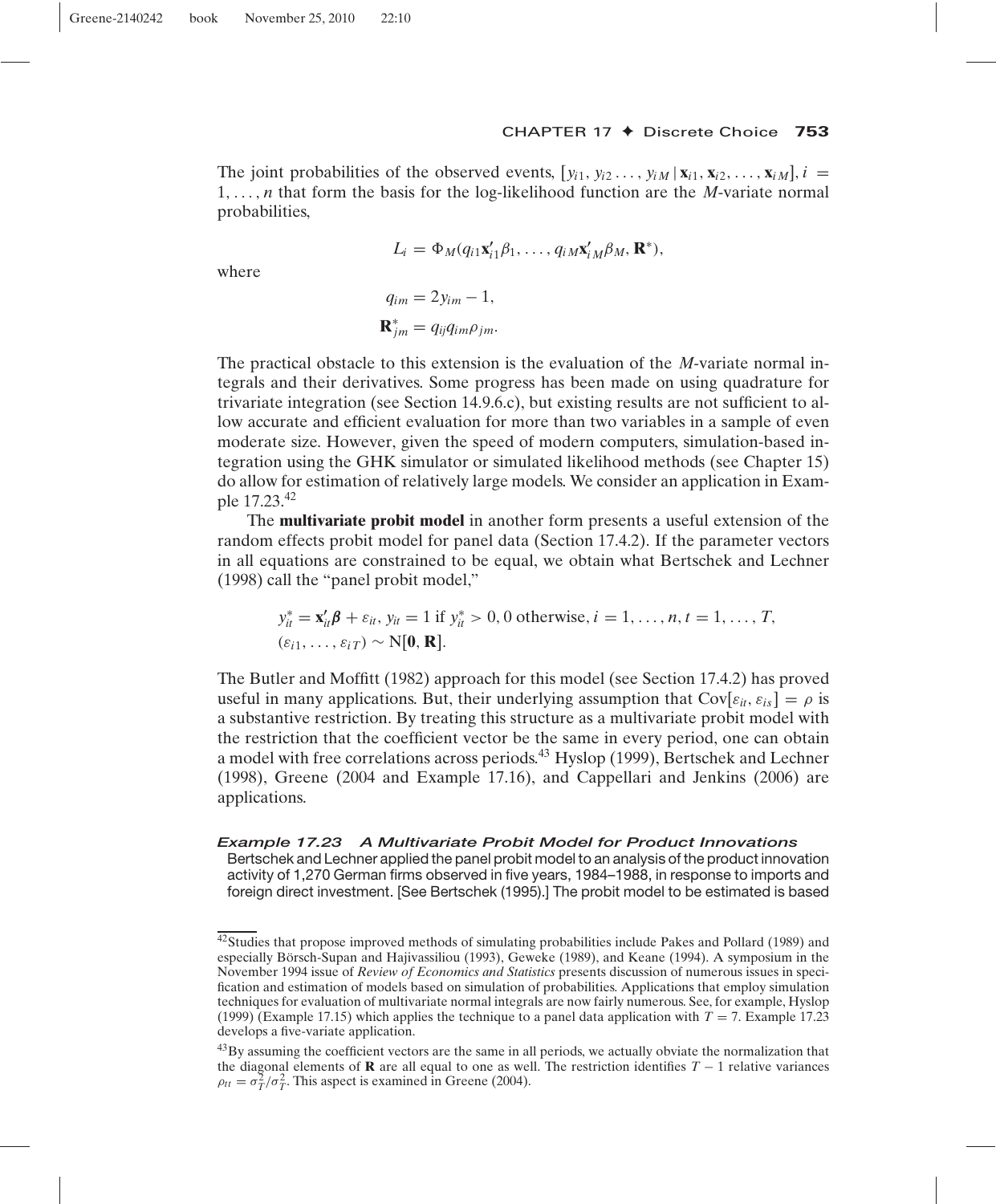| <b>Estimated Pooled Probit Model</b><br><b>TABLE 17.20</b>                     |                                                                      |                                                               |                                                              |                                                               |                                                              |                                                                                                                                         |                                                       |                                                    |  |  |
|--------------------------------------------------------------------------------|----------------------------------------------------------------------|---------------------------------------------------------------|--------------------------------------------------------------|---------------------------------------------------------------|--------------------------------------------------------------|-----------------------------------------------------------------------------------------------------------------------------------------|-------------------------------------------------------|----------------------------------------------------|--|--|
|                                                                                |                                                                      | <b>Estimated Standard Errors</b>                              |                                                              |                                                               |                                                              | <b>Marginal Effects</b>                                                                                                                 |                                                       |                                                    |  |  |
| Variable                                                                       | <i>Estimate<sup>a</sup></i>                                          | $SE(1)^b$                                                     | $SE(2)^c$                                                    | $SE(3)^d$                                                     | $SE(4)$ <sup>e</sup>                                         | Partial                                                                                                                                 | Std. Err.                                             | t ratio                                            |  |  |
| Constant<br>log Sales<br>Rel Size<br>Imports<br><b>FDI</b><br>Prod.<br>Raw Mtl | $-1.960$<br>0.177<br>1.072<br>1.134<br>2.853<br>$-2.341$<br>$-0.279$ | 0.239<br>0.0250<br>0.206<br>0.153<br>0.467<br>1.114<br>0.0966 | 0.377<br>0.0375<br>0.306<br>0.246<br>0.679<br>1.300<br>0.133 | 0.230<br>0.0222<br>0.142<br>0.151<br>0.402<br>0.715<br>0.0807 | 0.373<br>0.0358<br>0.269<br>0.243<br>0.642<br>1.115<br>0.126 | 0.0683 <sup>f</sup><br>0.413 <sup>f</sup><br>0.437 <sup>f</sup><br>1.099 <sup>f</sup><br>$-0.902$ <sup>f</sup><br>$-0.110$ <sup>g</sup> | 0.0138<br>0.103<br>0.0938<br>0.247<br>0.429<br>0.0503 | 4.96<br>4.01<br>4.66<br>4.44<br>$-2.10$<br>$-2.18$ |  |  |
| Inv Good                                                                       | 0.188                                                                | 0.0404                                                        | 0.0630                                                       | 0.0392                                                        | 0.0628                                                       | $0.0723$ <sup>g</sup>                                                                                                                   | 0.0241                                                | 3.00                                               |  |  |

### **754** PART IV ✦ Cross Sections, Panel Data, and Microeconometrics

<sup>a</sup>Recomputed. Only two digits were reported in the earlier paper.

bObtained from results in Bertschek and Lechner, Table 9.

cBased on the Avery et al. (1983) GMM estimator.

<sup>d</sup>Square roots of the diagonals of the negative inverse of the Hessian

eBased on the cluster estimator.

<sup>f</sup>Coefficient scaled by the density evaluated at the sample means

gComputed as the difference in the fitted probability with the dummy variable equal to one, then zero.

on the latent regression

$$
y_{it}^* = \beta_1 + \sum_{k=2}^8 x_{k,it}\beta_k + \varepsilon_{it}, y_{it} = 1(y_{it}^* > 0), i = 1, ..., 1,270, t = 1984, ..., 1988,
$$

where

- $y_{it} = 1$  if a product innovation was realized by firm *i* in year *t*, 0 otherwise
- $x_{2,i}$  = Log of industry sales in DM
- $x_{3,i}$  = Import share = ratio of industry imports to (industry sales plus imports)
- $x_{4,i}$  = Relative firm size = ratio of employment in business unit to employment in the industry (times 30)
- $x_{5,i}$  = FDI share = Ratio of industry foreign direct investment to (industry sales plus imports)
- $x_{6,i}$  = Productivity = Ratio of industry value added to industry employment
- $x_{7,i}$  = Raw materials sector = 1 if the firm is in this sector
- $x_{8,i}$  = Investment goods sector = 1 if the firm is in this sector

The coefficients on import share  $(\beta_3)$  and FDI share  $(\beta_5)$  were of particular interest. The objectives of the study were the empirical investigation of innovation and the methodological development of an estimator that could obviate computing the five-variate normal probabilities necessary for a full maximum likelihood estimation of the model.

Table 17.20 presents the single-equation, pooled probit model estimates.<sup>44</sup> Given the structure of the model, the parameter vector could be estimated consistently with any single period's data, Hence, pooling the observations, which produces a mixture of the estimators, will also be consistent. Given the panel data nature of the data set, however, the conventional standard errors from the pooled estimator are dubious. Because the marginal distribution

<sup>44</sup>We are grateful to the authors of this study who have generously loaned us their data for our continued analysis. The data are proprietary and cannot be made publicly available, unlike the other data sets used in our examples.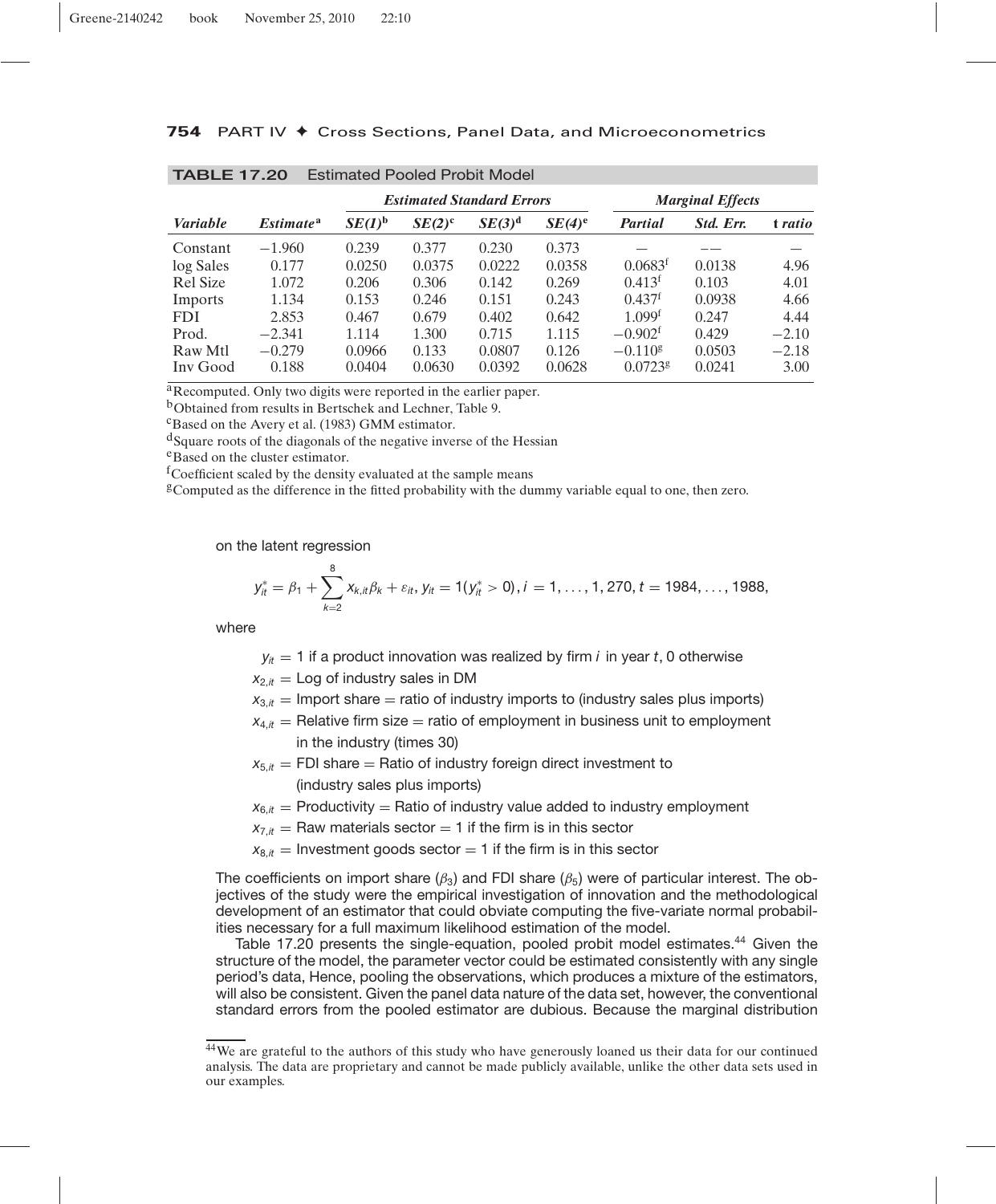| standard errors in parentheses)                                                                                                          |                                                                                                                                |                                                                                                                      |                                                                               |                                                                                                      |  |  |  |  |  |
|------------------------------------------------------------------------------------------------------------------------------------------|--------------------------------------------------------------------------------------------------------------------------------|----------------------------------------------------------------------------------------------------------------------|-------------------------------------------------------------------------------|------------------------------------------------------------------------------------------------------|--|--|--|--|--|
| Coefficients                                                                                                                             | <b>Full Maximum Likelihood</b>                                                                                                 | <b>Using GHK Simulator</b>                                                                                           | <b>Random Effects</b><br>$\rho = 0.578$                                       | (0.0189)                                                                                             |  |  |  |  |  |
| Constant<br>log Sales<br>Relative size<br>Imports<br><b>FDI</b><br>Productivity<br>Raw material<br>Investment goods<br>log-likelihood    | $-1.797**$<br>$0.154**$<br>$0.953**$<br>$1.155**$<br>$2.426**$<br>$-1.578$<br>$-0.292**$<br>$0.224**$<br>$-3522.85$            | (0.341)<br>(0.0334)<br>(0.160)<br>(0.228)<br>(0.573)<br>(1.216)<br>(0.130)<br>(0.0605)                               | $-2.839$<br>0.245<br>1.522<br>1.779<br>3.652<br>$-2.307$<br>$-0.477$<br>0.331 | (0.534)<br>(0.0523)<br>(0.259)<br>(0.360)<br>(0.870)<br>(1.911)<br>(0.202)<br>(0.0952)<br>$-3535.55$ |  |  |  |  |  |
| <b>Estimated Correlations</b>                                                                                                            |                                                                                                                                |                                                                                                                      |                                                                               |                                                                                                      |  |  |  |  |  |
| 1984, 1985<br>1984, 1986<br>1985, 1986<br>1984, 1987<br>1985, 1987<br>1986, 1987<br>1984, 1988<br>1985, 1988<br>1986, 1988<br>1987, 1988 | $0.460**$<br>$0.599**$<br>$0.643**$<br>$0.540**$<br>$0.546**$<br>$0.610**$<br>$0.483**$<br>$0.446**$<br>$0.524**$<br>$0.605**$ | (0.0301)<br>(0.0323)<br>(0.0308)<br>(0.0308)<br>(0.0348)<br>(0.0322)<br>(0.0364)<br>(0.0380)<br>(0.0355)<br>(0.0325) |                                                                               |                                                                                                      |  |  |  |  |  |

**TABLE 17.21** Estimated Constrained Multivariate Probit Model (estimated

#### CHAPTER 17 ✦ Discrete Choice **755**

<sup>∗</sup>Indicates significant at 95 percent level,

∗∗ indicates significant at 99 percent level based on a two-tailed test.

will produce a consistent estimator of the parameter vector, this is a case in which the cluster estimator (see Section 14.8.4) provides an appropriate asymptotic covariance matrix. Note that the standard errors in column SE(4) of the table are considerably higher than the uncorrected ones in columns 1–3.

The pooled estimator is consistent, so the further development of the estimator is a matter of (1) obtaining a more efficient estimator of *β* and (2) computing estimates of the cross-period correlation coefficients. The FIML estimates of the model can be computed using the GHK simulator.<sup>45</sup> The FIML estimates and the random effects model using the Butler and Moffit (1982) quadrature method are reported in Table 17.21. The correlations reported are based on the FIML estimates. Also noteworthy in Table 17.21 is the divergence of the random effects estimates from the FIML estimates. The log-likelihood function is −3535.55 for the random effects model and −3522.85 for the unrestricted model. The chi-squared statistic for the nine restrictions of the equicorrelation model is 25.4. The critical value from the chi-squared table for nine degrees of freedom is 16.9 for 95 percent and 21.7 for 99 percent significance, so the hypothesis of the random effects model would be rejected.

# **17.6 SUMMARY AND CONCLUSIONS**

This chapter has surveyed a large range of techniques for modeling a binary choice variable. The model for choice between two outcomes provides the framework for a

<sup>&</sup>lt;sup>45</sup>The full computation required about one hour of computing time. Computation of the single-equation (pooled) estimators required only about 1/100 of the time reported by the authors for the same models, which suggests that the evolution of computing technology may play a significant role in advancing the FIML estimators.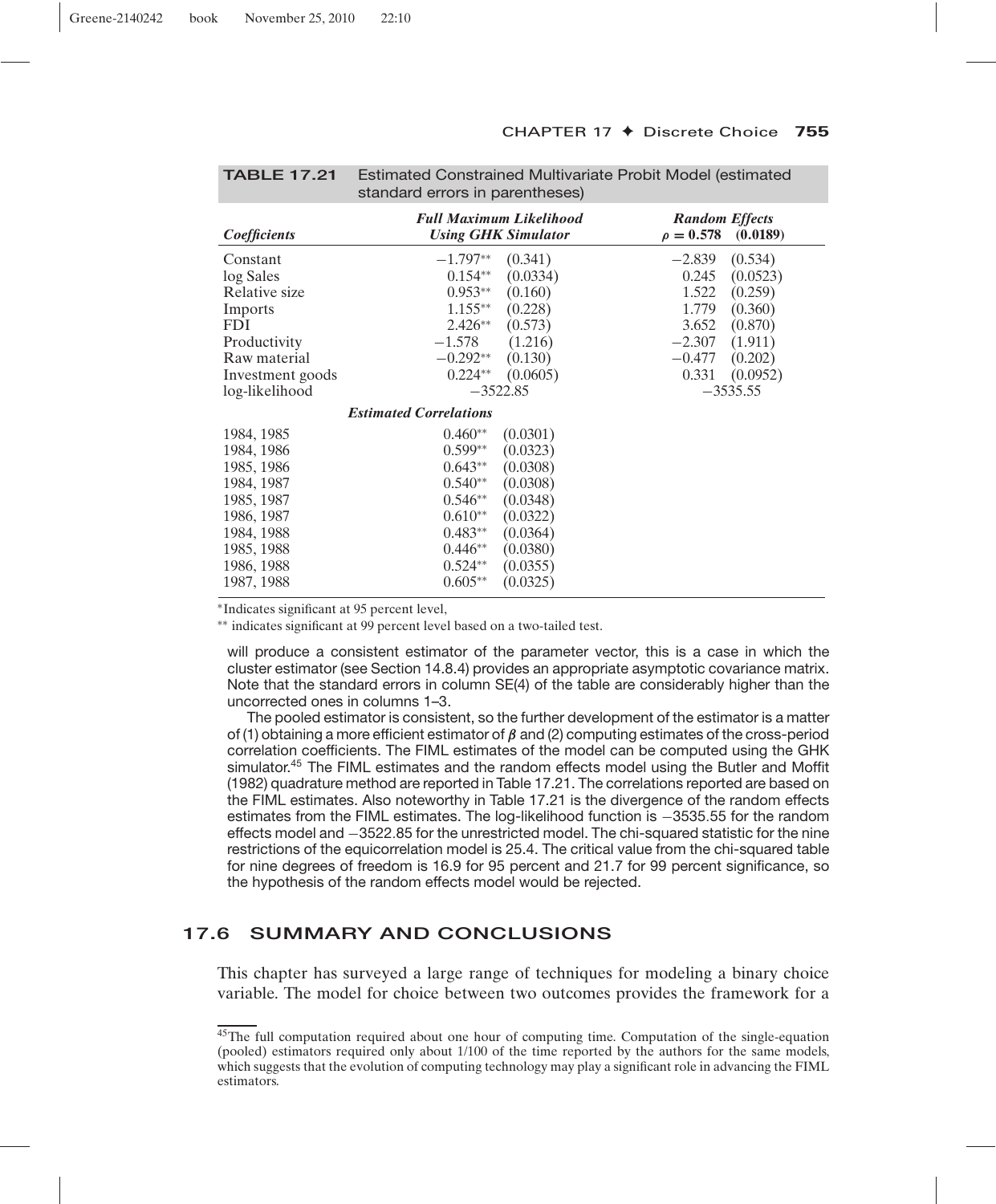### **756** PART IV ✦ Cross Sections, Panel Data, and Microeconometrics

large proportion of the analysis of microeconomic data. Thus, we have given a very large amount of space to this model in its own right. In addition, many issues in model specification and estimation that appear in more elaborate settings, such as those we will examine in the next chapter, can be formulated as extensions of the binary choice model of this chapter. Binary choice modeling provides a convenient point to study endogeneity in a nonlinear model, issues of nonresponse in panel data sets, and general problems of estimation and inference with longitudinal data. The binary probit model in particular has provided the laboratory case for theoretical econometricians such as those who have developed methods of bias reduction for the fixed effects estimator in dynamic nonlinear models.

We began the analysis with the fundamental parametric probit and logit models for binary choice. Estimation and inference issues such as the computation of appropriate covariance matrices for estimators and partial effects are considered here. We then examined familiar issues in modeling, including goodness of fit and specification issues such as the distributional assumption, heteroscedasticity and missing variables. As in other modeling settings, endogeneity of some right-hand variables presents a substantial complication in the estimation and use of nonlinear models such as the probit model. We examined the problem of endogenous right-hand-side variables, and in two applications, problems of endogenous sampling. The analysis of binary choice with panel data provides a setting to examine a large range of issues that reappear in other applications. We reconsidered the familiar pooled, fixed and random effects estimator estimators, and found that much of the wisdom obtained in the linear case does not carry over to the nonlinear case. The incidental parameters problem, in particular, motivates a considerable amount of effort to reconstruct the estimators of binary choice models. Finally, we considered some multivariate extensions of the probit model. As before, the models are useful in their own right. Once again, they also provide a convenient setting in which to examine broader issues, such as more detailed models of endogeneity nonrandom sampling, and computation requiring simulation.

Chapter 18 will continue the analysis of discrete choice models with three frameworks: unordered multinomial choice, ordered choice, and models for count data. Most of the estimation and specification issues we have examined in this chapter will reappear in these settings.

### **Key Terms and Concepts**

- Attributes
- Attrition bias
- Average partial effect
- Binary choice model
- Bivariate probit
- Butler and Moffitt method
- Characteristics
- Choice-based sampling
- Chow test
- Complementary log log model
- Conditional likelihood function
- Control function
- Event count
- Fixed effects model
- Generalized residual
- Goodness of fit measure
- Gumbel model
- Heterogeneity
- Heteroscedasticity
- Incidental parameters problem
- Index function model
- Initial conditions
- Interaction effect
- Inverse probability weighted (IPW)
- Lagrange multiplier test
- Latent regression
- Likelihood equations
- Likelihood ratio test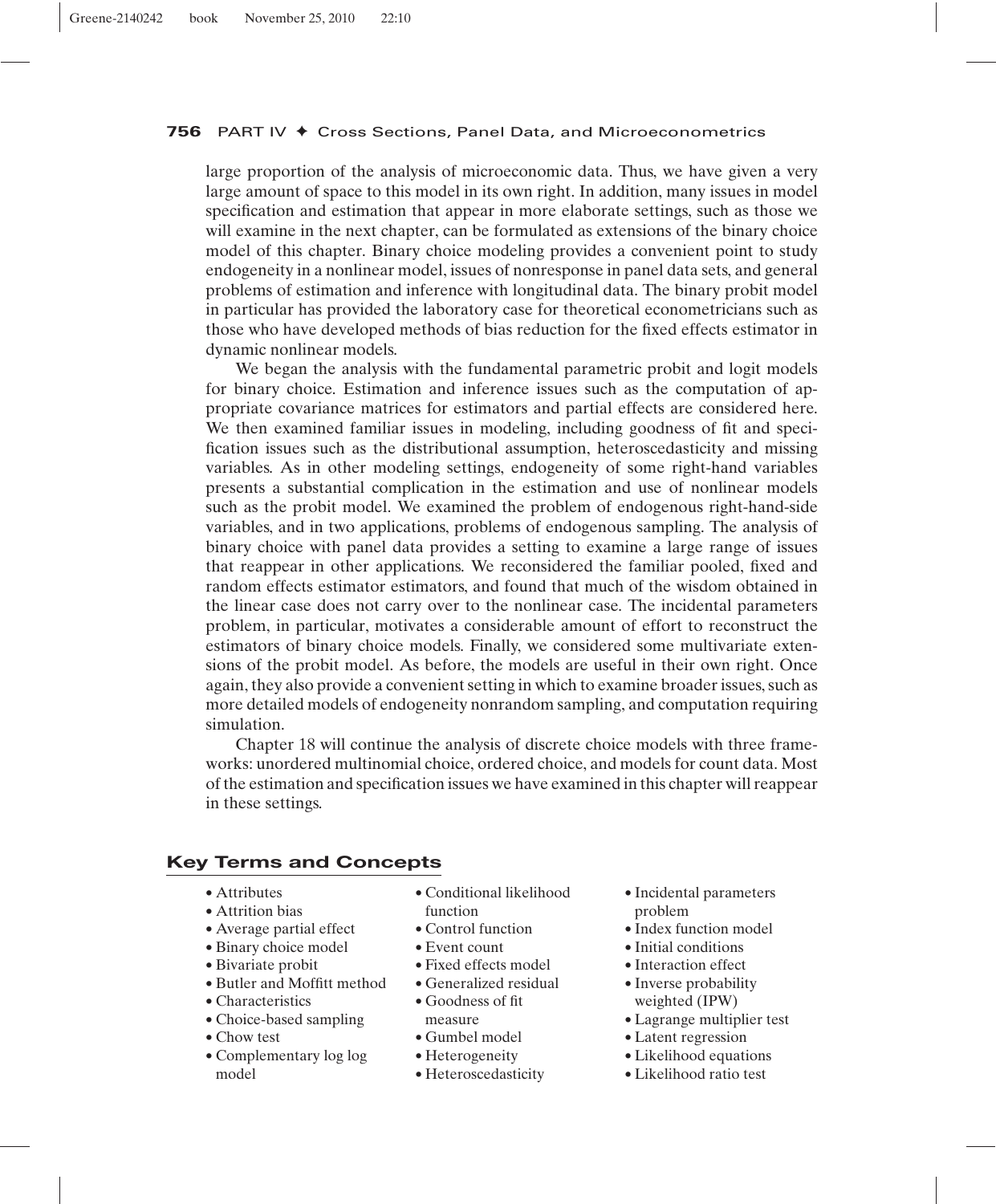## CHAPTER 17 ✦ Discrete Choice **757**

- Linear probability model
- Logit
- Marginal effects
- Maximum likelihood
- Maximum simulated likelihood (MSL)
- Method of scoring
- Microeconometrics
- Minimal sufficient statistic • Multinomial choice
- Nonresponse bias • Ordered choice model
- Persistence
- Probit
- Quadrature
	- Qualitative response (QR)
- Quasi-maximum likelihood estimator (QMLE)
- Random effects model
- Random parameters logit model
- - - Selection on unobservables
		- State dependence
		- Tetrachoric correlation
		-

• Multivariate probit model

## **Exercises**

1. A binomial probability model is to be based on the following index function model:

$$
y^* = \alpha + \beta d + \varepsilon,
$$
  
\n
$$
y = 1, \text{ if } y^* > 0,
$$
  
\n
$$
y = 0 \text{ otherwise.}
$$

The only regressor, *d*, is a dummy variable. The data consist of 100 observations that have the following:

$$
\begin{array}{c|cc}\n & y \\
 & 0 & 1 \\
\hline\n0 & 24 & 28 \\
d & 1 & 32 & 16\n\end{array}
$$

Obtain the maximum likelihood estimators of  $\alpha$  and  $\beta$ , and estimate the asymptotic standard errors of your estimates. Test the hypothesis that  $\beta$  equals zero by using a Wald test (asymptotic *t* test) and a likelihood ratio test. Use the probit model and then repeat, using the logit model. Do your results change? (*Hint*: Formulate the log-likelihood in terms of  $\alpha$  and  $\delta = \alpha + \beta$ .)

- 2. Suppose that a linear probability model is to be fit to a set of observations on a dependent variable *y* that takes values zero and one, and a single regressor *x* that varies continuously across observations. Obtain the exact expressions for the least squares slope in the regression in terms of the mean(s) and variance of  $x$ , and interpret the result.
- 3. Given the data set

|  | $\begin{array}{c cccccccccccccccccc} y & 1 & 0 & 0 & 1 & 1 & 0 & 0 & 1 & 1 & 1 \\ \hline x & 9 & 2 & 5 & 4 & 6 & 7 & 3 & 5 & 2 & 6 \end{array},$ |  |  |  |  |  |
|--|--------------------------------------------------------------------------------------------------------------------------------------------------|--|--|--|--|--|
|  |                                                                                                                                                  |  |  |  |  |  |

estimate a probit model and test the hypothesis that *x* is not influential in determining the probability that *y* equals one.

4. Construct the Lagrange multiplier statistic for testing the hypothesis that all the slopes (but not the constant term) equal zero in the binomial logit model. Prove that the Lagrange multiplier statistic is  $nR^2$  in the regression of  $(y_i = p)$  on the *x*'s, where *p* is the sample proportion of 1's.

- Random utility model
	- Recursive model
	- Robust covariance estimation
	- Sample selection bias
	-
	-
	-
	- Unbalanced sample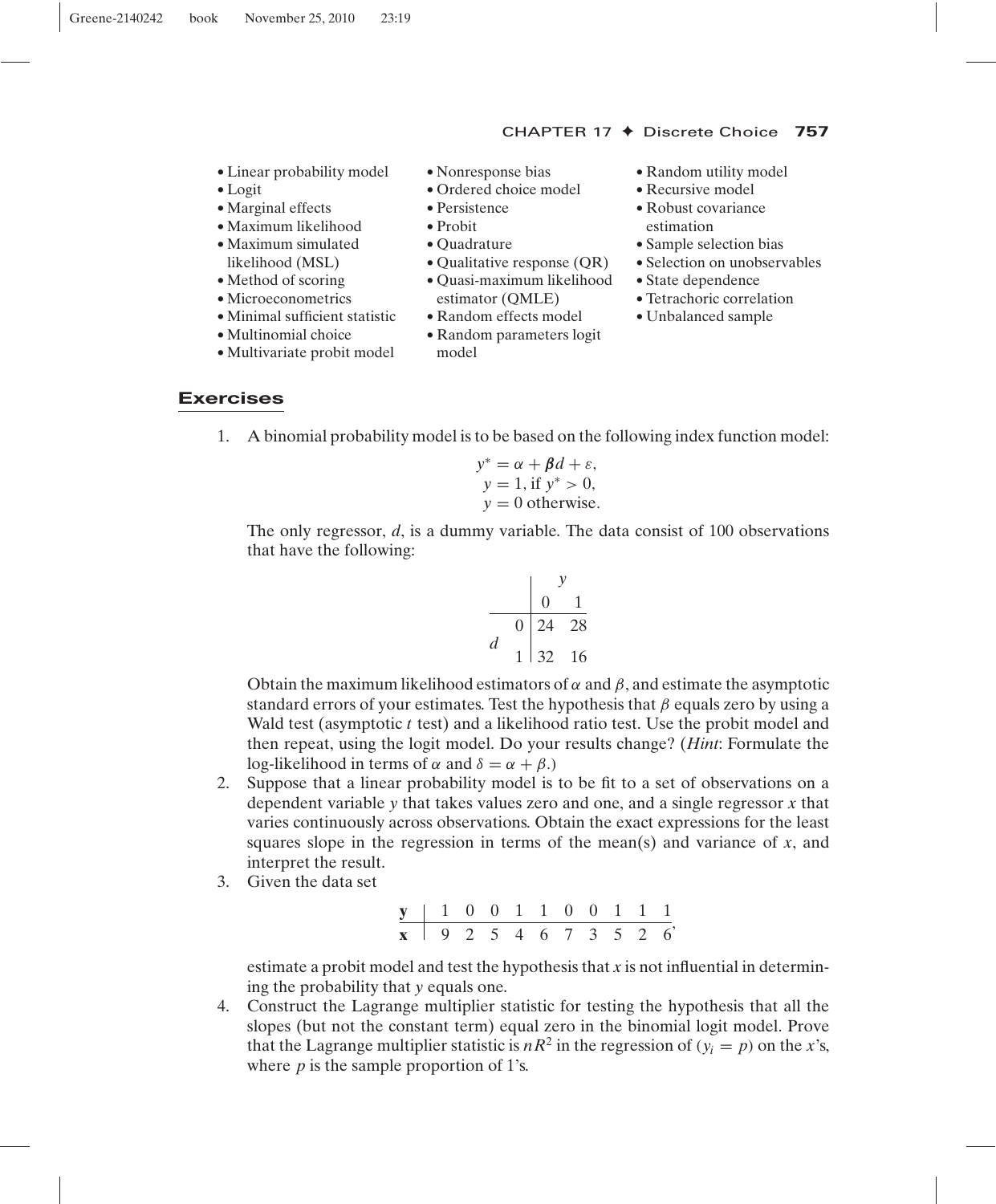### **758** PART IV ✦ Cross Sections, Panel Data, and Microeconometrics

5. The following hypothetical data give the participation rates in a particular type of recycling program and the number of trucks purchased for collection by 10 towns in a small mid-Atlantic state:

| Town                            |      | $\mathcal{F}$ | $\overline{\phantom{a}}$            | $6-1$ |    |       |    |
|---------------------------------|------|---------------|-------------------------------------|-------|----|-------|----|
| Trucks                          | 160- |               | 250 170 365 210 206 203 305 270 340 |       |    |       |    |
| Participation% 11 74 8 87 62 83 |      |               |                                     |       | 48 | 84 71 | 79 |

The town of Eleven is contemplating initiating a recycling program but wishes to achieve a 95 percent rate of participation. Using a probit model for your analysis,

- a. How many trucks would the town expect to have to purchase to achieve its goal? (*Hint*: You can form the log-likelihood by replacing *yi* with the participation rate (e.g., 0.11 for observation 1) and  $(1 - y_i)$  with 1—the rate in (17-22).
- b. If trucks cost \$20,000 each, then is a goal of 90 percent reachable within a budget of \$6.5 million? (That is, should they *expect* to reach the goal?)
- c. According to your model, what is the marginal value of the 301st truck in terms of the increase in the percentage participation?
- 6. A data set consists of  $n = n_1 + n_2 + n_3$  observations on y and x. For the first  $n_1$ observations,  $y = 1$  and  $x = 1$ . For the next  $n_2$  observations,  $y = 0$  and  $x = 1$ . For the last  $n_3$  observations,  $y = 0$  and  $x = 0$ . Prove that neither (17-18) nor (17-20) has a solution.
- 7. Prove (17-30).
- 8. In the panel data models estimated in Section 17.4, neither the logit nor the probit model provides a framework for applying a Hausman test to determine whether fixed or random effects is preferred. Explain. (*Hint*: Unlike our application in the linear model, the incidental parameters problem persists here.)

# **Applications**

- 1. Appendix Table F17.1 provides Fair's (1978) *Redbook* survey on extramarital affairs. The data are described in Application 1 at the end of Chapter 18 and in Appendix F. The variables in the data set are as follows:
	- $id =$ an identification number
	- $C =$  constant, value  $= 1$
	- $yrb = a$  constructed measure of time spent in extramarital affairs
	- $v1 = a$  rating of the marriage, coded 1 to 4
	- $v2 = a$ ge, in years, aggregated
	- $v3$  = number of years married
	- $v4 =$  number of children, top coded at 5
	- $v5$  = religiosity, 1 to 4, 1 = not, 4 = very
	- $v6 =$  education, coded 9, 12, 14, 16, 17, 20,
	- $v7 =$  occupation
	- $v8 =$ husband's occupation

and three other variables that are not used. The sample contains a survey of 6,366 married women, conducted by *Redbook* magazine. For this exercise, we will analyze,